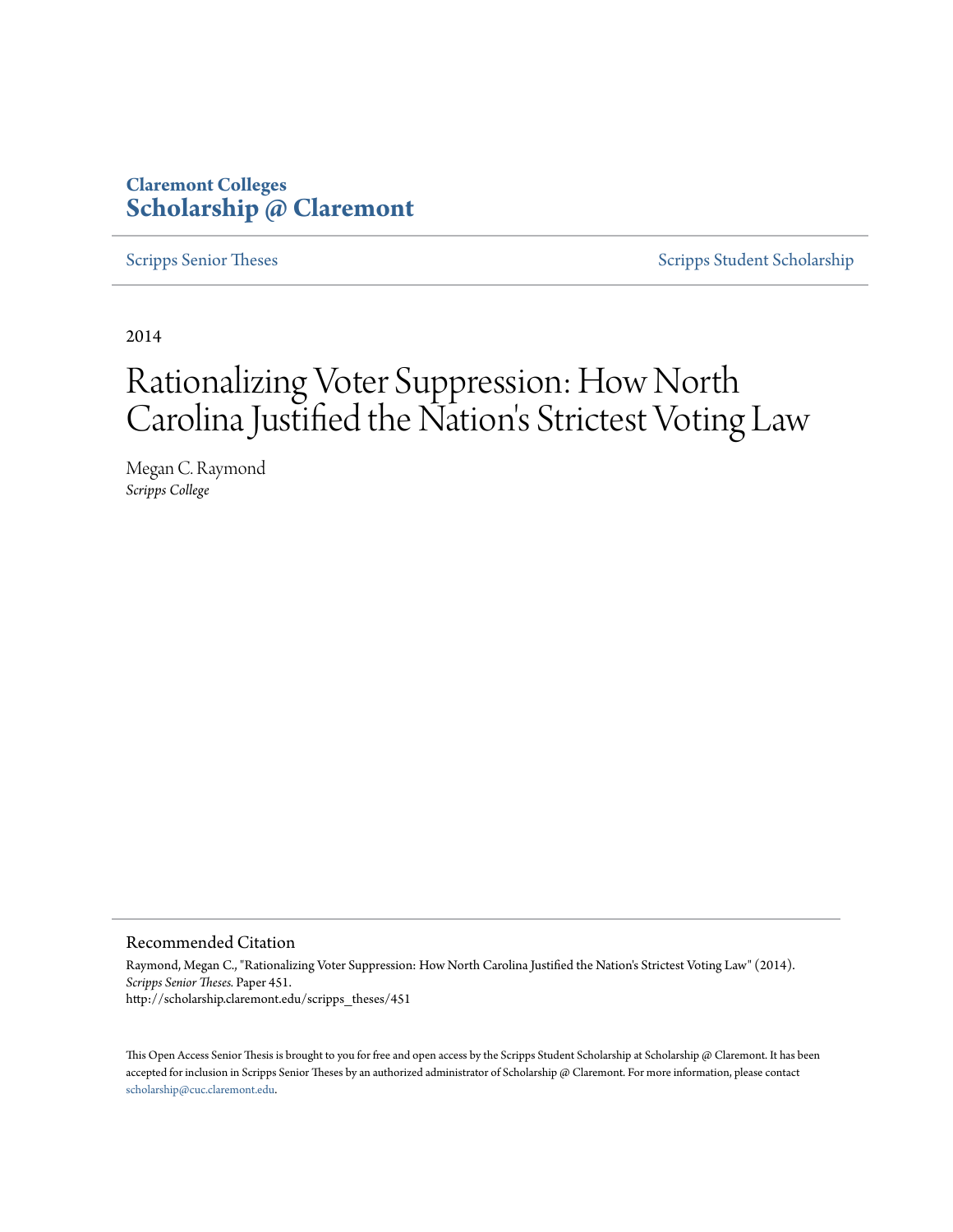## **RATIONALIZING VOTER SUPPRESSION:**

## **HOW NORTH CAROLINA JUSTIFIED THE NATION'S STRICTEST VOTING**

**LAW**

by

## **MEGAN C. RAYMOND**

## **SUBMITTED TO SCRIPPS COLLEGE IN PARTIAL FULFILLMENT OF THE DEGREE OF BACHELOR OF ARTS**

## **PROFESSOR THURMAN, SCRIPPS COLLEGE PROFESSOR HOLLIS-BRUSKY, POMONA COLLEGE**

**APRIL 25, 2014**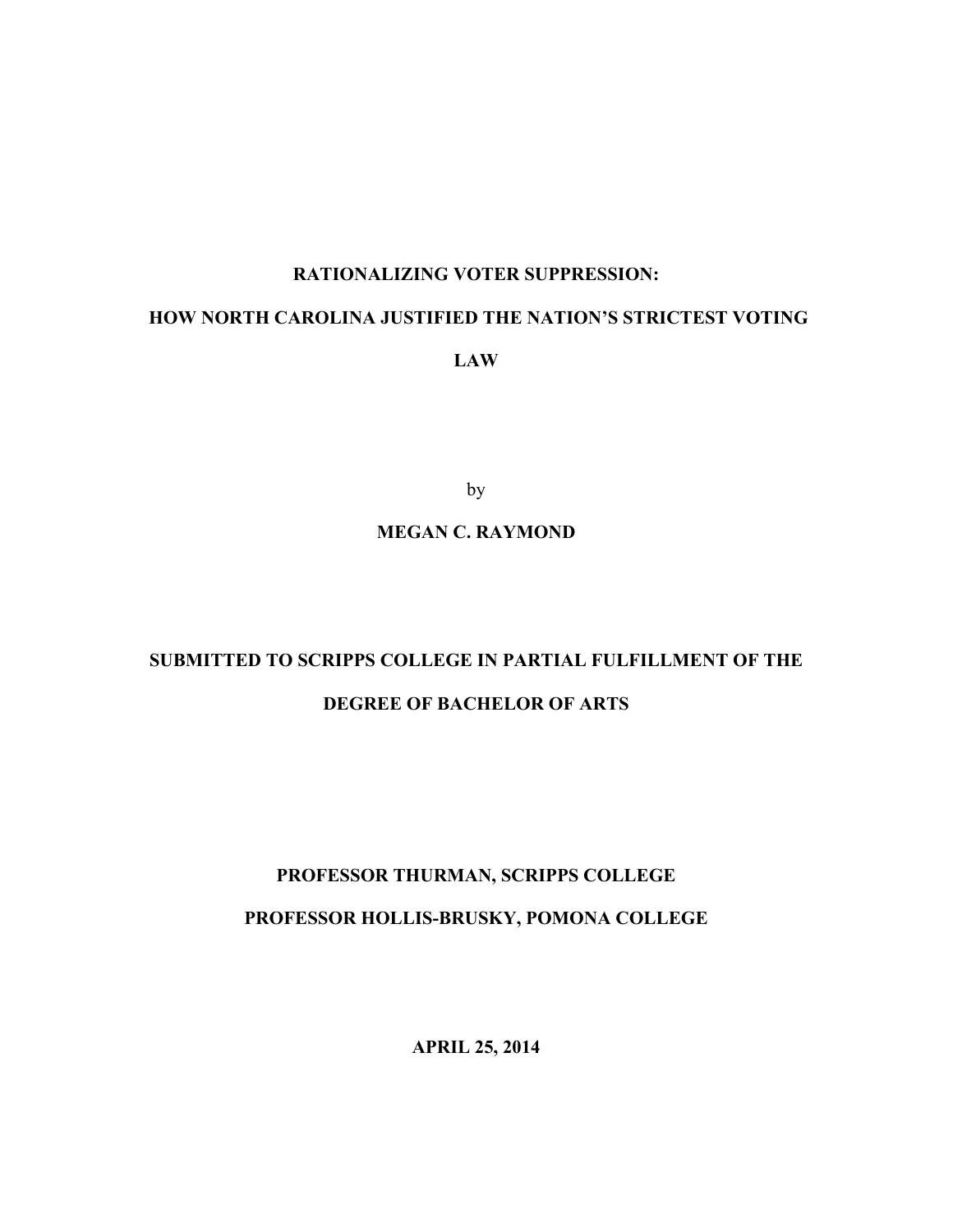## **CONTENTS**

| 64 |
|----|
|    |
|    |
|    |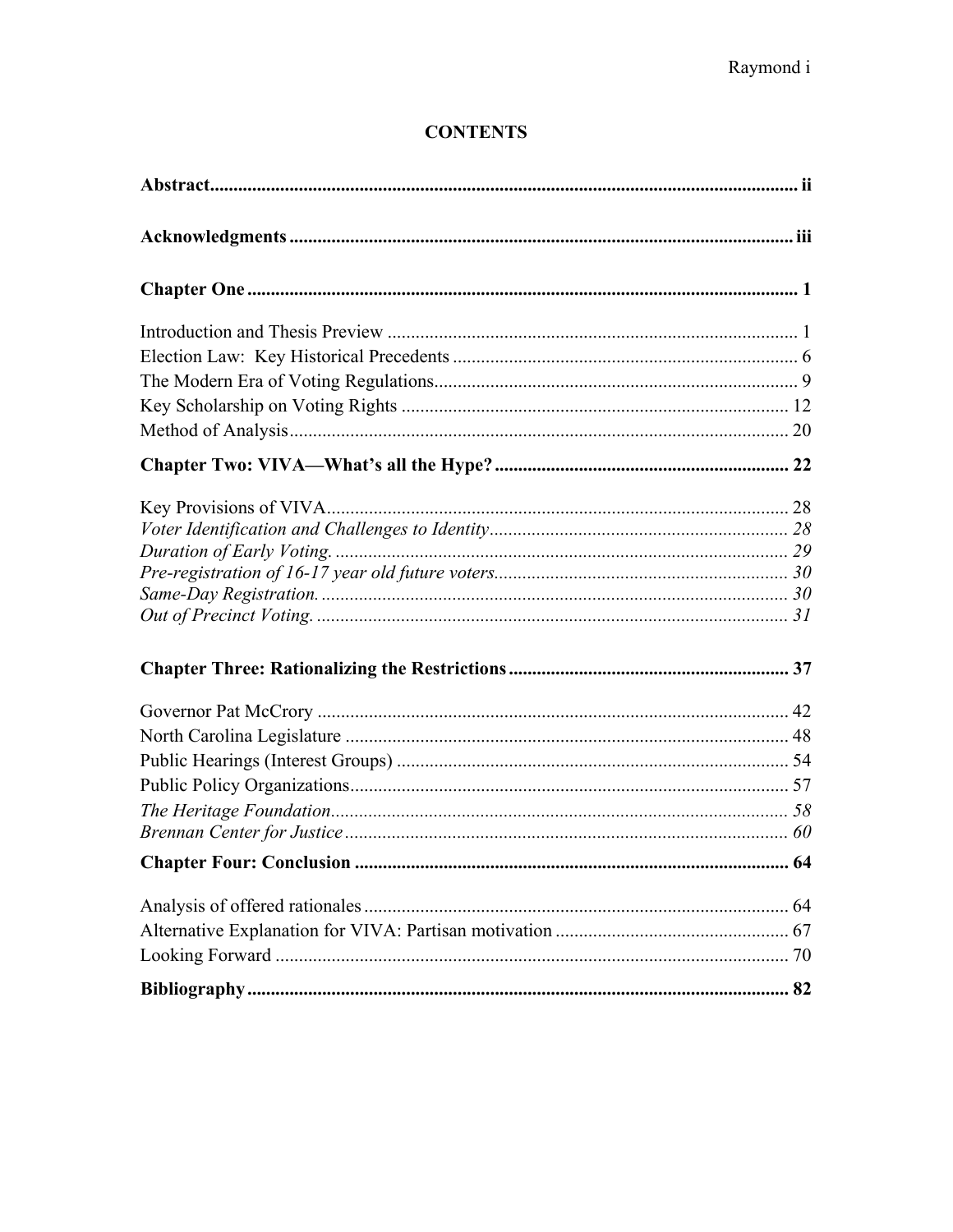Raymond ii

#### **Abstract**

In recent years, there has been a dramatic increase in instances of Republican-dominated state legislatures proposing changes to election law that some see as protecting electoral integrity and others understand as intended to suppress votes of traditionally Democratic constituencies. This thesis is a detailed collection of the rationales used to justify these changes, as examined through a case study of North Carolina's enactment of the omnibus Voter Information Verification Act of 2013 (VIVA). By also including the arguments proffered during the legislative process by opponents of the law, and after evaluating the merits of the arguments on both sides, I find the rationales used to justify the law's provisions to be unconvincing and misleading. This study confirms the speculation that new election law restrictions are first and foremost a Republican attempt to gain partisan advantage. Given this conclusion, I offer suggestions as to what factors might eventually shift the current era of election law legislation from one of restrictions, to one focused on creating efficient, accessible, modernized electoral systems that inspire citizen confidence regardless of partisanship.

Keywords: Voting Rights, North Carolina, Voter Suppression, Rationalization, Election Law, Electoral Reform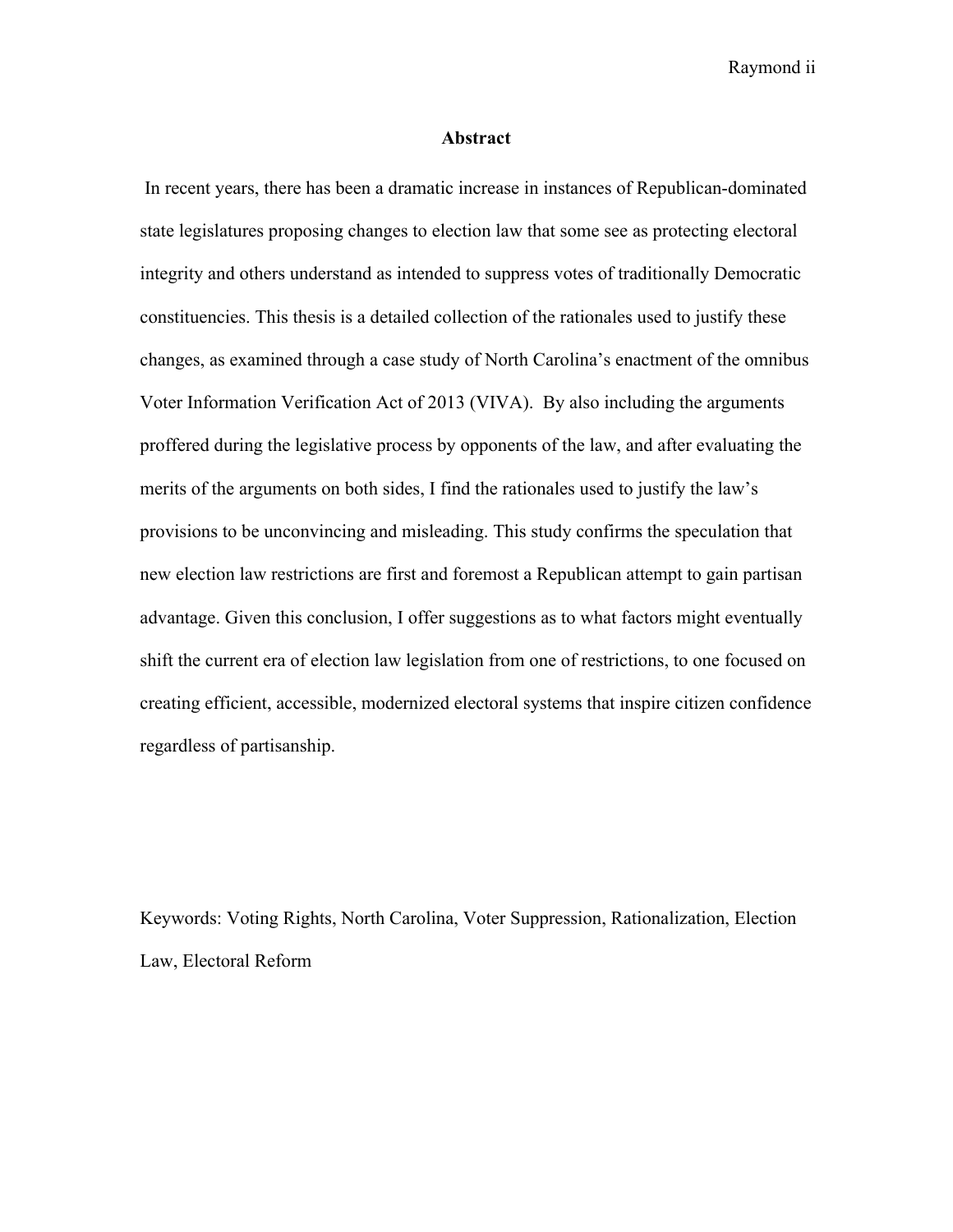## **Acknowledgments**

I would like to thank Professor Hollis-Brusky for her mentorship, support, and incredible classes. Thank you for sparking my interest in constitutional law, pushing me to produce my best academic work, and helping me realize my appreciation for the one and only Ruth Bader Ginsburg.

I offer my sincere appreciation to both Professor Hollis-Brusky and Professor Thurman for helping me in the production of this thesis.

To my Dad, thank you for anchoring me throughout this process, for indulging countless hours of conversation about the election law of a state 3,000 miles away from you, and for being the most influential and inspirational person in my life. I would not have made it here without you. Thank you Dad, Mom, Anna, and Delius for being the most supportive family…ever.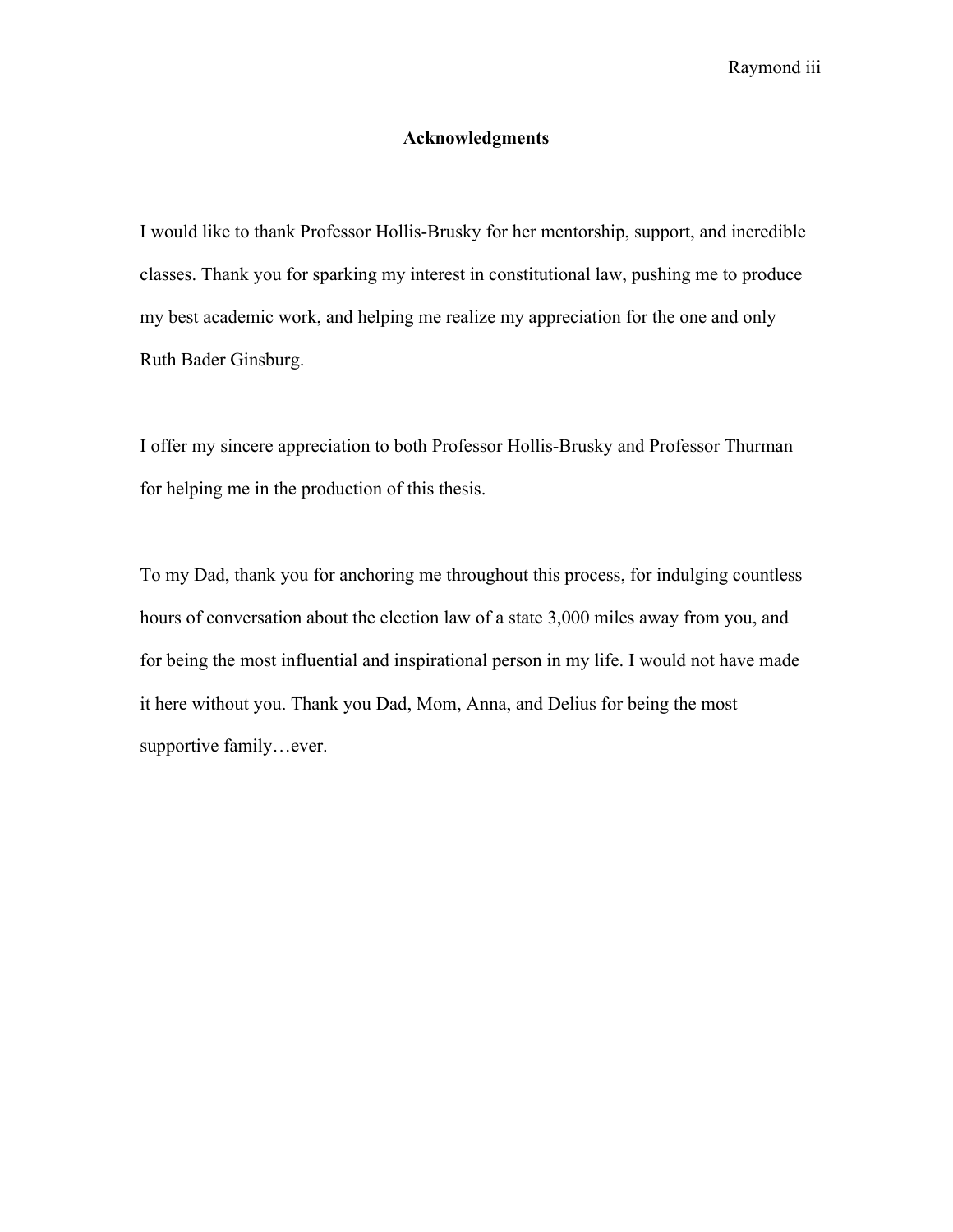## **Chapter 1**

### Introduction

In 2013, thirty-three state legislatures introduced bills tightening restrictions on voting.<sup>1</sup> Among these, North Carolina enacted one of the strictest and most comprehensive sets of new controls on state elections. This controversial law, the Voter Information Verification Act of 2013 (VIVA), was passed by the state legislature in July and signed by Governor Pat McCrory in August of that year.<sup>2</sup> Defending the new law, McCrory claimed, "We're just ensuring one person one vote, and that's the law of the land, and I'm very proud of this way that we've framed a bill also in making sure that we don't have the corruption in North Carolina politics that we've had in the past."<sup>3</sup> Almost immediately and not surprising to anyone, U.S. Attorney General Eric Holder announced that the Department of Justice (DOJ) had filed suit challenging the North Carolina law.<sup>4</sup>

In a public statement, Holder asserted, "The Justice Department expects to show that the clear and intended effects of these changes would contract the electorate and

<sup>1. &</sup>quot;Voting Laws Roundup 2013," *Brennan Center for Justice*, December 19, 2013 http://www.brennancenter.org/analysis/election-2013-voting-laws-roundup.

<sup>2.</sup> Voter Information Verification Act, S.L. 2013-381 (2013), http://www.ncleg.net/gascripts/BillLookUp/BillLookUp.pl?Session=2013&BillI D=h+589&submitButton=Go.

<sup>3.</sup> Jeremy, Hobson, "NC Gov. McCrory Defends New Vote ID Law," *Here and Now,* NPR, Aug. 23, 2013, http://hereandnow.wbur.org/2013/08/13/voter-id-mccrory.

<sup>4.</sup> Josh Gerstein, "Justice Department challenges North Carolina voter ID law," *Politico,* Sept. 30, 2013, http://www.politico.com/story/2013/09/justice-departmentnorth-carolina-voter-id-law-97542.html.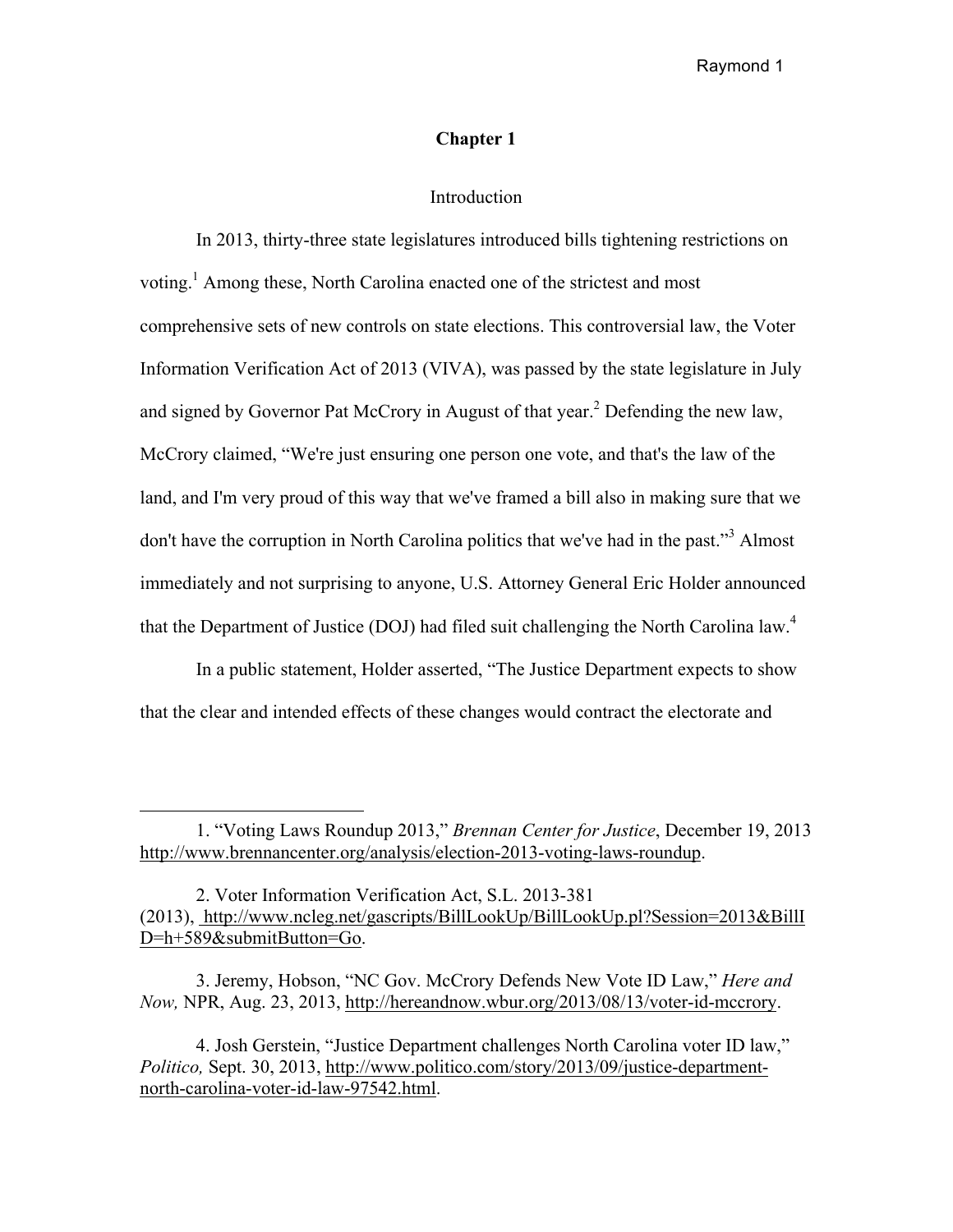result in unequal access to participation in the political process on account of race."<sup>5</sup> The North Carolina law and the federal response illustrate the immense gap in how the political leadership in these two governments diverge in their assessments of appropriate protection and promotion of the citizenry's right to control and direct government through elections. The parties to these debates also differ markedly on the purposes and rationales underlying their positions. These differences presage a contentious, largely partisan, battle over voting rights that has both developed from, and acted as a catalyst for, the wave of recent restrictive legislation across the nation.

The issues and positions that gave rise to the federal vs. state battle over North Carolina's laws are repeated again and again in other state legislatures. As in the lawsuit between North Carolina and the DOJ, state interests and positions tend strongly to divide along party lines. Generally, "Democrats gravitate to the view that the most important value is empowering people to exercise their democratic rights," while "Republicans tend to pay more attention to the rule of law and the standards and procedures that govern elections."6 Or more crudely, voting rights is a battle of "the Republicans claiming fraud and the Democrats claiming voter suppression and intimidation.<sup>77</sup> This partisan disagreement defines today's era of heightened contention over electoral law, which began with the technology and administrative problems that occurred in Florida during

<sup>5.</sup> Ibid.

<sup>6.</sup> John Fund, *Stealing Elections: How Voter Fraud Threatens Our Democracy*, (San Francisco: Encounter Books, 2004), 12-13.

<sup>7.</sup> Curtis Gans and Matthew Mulling, *Voter Turnout in the United States 1788- 2009.* (Washington, DC: CQ Press, 2011), 20.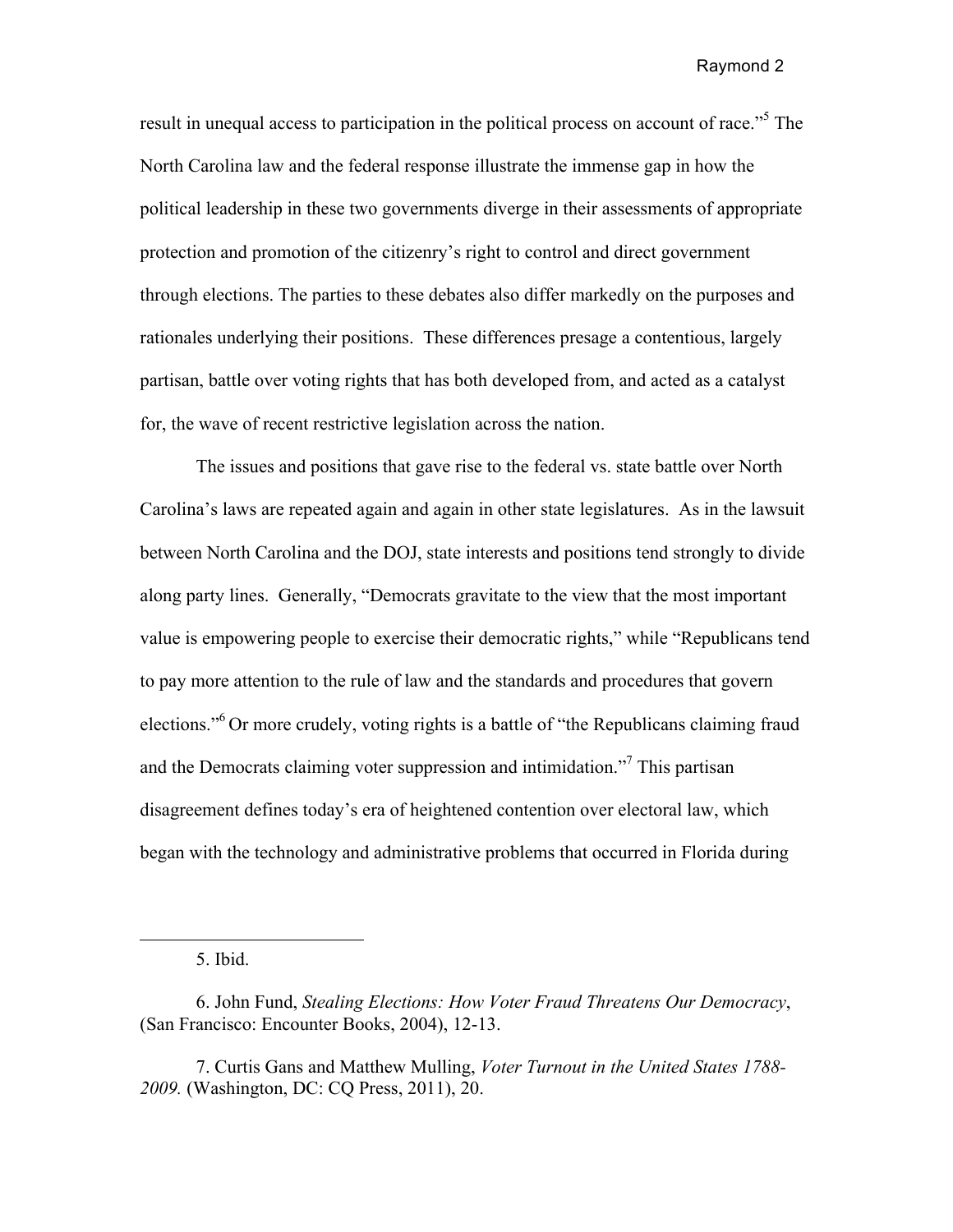the 2000 presidential election.<sup>8</sup> In the decade that followed, the number of electionrelated lawsuits more than doubled when compared with the previous decade.<sup>9</sup> Those same issues and partisan concerns raised in the courts are actively and passionately debated in other public policy forums: by the press, in state and national legislatures, in academia, in public policy institutes, and among citizens. This is an era of high profile and widespread debate over how to ensure both the integrity of the voting process and high participation levels of the electorate.

Through a case study of VIVA, this thesis provides a detailed inventory and analysis of the different ways in which politicians and other political influencers publicly rationalize recent restrictive changes to the electoral system. This catalogue of public rationales provides necessary evidence to help answer the following questions: do these laws, as explained by their supporters, truly improve the efficiency and integrity of electoral systems? Do the rationales justify the laws' potential negative effects on certain constituencies and the electorate at large? And ultimately, are the justifications offered in support of these laws sufficient in disproving the assertion that such legislation is primarily intended to achieve partisan electoral advantage?

#### Thesis Preview

To answer these questions, the specific case of North Carolina's VIVA was chosen for several reasons. North Carolina's law is one of the strictest and most comprehensive pieces of voting legislation passed in recent years: Its several provisions encompass almost all of the most hotly-debated legislative reforms of today's voting

<sup>8.</sup> Election reform catalyzed by the 2000 election is the subject of Richard Hasen's book, *The Voting Wars*: *From Florida 2000 to the Next Election Meltdown,* (New Haven: Yale University Press, 2012).

<sup>9.</sup> Hasen, *Voting Wars,* 4.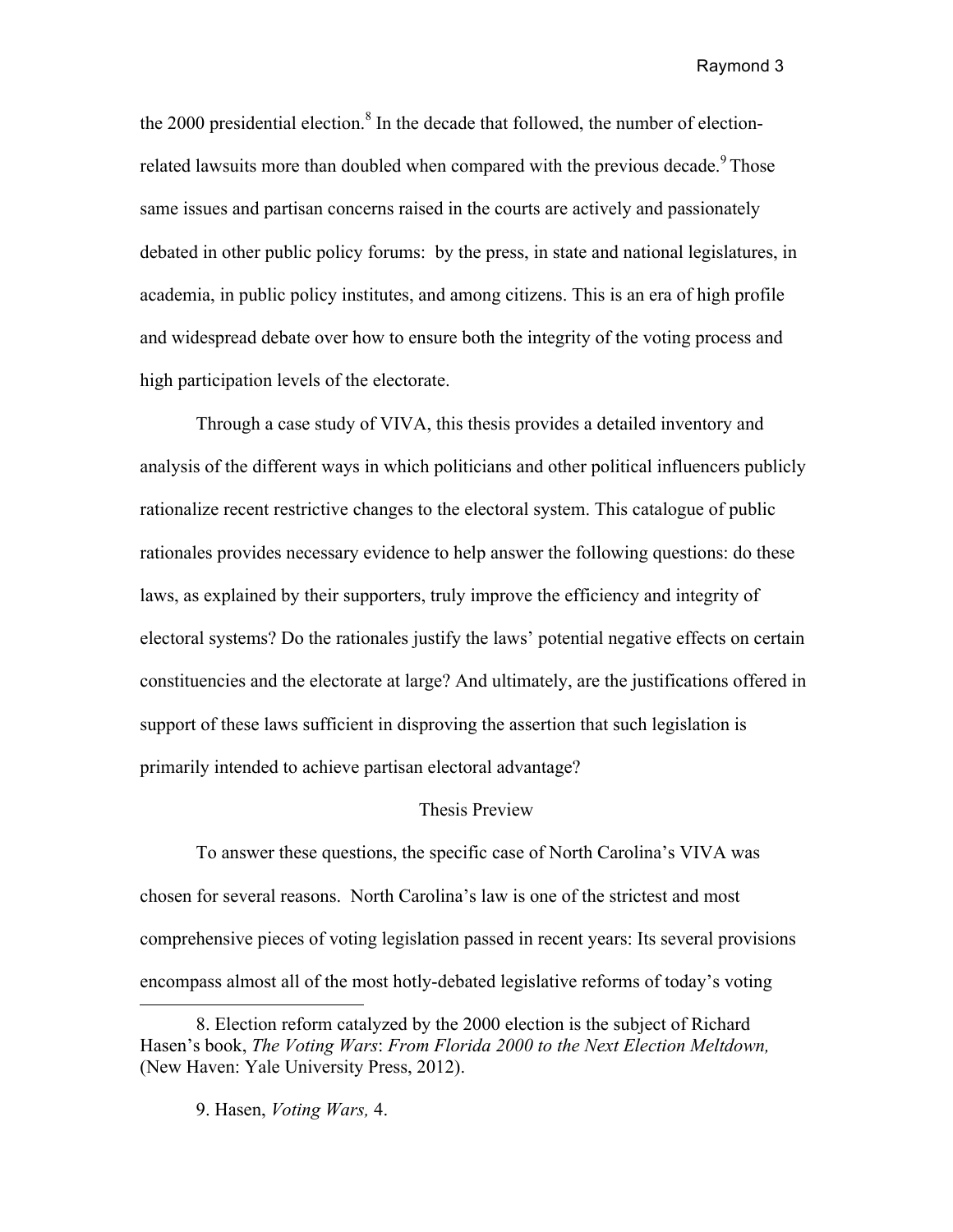rights battles. As a consequence, it is nationally one of the highest-profile voting rights debates, for reasons detailed in Chapter Two. The stated rationale for increased voting restrictions differs only slightly from state to state, and therefore, a case study of North Carolina's law closely tracks the dialogue in other states and in the nation at large. The uptick in restrictive voting regulations in the majority of states across the country was not coincidental, but part of an interconnected effort on the part of Republican lawmakers. Accordingly, since these legislators share common goals, they also share common justifications for promoting such laws. So, while a case study of North Carolina's law may not capture each and every rationale for increasing various voting restrictions around the country, it does reflect the majority of publicly expressed positions from the states actively involved in electoral reform.

The reasons for my focus on state, rather than national legislative action are simple. First, while the federal government has passed major voting rights legislation, such as the Voting Rights Act of 1965 (VRA), the National Voter Registration Act of 1993 (the "Motor Voter Act"), and Help America Vote Act of 2002 (HAVA), changes to election laws occur by and large at the state level.<sup>10</sup> States have substantial discretion in establishing voting procedures--- and even more so since the Supreme Court decision in *Shelby County v. Holder.*<sup>11</sup> Because of current partisan polarization at the state level, who wins elections makes a huge difference in state government policy in controversial areas from implementation of Medicaid expansion, to abortion regulations, to gay marriage and including election law itself. And of course, state election rules can have determinative

<sup>10.</sup> Voting Rights Act of 1965 (42 U.S.C. §§ 1973 to 1973aa-6), National Voter Registration Act of 1993 (42 U.S.C. 1973GG–1 et seq.), Help America Vote Act of 2002 (42 U.S.C. 15301 et seq.).

<sup>11.</sup> Shelby County v. Holder, 000 U.S. 12-96 (2013).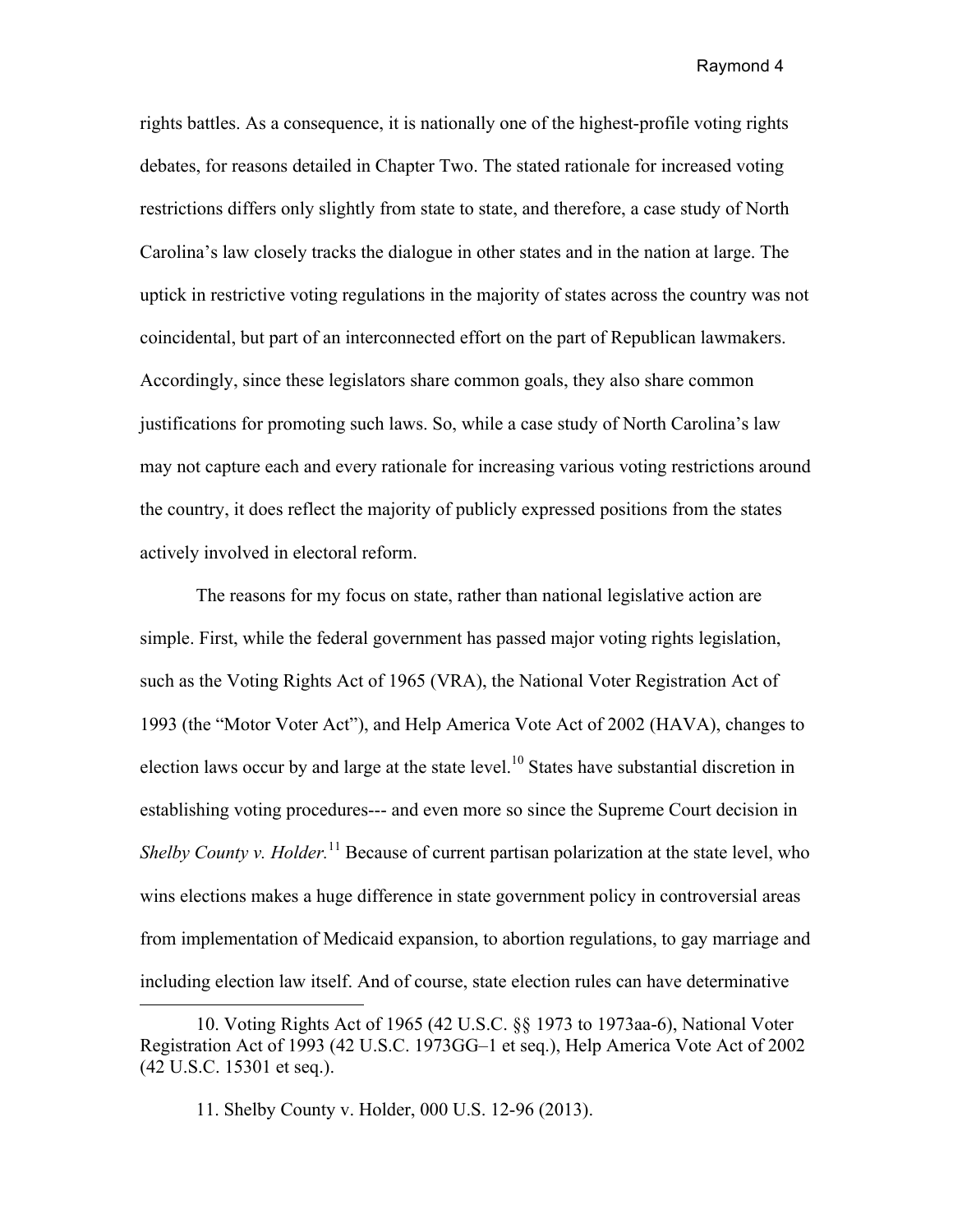effects on outcomes of federal elections--indeed that is conditioner of equal importance driving the current spate of reform proposals. As the possibility of returning to a period of consensus politics appears slim, the power of a political party to be both referee and player in elections is increasingly effective, and politicians continue to capitalize on this opportunity.

In addition to the high volume of legislation proposed at the state level, the current media age is one in which local stories easily become national, and vice versa, providing a plethora of information on state legislation at both state and national levels. National interest groups become involved in state political debates, and state politicians have ties to other state and national legislators around the country. Therefore, focusing on state legislation in North Carolina does not limit source availability to those produced only at the state and local levels: Instead, there are numerous local *and* national reactions available.

Importantly, the central foci of this thesis are the rationales and opinions of those supporting and opposing controversial voting laws, not the merits of such claims. The volume of literature on the legitimacy of voting fraud claims, the impact of restrictions on voter turnout, and the partisan effects of tightening and loosening voting regulations is extensive, and such writings, studies, and debates reveal that these issues remain contentious. But still, for the most part, data supporting the claims are absent. Consensus has not been reached as to determine, with confidence, either the scale of the problems restrictive legislation aims to solve or the actual impact of these measures. Rather than directly joining that discourse, I use it as a starting point for my research. Regardless of the merits or data supporting either side of this ideological and partisan battle, the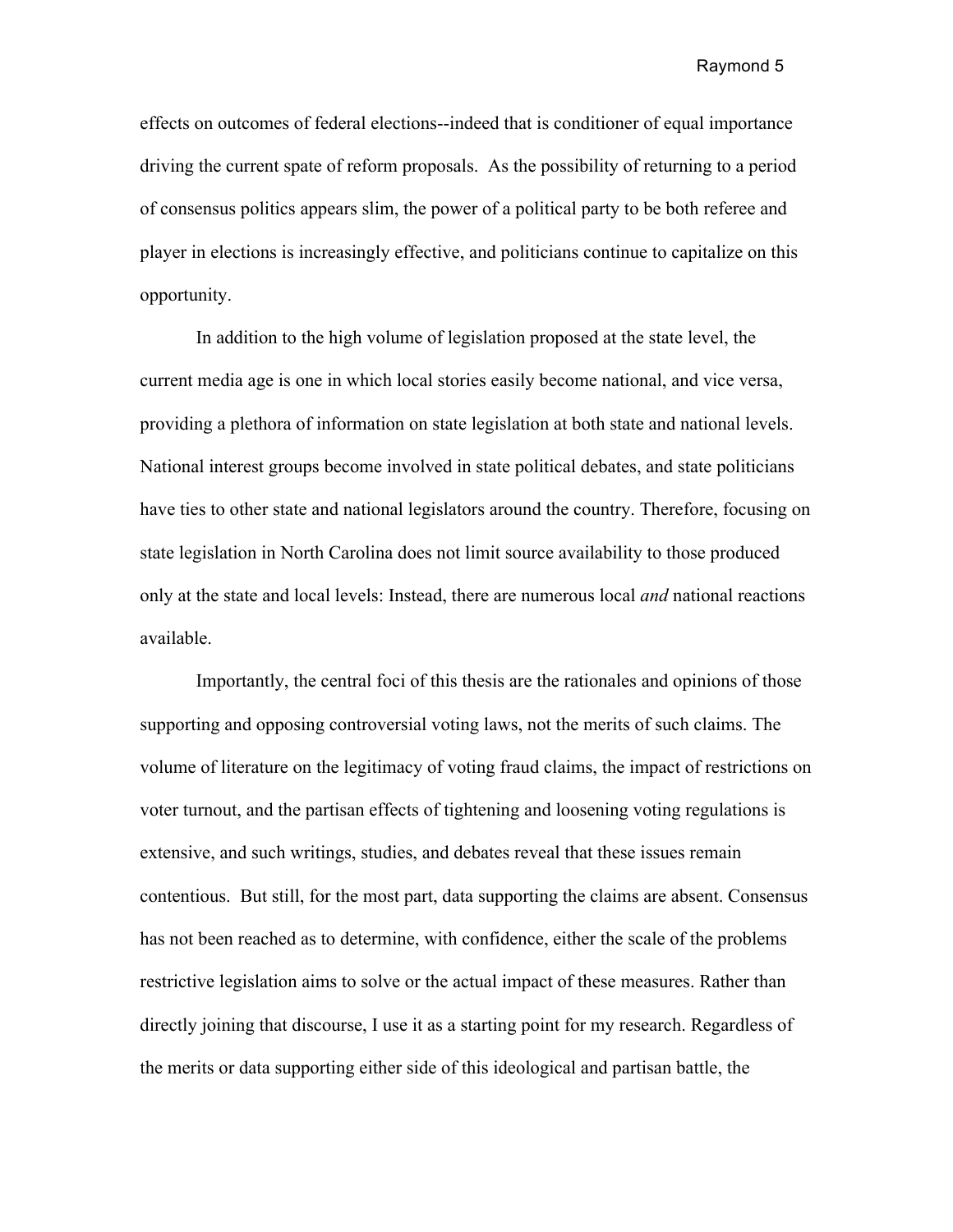rationale for electoral reform is a worthy topic in its own right. State legislators must not only convince their assemblies of the necessity of such laws, but their allied interest groups and electorates as well. With an ever-growing media presence at all levels of politics, and consequential heightened scrutiny of politicians' actions, simple statements of "protecting the integrity of the vote" are not the end of the discussion on voting rights. And concurrently, because of the close tie between state and federal politics today, rarely are major changes to state election laws strictly local.<sup>12</sup>

The battle over voting rights today is inherently framed by a long history of evolving election laws and practices in the United States. The process that has resulted in election law as it stands has been one dominated by a political and societal struggle of ensuring all citizens, first, the right to vote, then, the ability to exercise that right. The history of rationales for state and federal level election laws, ranging from blatantly racist, to more implicitly discriminatory, to clear or subtle attempts at partisan advantage, has not only led to the current state of election laws, but also has a lasting legacy on the way the debate is framed. Situating the current status of electoral law in its relationship to past laws and practices is necessary in understanding the intent of legislators pushing any kind of electoral reform today—be it expanding voting access, tightening existing voting laws or improving the efficiency of our systems.

#### Election Law: Key Historical Precedents

While state governments have broad latitude in establishing electoral policies and procedures, they are constrained in doing so by the United States Constitution, court

<sup>12.</sup> Heather K. Gerken, "States Get Things Done, Affecting National Policy," *The New York Times,* July 16, 2013,

http://www.nytimes.com/roomfordebate/2013/07/16/state-politics-vs-the-federalgovernment/states-get-things-done-affecting-national-policy.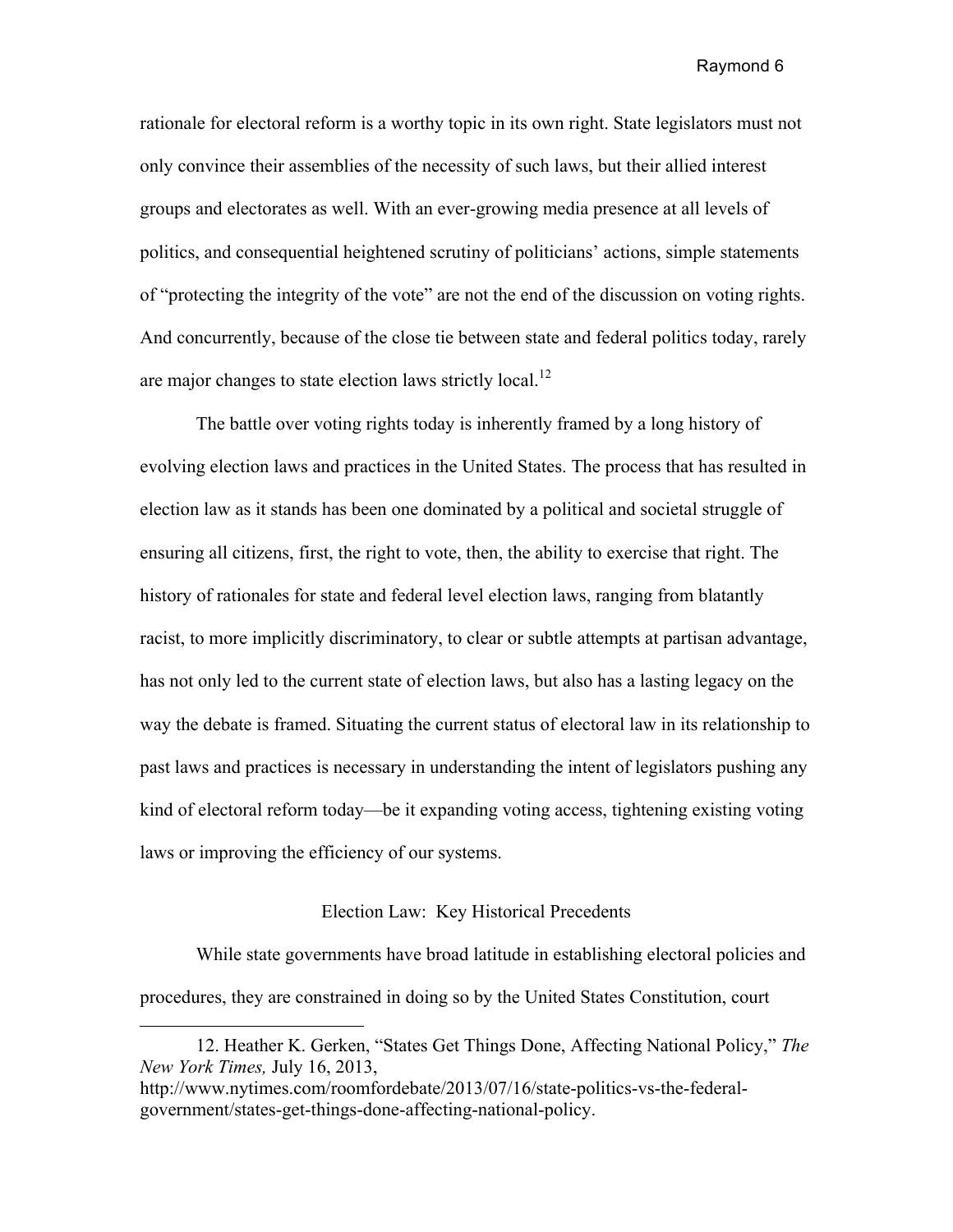interpretation, and federal legislation. The 1870 passage of the  $15<sup>th</sup>$  Amendment, which removed suffrage restrictions based on race, and the  $19<sup>th</sup>$  Amendment's adoption in 1920, which gave women the right to vote, were—in intent and eventually in practice monumental changes increasing electoral participation in state and federal elections. Still, states retained substantial authority to determine voting requirements and procedures and consequently, to adopt, as many states did, restrictive electoral practices that had long-term effects on voter participation. This state legislation and administrative action that created or increased barriers to broader participation in state and federal elections had a significant impact on the history of American suffrage.

Even after the ratification of the  $15<sup>th</sup>$  Amendment, a situation of "formal denial of African American voting rights that Alabama started in 1891 was soon emulated by other southern states."<sup>13</sup> Restrictions such as grandfather clauses, literacy tests, poll taxes, and candidate eligibility requirements for primary elections pervaded state legislatures, especially in the South. These restrictions were eventually dismantled one by one through federal legislation and judicial action. In 1915, grandfather clauses were found in violation of the  $15<sup>th</sup>$  Amendment.<sup>14</sup> Next, the practice of holding all-white primaries was ruled unconstitutional in 1943*.* <sup>15</sup> Through the influence of the civil rights movement of the 1960's, most other explicit tactics of voter suppression were federally prohibited. In 1964, the 24th Amendment was passed, outlawing the use of poll taxes in all federal

15. Smith v. Allwright, 321 U.S. 649 (1943).

<sup>13.</sup> Gans and Mulling, *Voter Turnout,* 6.

<sup>14.</sup> Guinn v. U.S., 238 U.S. 347 (1915).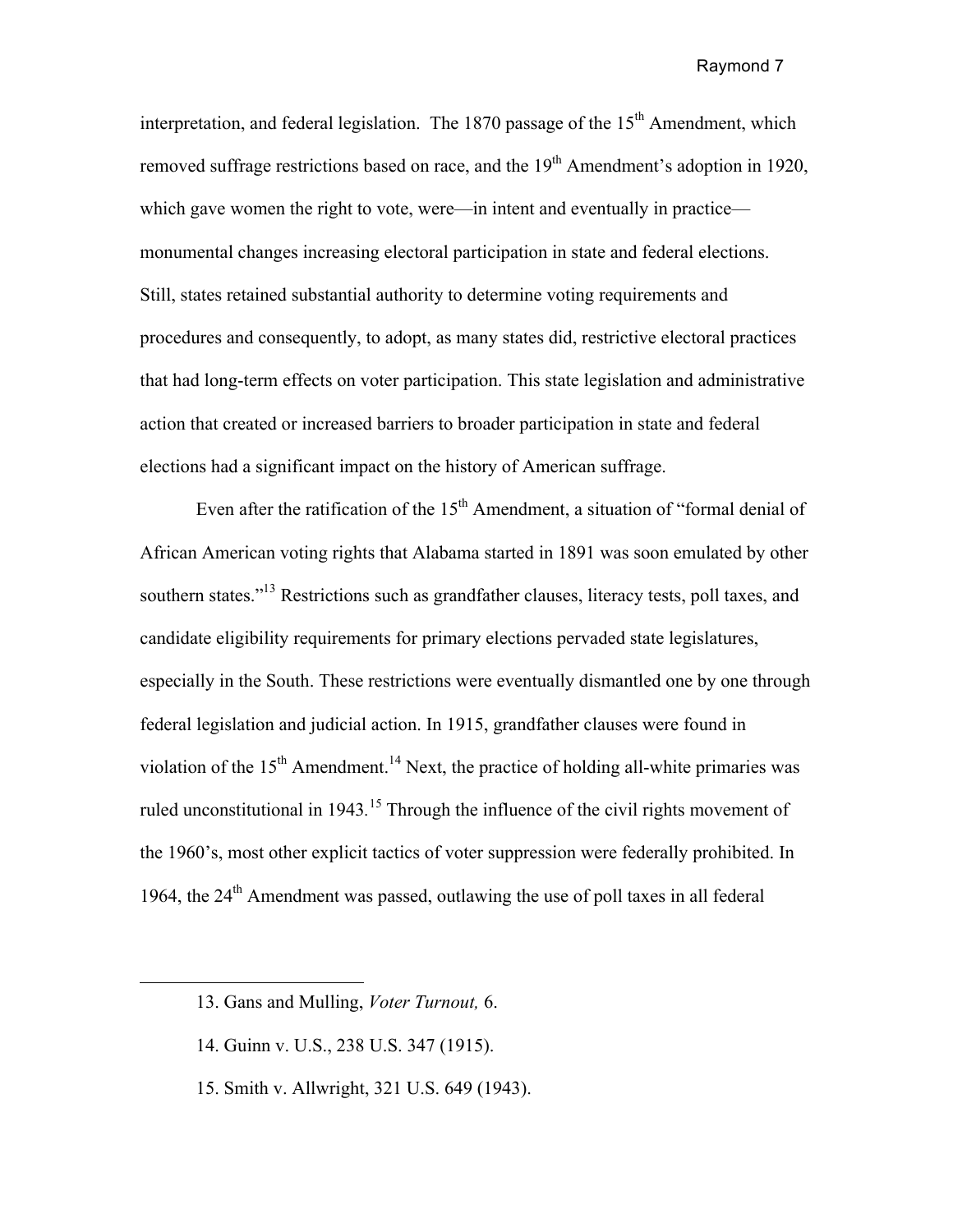elections.16 In 1966, the Supreme Court's ruling in *Harper et. al. v. Virginia Board of Elections* determined the use of a poll tax in any election to be in violation of the Equal Protection Clause.<sup>17</sup> The use of literacy tests was prohibited in all states with the 1970 renewal of the Voting Rights Act of 1965.<sup>18</sup> But even though, "since the great victories of the civil rights movement, it has no longer been easy or acceptable to suppress voting through the use of terrorism or violence, or with poll taxes or literacy tests," restrictions have not disappeared, but rather have changed form.<sup>19</sup>

State legislation and administrative action that had the effect of restricting voting rights have been taken advantage of by both political parties. During the mid-nineteenth century, Republicans in the North employed practices intended to keep immigrants from the polls, while Democrats "were the ones manipulating votes in the South and keeping African Americans from the polls."<sup>20</sup> The political realignments of the 1960s and 1970s led to greater affiliation by black voters with the Democratic Party and by southern white (former) Democrats with the Republican Party. This shift in party affiliation is the foundation for the current dynamic of partisan battles over election laws, wherein Republican interests advance most of the proposals for restrictive changes to election

 $\overline{a}$ 

18. Voting Rights Act of 1965 (42 U.S.C. §§ 1973 to 1973aa-6).

19. Lorraine C. Minnite, *The Myth of Voter Fraud*, (Ithaca: Cornell University Press, 2010), 88.

20. Tova Andrea Wang, *The Politics of Voter Suppression,* (Ithaca: Cornell University Press, 2012), 19.

<sup>16.</sup> Robert E. DiClerico, *Voting in America.* (Santa Barbara: ABC-CLIO, Inc., 2004), 25.

<sup>17.</sup> Ibid., 25.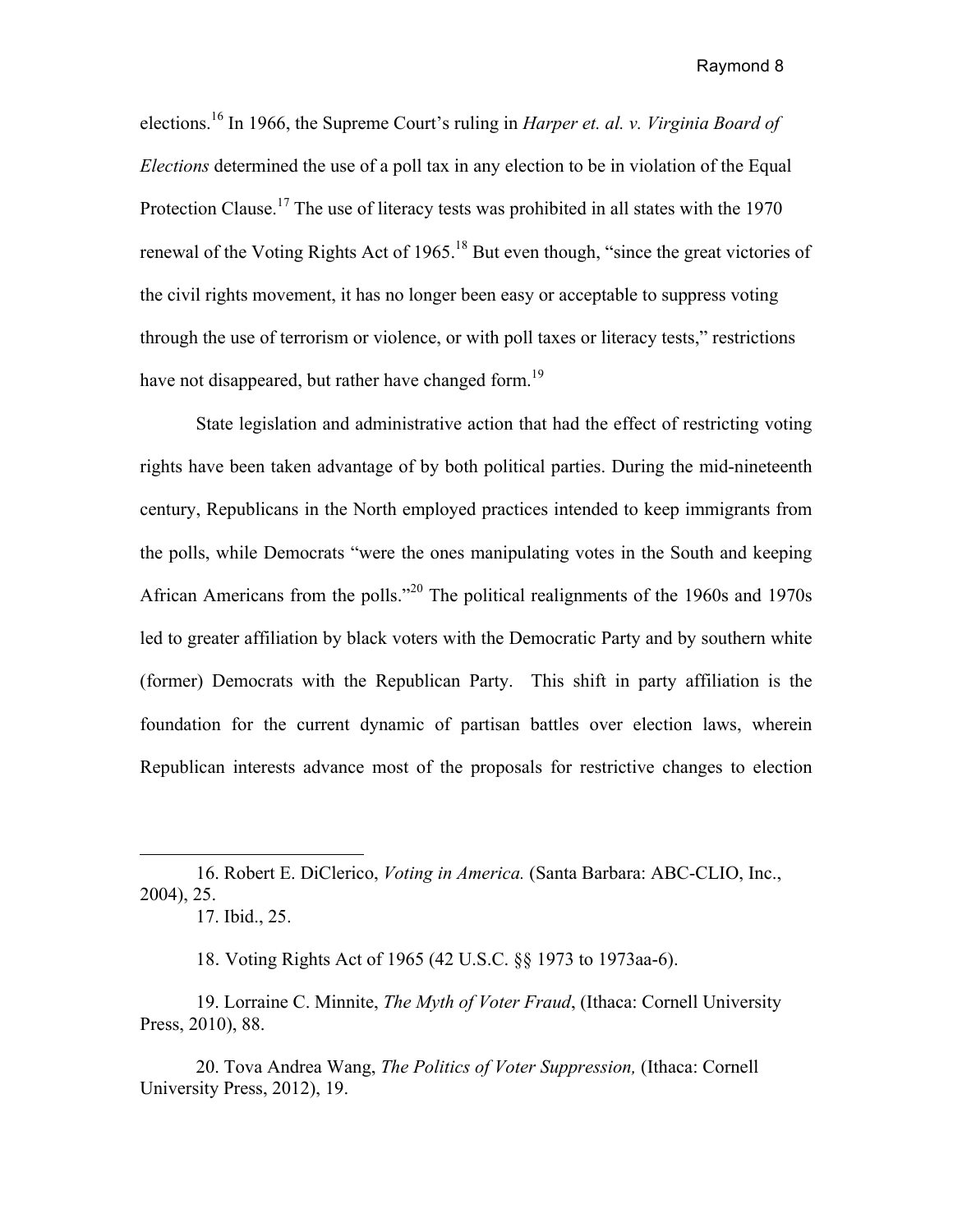law.<sup>21</sup>As Richard Hasen characterized the current uptick in voter ID legislation, the trend of proposing new restrictions is "basically a one-party affair"—one that began 50 years ago, and only continues to become more polarized. $^{22}$ 

## The Modern Era of Voting Regulations

As U.S. election law now stands, state governments still have general jurisdiction over the requirements, processes and procedures that control who is eligible to vote, how voting is accomplished, and where and when voting takes place. States that seek to improve the efficiency and integrity of the election process, the reliability of outcomes, or the active participation of the electorate will adopt or modify aspects of this system. For sake of clarity, I refer to the policies which make voting more convenient and accessible as "expansive," and those which are likely to make voting more difficult for the electorate at large or specific constituencies as "restrictive." In the current era of active state legislative efforts to reform or control voting and voting outcomes, state legislatures have considered drawing upon one, some, or all of a common set of reforms. Based on my research, the following is a composite of those provisions most frequently discussed and employed today: 23

http://www.aei.org/files/2010/06/29/ERPHopeExperience 2010.pdf.

<sup>21.</sup> Wang, *Politics of Voter Suppression,* 33.

<sup>22.</sup> Hasen, *Voting Wars,* 43.

<sup>23. &</sup>quot;Elections Laws and Procedures Overview," *National Conference of State Legislatures,* http://www.ncsl.org/research/elections-and-campaigns/election-laws-andprocedures-overview.aspx, "Voting Laws Roundup 2014," *The Brennan Center for Justice,* February 6, 2014, http://www.brennancenter.org/analysis/voting-laws-roundup, John Fortier, Thomas Mann, & Norman Ornstein, *Hope and Experience: Election Reform through the Lens of the AEI-Brookings Election Reform Project,* (AEI Brookings Election Reform Project: Washington, D.C., 2010),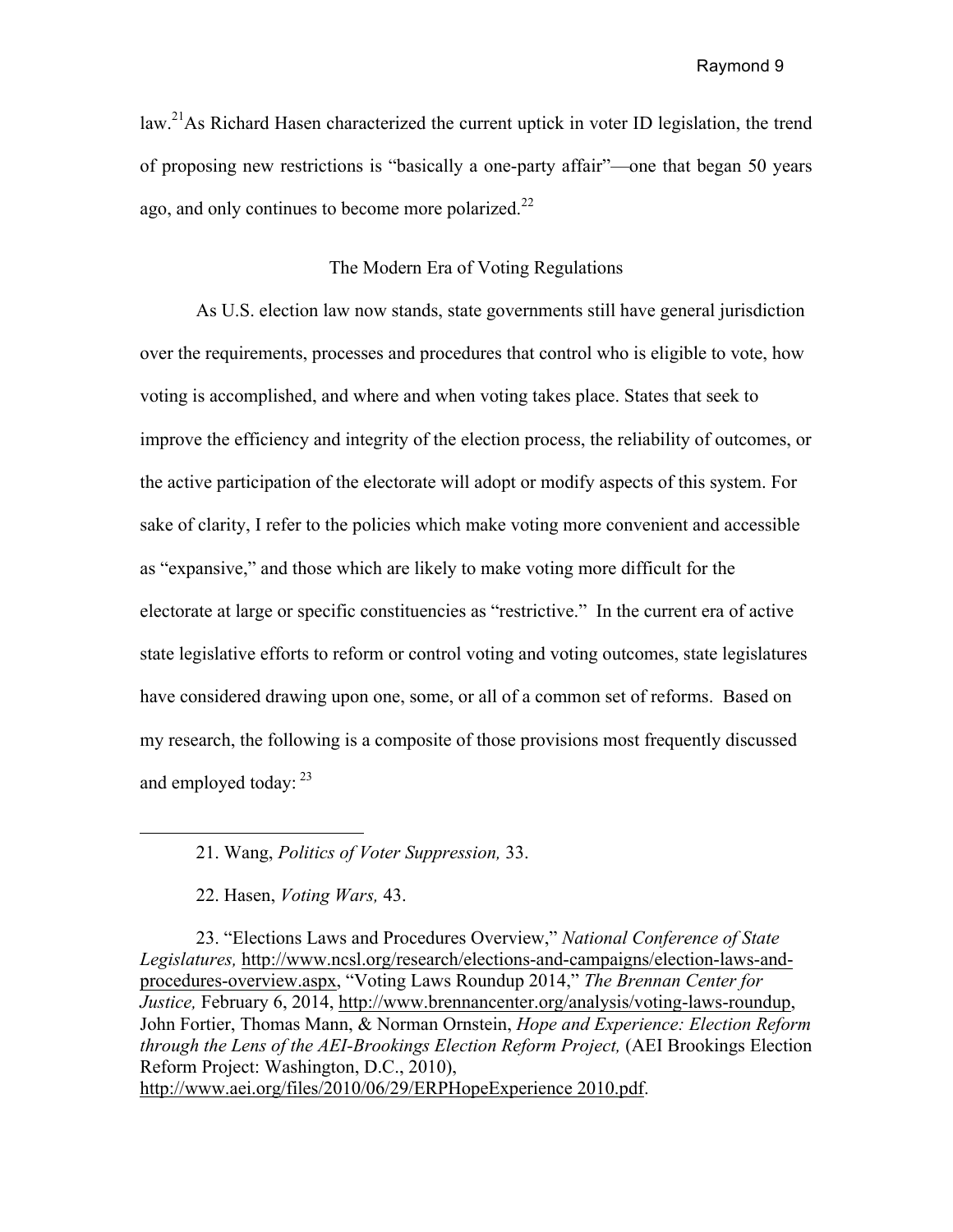- Voter identification at registration
- Other voter registration requirements
- Same day registration
- Voter identification in voting
- Early voting
- Online registration
- Absentee ballots

- Extent of polling hours
- Number and location of polls<sup>24</sup>

Like VIVA, the national trend in election law changes for the past decade or so has been dominated by a Republican-led constriction of the policies listed above.<sup>25</sup> But notably, there has been a very recent trend on the part of generally Democratic state legislatures in proposing laws expanding voting access.<sup>26</sup> In the current polarized political atmosphere, such a response is expected on the part of Democrat-controlled state governments to counteract Republican action. This Democratic pushback is likely not occurring mainly because of an ideological or moral commitment to ensuring universal

<sup>24.</sup> Note that each of these can be the focus of efforts to increase voting participation or to ensure the integrity of the vote. A simple example, just to clarify the typology: Some legislators will propose expanding early voting with the intention of increasing voters choice in when they vote. Some will propose reducing early voting in order to ensure that all voters are relying on the same information at the time the ballot is cast.

<sup>25.</sup> Sarah Childress, "'Unprecedented' Number of Restrictive Voting Laws being Introduced," *Frontline,* May 31, 2012, http://www.pbs.org/wgbh/pages/frontline/government-elections-politics/unprecedentednumber-of-restrictive-voting-laws-being-introduced/.

<sup>26. &</sup>quot;Voting Laws Roundup 2014," *Brennan Center for Justice.*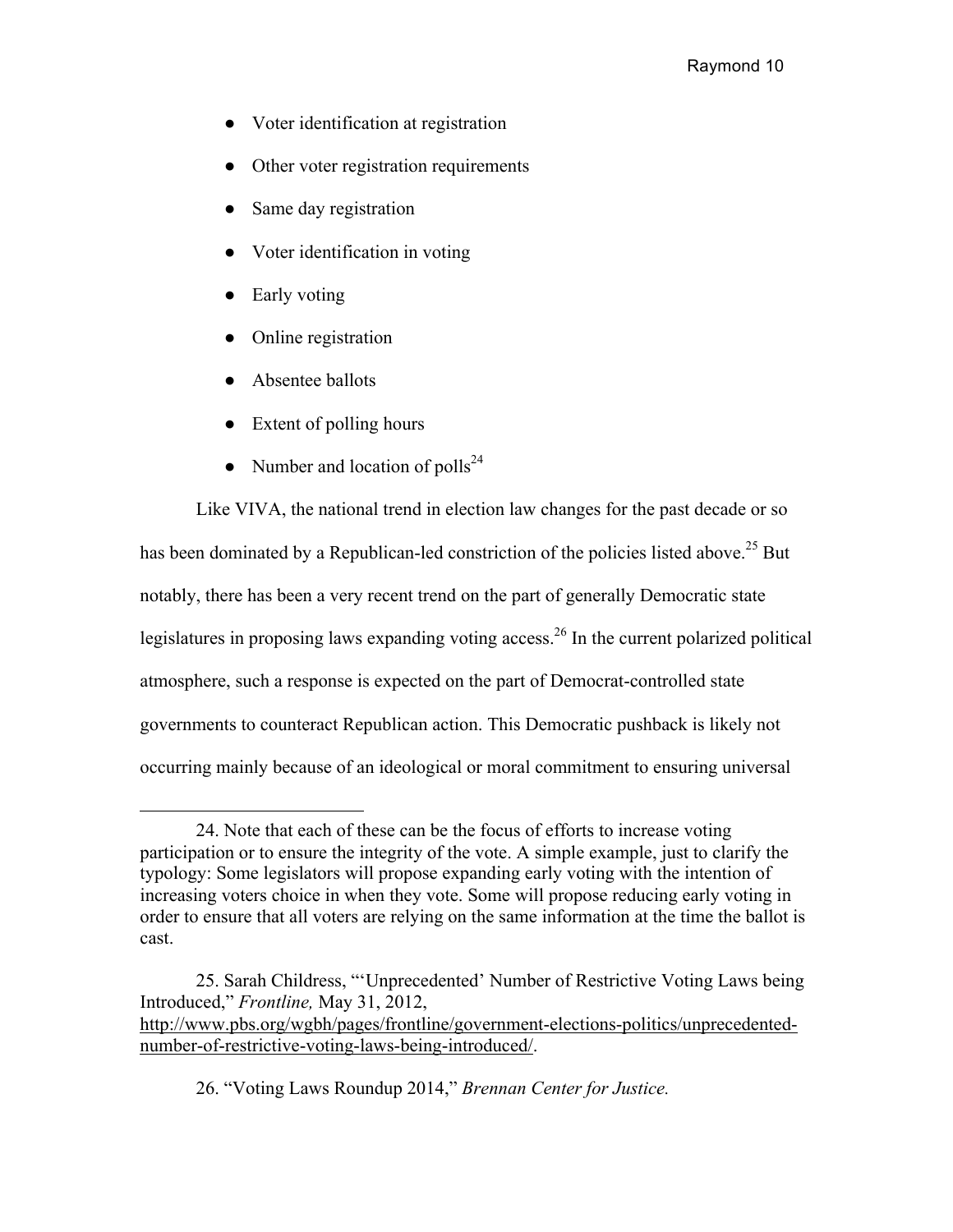suffrage, but because of concern of electoral success. As I will explain in Chapter 3, there is insufficient evidence on the actual electoral impact of implementing restrictions to the election laws listed above: some think there will be a substantial impact on certain subsets of the electorate, while others claim the impact will be minimal. But those subsets most likely to be negatively impacted by the laws are the ones that are most strongly aligned with the Democratic Party.<sup>27</sup> Another indication of a future shift from restrictive to expansive electoral reform came in January 2014 when the nonpartisan Presidential Commission on Election Administration released a comprehensive national report on current election law, providing a series of policy recommendations to expand voting access in a variety of ways.<sup>28</sup> While such initiatives do indicate a possible legislative turn to expanding voting access, they have not slowed the proposals of various restrictive, and contentious, election reform bills across the country.

Legislators proposing new restrictions use a variety of rationales to explain why their implementation is necessary, but seldom (i.e., rare off-the-record instances) do they *publicly* allow that such legislation is intended to disenfranchise anyone, particularly and

<sup>27.</sup> See, for example, Keith G. Bentele and Erin E. O'Brien, "Jim Crow 2.0? Why states consider and adopt restrictive voter access policies," *Perspectives on Politics,* 11, no. 4. (2013): 1088-1116, http://dx.doi.org/10.1017/S1537592713002843, Emily Schultheis "Study finds voter ID laws hurt young minorities," *Politico,* March 12, 2013, http://www.politico.com/story/2013/03/study-finds-voter-id-laws-hurt-young-minorities-88773.html , Jamelle Bouie, "North Carolina's Attack on Voting Rights," *The Daily Beast,* August 8, 2013, http://www.thedailybeast.com/articles/2013/08/13/north-carolinas-attack-on-voting-rights.html.

<sup>28.</sup> *The American Voting Experience: Report and Recommendations of the Presidential Commission on Election Administration,* (Presidential Commission on Election Administration: Washington, 2014), https://www.supportthevoter.gov/.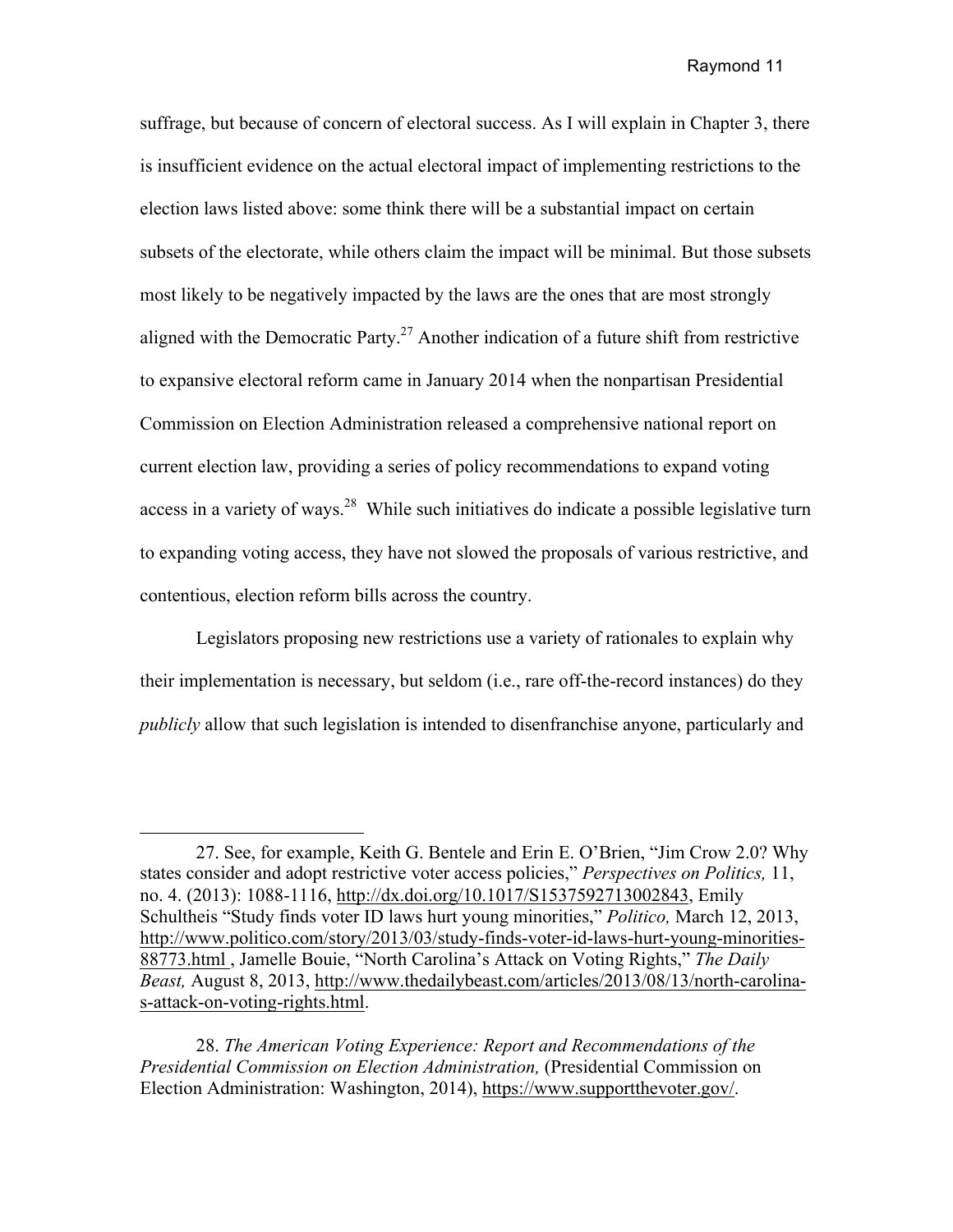especially minorities or low-income individuals.<sup>29</sup> Nor do these legislators admit to seeking lower voter turnout for partisan electoral advantage. Instead, as VIVA exemplifies, every election law modification, regardless of its effect of restricting voting access, is almost always promoted in terms of intent to increase efficiency and election integrity. The frequency, formulation, and quantitative and analytic support of these rationales are the focus of my research.

## Key Scholarship on Voting Rights

Current scholarship on voting rights generally mirrors the polarization that dominates political and legislative debate on the subject. Accordingly, conservative election law scholars tend to focus on "voter integrity" as their rationalization of increased restrictions stemming from a framing of the current electoral system as one lacking confidence of the people and generally open to fraud.<sup>30</sup> One such commentator who exemplifies the voter integrity side of the debate is John Fund, who writes on the

30. See generally, Horace Cooper, "Voter fraud is real: Why the Voting Rights Act should be used to fight election fraud." *National Policy Analysis,* August 2012, http://www.nationalcenter.org/NPA636.html, "Voter identification laws are trouble for Democrats," *Investors Business Daily.* November 13, 2012, http://news.investors.com/ibd-editorials/111312-633313-voter-fraud-is-a-problem.htm. Bruce Walker, "How to handle Voter Fraud" *American Thinker*. February 25, 2012, http://www.americanthinker.com/2014/02/how to handle voter fraud.html, Peter McGinley and Hans A. von Spakovsky "Voter ID: Protecting the Integrity of Our Elections," *The Foundry*, March 10, 2014, http://blog.heritage.org/2014/03/10/voter-idprotecting-integrity-elections/, Connie Hair,"Rush Limbaugh: Vote Fraud Essential to Democrats," *Human Event,* October 28, 2010, http://www.humanevents.com/2010/10/28/rush-limbaugh-vote-fraud-essential-todemocrats/, John Fund and Hans A. von Spakovsky, *Who's Counting: How Fraudsters and Bureaucrats put your vote at risk,* (New York: Encounter Books, 2012).

<sup>29.</sup> For an amusing and disheartening example of one of these rare admission of racial and partisan motives, see, Don Yelton interviewed by Aasif Mandvi, "Suppressing the Vote," *The Daily Show,* 5:31, October 23, 2013, http://thedailyshow.cc.com/videos/dxhtvk/suppressing-the-vote.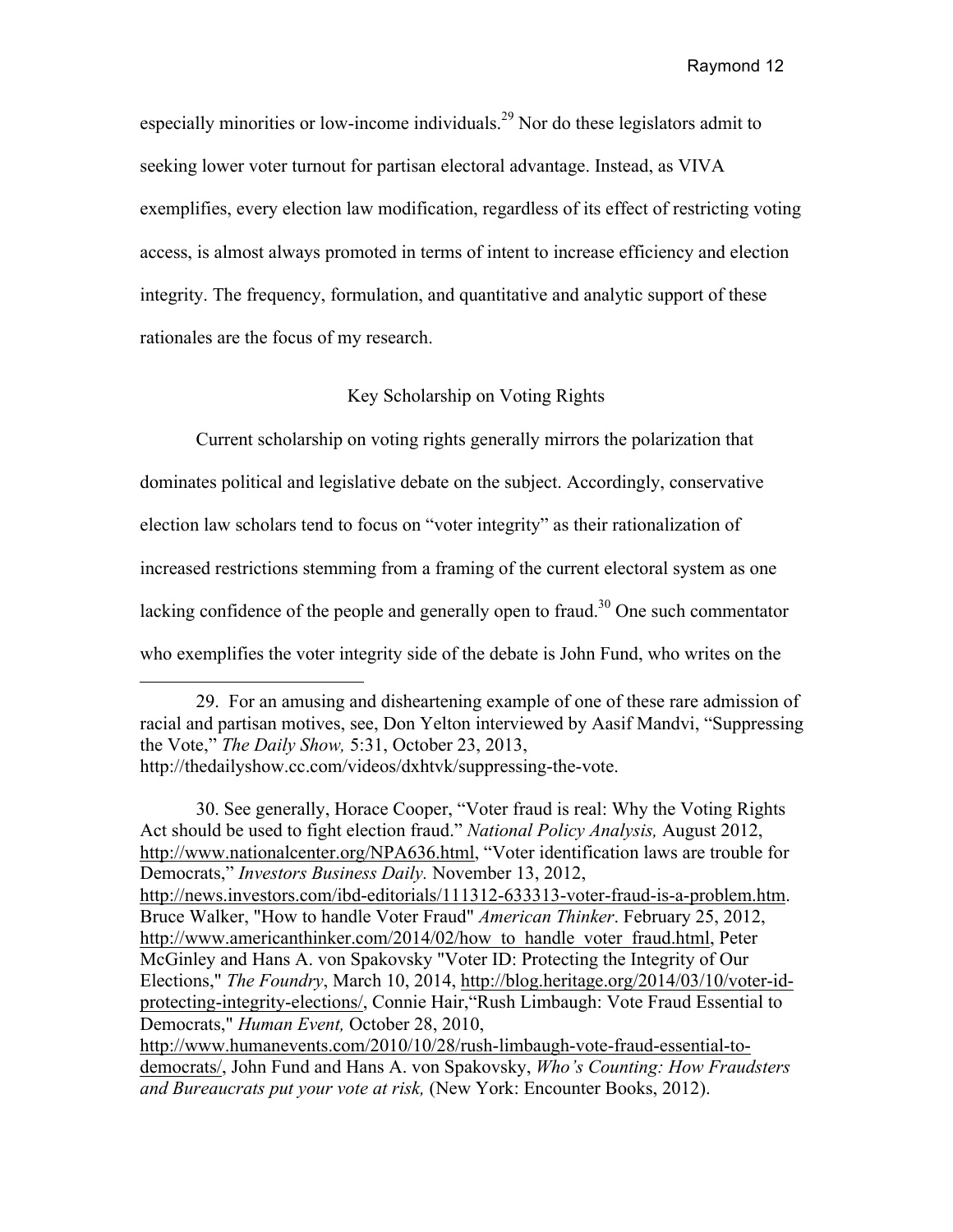dangers of voter fraud and the imminence of electoral disaster if restrictions are not imposed. In his 2004 book *Stealing Elections: How Voter Fraud Threatens Our Democracy,* Fund claims that "the United States has a haphazard, fraud-prone election system befitting an emerging Third World country rather than the world's leading democracy."31 Further, he declares, "Election fraud, whether it's phony voter registrations, illegal absentee ballots, shady recounts or old-fashioned ballot-box stuffing, can be found in every part of the United States;" and "is probably spreading."<sup>32</sup> If one agrees with Fund's analysis of the gravity of voter fraud, the upsurge of voting restrictions may seem justified as an attempt to reduce instances of fraud. To support this claim, Fund assures his readers, "After extensive research, I can report that…voting irregularities are common."33 However, the majority of his evidence of voter fraud is largely anecdotal.

 By writing of electoral "fiascos," a "Mystery of the Missing Bush Ballots," and deeming Texas "the capital of Stolen Elections," Fund's book read less as an objective report on the status of voting rights in our country, and more as an alarming but entertaining collection of peculiar incidents.<sup>34</sup> Like the majority of scholars and citizens interested in the topic of voting rights, Fund recognizes the partisan nature of the discourse, explaining that "Democrats gravitate to the view that the most important value is empowering people to exercise their democratic rights," while "Republicans tend to

- 31. Fund, *Stealing Elections,* 1.
- 32. Ibid., 5.

- 33. Ibid., 7-8.
- 34. Ibid., 39, 71.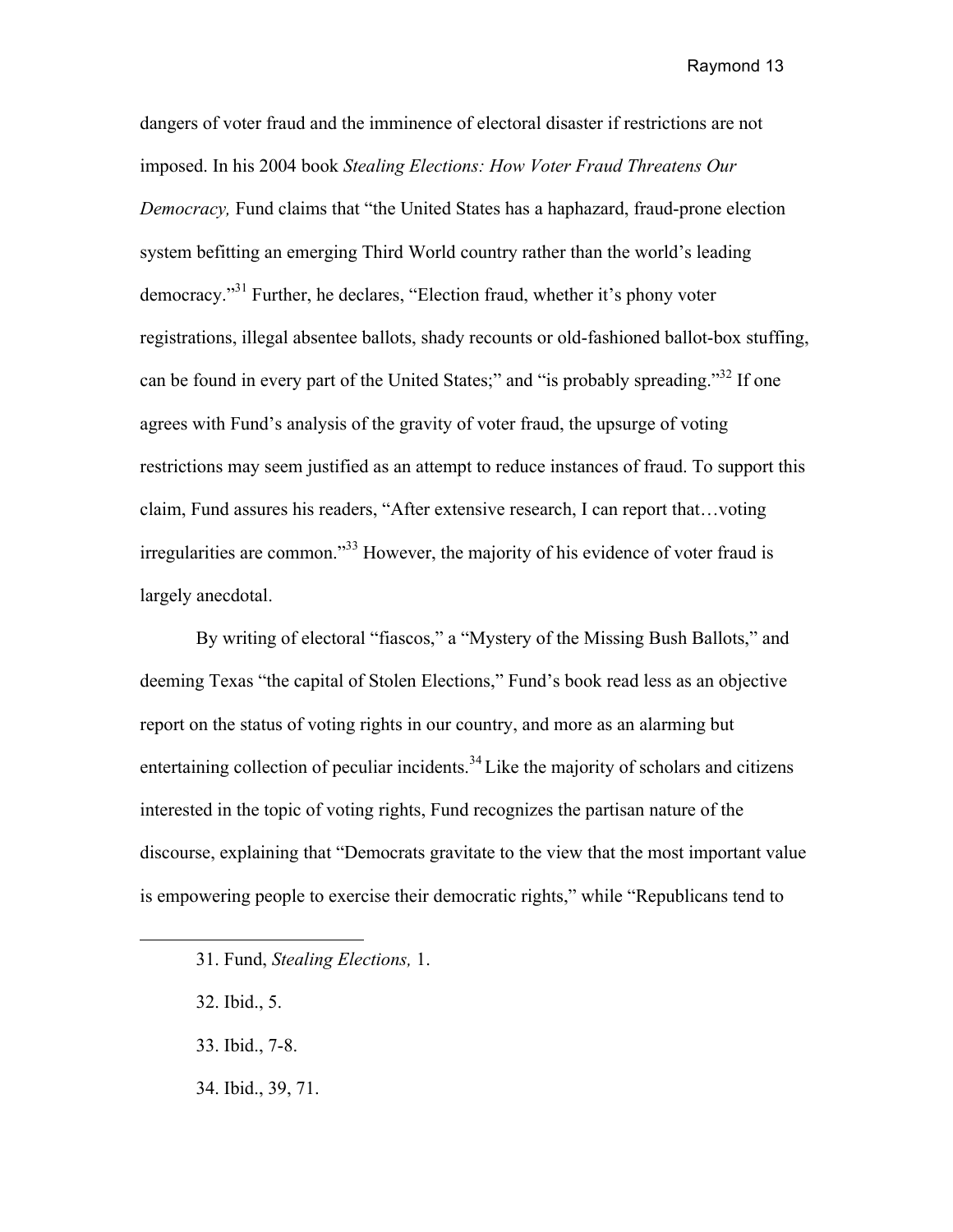pay more attention to the rule of law and the standards and procedures that govern elections."<sup>35</sup> While Fund claims to be an independent voice in the debate over voting rights, he perpetuates the reasons for increasing voting restrictions commonly put forth by Republicans legislators and conservative scholars, and for this reason he has gained respect and influence among conservatives supportive of laws such as VIVA. Adhering to this generally Republican framework of election law requires accepting two central arguments: First, that acts of fraud and/or the possibility of them *is* widespread. Second, that more restrictions will remedy the problems that concern these legislators and scholars. Neither of these conditions is supported by conclusive evidence.

In 2012, the American Bar Association (ABA) published *America Votes! A Guide to Modern Election Law and Voting Rights,* a collection of essays and studies intended as a "resource for lawyers, professors, and election official and administrators."<sup>36</sup> The ABA authors explain that, while "[t]he party line presented by those proposing the laws are that they are necessary to preserve the integrity of the electoral process and to prevent fraud and voter impersonation at the polls… there is no statistical evidence or real data that supports these thin claims."<sup>37</sup> Further contradicting the claims such as Fund's that a substantial voter fraud problem in the United States, the data collected within the book asserts that few people have been convicted of voter fraud, and that most of those cases,

37. Ibid., 41.

<sup>35</sup> Ibid., 12-13.

<sup>36.</sup> *America votes! A Guide to Modern Election Law and Voting Rights,* Edited by Benjamin E. Griffith, (Chicago: American Bar Association, 2012), Back Cover.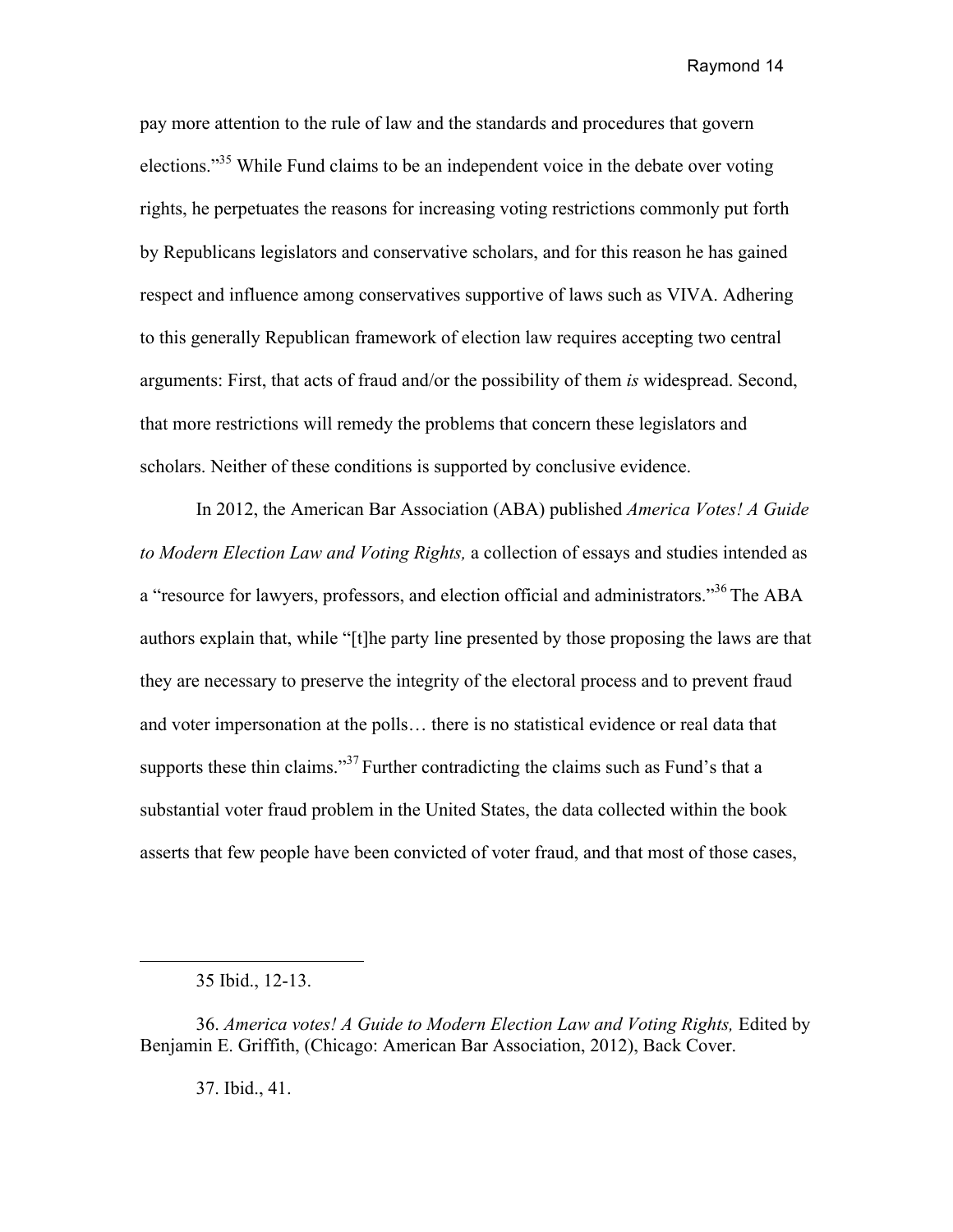in any event, could not have been prevented by restrictive measures such as photo identification requirements."<sup>38</sup>

In the same year, The Brookings Institution published *Election Fraud: Detecting and Deterring Election Manipulation,* a book that reached similar conclusions about the legitimacy of voter fraud claims.<sup>39</sup> As supported by their own studies, the publication concludes, "Actual cases of election fraud explicitly intended to affect the outcome of a federal election are almost nonexistent."<sup>40</sup> Instead, "the actual targets of the fraud are almost always state or local races."<sup>41</sup> However, as we have observed in recent election cycles, especially since the 2000 Presidential election, voting rights/voter fraud debate is often discussed on a national level, and seems most alarming when it is posited to affect national elections, rather than local and state elections.

Clearly, these publications and their cited studies contradict certain conclusions reached by John Fund and by other conservative voices in voting rights. Based on such findings, Democrats generally condemn new restrictive proposals as unnecessary and almost certainly harmful to voter participation. Those worried about voter suppression argue that since claims of voter fraud are not based on reliable evidence, voting restrictions are proposed for other reasons. According to the generally Democratic side of the debate, the real motive for adopting new restrictions on voting has been and continues to be suppressing votes and ultimately disenfranchising voters.

38. Ibid.

39. R. M. Alvarez, Thad E. Hall and Susan D. Hyde, *Election Fraud: Detecting and Deterring Electoral Manipulation,* (Washington, D.C.: The Brookings Institution, 2008).

40. Ibid, 97.

41. Ibid.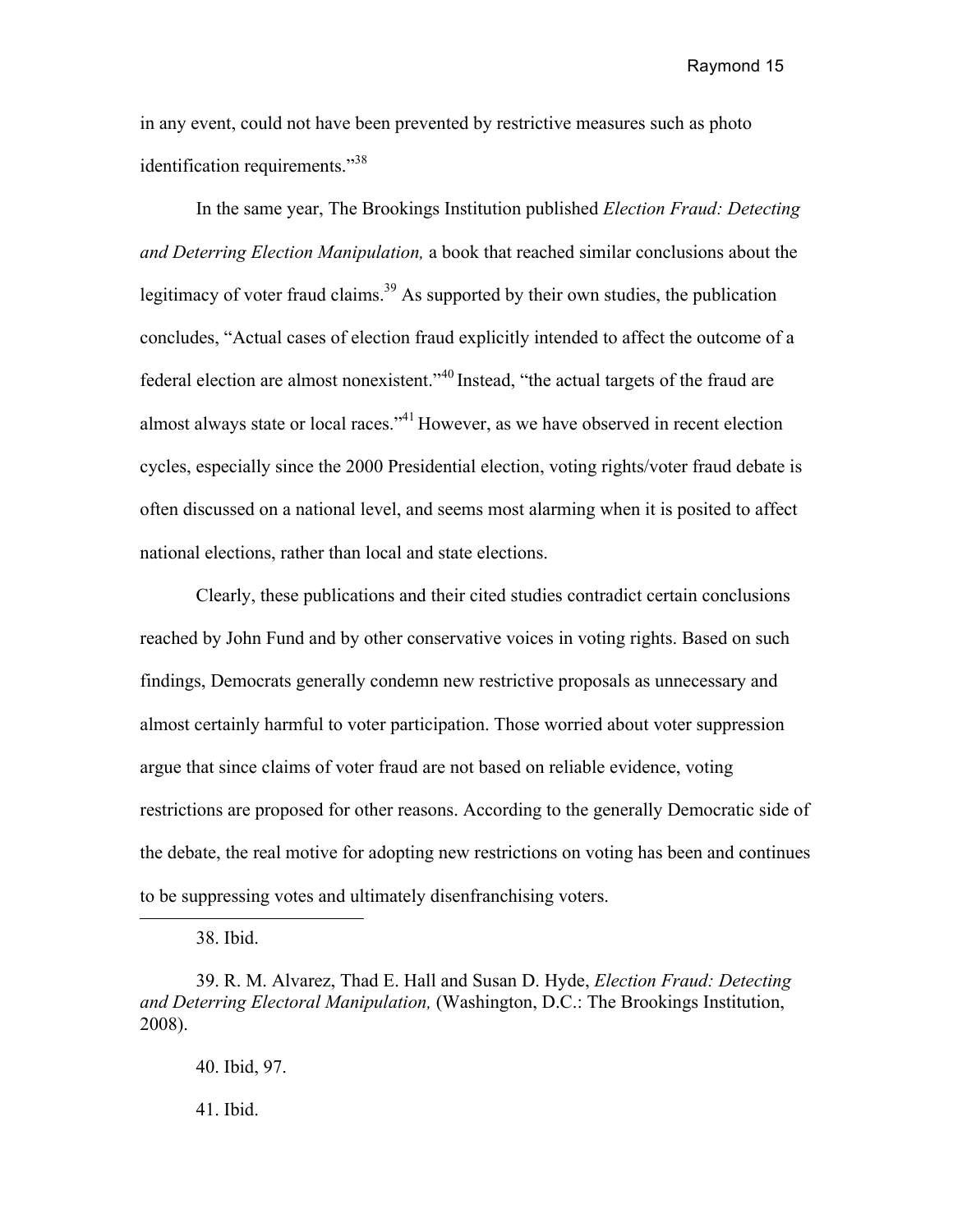Representative of scholars in general opposition to the Fund-esque voter fraud school of thought is Lorraine C. Minnite, whose work is focused on proving that proclamations of widespread voter fraud as a rationale for new legislation is itself fraudulent. Minnite highlights inconsistencies in Republican rationales of restricting voting, a theme echoed throughout scholarship similarly concerned with voter disenfranchisement.42 In 2010, Minnite published *The Myth of Voter Fraud* as a direct refutation of John Fund's work. As the title makes clear, Minnite's research concludes that most "voter fraud claims…collapse when scrutinized," including cases discussed by John Fund himself.<sup>43</sup> Instead of viewing voter fraud as a real and widespread problem, Minnite claims, "we can assume that partisans make fraud allegations to gain leverage in electoral contests or to influence electoral policy in ways they perceive will work to their benefit."<sup>44</sup> This is what she refers to as *voter fraud politics*: "the use of spurious or exaggerated voter fraud allegations to persuade about the need for more administrative

43. Minnite, *Myth of Voter Fraud,* 11.

44. Ibid., 94.

 $\overline{a}$ 

<sup>42.</sup> See generally, Spencer Overton, *Stealing Democracy: The New Politics of Voter Suppression,* (New York: WW Norton & Co, 2004), Margaret Groarke, Lorraine C. Minnite, and Francis F. Piven, *Keeping down the black vote: Race and the demobilization of American voters,* (New York: The New York Press, 2009), Monique L. Dixon, "Minority disenfranchisement during the 2000 general election: A blast from the past or a blueprint for reform?," *Temple Political & Civil Rights Law Review* 11:2 (Spring 2012), Lorraine C. Minnite, *The Politics of Voter Fraud,* (Washington, D.C.: Project Vote, 2007), David Callahan and Lorraine C. Minnite, *An analysis of voter fraud in the United States: Adapted from the 2003 report, securing the vote, (New York: Demos, 2007),* Scott Keyes et. al., "Voter suppression disenfranchises millions," in *Race, Poverty and the Environment,* Vol 19, No 1, Public popular power: New majority rising (2012), pp. 11-12, Spencer Overton, "Voter Identification," *Michigan Law Review* 105, no. 4. (February 2007), pp. 631-681.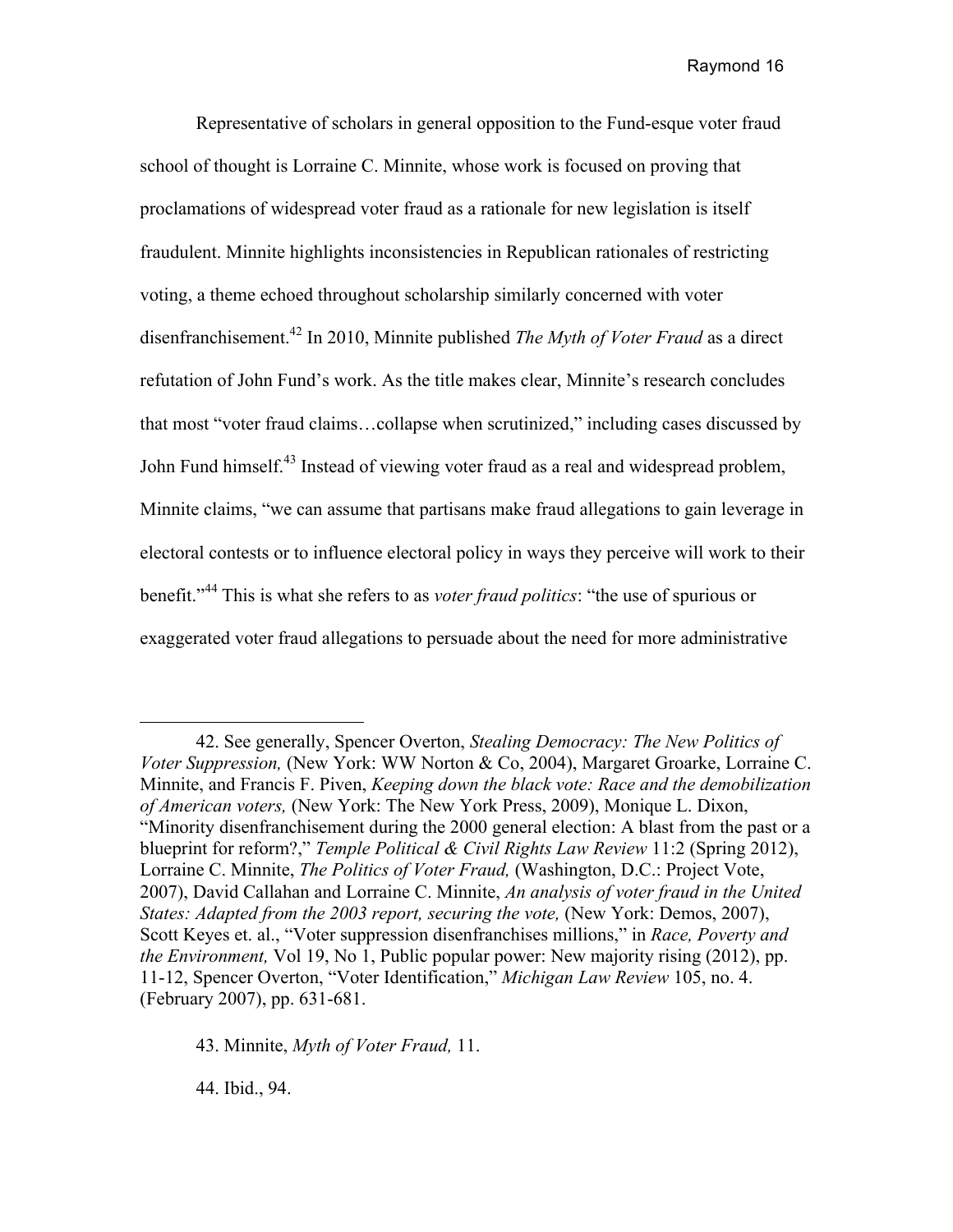burdens on the vote" for partisan benefit.<sup>45</sup> Rather than accepting the argument often put forth by supporters of these new voter ID laws that the laws are necessary to combat a crisis in our electoral system, Minnite concludes that their central purpose is to perpetuate political control and gain political benefits.

Because of its analysis of voter fraud's employment as a rationale for new voting regulations, Lorraine Minnite's work is a useful foundation for further exploration of voter restriction rationales, although it can be broadened in substantial ways. Minnite lays out a historical account explaining how "the issue of election fraud, an obsession of reformers and muckrakers in a bygone era, returned to the fore" in recent years.<sup>46</sup> Such an investigation, not only into the significant events in expanding and restricting voting rights, but in understanding their purported rationale, is an important and insufficiently explored avenue. While Minnite focuses primarily on the issue of voting fraud and its use as a rhetorical device to impose regulations, I extend the study of politician rationale beyond only voter fraud cases. And while Minnite thoroughly researched many restrictions imposed up until her book's publication in 2010, the publication obviously does not take into account legislation proposed since. Minnite writes that in the wake of the 2000 Presidential election, "Interest in the deadening minutiae of election administration, never before a subject deserving of so much spilled ink, captured the attention of the public, the press, and academia—and remarkably continues to do so."<sup>47</sup> And perhaps even more remarkably, the interest in voting rights and new legislation has

<sup>45.</sup> Ibid., 10.

<sup>46.</sup> Ibid., 2.

<sup>47.</sup> Ibid., 1.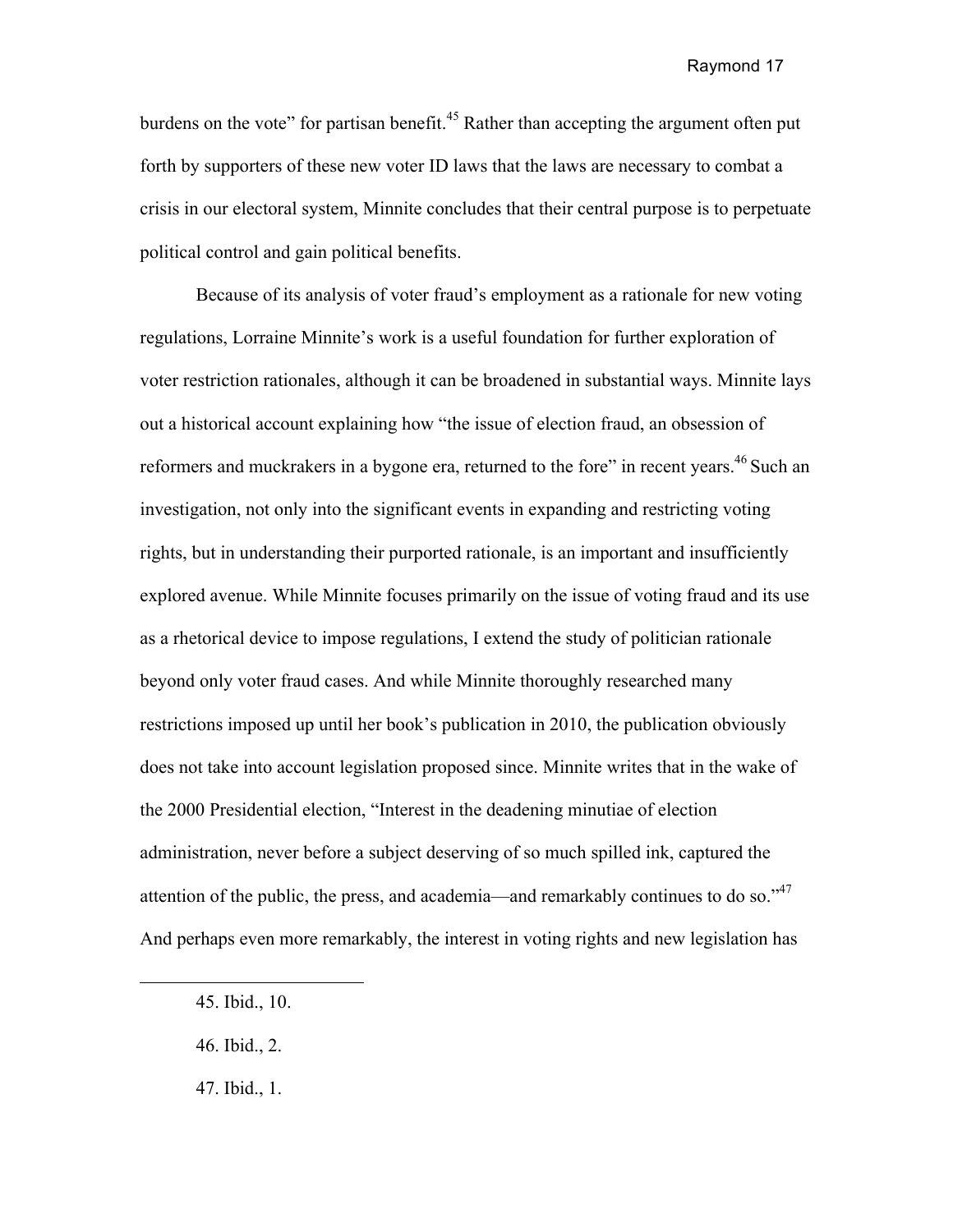picked up since 2010. Accordingly, my research focuses on VIVA's 2013 enactment, updating and expanding on Minnite's study. A final divergence between Minnite's research and mine is that her aim is to refute work by authors that claim expansive voter fraud. While much of her study is applicable to mine, my focus is not disproving or proving voter fraud prevalence, but first and foremost the rationale behind those regulations.

Similar to Minnite, and equally relevant to my research is Richard Hasen, who also sees claims of widespread voter fraud as a deliberate Republican scare tactic used for partisan benefit. Hasen asserts that Lorraine Minnite's "study of voter fraud should be required reading for anyone interested in the subject," and I would classify his work as deserving of a similar central location in voting rights scholarship.<sup>48</sup> In 2012, Hasen published *The Voting Wars,* chronicling the impact that political polarization has had on election law in the past decade in creating a dynamic of unsubstantiated claims of fraud and suppression on each side of the debate.<sup> $49$ </sup> In contrast to many scholars engaged in the debate today, Hasen's partisanship does not overwhelm his work. Instead, he uses his research to expose the harm caused to the integrity of our election system both by political polarization itself and electoral manipulation used to achieve electoral results. Hasen asserts that "each side is guilty of manipulating the political and legal processes to partisan advantage, and each side entertains conspiracy theories that at some point lose contact with reality."<sup>50</sup> Hasen's rendering of a multitude of serious impediments to a

- 49. Hasen, *Voting Wars.*
- 50. Ibid., xii.

<sup>48.</sup> Hasen, *Voting Wars,* 45.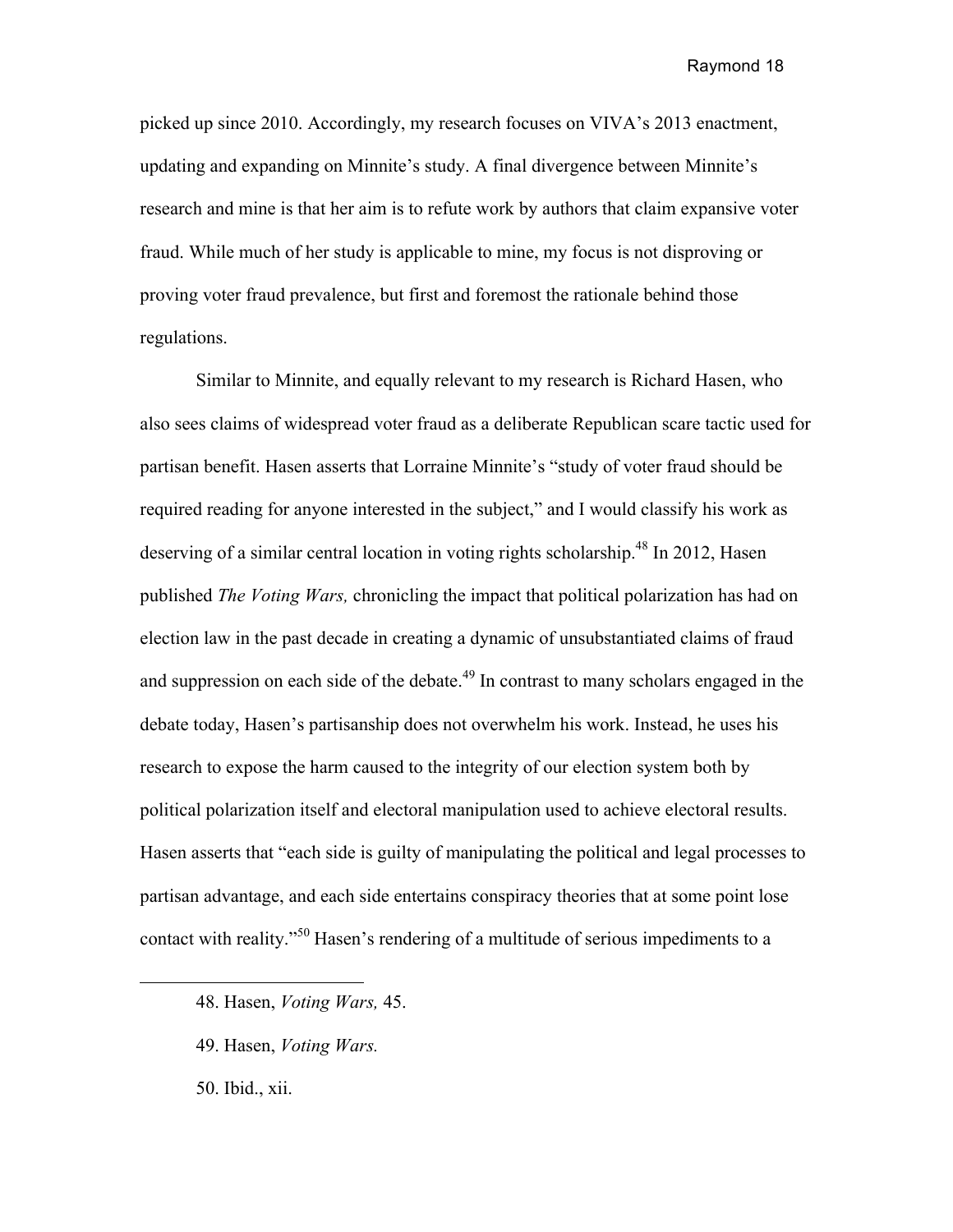healthy electoral system caused by a partisan debate reliant on manipulative ideological appeals rather than data is important in any discussion on the subject of reforms of voting laws. It reminds us of what should be the authentic reason for these debates and research: Ultimately, the goal of anyone genuinely interested in election reform should be the creation of a system which has the highest levels of electoral participation, legitimacy, and efficiency.

My analysis of the legislative process leading to the passage of North Carolina's impressively restrictive and comprehensive election reform law supports Hasen's characterization of the true motive behind our current era's emphasis on election law; That the election fiasco in Florida, which was the catalyst for increased attention to election law, "mainly taught political operatives the benefits of manipulating the rules, controlling election machinery, and litigating early and often. Election law has become part of a political strategy."<sup>51</sup> While I agree with this conclusion of the detriment of partisanship to our electoral system, a substantial proportion of the American people remain unaware, unconvinced or unconcerned with the implications of voting rights being used as a tool of partisan advantage.

The focus of the rationalizations for new restrictions to voting, dominated by buzzwords of ensuring voter integrity, combating fraud, and restoring confidence in elections is largely misguided, given the reliance on inconclusive and weak evidence. My study into the dialogue of those politicians, interest groups, the citizenry, and policy organizations that supported and opposed VIVA, aims to bridge the gaps between political speech, reality, and public understandings of the battle over voting rights. Current voting rights scholarship could benefit from more rich, in-depth and detailed

 $\overline{a}$ 

<sup>51.</sup> Ibid., 5.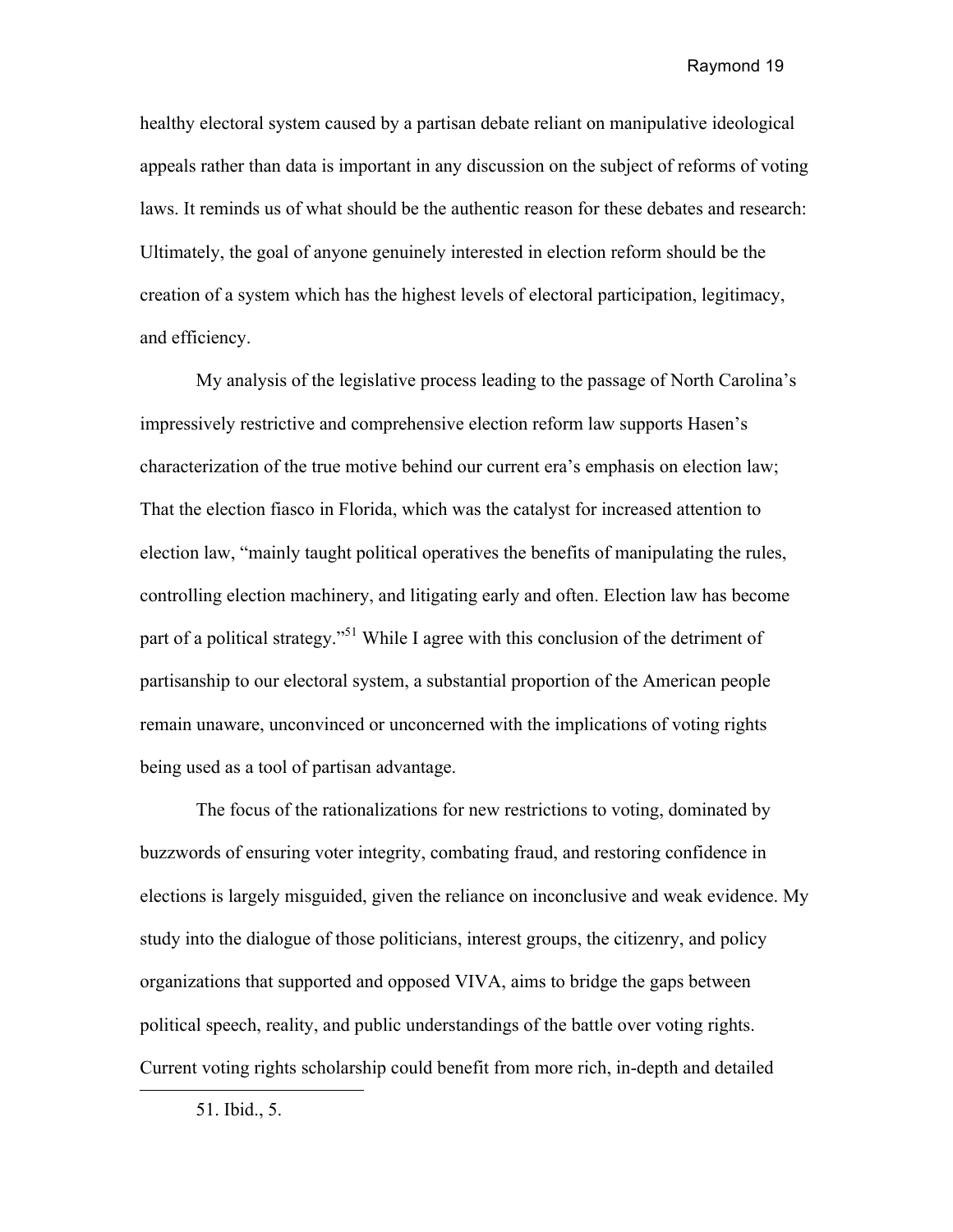synthesis and analysis of the complex web of debate and rationales that result in and from these laws, and that is what my focus on this North Carolina law provides.

#### Method of Analysis

In examining the rationales for VIVA's provisions, I look at the major players active in the legislative and public debate, as well as those who may not be directly involved in debate on this specific law, but have some influence on legislative action. First and foremost, this includes Republican members of North Carolina's state government: Governor McCrory, the sponsors of H 589, and additional members of the General Assembly who actively supported the bill. These rationales were gathered from press releases, floor debates in the House and Senate, legislator interviews and statements made to the press both by McCrory and members of the General Assembly. Next is the aggregation of statements about VIVA made by interest groups and think tanks either active in the debate or that have ties to state legislators and have expressed their positions on voting rights legislation. The primary sources for interest group rationales are the statements made during public hearings on Voter ID that occurred in Raleigh during the spring of 2013. Additionally, some of these groups have released independent statements explaining their support of VIVA's provisions, and such information is included when available. The collection of rationales concludes with those offered by public policy organizations, and I include this as an attempt to fill in the gaps left by politician and interest group rationales. Public policy organizations tend to have more data-supported arguments, which are not always evident in politician speeches, legislative debate, or public hearings. Within each section of rationales offered for the various provisions of VIVA are the concerns and disagreements of involved groups in opposition to the law's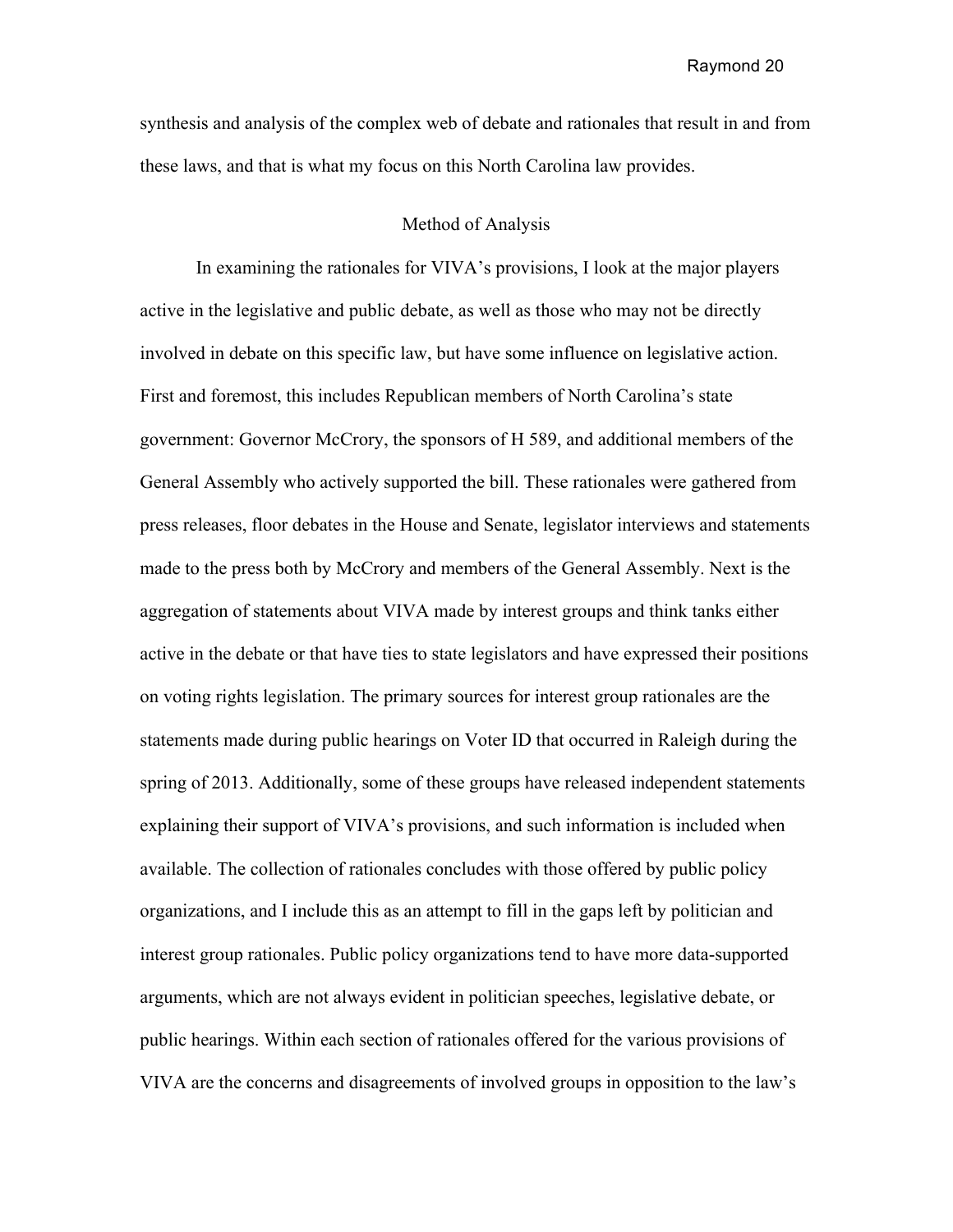enactment. After cataloguing the involved parties justifications for their positions, I offer my own analysis of the debate and its implications.

Compiling, categorizing, and synthesizing the arguments of various participants from multiple sources ensure that the majority of rationales, from tame, to illogical, to rational, to calculated, to manipulative and all those in between have been gathered. Based on the identification and characterization of rationales and consideration of supporting data we can determine to what extent the debate has adequate, or even just interesting, analytic support for the proffered positions, and where it consists of assertions without reliable support in the available data and analyses.

This study of the discourses that caused and were in turn caused by one of the strictest pieces of voting legislation enacted in the current era is divided so as to provide the clearest picture of both the publicized and/or true motivations of the involved parties. Chapter Two provides background necessary for understanding the debate that accompanied legislative consideration of VIVA. This includes the legislative and political developments leading up to consideration, passage and enactment of VIVA. It also provides the key details on the operative provisions of that law. Chapter Three is the actual aggregation of the rationales and justifications for the law, as well as the corresponding oppositions. Chapter Four summarizes and characterizes all the rationale explicated in Chapter Three and provides my summary conclusions on the quality of the debate and, importantly, its implications for future legislative consideration elsewhere.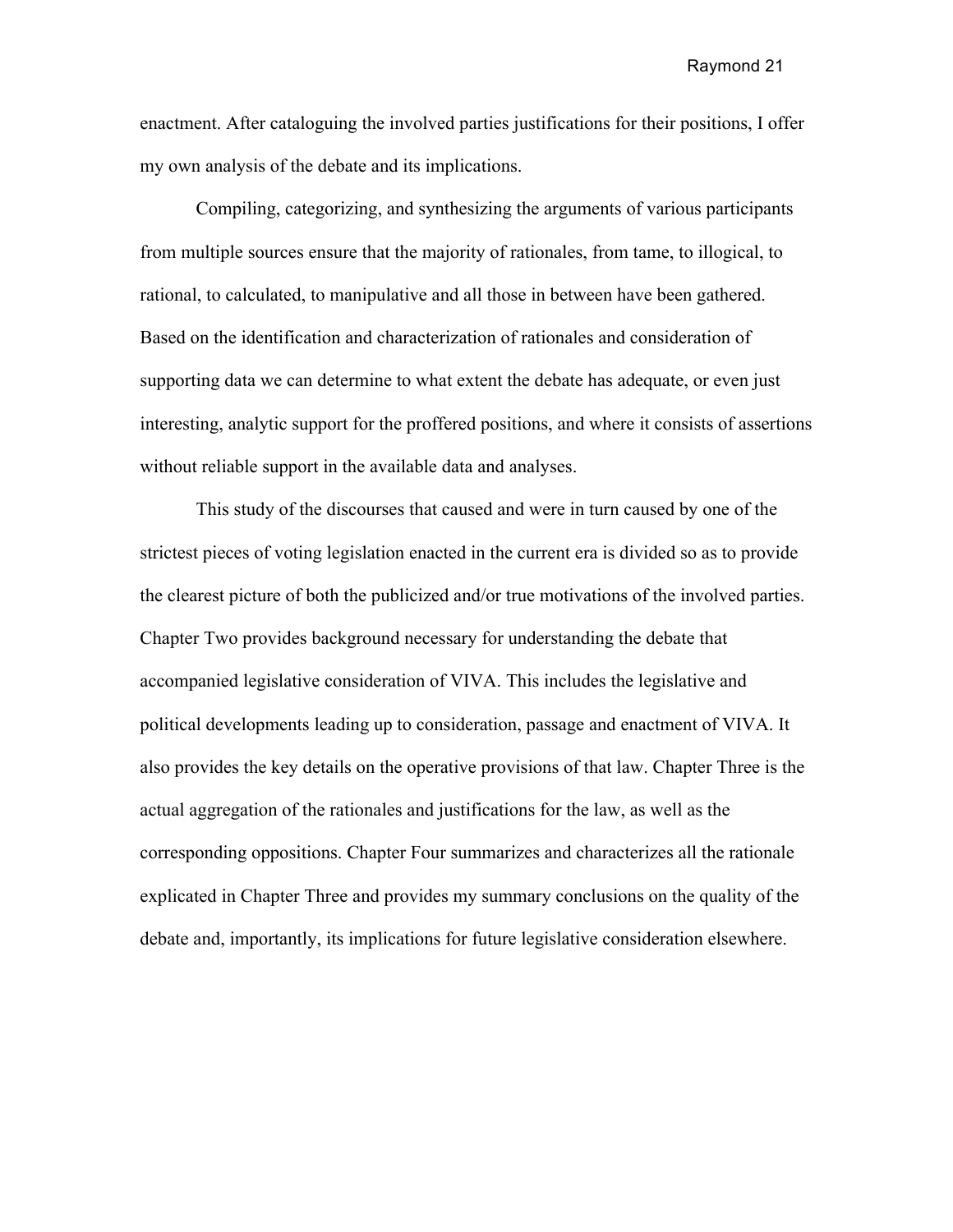#### **Chapter Two: VIVA—What's all the Hype?**

To understand the web of arguments for and against North Carolina's Voter Information Verification Act (VIVA) of 2013, it is necessary to review the partisan lineup in the state legislature in the years 2010 to 2013, the political and policy leanings in state government and the electorate, and the specific provisions that make up VIVA. The path to the enactment of VIVA on August 12, 2013 began three years earlier, with the 2010 election, which brought changes to party leadership and the divisions within each house.<sup>52</sup> Reflecting broader election trends in many states in the 2010 midterm elections, the partisan balance in both of North Carolina legislative chambers shifted dramatically in the Republicans' favor. Before the 2010 election, Democrats had control of the House, 68-52, and control of the Senate, 30-20.<sup>53</sup> After the 2010 election, membership in the House shifted to 51 Democrats and 67 Republicans, and in the Senate to 19 Democrats and 31 Republicans. It was in the early days of the new, Republican-dominated legislature that the first voter photo ID requirement was proposed, with the introduction of House Bill 351 (H 351), sponsored by Republican Representative David Lewis, Chair of the Elections committee since 2009.<sup>54</sup>

53. "Partisan Composition," *National Conference of State Legislatures.* Last modified 2014, http://www.ncsl.org/research/about-state-legislatures/partisancomposition.aspx.

54. "David Lewis, Sr.," *Ballotpedia,* last modified March 6, 2012, http://ballotpedia.org/David\_Lewis,\_Sr..

 $\overline{a}$ 

<sup>52.</sup> Voter Information Verification Act, S.L. 2013-381 (2013), http://www.ncleg.net/gascripts/BillLookUp/BillLookUp.pl?Session=2013&BillI D=h+589&submitButton=Go.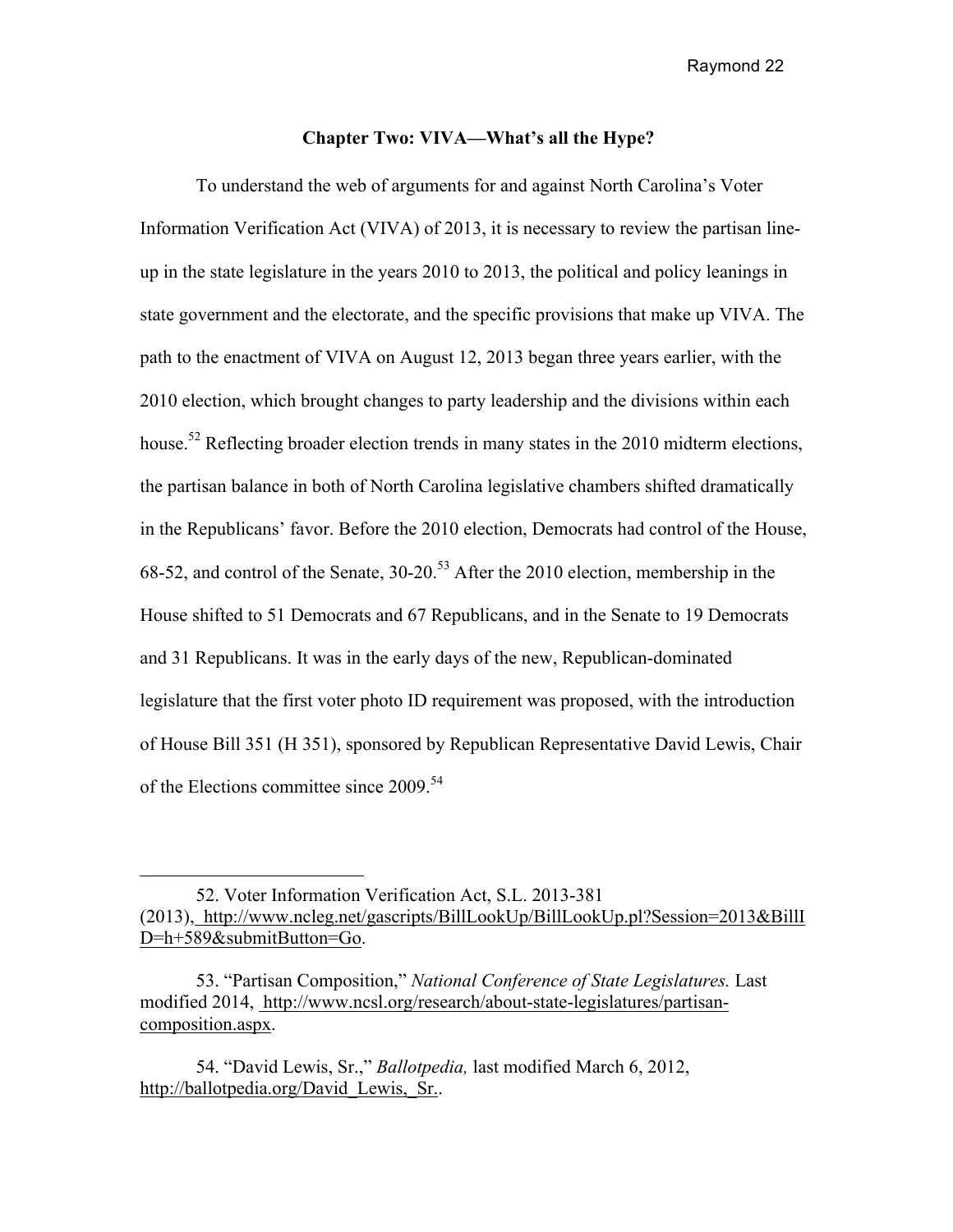That 2011 version of a voter photo ID bill was not a comprehensive overhaul of North Carolina election law, but focused specifically on voter identification. It required that all voters present a government-issued photo ID for in-person voting, and allowed provisional ballots to be cast if the voter was unable to produce the required identification. The provisional ballots would be counted only if the voters casting them later produced the required photo identification at the county board of elections before the conclusion of that county's election canvass period. This legislation also allowed for challenges at the polls of any voter's identity by any other registered North Carolina voter, if the challenger found reason to believe the voter had not been properly identified.<sup>55</sup> H 351 was introduced on March 14, 2011, and, after a series of amendments in the House, passed both the House and the Senate strictly along party lines, with no Democrat in either house voting for the bill, and no Republican voting against it.<sup>56</sup> The bill was sent to the Governor's desk on June 17, 2011 to be signed into law—but instead, it was vetoed.

Democratic Governor Bev Perdue, a former three-term North Carolina state senator, had been elected in 2008 in a close contest (3.5 % margin) against Republican Pat McCrory, who would become her successor in office after the 2012 elections.<sup>57</sup> She

<sup>55.</sup> General Assembly of North Carolina, Session of 2011, "H 351, Restore Confidence in Government," (Version: 5; 6/16/2011), Text from: *North Carolina General Assembly.* Accessed: 3/1/2014.

<sup>56.</sup> Ibid.

<sup>57. &</sup>quot;Election results 2008," *The New York Times,* last modified December 9, 2008, http://elections.nytimes.com/2008/results/states/north-carolina.html.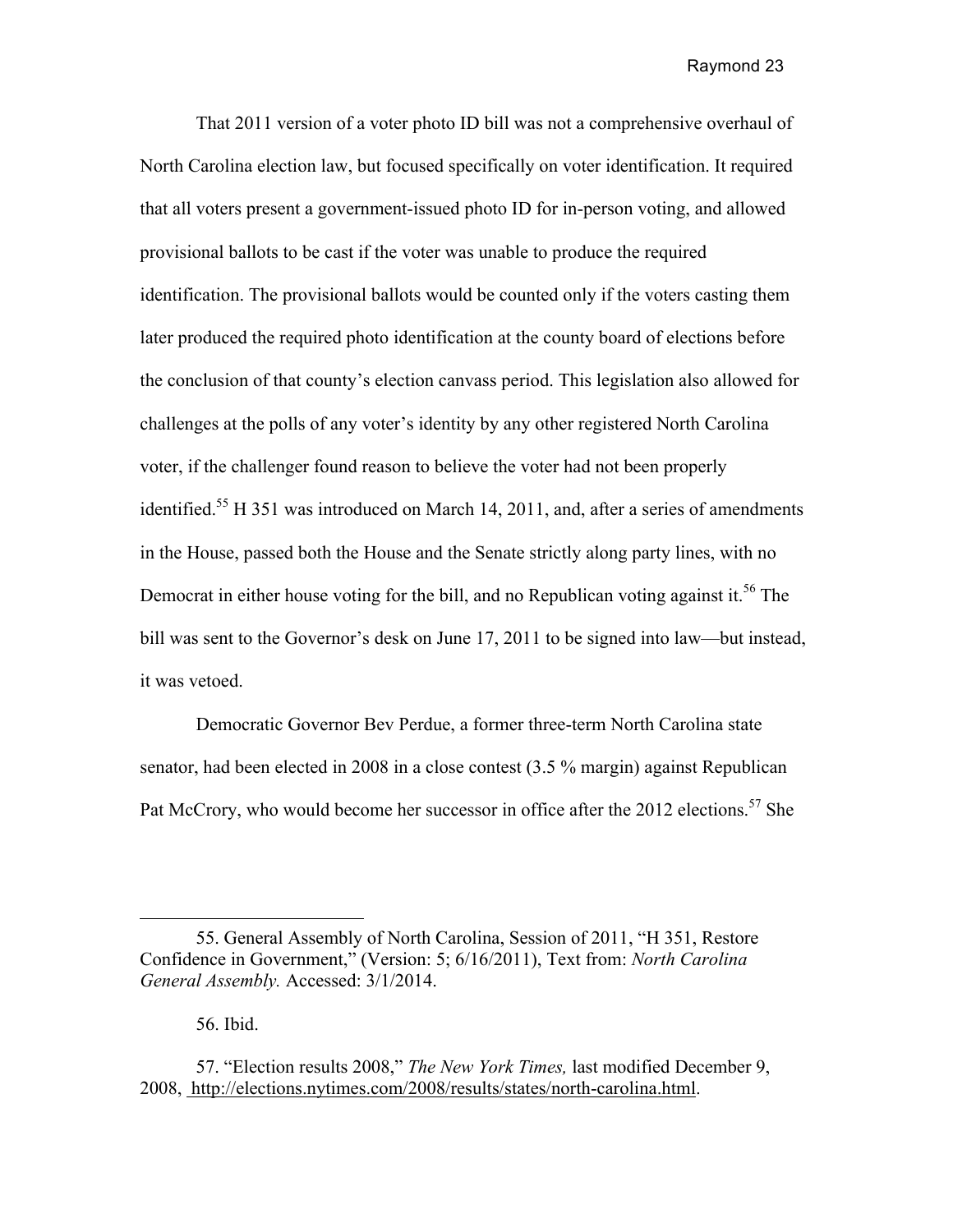declined to run in the 2012 election and McCrory won the race with a 10-point margin.<sup>58</sup> So while the 2010 elections shifted partisan control in both chambers to Republicans, the Governor's office remained in Democratic hands until after the next gubernatorial election in 2012. In announcing her decision to veto the 2011 Voter ID legislation, Governor Perdue stated:

We must always be vigilant in protecting the integrity of our elections. But requiring every voter to present a government-issued photo ID is not the way to do it. This bill, as written, will unnecessarily and unfairly disenfranchise many eligible and legitimate voters. The legislature should pass a less extreme bill that allows for other forms of identification, such as those permitted under federal  $\frac{1}{2}$ law<sup>59</sup>

The House was unable to override the gubernatorial veto, and Governor Perdue's choice to refrain from implementing such a law remained the status quo until the legislative session of 2013 and Governor McCrory's occupation of the office.

In 2011, there were two major roadblocks to the implementation of a photo voter

ID law in North Carolina: 1) Democratic Governor Perdue, and 2) the preclearance

requirements of Section 5 of the Federal Voting Rights Act of 1965 (VRA).<sup>60</sup> Section 5's

preclearance requirement, as determined by the coverage formula articulated in Section 4

of the VRA, did not apply to the state of North Carolina as a whole. However, 40 of the

60. Voting Rights Act of 1965 (42 U.S.C. §§ 1973 to 1973aa-6).

 58. "2012 North Carolina Election Results," *Politico,* last modified November 19, 2012, http://www.politico.com/2012-election/results/president/north-carolina/.

<sup>59.</sup> Eric Kleefeld, "North Carolina Dem Governor Vetoes GOP Voter-ID Bill," *Talking Points Memo*, June 24 2011, http://talkingpointsmemo.com/muckraker/northcarolina-dem-governor-vetoes-gop-voter-id-bill.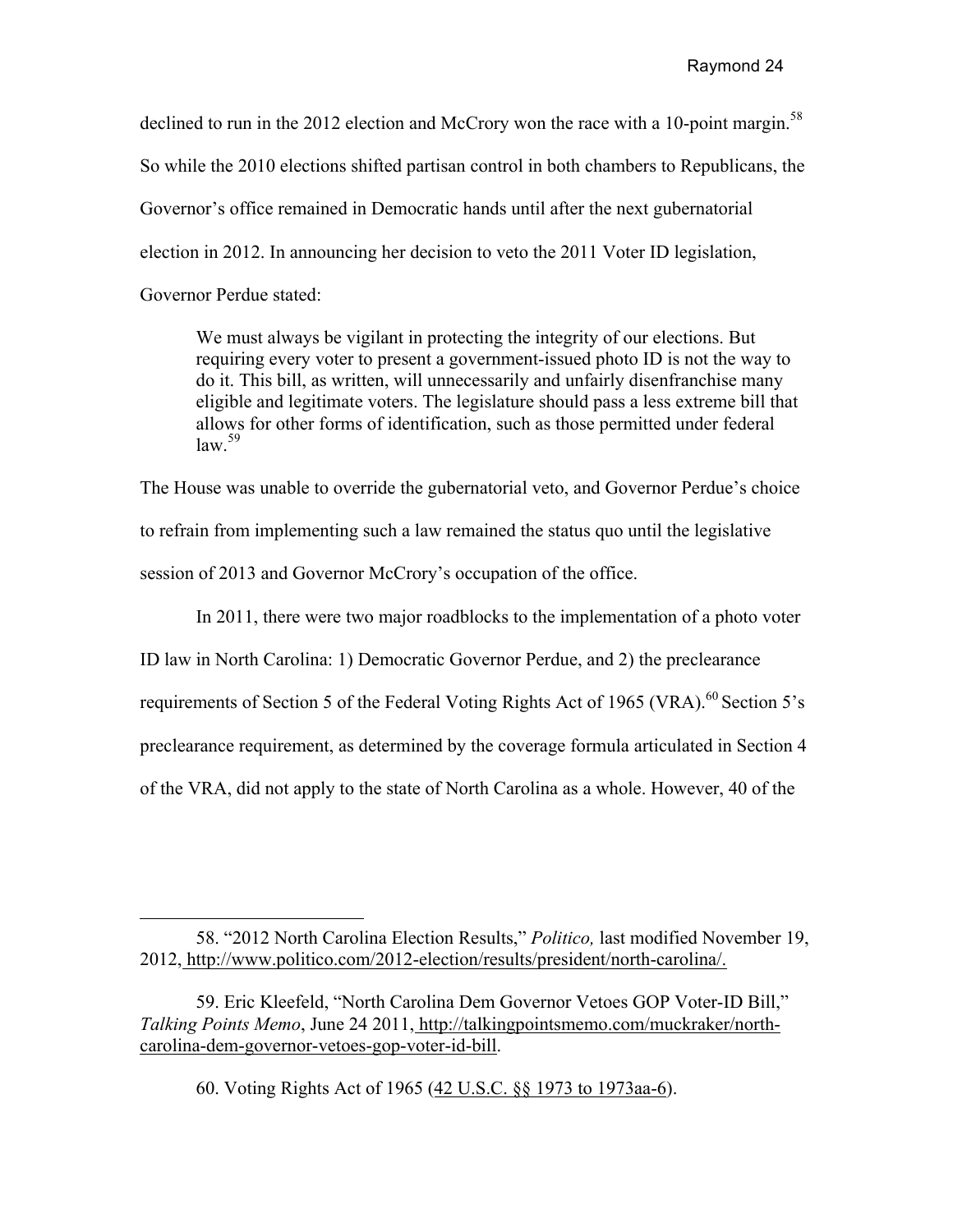state's 100 counties were covered.<sup>61</sup> This meant that any changes to election law affecting any of those covered counties, such as H 351, would have required preclearance either by the United States District Court for the District of Columbia or by the U.S. Attorney General. If Section 4 of the VRA had not been struck down by the Supreme Court in the summer of 2013, it is likely that the implementation of H 351 would have been blocked, as was a similar Texas law in 2012 because it was determined that it would disproportionately burden minorities.<sup>62</sup> But by the summer of 2013, when VIVA was signed into law, both of the obstructions—a Democratic governor and a federal provision the US Supreme Court would find unconstitutional—had been removed.

Accordingly, 2013 provided the "perfect" conditions, not just for a revived attempt to enact a voter photo ID law, but to implement VIVA, a much more comprehensive election reform bill, described by Richard Hasen as, "the most sweeping anti-voter law in at least decades."<sup>63</sup> In 2013, not only had Republicans gained two seats in the North Carolina Senate and 10 seats in the House, but in addition, the newly elected governor, Pat McCrory was a Republican.<sup>64</sup> It was under this Republican trifecta that VIVA's highly controversial collection of substantial changes to North Carolina election law finally passed and was signed into law.

62. Texas v. Holder, 888 F. Supp. 2d 113, 143-45 (D.D.C. 2012).

63. Richard Hasen, "NC Senate Approves GOP-backed Election Changes," *Election Law Blog*, July 25, 2013, http://electionlawblog.org/?p=53461.

64. "NC Senators 2013-2014 Session," North Carolina General Assembly, last modified 3/06/2014, http://www.ncleg.net/gascripts/members/memberList.pl?sChamber=senate.

<sup>61. &</sup>quot;Jurisdictions Previously Covered by Section 5." *The United States Department of Justice,* Last modified 2014, http://www.justice.gov/crt/about/vot/sec\_5/covered.php.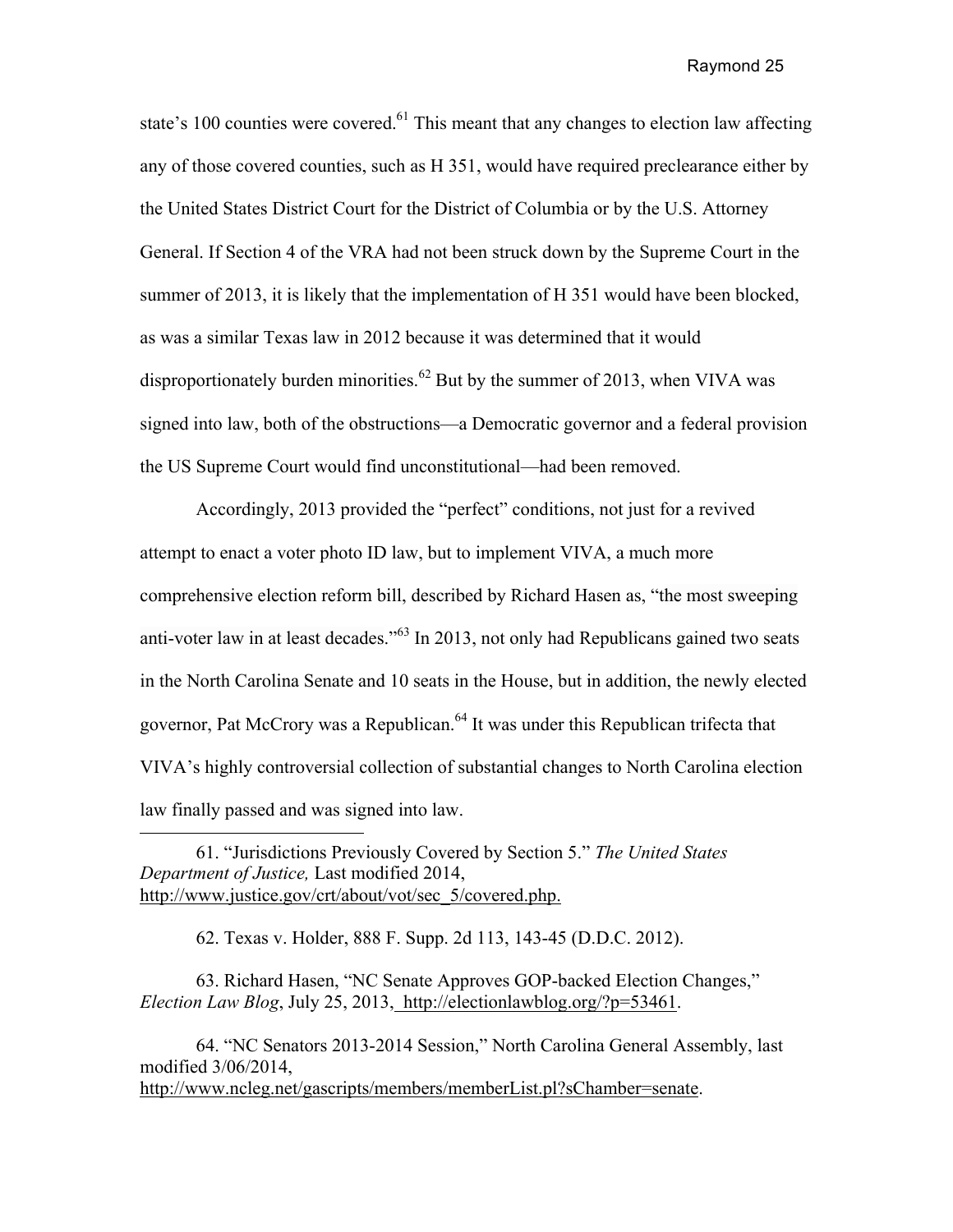On March 12, 2013, before H 589 (the bill that eventually became VIVA) was formally introduced, the House Committee on Elections held a hearing to solicit public comments on the likely effects of adopting a voter photo ID law.<sup>65</sup> Citizens offered their opinion within three (individuals) to five (organizational representatives) minute time allotments. Representatives from the North Carolina ACLU, NC NAACP, League of Women Voters, NC Center for Voter Education, NC Justice Center, and several local, county and district Democratic organizations spoke in opposition to a stringent voter ID law.<sup>66</sup>A representative of the NC Tea Party and several spokespersons for district and county Republican organizations spoke in favor of such a law.

On April 4, 2013, H 589, initially sponsored by four Republican representatives, was introduced in the House.<sup>67</sup> That week, the House Elections Committee held a second public hearing. There, the focus was specifically on all of the proposed changes to election law that were included within H  $589<sup>68</sup>$  In contrast to the first hearing, the April 12 hearing was dominated by citizens voicing their support for the law. Organizations present and supportive of the law included the Voter Integrity Project, Citizens for

66. *Public Hearing: House Committee On Elections,* March 12.

67. Voter Information Verification Act (VIVA), North Carolina S.L. 2013-381

68. North Carolina General Assembly, *Public Hearing on Voter Identification: House Committee On Elections,* Hearing. April 10, 2013, Raleigh: Government Printing Office, 2013,

http://www.ncleg.net/gascripts/BillLookUp/BillLookUp.pl?Session=2013&BillID=h+58 9&submitButton=Go.

<sup>65.</sup> North Carolina General Assembly, *Public Hearing on Voter Identification: House Committee On Elections,* Hearing. March 12, 2013, Raleigh: Government Printing Office, 2013, http://www.ncleg.net/gascripts/DocumentSites/browseDocSite.asp?nID=225&sFolderNa me=\Public%20Hearing%20-%20March%2012,%202013.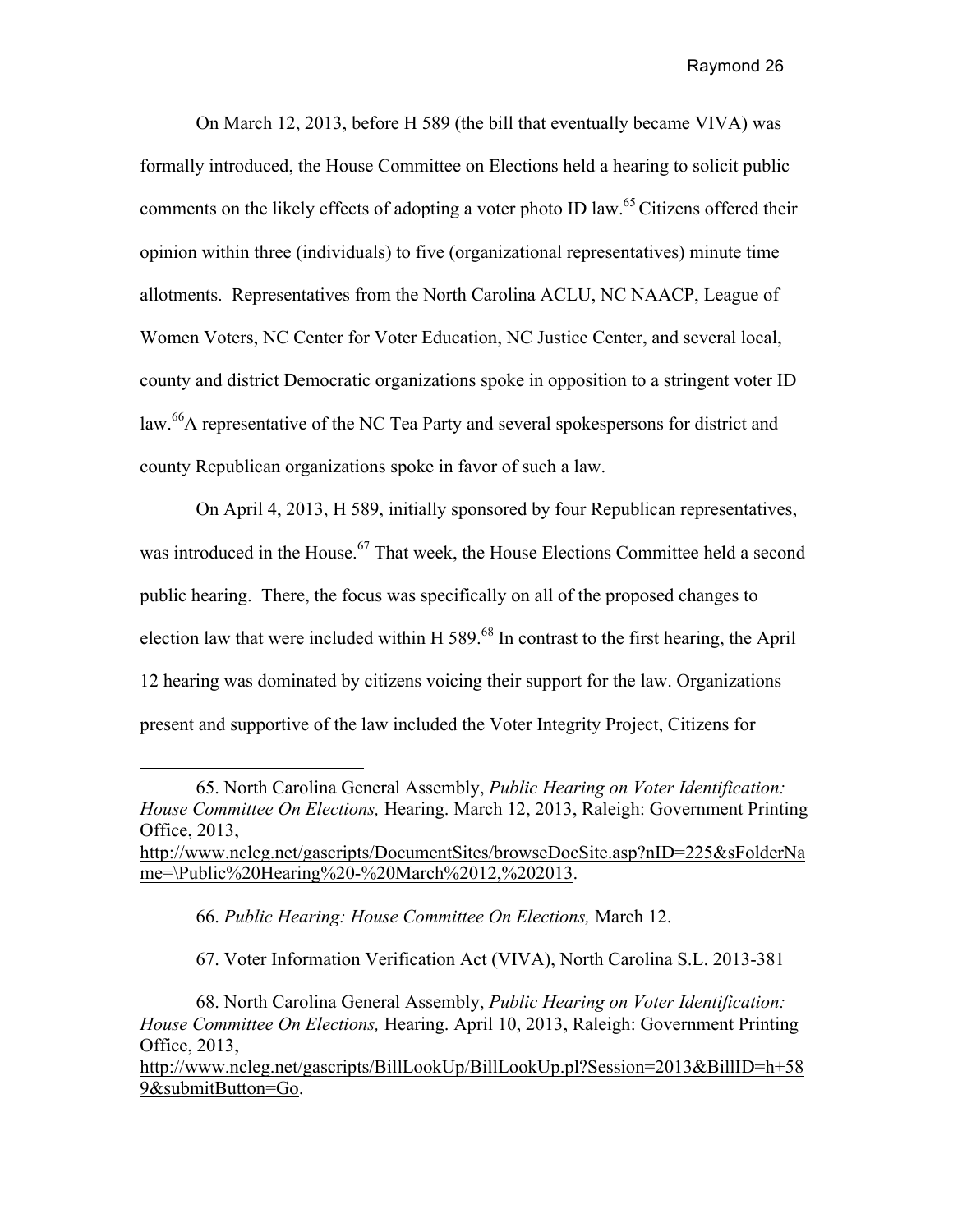Constitutional Liberty, We the People of North Carolina, and again, several local and statewide Republican and Tea Party groups. Opposing the law, representatives were again present from NC NAACP, and were joined by members of the Southern Coalition for Social Justice, Democracy North Carolina, and a county Democratic Party group.

The various ideas shared at the well-attended public hearings, which will be analyzed in the next chapter, demonstrate the high profile and heated debate surrounding H 589, which continued long after the bill's enactment as VIVA. However, the threemonth legislative process did not reflect the controversial nature of the new law, but rather was a showcase of the strong Republican control in both legislative chambers: of all the amendments proposed, the only ones to fail were proposed by Democrats.<sup>69</sup> As was the case with the previous attempt at enacting new voting restrictions in North Carolina with H 351 in 2011, H 589 passed each chamber strictly along party lines, this time destined for a better fate by landing on a Republican's gubernatorial desk to be signed. $70$ 

In the current era, any legislative proposal that includes an electoral policy change that some worry may suppress voter turnout and ballots counted generates controversy. But it is VIVA's inclusion of numerous changes to the NC electoral system that has caused it to stand out from the dozens of other state legislative proposals that emerged during the same year. The following are the key changes to North Carolina election law that, with the adoption of VIVA, have caused the majority of the debate and disagreement over the "real" rationale for the adoption of these provisions.

<sup>69.</sup> VIVA, North Carolina S.L. 2013-381 (2013).

<sup>70.</sup> Ibid.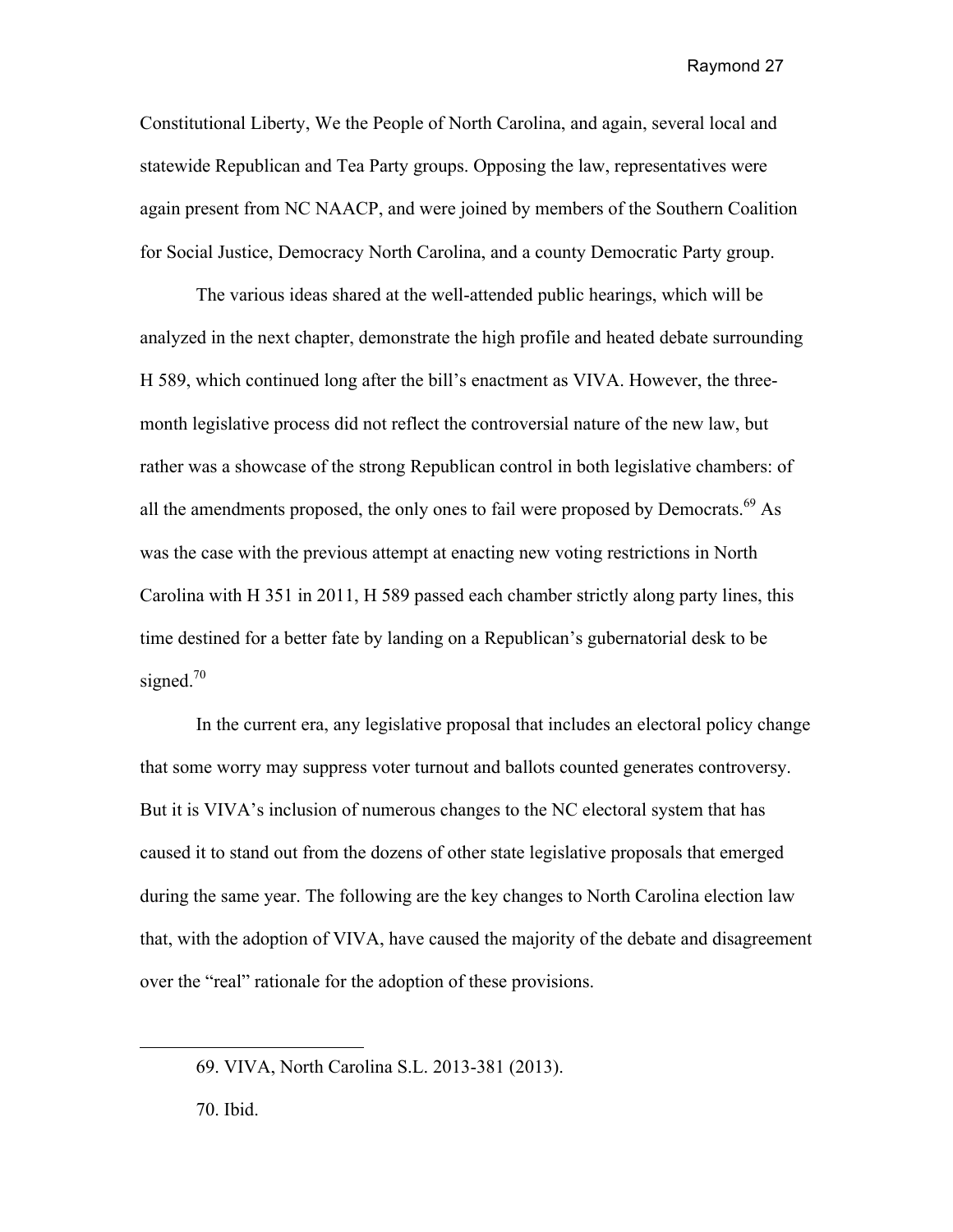## Key Provisions of VIVA

## *Voter Identification and Challenges to Identity*

As the legacy of the failed H 351, VIVA is foremost and primarily a voter photo ID law. The law requires all in-person voters to produce a government issued photo ID in order to vote.**<sup>71</sup>** Notably, the law does not require photo IDs for mail-in absentee voting. And, in a provision sure to introduce chaos into the polling place, it allows any registered voter, for any reason, to challenge the identity or registration status of any other voter on the Election Day.**<sup>72</sup>**

Of course, the major concern with this provision was that certain groups in the electorate might be denied the opportunity to vote even though they have been registered and voted in the past. Further, there is a significant disparity among the voting population, as to which groups lack a photo ID of the type required by VIVA. For example, using some of the very limited data that address VIVA provisions, registered Democrats make up 43% of registered voters, but 55% of registered voters without photo ID.73 Black citizens make up 23% of registered voters, but 34% of voters without photo ID.74 Women account for 54% of registered voters, and 64% of those who lack photo

<sup>71.</sup> The only voters who do not necessarily have to provide a photo-ID, as articulated in the new law, are those voters who partake in "curbside voting," those who were victim to a widespread and well-documented natural disaster within 60 days of the election, or those with a serious religious objection to being photographed and who has filed a declaration of such at least 25 days before the election. VIVA, Part 2.

<sup>72.</sup> VIVA, North Carolina S.L. 2013-381 (2013),Section 2.9.

<sup>73. &</sup>quot;Rob Schofield, "County-by-County Data Reveal Dramatic Impact of Proposed Election Changes on Voters," *NC Policy Watch,* July 22, 2013, http://pulse.ncpolicywatch.org/2013/07/22/county-by-county-data-reveal-dramaticimpact-of-proposed-election-changes-on-voters/.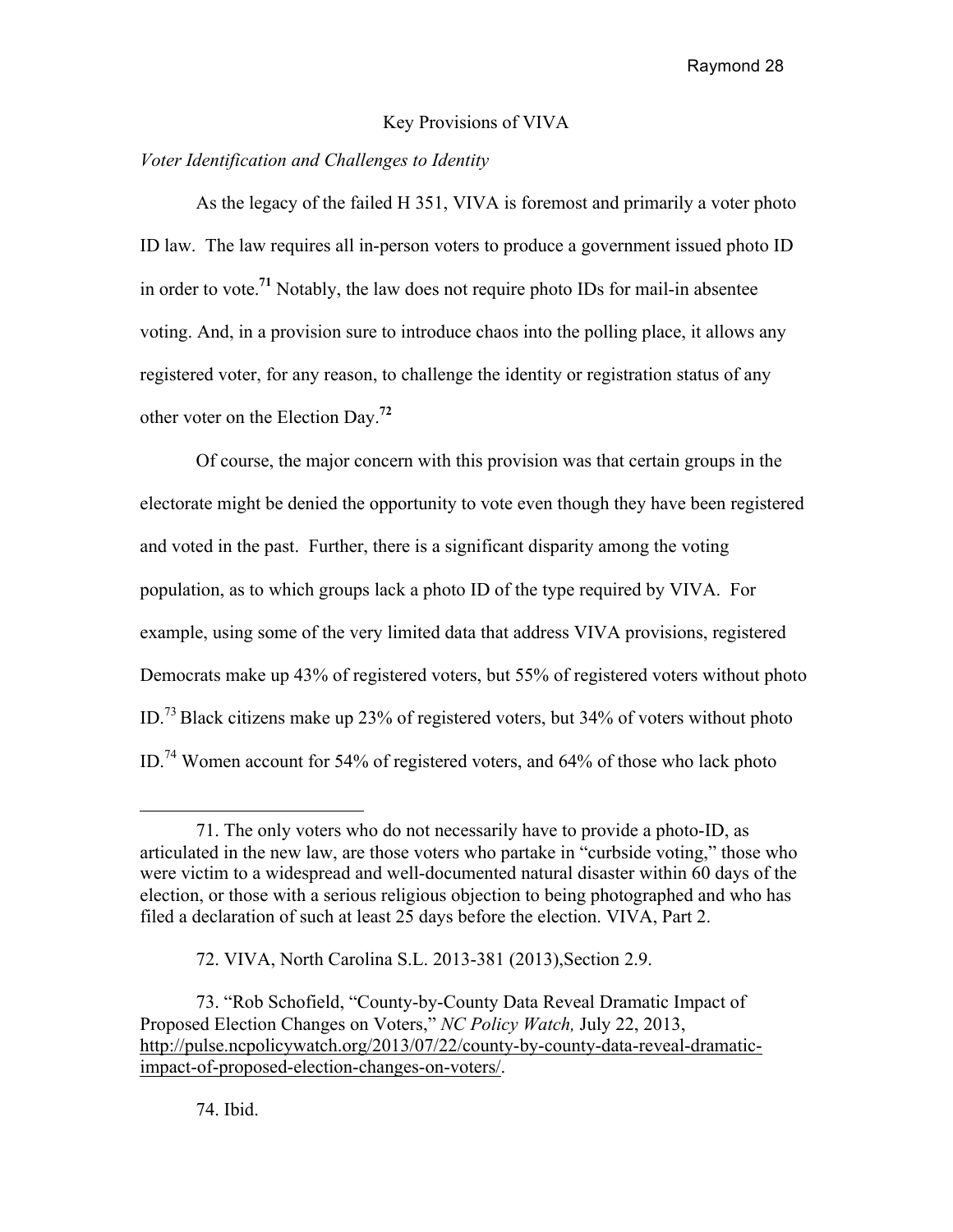ID.<sup>75</sup> Seniors make up 18% of the voters, but 26% of the voters without approved ID.<sup>76</sup> Given the party preferences of past elections, these disparities give rise, of course, to the claim by Democratic legislators and affiliated groups that, contrary to the stated rationale of eliminating voter fraud, the operative reason for the provision was, and is, the suppression of votes of Democratic-leaning subgroups.

## *Duration of Early Voting.*

The early voting period, 17 days under the pre-VIVA law, was reduced to ten days.77 While the law generally requires that the total number of hours available for early voting must remain the same as during the 2012 election cycle, there are exceptions to this rule which allow counties to reduce the number of hours along with the number days.78 Early voting is used in many states to facilitate participation of voters who might otherwise find it difficult to cast their ballots. In North Carolina in 2012, 56% of ballots were cast during the early voting period, the 3rd highest use of early voting in 2012 in the nation.<sup>79</sup> Prompting the opposition's suspicion of the partisan/discriminatory motivation

75. Ibid.

76. "Who Doesn't Have a Photo ID in North Carolina?" *Democracy North Carolina,* 2013, http://protectourvotenc.com/wpcontent/uploads/sites/8/2013/06/NoIDDataSheet.pdf.

77. VIVA, North Carolina S.L. 2013-381 (2013), Sec. 25.2.

78. Gary D. Robertson, "NC Counties Reduce Early Voting Hours for Primary," *Associated Press,* March 13, 2014, http://www.wncn.com/story/24845891/nc-countiesreduce-early-voting-hours-for-primary.

79. Diana Kasdan, *Early voting: What works,* (New York: The Brennan Center for Justice, 2013), http://www.brennancenter.org/sites/default/files/publications/VotingReport\_Web.pdf, 7.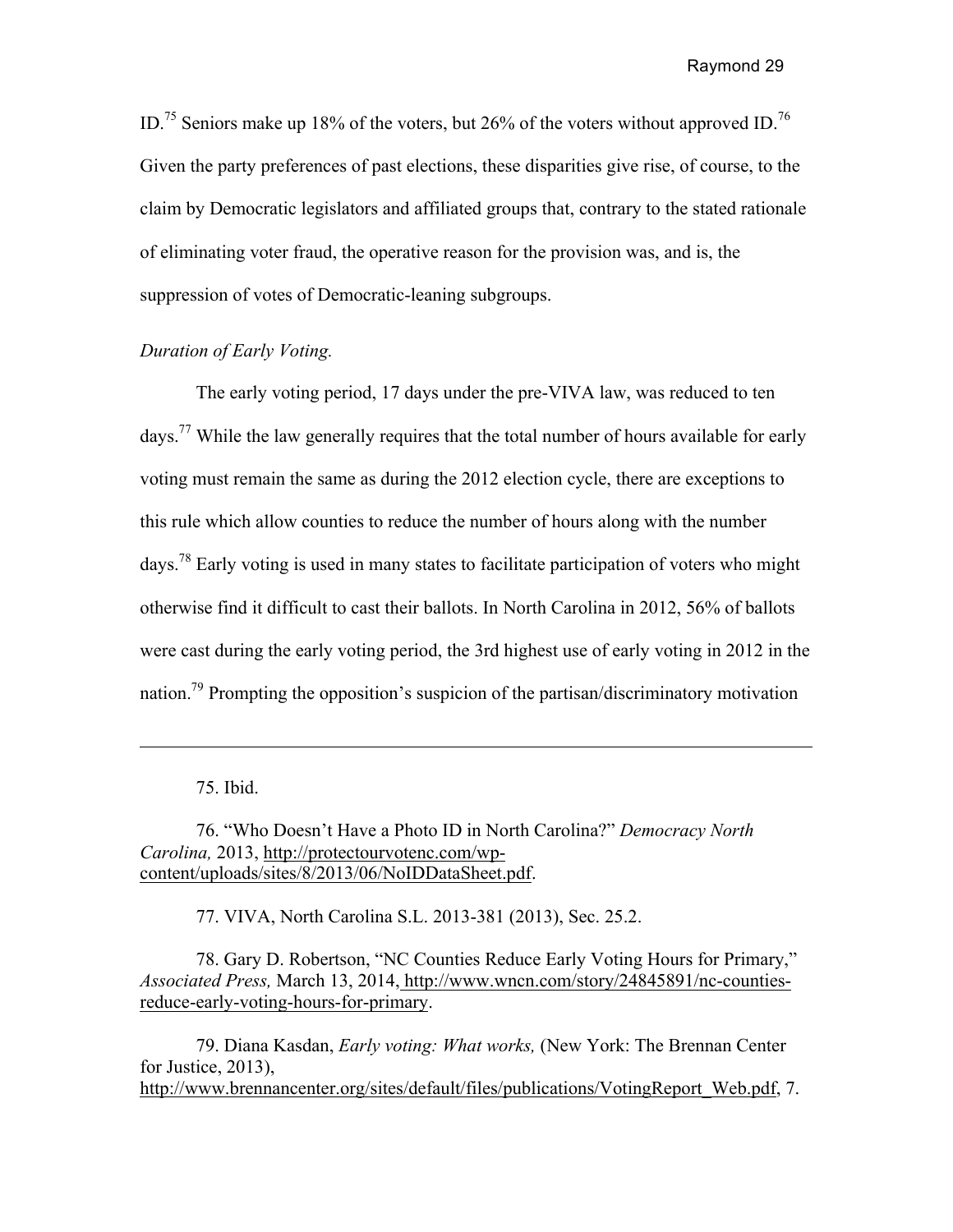for this change are data indicating that Democrats utilize early voting more than Republicans, and that in 2012, 70% of black voters in North Carolina voted early.<sup>80</sup>

#### *Pre-registration of 16-17 year old future voters.*

The option that allowed 16- and 17-year olds to pre-register early was eliminated, even though the original provision that established the practice was passed in 2009 in a bipartisan bill. $81$  There is now concern among Democratic organizations that the elimination of the provision to facilitate registration by younger voters is another attempt to suppress votes of sub-groups that typically have a preference for voting Democratic in state elections.<sup>82</sup>

### *Same-Day Registration.*

Same-day registration was also eliminated. Now, a voter must register at least 25 days in advance of the election in order to be eligible to vote in that election.<sup>83</sup> In 2012, 97,312 North Carolinians voted after registering on Election Day.<sup>84</sup> This number, though a small percentage of the total ballots cast, raises the concern that additional eligible and active voters will be deprived of the opportunity to vote in an election.

<sup>80.</sup> Paul Hirschkorn, "N.C. Sued Soon After Voter ID Bill Signed into Law," *CBS News,* August 12, 2013, http://www.cbsnews.com/news/nc-sued-soon-after-voter-id-billsigned-into-law/.

<sup>81.</sup> VIVA, North Carolina S.L. 2013-381 (2013), Part 12.

<sup>82.</sup> Session Law 2009-541, 2009 NC H.B. 908, accessed 13 March 2014, available from LexisNexis State Capital.

<sup>83.</sup> VIVA, North Carolina S.L. 2013-381 (2013), Part 16.

<sup>84.</sup> Schofield, "County-by-County Data."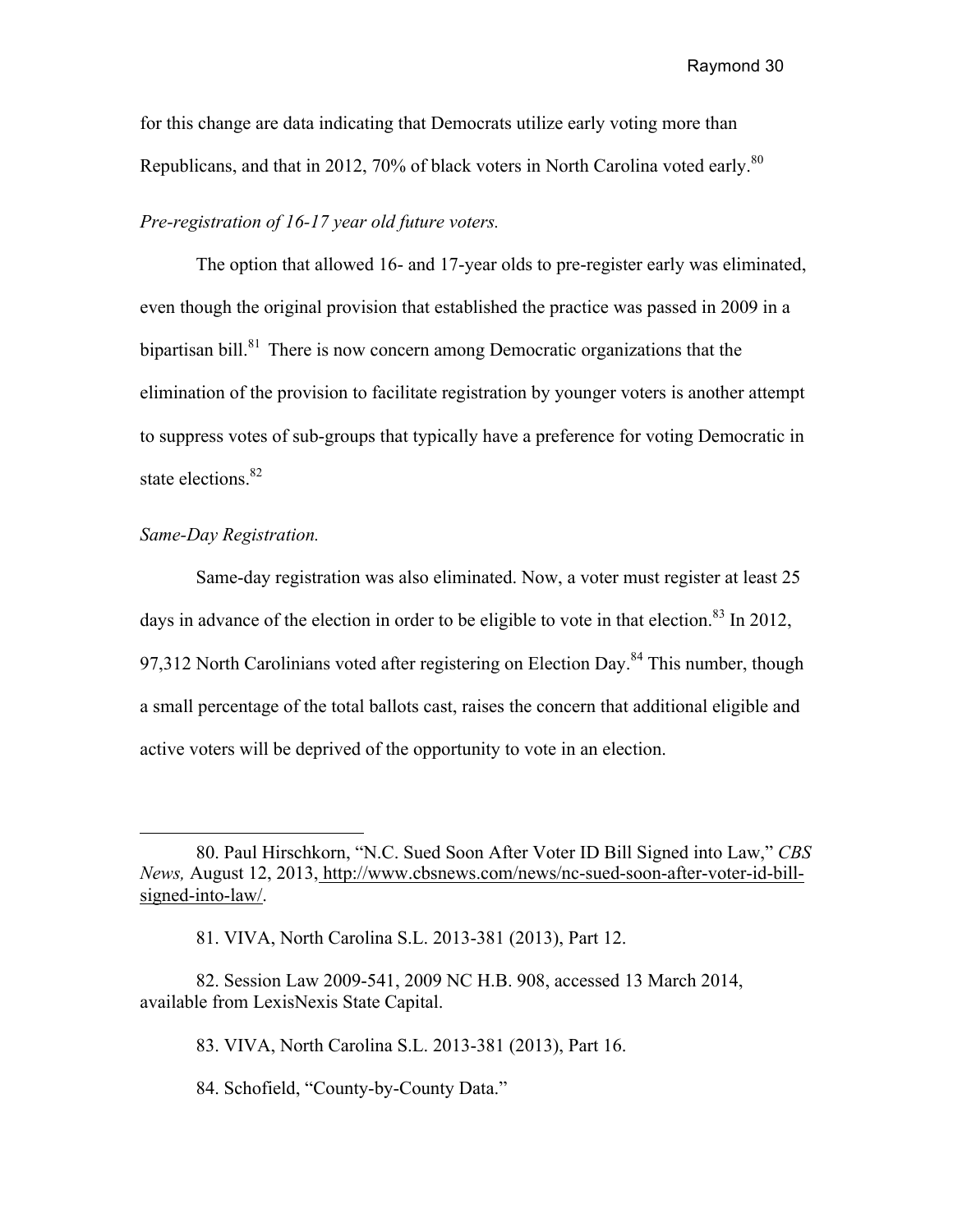## *Out of Precinct Voting.*

Under VIVA, the ballots cast outside their home precincts will no longer be counted.<sup>85</sup> For the past ten years, the ballots of voters who accidentally cast ballots in the wrong precinct or who were unable to make it to their designated polling place were still counted for gubernatorial and presidential elections. With this eliminated, the plaintiff briefs in the lawsuits challenging this law cite concern about the impact this will have on minority voters. <sup>86</sup> According to their data, black voters cast about 30 percent of all outof-precinct ballots in 2012 while only making up 22 percent of the state population.<sup>87</sup>And black voters "disproportionately live in low-income neighborhoods without access to transportation or flexible work schedules that might allow them to get to their home precincts," one of the lawsuits states."<sup>88</sup>

With the exception of the photo identification requirement—which goes into effect in 2016--all of the provisions of the law, were in effect by the beginning of 2014. Thus, if appropriate data and tracking systems are in place, their impact will likely become clear in the 2014 midterm election cycle, with the photo ID requirement conveniently taking effect the year of the next Presidential election.<sup>89</sup>

87. Ibid.

 $\overline{a}$ 

88. Ibid.

89. VIVA, North Carolina S.L. 2013-381 (2013), Part 6, Part 60.

<sup>85.</sup> VIVA, North Carolina S.L. 2013-381 (2013), Sec. 49.3.

<sup>86.</sup> Gary D. Robertson, "New Law Bars Voting Outside of Precinct," *Charlotte Observer,* August 13, 2013, http://www.charlotteobserver.com/2013/08/18/4246395/newlaw-bars-voting-outside-of.html - .Uy9hrq1dUag.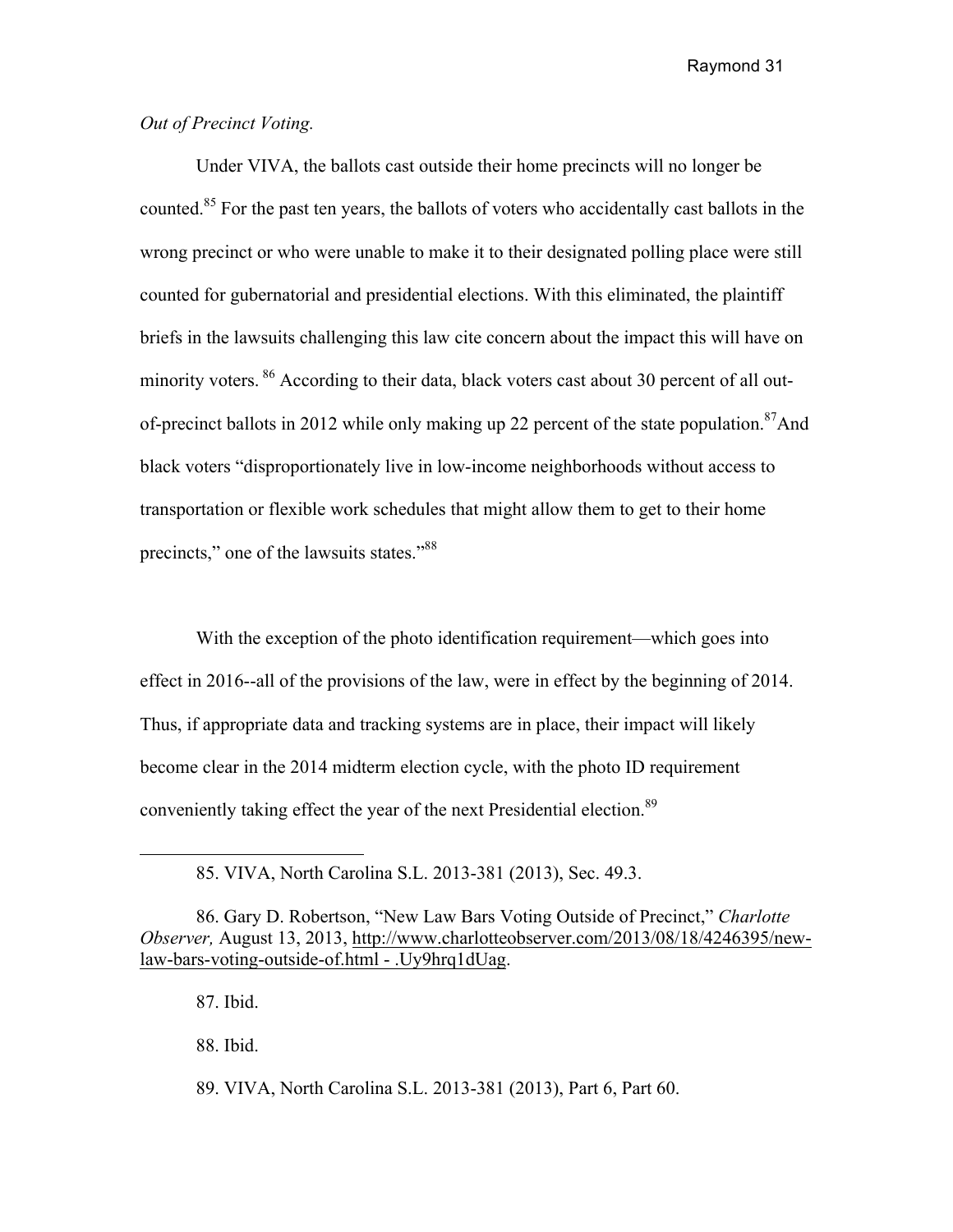Since VIVA became law, three lawsuits, including the one discussed in the first chapter that was brought by the United States Department of Justice (DOJ), have been filed in contestation of the law. At the original hearing in December 2013, the presiding U.S. District Court Magistrate Judge consolidated the three lawsuits, and set a trial date for July 2015.<sup>90</sup> In addition to the DOJ, plaintiffs in the case include the North Carolina NAACP, League of Women Voters, ACLU, and the Southern Coalition for Social Justice.<sup>91</sup> In all likelihood the testimonies in the consolidated suit will themselves provide some of the clearest, most concise and well-supported defenses of, and opposition to, the law. In the meantime, however, the statements by plaintiffs of their reasons for bringing the suits, the North Carolina government's response, and media responses to the claims of the parties provide a useful basis for understanding and clarifying the reasoning behind their positions on the legality of the law.

While the strict and substantial changes to election law contained in VIVA are, by themselves, sufficient to draw national attention to the North Carolina debate, the timing of the legislative process, the party alignments, and the proximity of the next election also largely contribute to VIVA's position at the epicenter of the national battle over voting rights. The timing of the legislative process of VIVA coincides with the Supreme Court case of *Shelby County v. Holder* better than any other state-level legislation to increase voting restrictions.<sup>92</sup> Oral argument for *Shelby County v. Holder* was heard on February

<sup>90.</sup> Robert Lopez, "Judge Tells State to Answer Requests in N.C. Voter-law Case." *News and Record.* February 22, 2014, http://www.newsrecord.com/news/article\_a29a0b16-9b30-11e3-b1f2-0017a43b2370.html.

<sup>91. &</sup>quot;Federal Court Rules N.C. Voter Suppression Law Trial to Occur in 2015," *American Civic Liberties Union,* December 12, 2013, https://www.aclu.org/votingrights/federal-court-rules-nc-voter-suppression-law-trial-occur-2015.

<sup>92.</sup> Shelby County v. Holder, 000 U.S. 12-96 (2013).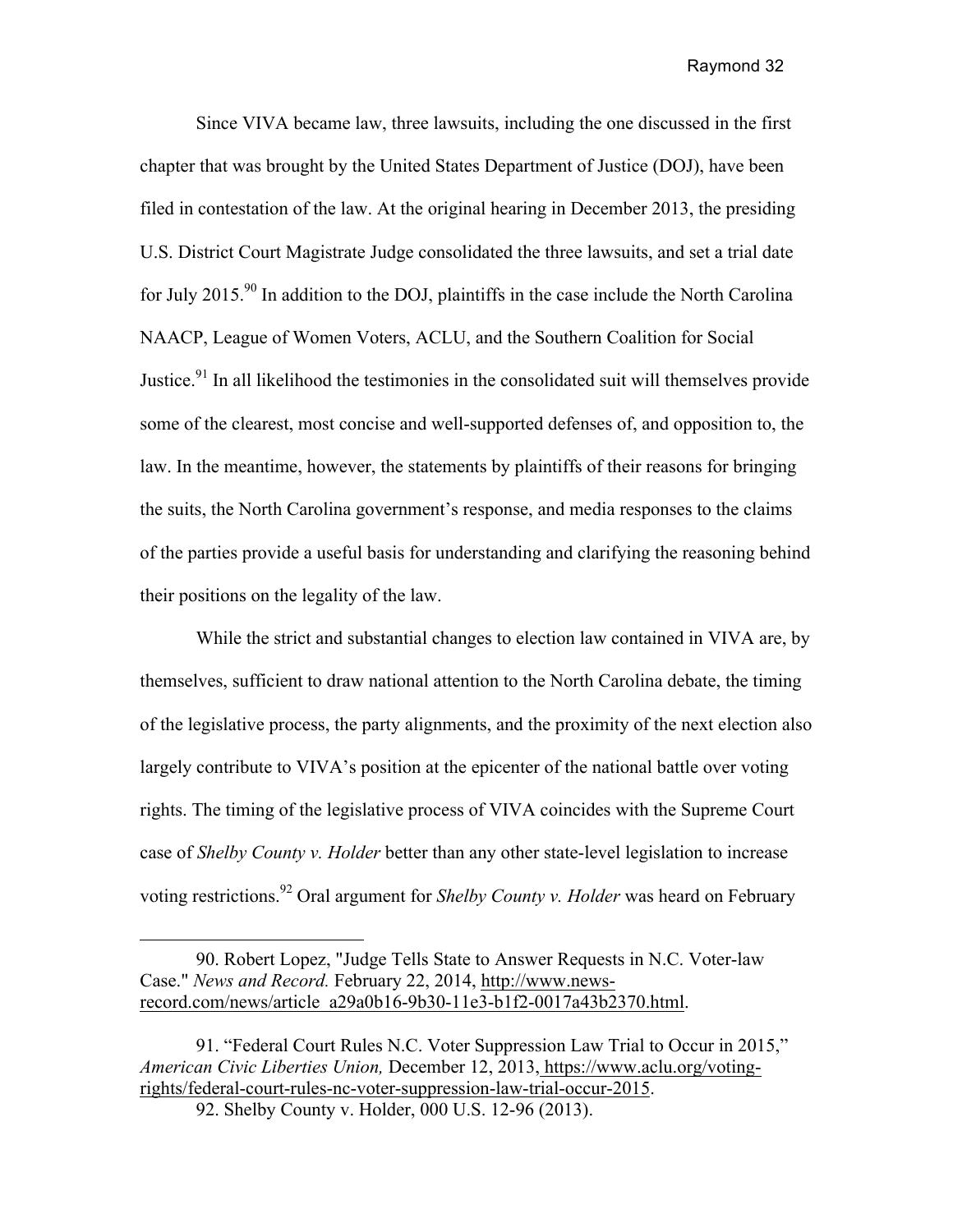27, 2013, meaning that when H 589 was proposed in April, the nation had already entered a period of hyper-awareness and contentious debate over the proper federal role in ensuring fair elections. With the VRA fully intact, there was a good possibility that some of the most restrictive provisions of H 589 would be blocked from implementation because of their potentially discriminatory effects. But as the bill continued circulation and the possibility grew that major provisions of the VRA would be struck down, observers and legislators increasingly shared opinions about the substantial possibility that all of VIVA could go into effect with no evaluation from the U.S. attorney of it's potentially damaging effects.

The Supreme Court announced its decision striking down Section 4 of the Voting Rights Act on June 25, 2013, and one month later, on July 26, H 589 was passed by the legislature. Two weeks later, VIVA became law in North Carolina. The implementation of this law in the same summer as the Supreme Court decision to strike down the federal legal system's strongest tool against combating discriminatory voting policies at the state level created a national uproar. The controversy caused by this concurrence yielded a substantial number of local, state and national sources of recorded criticisms of the rationales behind the restrictive provisions of VIVA. It also forced interest groups, legislators and media supportive of the law to defend it. The argument between active defenders and the many critics of the law—a constant debate of almost a full year since H 589 was originally proposed—supplies a rich source of rationales for tightening or maintaining extant election regulations in North Carolina, and indeed the nation.

 Research into legislator rationale for proposing VIVA must include a brief discussion of the influence of the American Legislative Exchange Council (ALEC) on the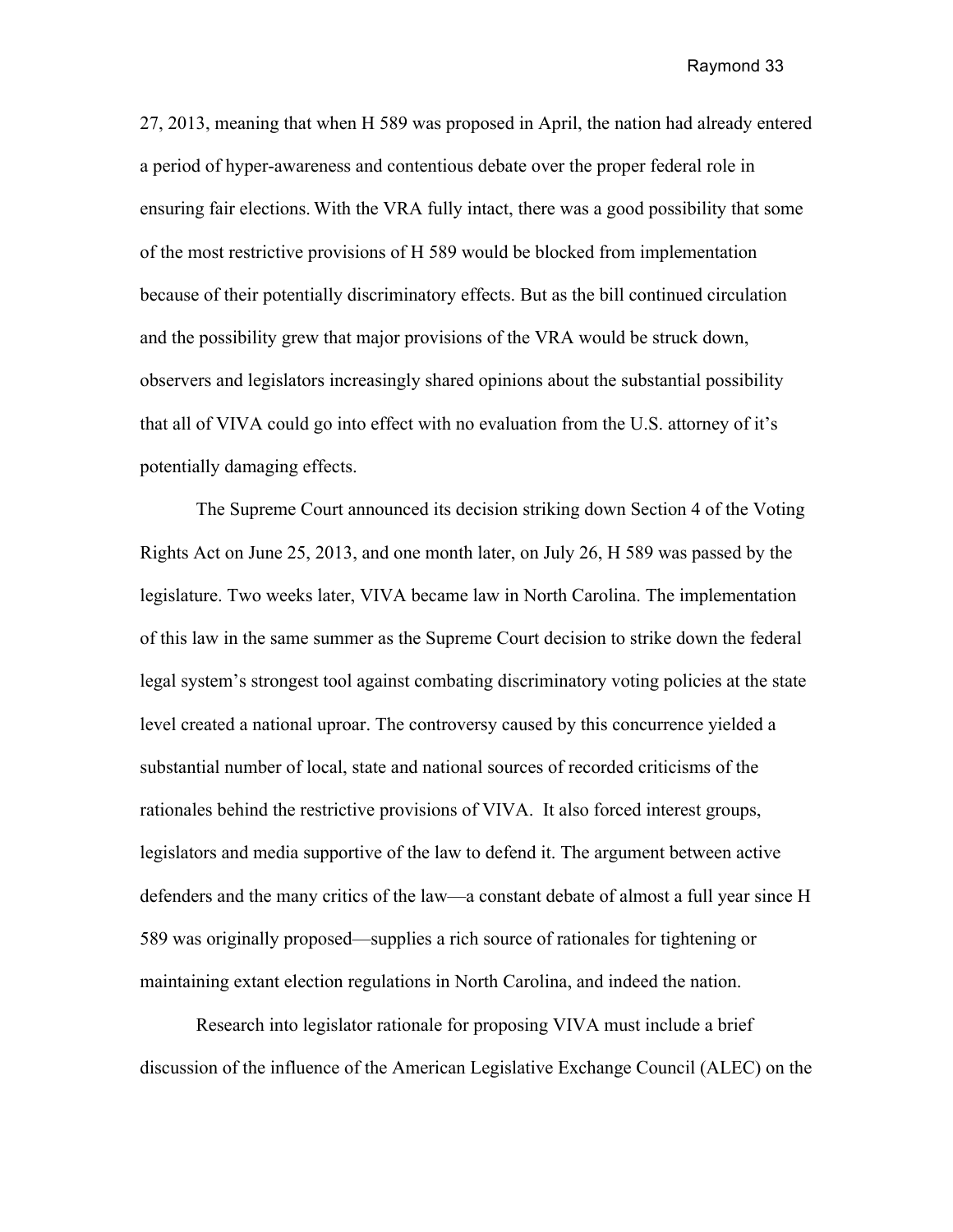legislative programs of North Carolina and of several other states.<sup>93</sup>According to the group itself, ALEC is a "non-partisan public-private partnership of America's state legislators, members of the private sector and the general public."<sup>94</sup> The group promotes these interests by drafting "model legislation" which members then take, modify, and introduce in state or Federal legislatures. Unfortunately for citizens who would like to know the connection between their own elected politicians and ALEC, or between a bill introduced in their state and ALEC model legislation, "ALEC is notoriously secretive about the process by which members draft and approve model legislation.<sup>995</sup> One source of ALEC's legislative involvement and other activity is "ALEC Exposed," a project of the Center for Media and Democracy launched in 2011, which has shared hundreds of previously classified ALEC documents.<sup>96</sup> One of these "leaked" documents is an ALEC model "Voter ID Act" prepared in 2009.<sup>97</sup> In the two years following the drafting of this "model" legislation, 62 photo ID bills were introduced in 37 states, over half of which were introduced by ALEC conference members or conference attendees, including

93. More information about ALEC can be found on their official website: American Legislative Exchange Council, last modified 2014, http://www.alec.org/aboutalec/, or here in an explanatory article by the Brookings Institution: Molly Jackman, "ALEC's influence over lawmaking in state legislatures, *The Brookings Institution,*  December 6, 2013, http://www.brookings.edu/research/articles/2013/12/06-americanlegislative-exchange-council-jackman.

94. "About ALEC," *American Legislative Exchange Council,* http://www.alec.org/about-alec/.

95. Jackman, "ALEC's Influence over Lawmaking in State Legislatures."

96. ALEC Exposed, *Center for Media and Democracy,* http://www.alecexposed.org/wiki/About\_ALEC\_Exposed.

97. "Voter ID act," ALEC Exposed, *Center for Media and Democracy,* http://alecexposed.org/w/images/d/d9/7G16-VOTER\_ID\_ACT\_Exposed.pdf.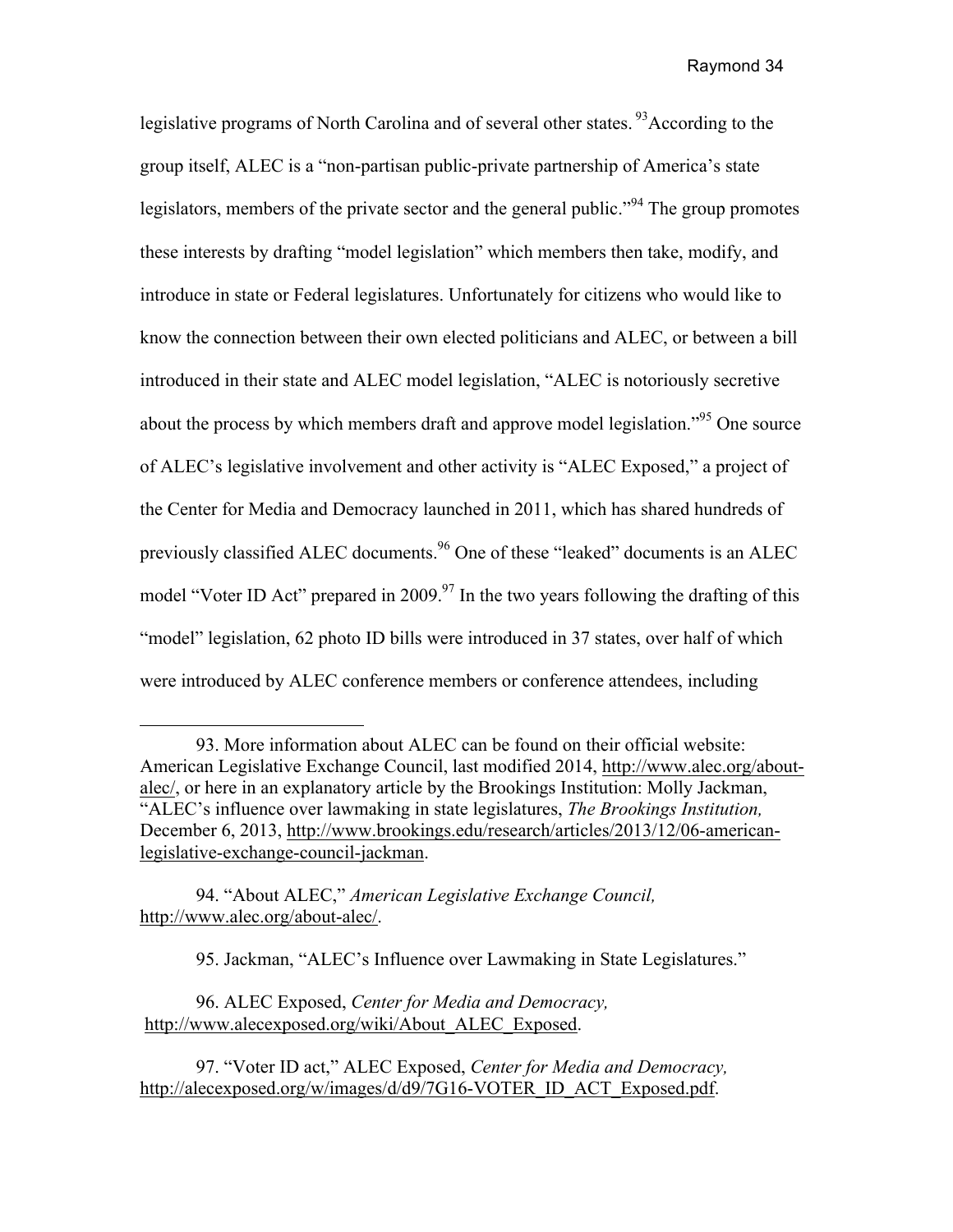Representative Lewis who proposed H  $351<sup>98</sup>$  There is no documentary proof that either the 2011 bill or 2013's H 589 were directly based on ALEC's model bill. However, some connections between North Carolina's effort to increase voting restrictions and ALEC are evident. First, the national increase in voting restriction proposals, if not caused by ALEC, gained serious momentum because of ALEC support and ALEC's "considerable influence on state legislatures."<sup>99</sup> Second, this influence is strong in North Carolina. The number of North Carolina legislators with ties to ALEC, again not made public by ALEC itself, is likely between 40 and 54 individuals.<sup>100</sup> This includes the North Carolina House Speaker Thom Tillis, who is not only an ALEC board member, but was honored as an ALEC "Legislator of the Year" in 2011.<sup>101</sup> Accordingly, it is reasonable to assume that ALEC was an influential, if not the driving force, behind VIVA and many similar voter ID laws occurring contemporaneously throughout the country.

This chapter has summarized the legislation's provisions and the political situation in North Carolina before, during and after VIVA's enactment. It provides

98. Ethan Magoc, "Flurry of Voter ID laws tied to conservative group ALEC," *NBC News,* August 12, 2012, http://investigations.nbcnews.com/\_news/2012/08/21/13392560-flurry-of-voter-id-lawstied-to-conservative-group-alec.

99. Jackman, "ALEC's influence over lawmaking in state legislatures."

100. The low number is a list of the legislators who have held leadership or committee positions within ALEC, or have attended meetings: *Out of the shadows: Exposing ALEC's role in the North Carolina General Assembly,* (Raleigh: Progress NC, 2013), http://progressnc.org/wp-content/uploads/2013/02/ALEC-Report.pdf. The high number is one reported by a North Carolina news outlet: John Frank, "ALEC documents show strong ties to NC lawmakers," *News Observer,* December 5, 2013, http://www.newsobserver.com/2013/12/05/3436214/alec-documents-show-strongties.html.

101. Laura Leslie, "Tillis receives ALEC award," *WRAL,* August 4, 2011, http://www.wral.com/news/state/nccapitol/blogpost/9955257/.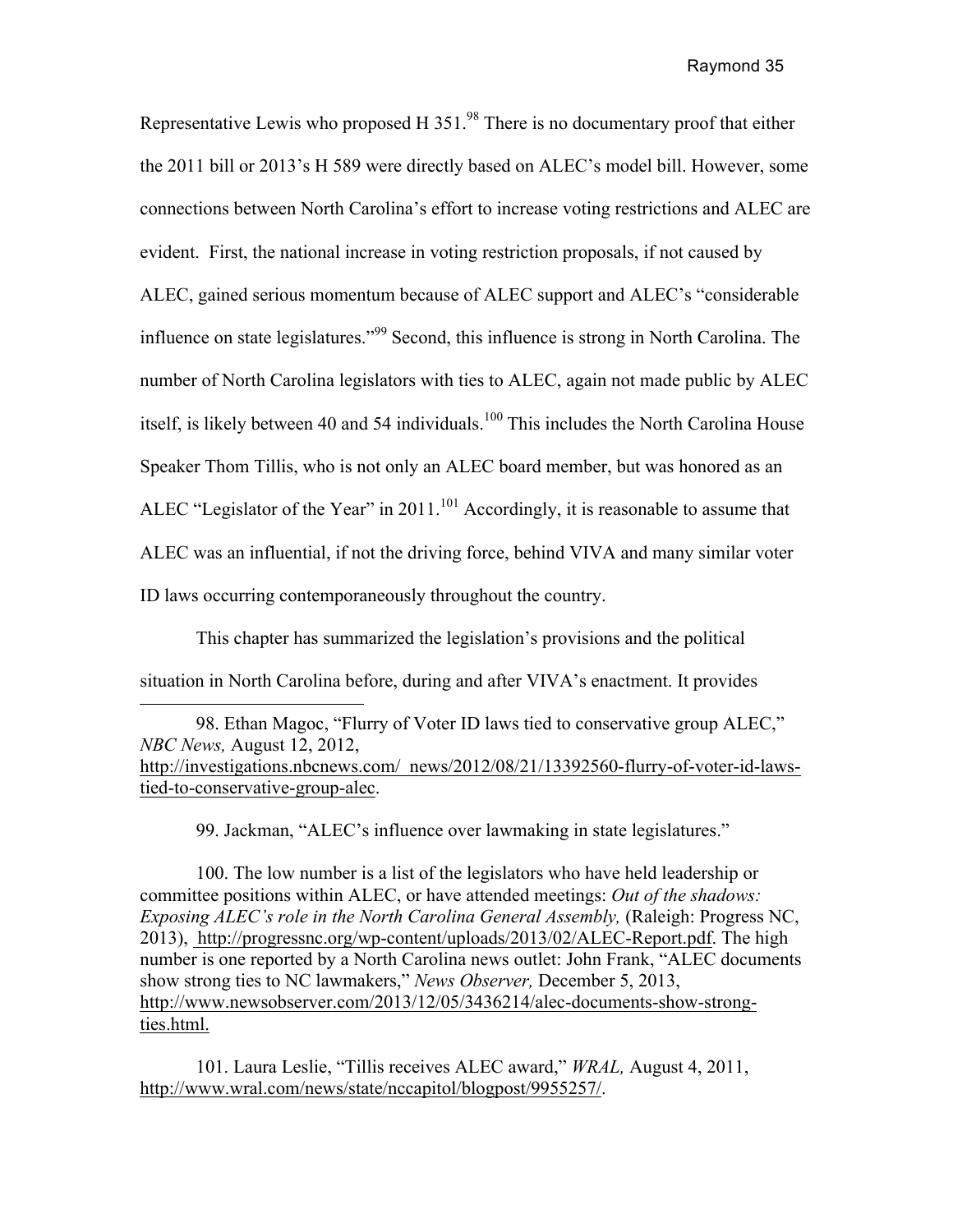important background to understanding the next chapter, which identifies the pertinent pronouncements and salient rationales of key players involved in this debate. By categorizing provision by their common theme, and comparing these rationales to the counterarguments put forth by the opposition, I aim to provide a realistic picture of the legitimate motivations for the law, as separated from unsubstantiated generalizations.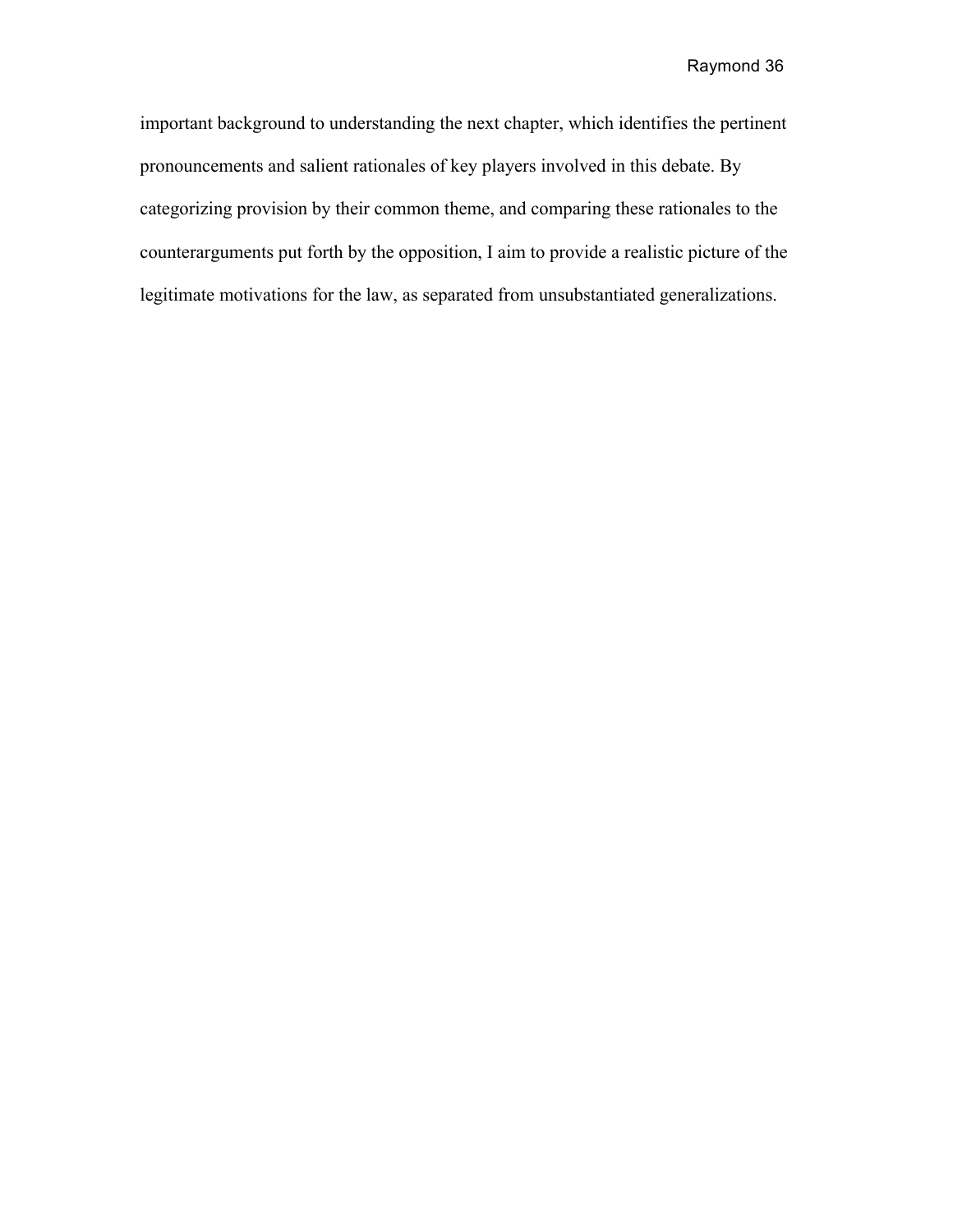#### **Chapter Three: Rationalizing the Restrictions**

Since the members of the North Carolina Senate, House and Governorship were responsible for drafting the law managing its legislative process, and ultimately enacting it, their rationales for promoting VIVA are of central focus. In addition, public hearings that were part of the 2013 legislative process are similarly useful because they were forums for direct communication between the public and the legislators, and were intended as a mechanism for lawmakers to incorporate citizen input into the law.

While one would hope that the lawmakers promoting VIVA would have clearly articulated, fully developed, logical and satisfactory justifications for each part of the law, the information in this chapter shows that defenses of some provisions are glossed over in favor of broad, abstract justifications of the bill, usually focused on voter ID. Because such generalities dominated the legislative debates and the Governor's official statements, a section with opinions and rationales of interest group and public policy organizations follows. Here, we would expect or hope to see the analytic gaps left by legislators filled in by outside organizations. Cataloguing the elements of the debate in this way provides the most useful summary of the rationales offered and their merits (as scrutinized by the opposition). It also makes clear which provisions of the law have not been publicly defended by politicians, interest groups or public policy organizations, and which have. Further, this provides the opportunity to assess whether the proponents' rationales provide a satisfactory defense of each of the law's provisions.

Proponents of VIVA and similar legislation elsewhere have co-opted the term "voter integrity" as their summary reason for efforts to restrain registration and voting. According to the Heritage Foundation, a leading policy group advocating for these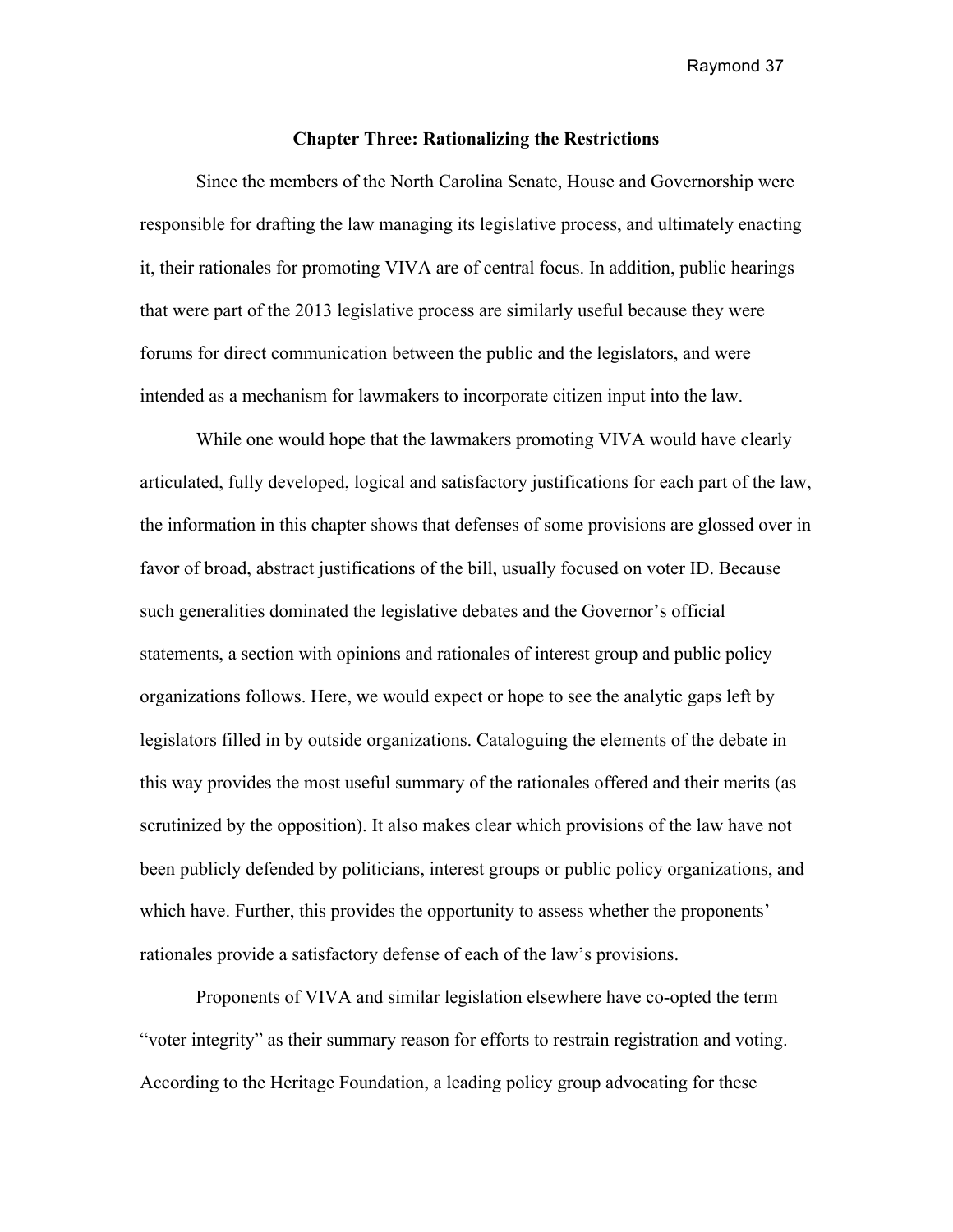legislative changes, voter integrity means, "every eligible individual is able to vote and that no one's vote is stolen by fraud."<sup>102</sup> To achieve this end, the Heritage Foundation asserts that no fewer than 14 legislative reforms, at federal and state levels, must be enacted. In addition to those provisions covered by VIVA and similar laws in other states, Heritage's "voter integrity" requires policy changes that include amending the National Voter Registration Act of 1993 (NVRA) to allow easier purging of voter registration rolls, and requiring every first-time voter to cast an in-person ballot.<sup>103</sup>

Because the Heritage Foundation is a conservative public policy group respected in Republican circles, I use their definition of "voter integrity" when evaluating Republican legislatures' proposals which they defend as promoting voter integrity. But as we will see, the laws promoted by the Heritage Foundation and in most Republican-led state legislatures focus less on ensuring that "every eligible individual is able to vote," and more on votes allegedly stolen by fraud. For these groups, protecting voter integrity has become virtually synonymous with preventing voter fraud. And like voter integrity, the general term "voter fraud" is meaningful only when the specific regulatory requirements and their operational effects are known and can be assessed.

The definition of voter fraud that I use is one offered by Lorraine Minnite, who defines it as "the intentional, deceitful corruption of the electoral process by voters."<sup>104</sup> Keeping this definition in mind while analyzing the rationale of proponents of VIVA will help assess whether their remedies are truly tailored to this problem and whether they can

103. Ibid.

104. Minnite, *The Myth of Voter Fraud,* 88.

<sup>102. &</sup>quot;Voter Integrity," *The Heritage Foundation,* 2014, http://solutions.heritage.org/voter-integrity/.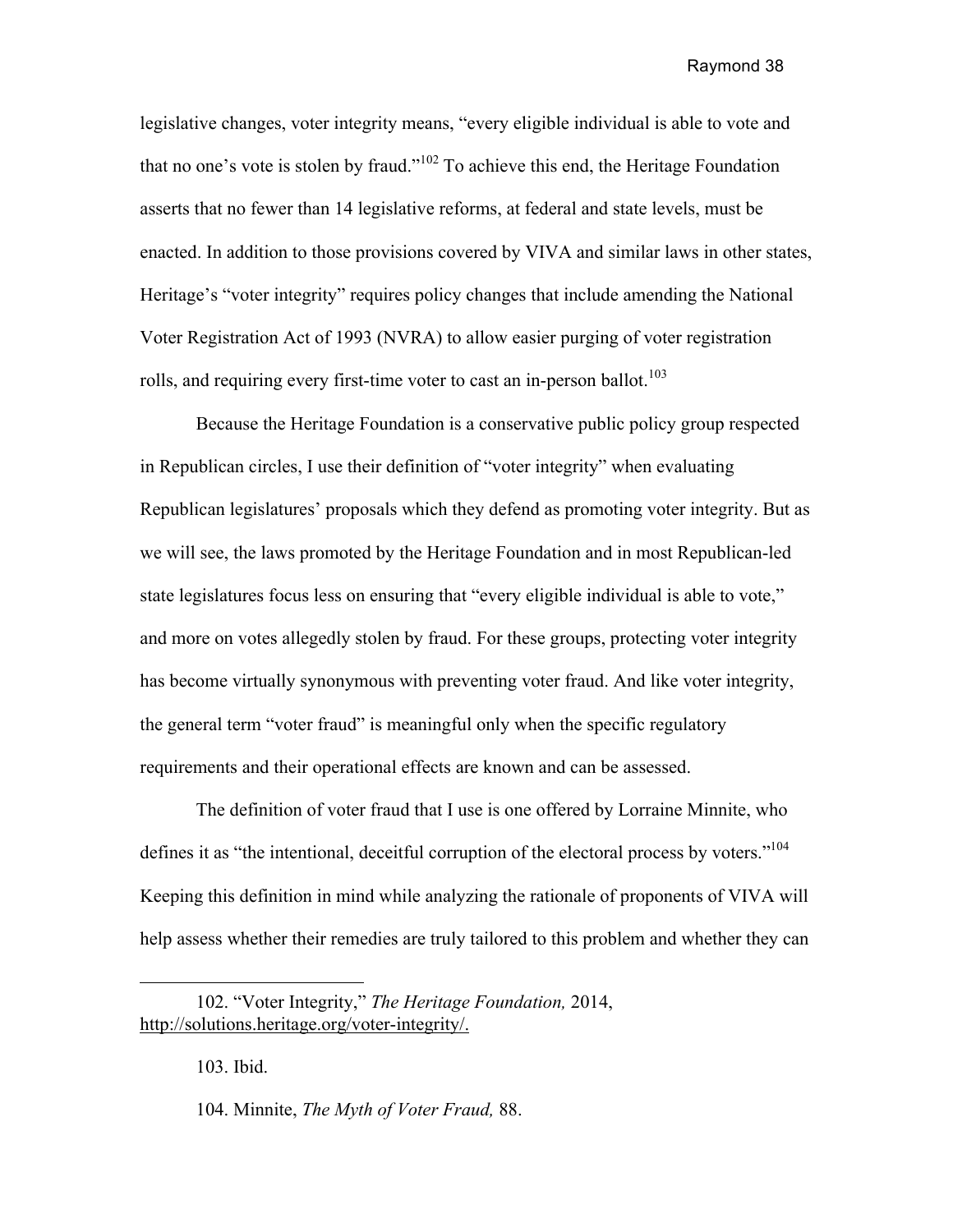be expected to solve the problem of voter fraud. Of major importance is this caveat: To legitimize legislation claiming to remedy voter fraud, there must *be* a voter fraud problem to remedy. The claim that there is a state and national voter fraud problem has branched into two related but distinct arguments. First is the insistence that voter fraud is present in recent elections. Second, there is the assertion that while significant voter fraud might not currently exist, there is a *threat* of it taking hold in future elections. The benefit to proponents of emphasizing the *potential* for fraud rather than its *existence* avoids what currently is the inconclusive debate about whether there has been fraud in recent elections. Substantiating claims that voter fraud exists as a significant problem in elections presumably requires evidence. However, convincing evidence of fraud, or its absence, is very limited or not available. Thus, sympathetic politicians (e.g., Governor McCrory) base their call for reform on their concern about *future* voter fraud, rather than documented fraud. This latter framing of preventing voter fraud/promoting voter integrity is the one which legislators behind VIVA most widely employed.

The opponents of VIVA and similar laws considered or adopted in other states emphasize the critical importance of the other side of the "voter integrity" formula, i.e., ensuring that "every eligible individual is able to vote."<sup>105</sup> Of course, they avoid the phrase "voter integrity," since those words are essentially co-opted by those favoring restrictive legislation based on flimsy (they assert) evidence of consequential fraud. Thus, each side in this debate claims one of the two objectives of the Heritage Foundation's definition of voter integrity. In addition to this peculiar convergence of ultimate aims in the voting rights battle, the two sides in the debate share a mutual avoidance of a reliance

 $\overline{a}$ 

<sup>105. &</sup>quot;Voter Integrity," *The Heritage Foundation.*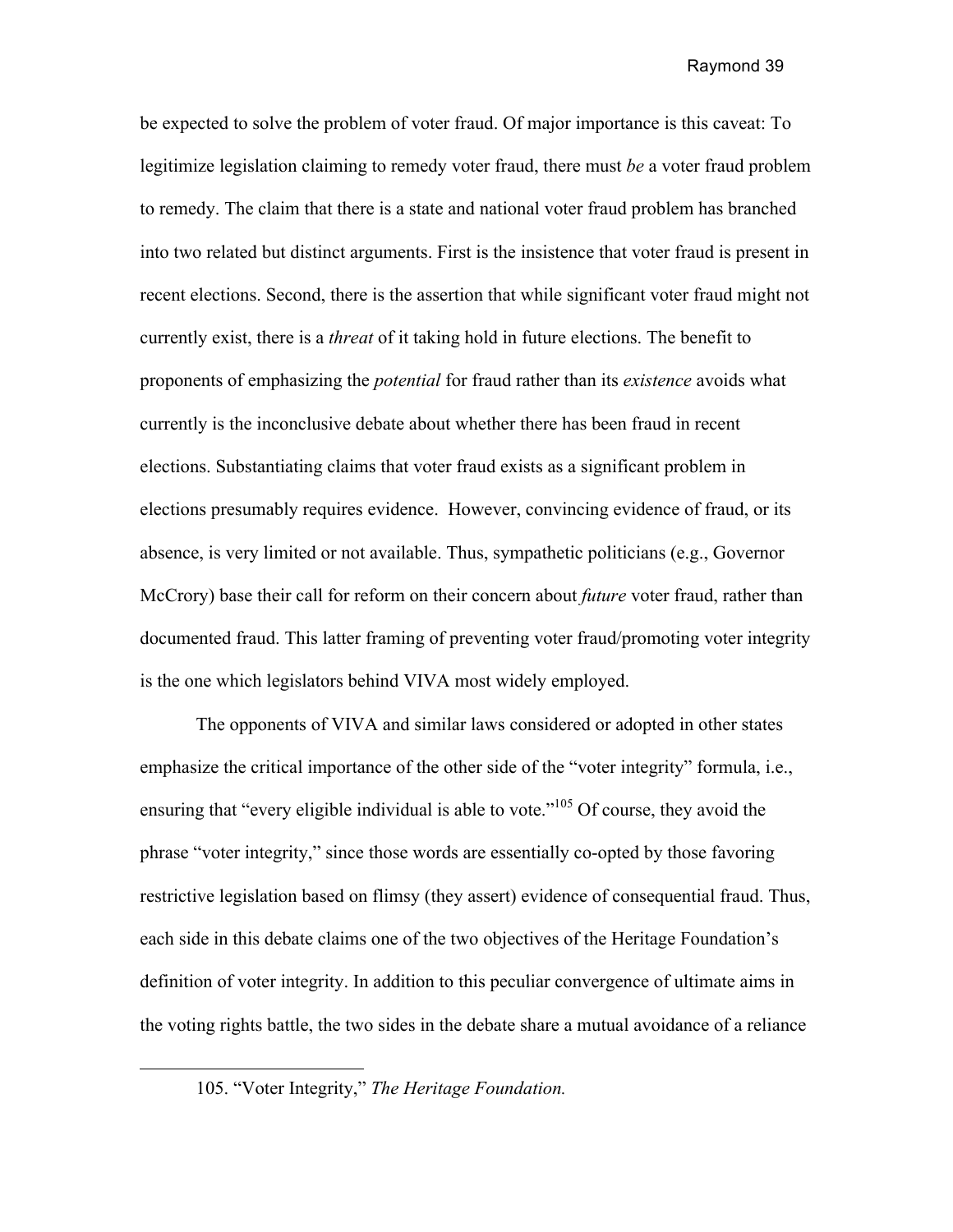on data to support their policy positions. To be sure, both proponents and opponents of these laws are eager to cite studies, which seem to support their positions, because doing so provides a perception of legitimacy that will hopefully convince other lawmakers and the public of their positions. But the available data, either national or specific to North Carolina, are minimal and at the most suggestive, not conclusive. Rather, this debate is largely rhetorical, ideological and moral, meaning that available data cannot substantiate or wholly discredit the argument of either side. For example, if a study were to show voter fraud in North Carolina's last election, opponents of new restrictions could still claim that allowing a few fraudulent ballots is worth making sure that no voter is kept from the poll because of excessive restrictions. On the other side, by framing the problem of voter fraud in a future context, proponents of voting and registration restrictions can still maintain their principal rationales and are not forced to change their agendas because of the absence of data indicating fraud.

However, election law reform as an ideological and partisan debate is not a productive framework. Both sides purport to want the same thing: free and fair elections, without fraud and where access to voting is universal for eligible citizens. Striking this balance will come from the aggregation of reliable data in a few key areas. First, legislators and the public must know where, how, and how often voter fraud occurs. Second, the effectiveness of policies to combat and prevent fraud must be evaluated. Third, the impact that restrictive policies have on electoral participation should be measured. Fourth, the monetary costs of implementing policies that are effective in preventing fraud should be evaluated. Additionally, there is a strand of the conservative voter integrity argument, which holds that fraud or no fraud, the pubic believes that fraud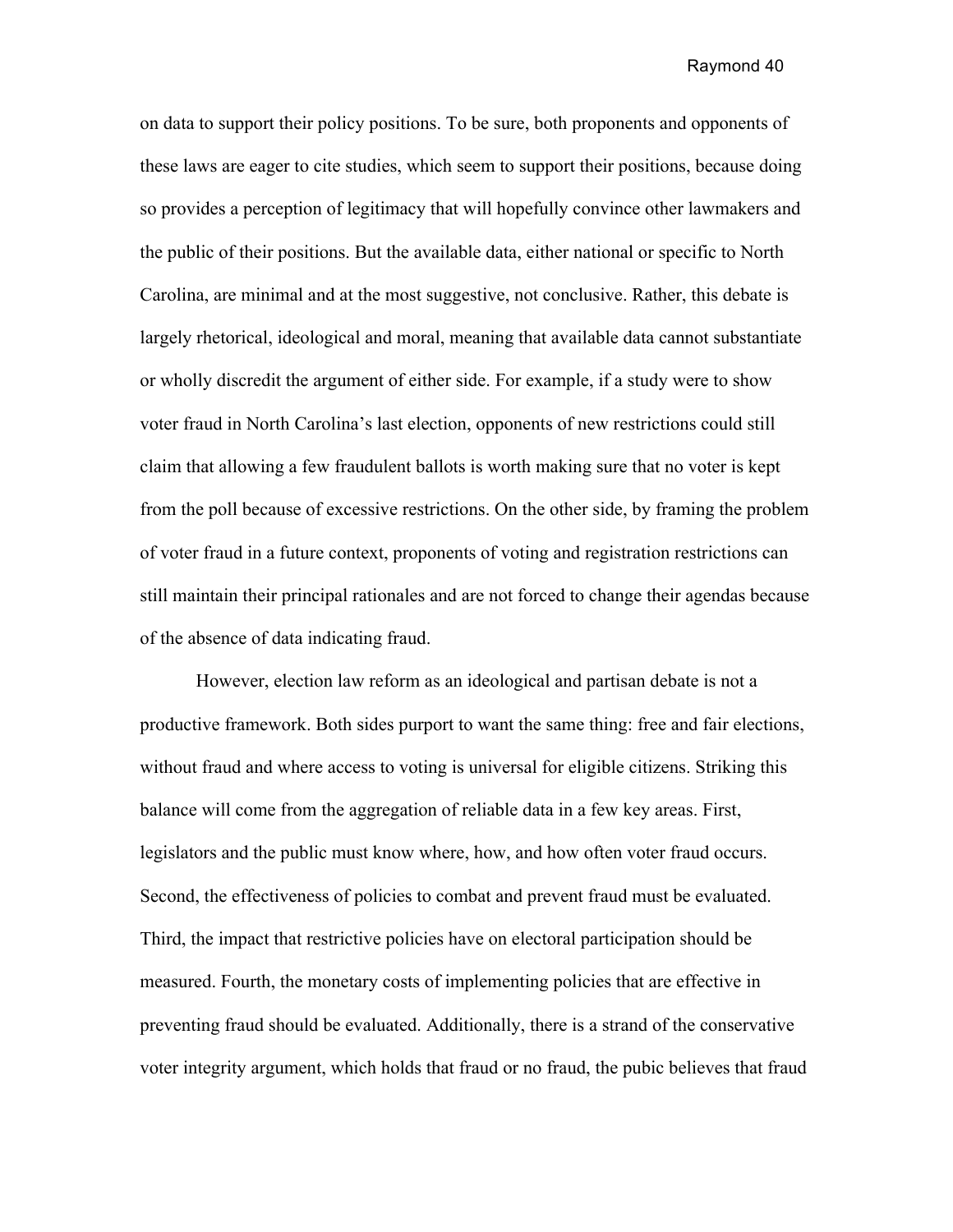is always possible and thus restrictions are needed to restore public confidence in the electoral system. If this is a worthy pursuit, legislators, public policy organizations, and interest groups should at some point come together to create the systems for acquiring data that address those aspects of the current electoral system most worrisome to the public and help clarify which reforms would assure the public that we have in place fair and effective electoral systems. But such data do not exist, and we must keep in mind this inadequacy of data on key points--voter fraud and ready and universal access to the polls- -when evaluating the rationales given for and against the enactment of VIVA.

VIVA is a multi-part bill, with six provisions, which the opposition to VIVA believes have the greatest potential for suppressing voting by certain subsets of electorate. Each of the provisions deserves a clear explanation of the problem it aims to solve, the importance of solving it, the importance of solving it, and how the electoral implementation of the provision effectively remedies the problem. In the cases where these rationales aren't supported by evidence, are empty generalizations, or are simply not given, we have reason to doubt that they are being proposed in order to put in place a verifiable and "inclusive" election system.

Often, political debate is saturated with jargon that fails to provide observers with the proper tools for understanding the true implications of what is being proposed. Accordingly, a perspective fundamental to an understanding of the importance of the debate over VIVA is the following: Voting is a constitutional right not granted to the government, but to each citizen of the United States. When electoral laws and processes change, we all, and particularly those directly affected by the changes, deserve clear explanations of the reasons for the changes. With that in mind, we turn to the following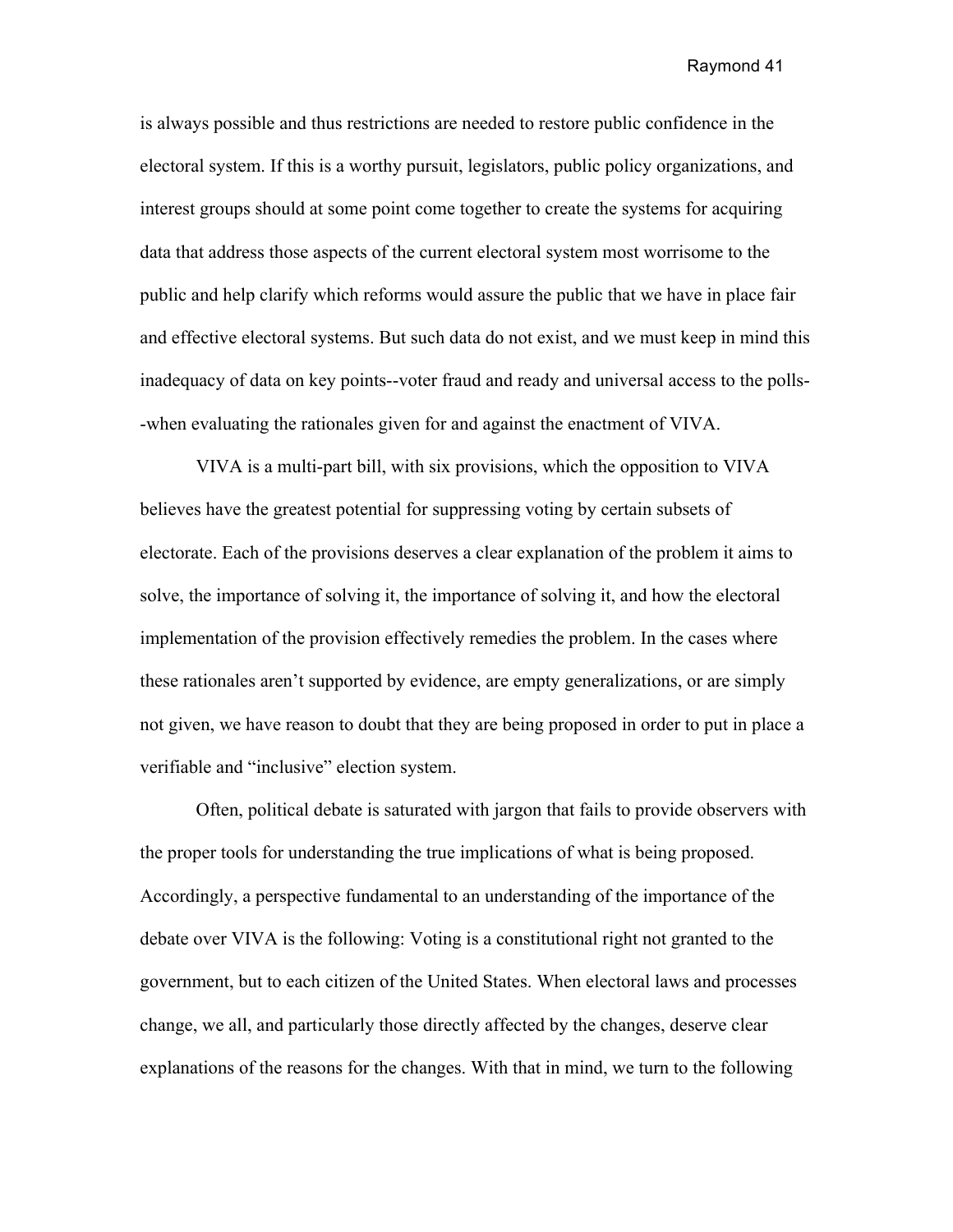summarization of rationales employed by key actors in the formulation of the North Carolina law.

# Governor Pat McCrory

Pat McCrory has rarely addressed the specific provisions of the law, but in press releases and videos has generalized his support for this "common sense" law as being for a few major reasons.<sup>106</sup> This lack of detailed explanation of many of the laws separate provisions is significant, because the law is a collection of electoral changes each with its own intended or unintended effect on vote integrity and access to the polls. Generalizing about the law without supplementary explanations keyed to the necessity of specific provisions may be an attempt to avoid negative impressions of each provision, but such a strategy carries little merit in explaining the necessity of the composite law.

## *Ensuring Voter Integrity*

Centrally, McCrory employs the common rhetoric of protecting "the integrity of every vote cast" which is "among the most important duties [he] has as Governor."<sup>107</sup> This is an example of the proponents' common strategy, discussed above, that encourages concern for voter fraud without actually requiring proof of it. McCrory reasons that even

106. "Governor McCrory calls Justice Department Challenge of voter ID an overreach," *Office of the Governor,* September 30, 2013, http://www.governor.nc.gov/videos/20130930/governor-mccrory-calls-justicedepartment-challenge-voter-id-overreach.

107. Ibid.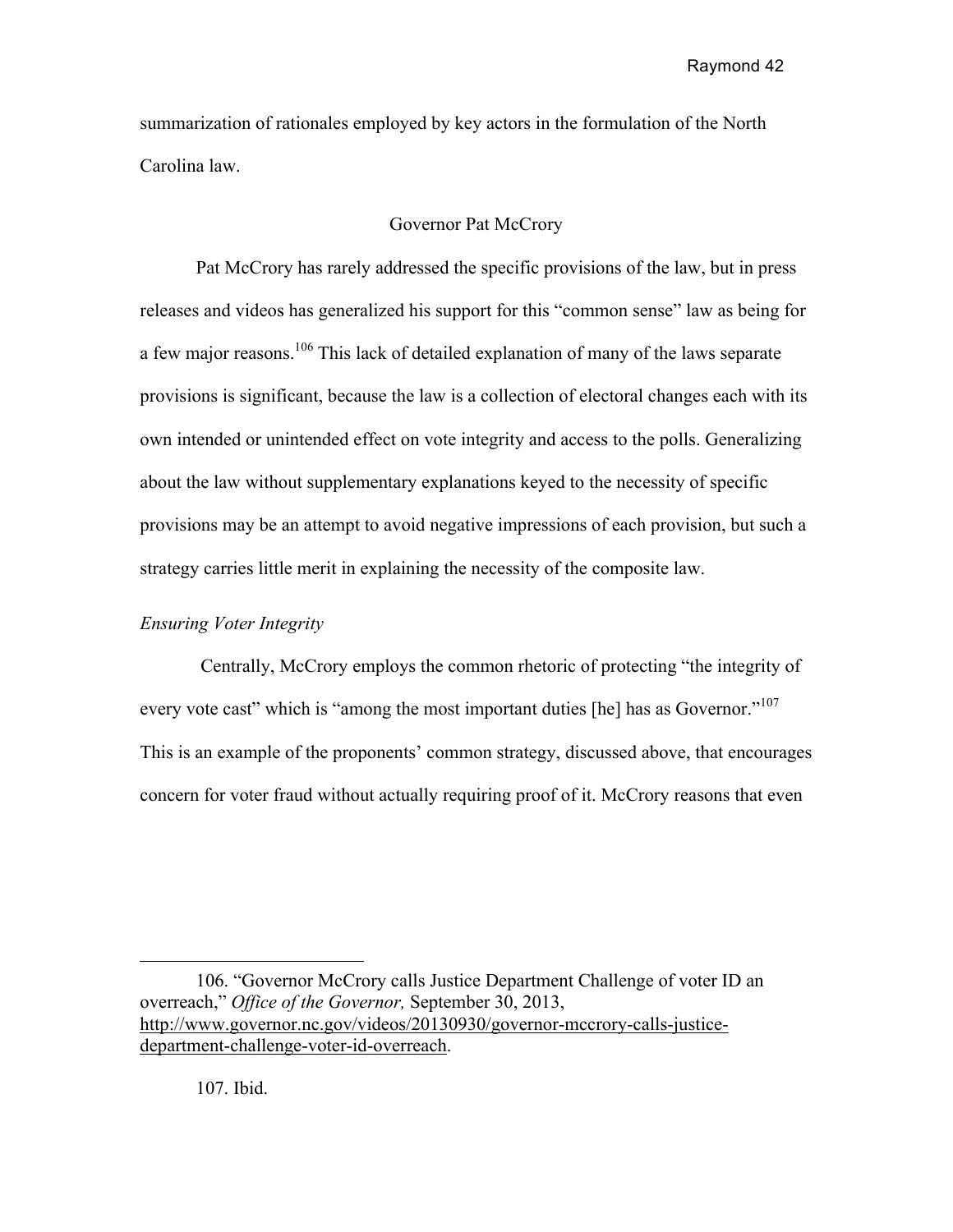if cases of voter fraud are low, "that shouldn't prevent us from putting this nonburdensome safeguard in place."<sup>108</sup>

# *Responding to the Public's Concerns*

 $\overline{a}$ 

For McCrory, the sensibility of this law seems to come from its popularity. During an interview in November 2013, Pat McCrory cited an 80% approval rate for voter ID laws within the state of North Carolina.<sup>109</sup> While the 80% figure seems an exaggeration of the available data, there is evidence from several polls that a majority of North Carolinians did indeed support voter photo ID legislation.<sup>110</sup>McCrory also promotes VIVA as "keep[ing] North Carolina in the mainstream of election law, not the fringes."<sup>111</sup>If he is referring to the mainstream as a trend among state legislatures of generally proposing voter restrictions, this is true.<sup>112</sup> But the "mainstream" in terms of voter identification is not photo ID requirements: As of 2014, only ten states, including

109. Chuck Todd, "GOP Governor Defends Voter ID Bill," *The Daily Rundown, MSNBC,* November 20, 2013, http://www.msnbc.com/the-daily-rundown/watch/gopgovernor-defends-voter-id-bill-67031619729.

110. "A March Elon University poll showed 72 percent of North Carolinians support photo-ID at the polls. A March Civitas Institute poll showed 67 percent support, [and] an April Survey USA poll showed 75 percent overall support for voter-photo identification." "Governor McCrory Signs Popular Voter ID into Law," *Office of the Governor,* August 12, 2013, http://www.governor.state.nc.us/newsroom/pressreleases/20130812/governor-mccrory-signs-popular-voter-id-law sthash.Y4y7i9wF.dpuf.

111. "N.C. Governor: Protect Election Integrity," *Office of the Governor,* August 28, 2013, http://www.governor.state.nc.us/newsroom/press-releases/20130829/icymi-ncgovernor-protect-election-integrity#sthash.OKeknv1h.dpuf.

112. "Voting Laws Roundup 2013," *Brennan Center.*

<sup>108.</sup> Pat McCrory, "Why I signed the Voter ID/Election Reform Bill," *News Observer,* August 12, 2013, http://www.newsobserver.com/2013/08/12/3102124/gov-patmccrory-why-i-signed-the.html.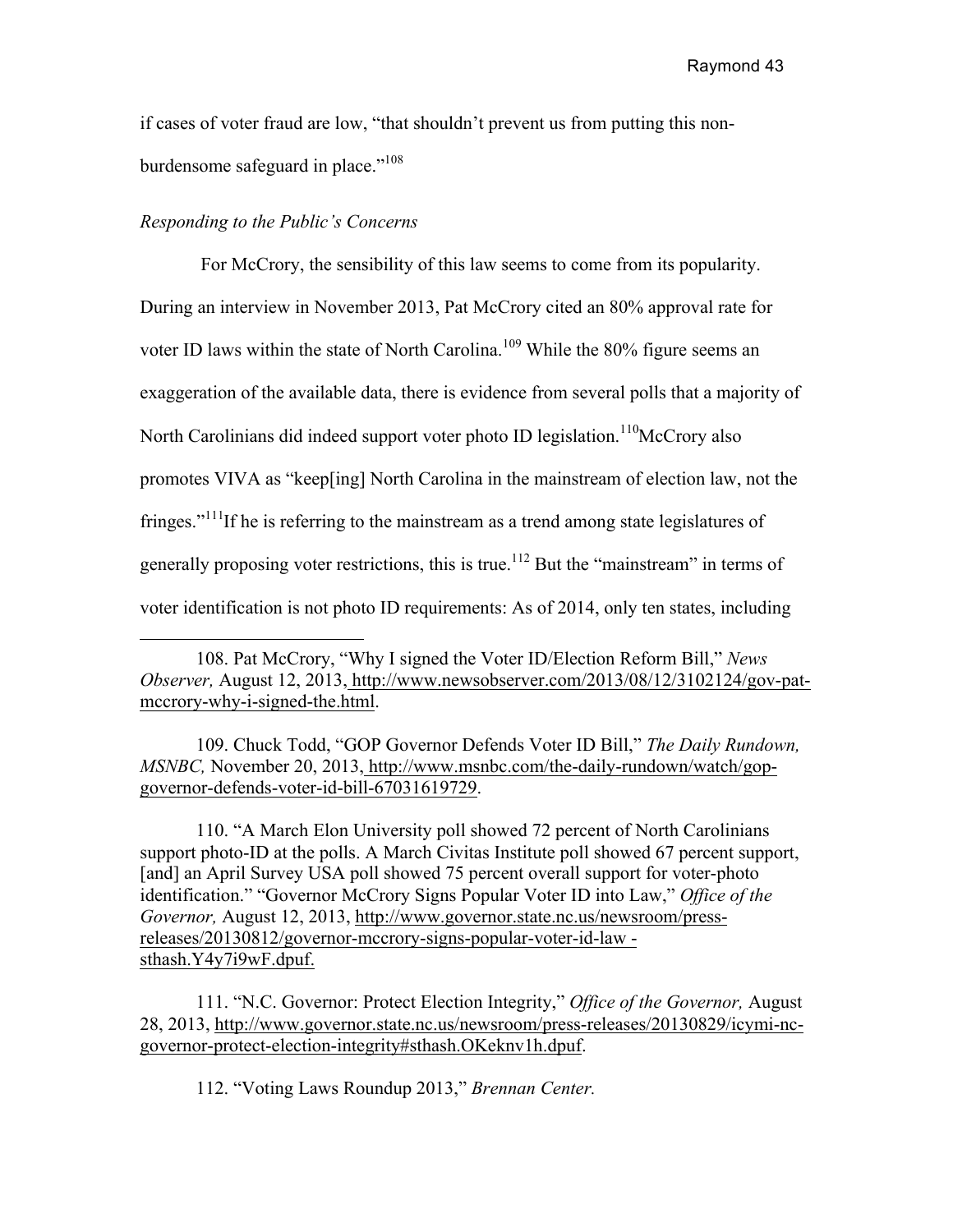North Carolina, had passed strict photo ID requirements.<sup>113</sup>McCrory also defends the law by citing its consistency with regulations in other countries: "Nearly every democracy in the developed world requires photo ID at the polls."  $^{114}$ 

## *Promoting Photo ID as a Useful Service*

Similar to the popularity defense of the law is the argument that photo ID is required in many situations much less serious than voting, so it "makes sense" that it would be required to vote as well. As McCrory reminded his constituents when he signed the law, "Common practices like boarding an airplane and purchasing Sudafed require photo ID and we should expect nothing less for the protection of our right to vote."<sup>115</sup> The relevance of this assertion has its detractors. As a constituent put it during the April 10 public hearing on Voter ID, "Going out of the country, flying on an airplane and buying cold medicine, those are not rights. But voting is."<sup>116</sup> Voting is protected by the Constitution, but many of the daily actions that require an ID are not. McCrory returned to this rationale in December 2013, when the trial date was set for the lawsuits challenging the legality of certain states voting changes, including VIVA. McCrory called it "ironic that a photo ID was required to gain entry for today's hearing in a Federal Court Building," and that such a requirement "presents the strongest case yet that

115. Ibid.

 $\overline{a}$ 

116. *Public Hearing: House Committee On Elections,* April 10.

<sup>113.</sup> Wendy Underhill, "Voter identification requirements," *National Conference of State Legislature,* March 26, 2014, http://www.ncsl.org/research/elections-andcampaigns/voter-id.aspx - ftnref3.

<sup>114. &</sup>quot;Governor McCrory signs popular voter ID into law."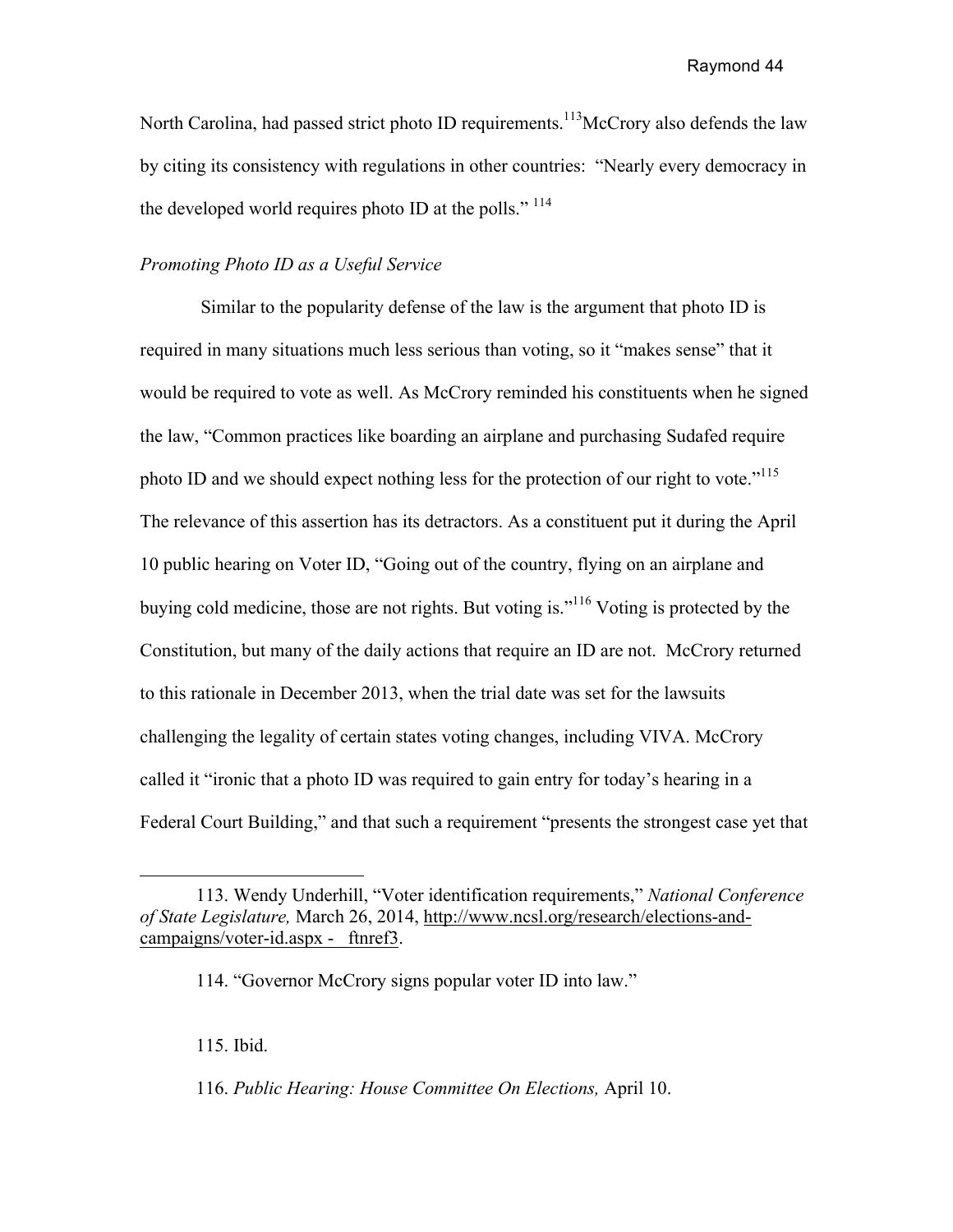requiring a photo ID to vote is common sense, even for Washington lawyers and liberal activists."<sup>117</sup>

For McCrory, not only is requiring a photo ID not a burden, but, he claims, the requirement will "produce benefits beyond the voting booth," by allowing citizens who previously lacked photo IDs to participate in those activities for which such identification is required.<sup>118</sup> McCrory's assertion that acquisition of a photo ID is not burdensome is not supported by data or analysis; in particular, any analysis regarding burden that disaggregates the voting population by income, ethnicity, race, geographic location, and physical infirmity.

## *Additional defenses of the law*

Besides defenses of the law in general (the "it's common sense" argument) and the photo ID requirement in particular (its popularity, relation to other activities which require it), McCrory has publicly spoken about two other provisions of the law: VIVA's reduction in the number of days open to early voting and elimination of same-day registration. Regarding the former, McCrory emphasized that the state did not shorten the early voting period but rather "compacted the calendar…so it's gonna be almost identical, just the schedule has changed."119 While McCrory claimed that the new early voting schedule will "guarantee every voter has an equal opportunity to cast an early ballot," the allowance of counties to gain exemption from the requirement to keep the

<sup>117. &</sup>quot;Governor McCrory speaks out on election reform ruling," *Office of the Governor,* December 12, 2013, http://governor.nc.gov/newsroom/pressreleases/20131212/governor-mccrory-speaks-out-election-reform-ruling.

<sup>118.</sup> McCrory, "Why I signed the voter ID/election reform bill."

<sup>119.</sup> McCrory, "N.C Governor: Protect election integrity."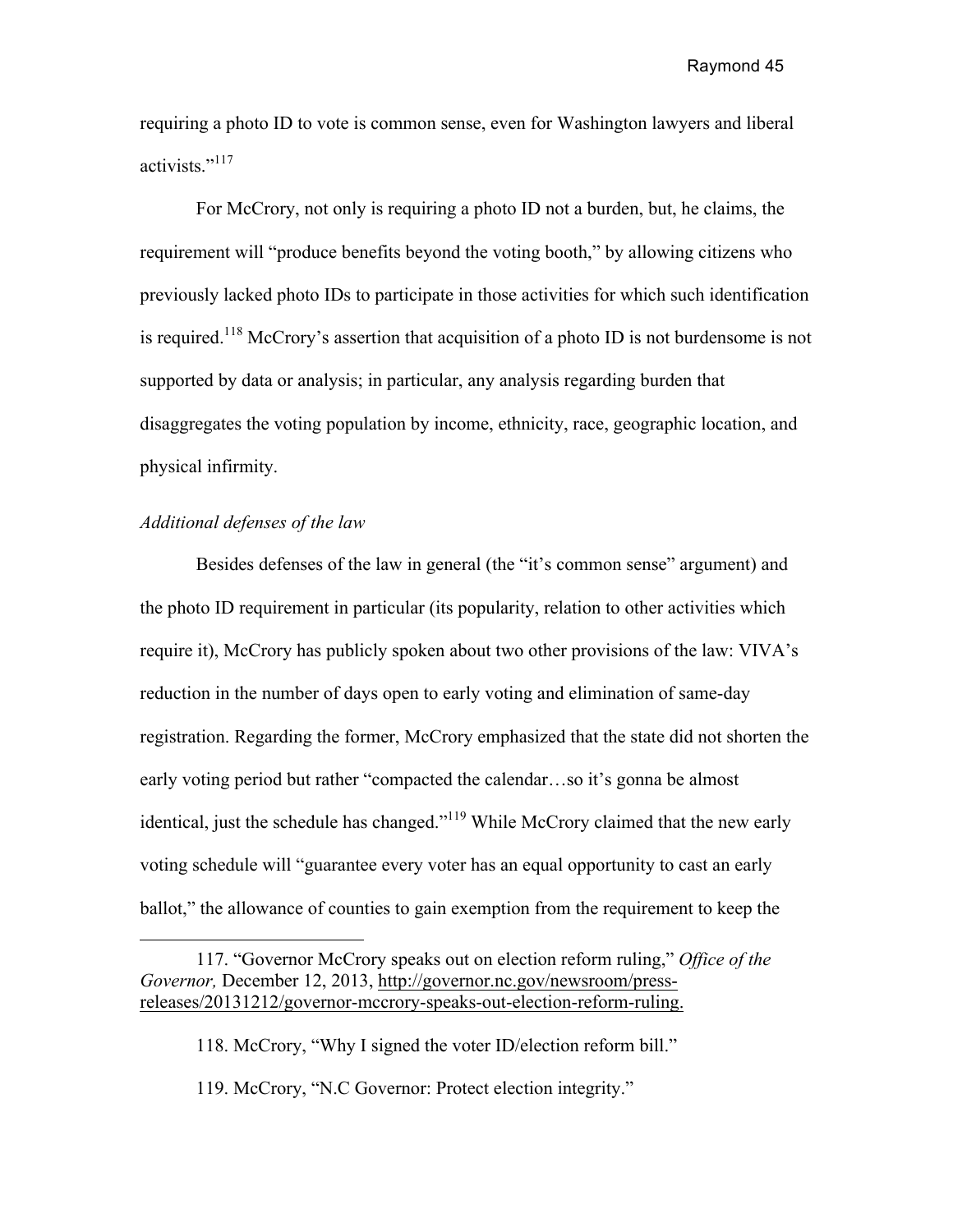same hours as the previous election cycle does not bode well for ensuring sufficient access for all voters.<sup>120</sup> Of course, "equal opportunity for voting" sounds fair, but that could be provided by having only one day or one hour available for early voting. Again, the assertion of the lack of negative impact this provision may have is without any data or analysis to support it. Causing further concern with the cut to early voting days is McCrory's failure to explain why the adjustment in the number of days is necessary in the first place. Regarding the elimination of North Carolina's same day registration, McCrory cites the need for "registration integrity" as the reason "why North Carolina will join the majority of states (37) that will not allow a person to register and vote on the same day."<sup>121</sup> Apart from the provisions and rationale mentioned above, McCrory has not spoken publicly on the other provisions of VIVA. He has not articulated why preregistration for 16- and 17- year olds has ended, why it is necessary to allow citizens to challenge other citizens' identity at the polls, or why out-of-precinct ballots will no longer be counted.

McCrory has been questioned on whether his public rationale is truly his motivation for promoting this law, and it is here that he acknowledged the partisan nature of the debate. When the Department of Justice filed its lawsuit challenging North Carolina's passage of VIVA, McCrory announced that such a move by Eric Holder was "more about politics than anything else." $122$  To McCrory, the lawsuit is unfair and "really" about Washington politicians deciding that North Carolina cannot have the same

<sup>120.</sup> Ibid.

<sup>121.</sup> McCrory, "Why I signed the Voter ID/Election Reform Bill."

<sup>122.</sup> Todd, "GOP Governor Defends Voter ID Bill."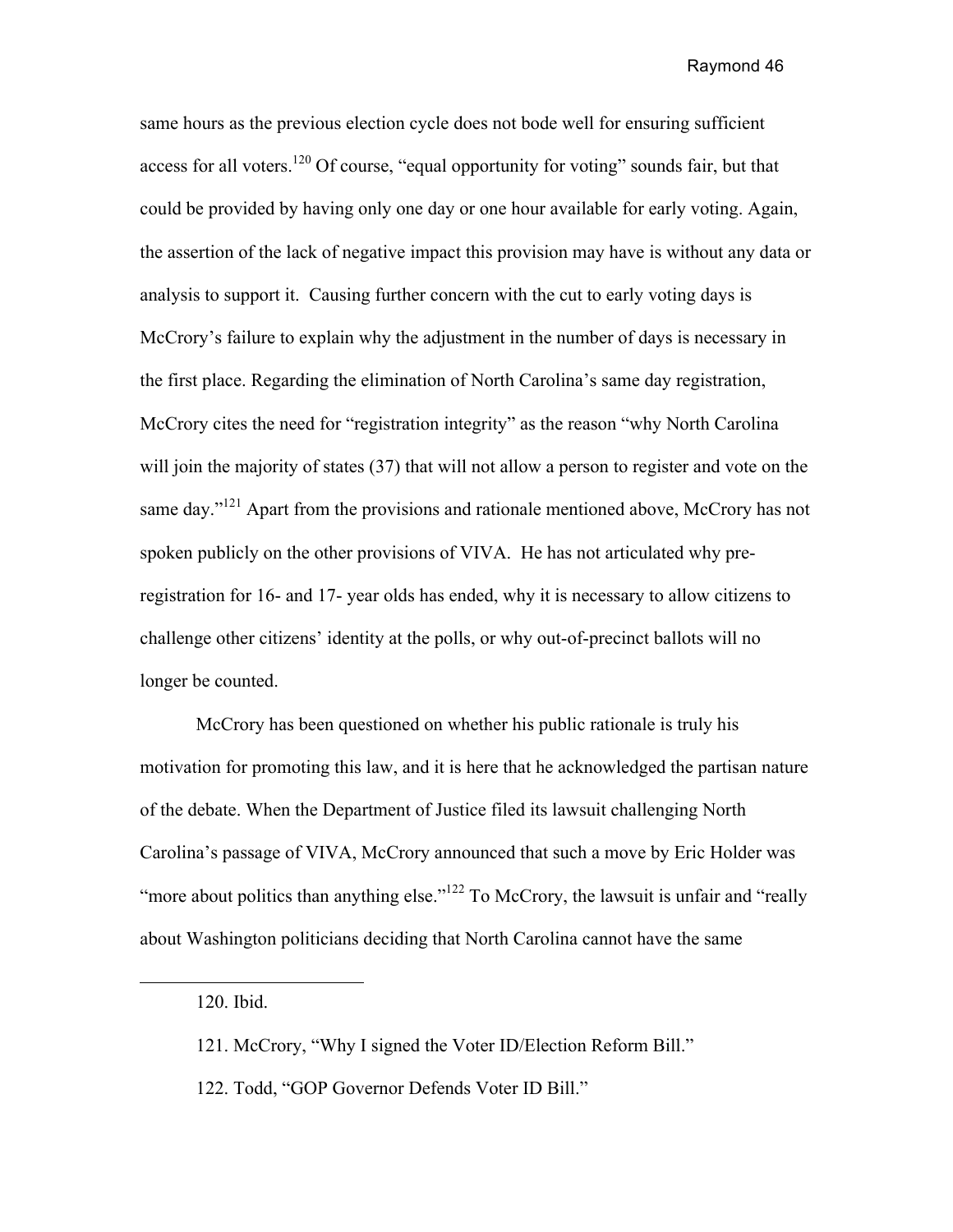common sense laws as other states to protect the integrity of the ballot box."<sup>123</sup> During the interview in which he accused Holder and the Democratic side of the debate of partisan motives, he was asked if there were any politics being played on his side:

Chuck Todd: "This is not political at all? You don't see any political benefit for the Republicans in these more restrictive laws?" Governor McCrory: "No, actually, if you surveyed, most Democrats also agree with our laws and voter ID. So I think it's common sense laws and much ado about nothing and trying to protect the integrity of the voter booth."<sup>124</sup>

Surely, McCrory is correct in seeing partisan concern by Democratic leadership and thus partisan reasons for Democrats to raise the specter of voter suppression resulting from the new wave of restrictive voting legislation. Presumably, the majority of people on whom these laws may have a suppressant effect are Democrats. Second, there is evidence to suggest that an increased anger over supposed attempts at voter suppression have had a motivating effect for Democratic voters.<sup>125</sup> But politics is not a one-sided game, and although McCrory has not admitted the partisan appeal of VIVA, he and other Republicans are surely aware of the partisan impact of the law.

 Overall, McCrory's expressed reasons for enacting VIVA are neither surprising nor convincing. By reiterating the general themes of the law as common sense, protection of integrity, and the normalcy of photo ID required for other activities, McCrory does little to explicate an actual necessity of the majority of the laws' provisions. Instead, his public defenses perpetuate the voting rights battle as ideological rather than analytic.

123. Ibid.

124. Ibid.

125. John Nichols, "How voter backlash against voter suppression is changing our politics," *The Nation,* April 29, 2013, http://www.thenation.com/blog/174095/how-voterbacklash-against-voter-suppression-changing-our-politics.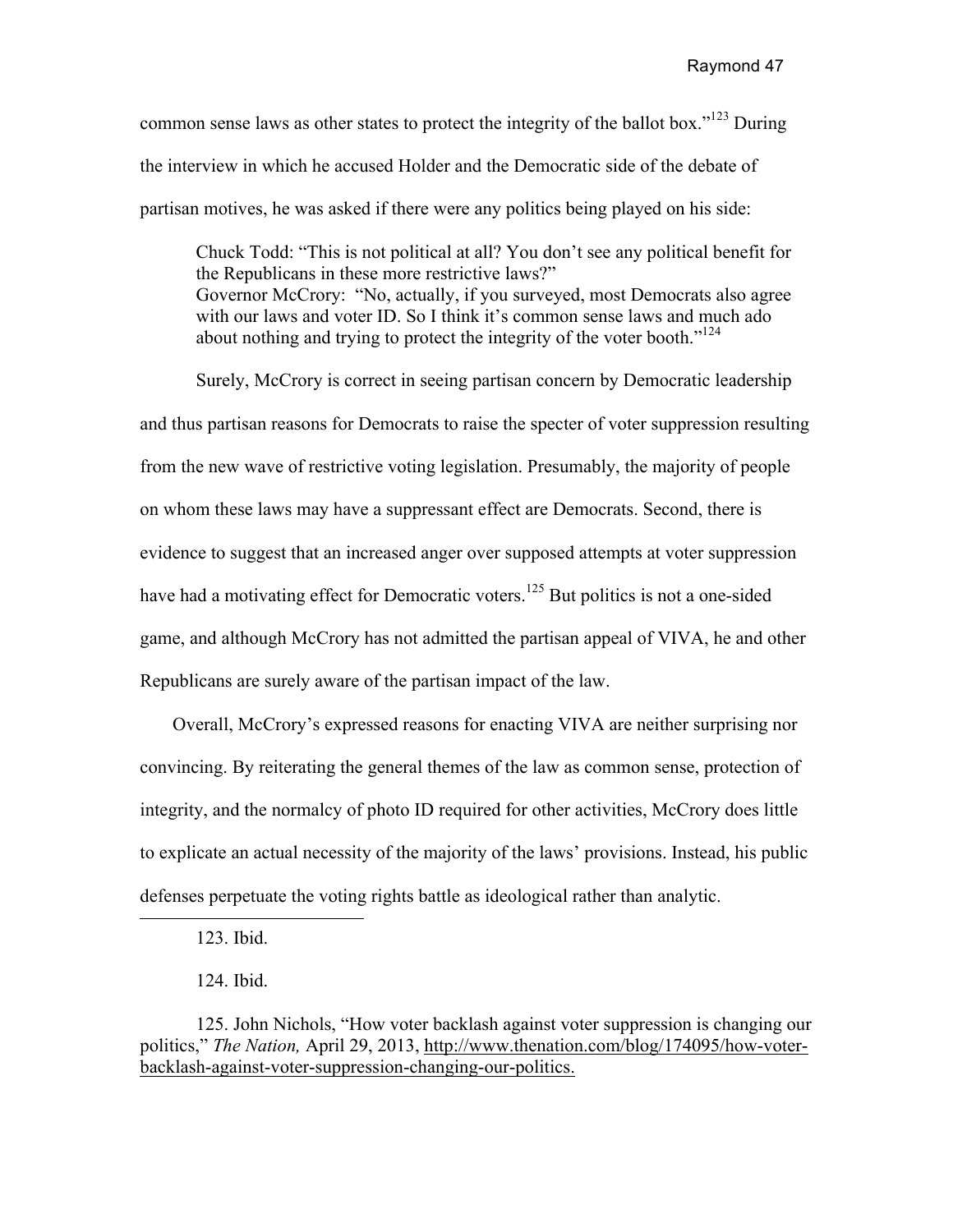### North Carolina Legislature

 The legislators who proposed and supported H 589 in the North Carolina House and Senate echoed many of McCrory's general rationales in their legislative debates and public statements. The primary sources of these comments are a House floor debate, which occurred in April 2013, and the Senate floor debate in July of the same year. Because the Republican legislators supporting the bill were engaged in active debate with their Democratic opposition, they, unlike McCrory in his press releases and public statements, were forced to respond to critiques of the bill. Accordingly, these floor debates provide rationales for the bill that the Governor did not articulate. Notably, because record of these debates is only in audio format, and since their primary purpose was inter-chamber discussion, the printed sources of data to which they refer are not available.

# *Voter ID--Confidence, Integrity and Fraud:*

 $\overline{a}$ 

Like McCrory, the umbrella defense used by legislators in support of VIVA was the abstract notion of restoring confidence and integrity in the electoral system. Some argued that fraud does exist in North Carolina elections; however, like McCrory, more tended to focus on the importance of deterring future fraud, since data do not indicate a widespread fraud problem in North Carolina. As one Republican Representative put it, "Even if we accept the idea that there is no voter fraud in North Carolina…an ounce of prevention is worth a pound of cure. We know that voter fraud does exist elsewhere and we should not think that we are immune."<sup>126</sup> In fact, House Speaker Thom Tillis, a

<sup>126.</sup> Rep. Pitman, NC. House, Floor Debate, 2013-2014 NC Leg., Reg Sess. (April 24, 2014), available at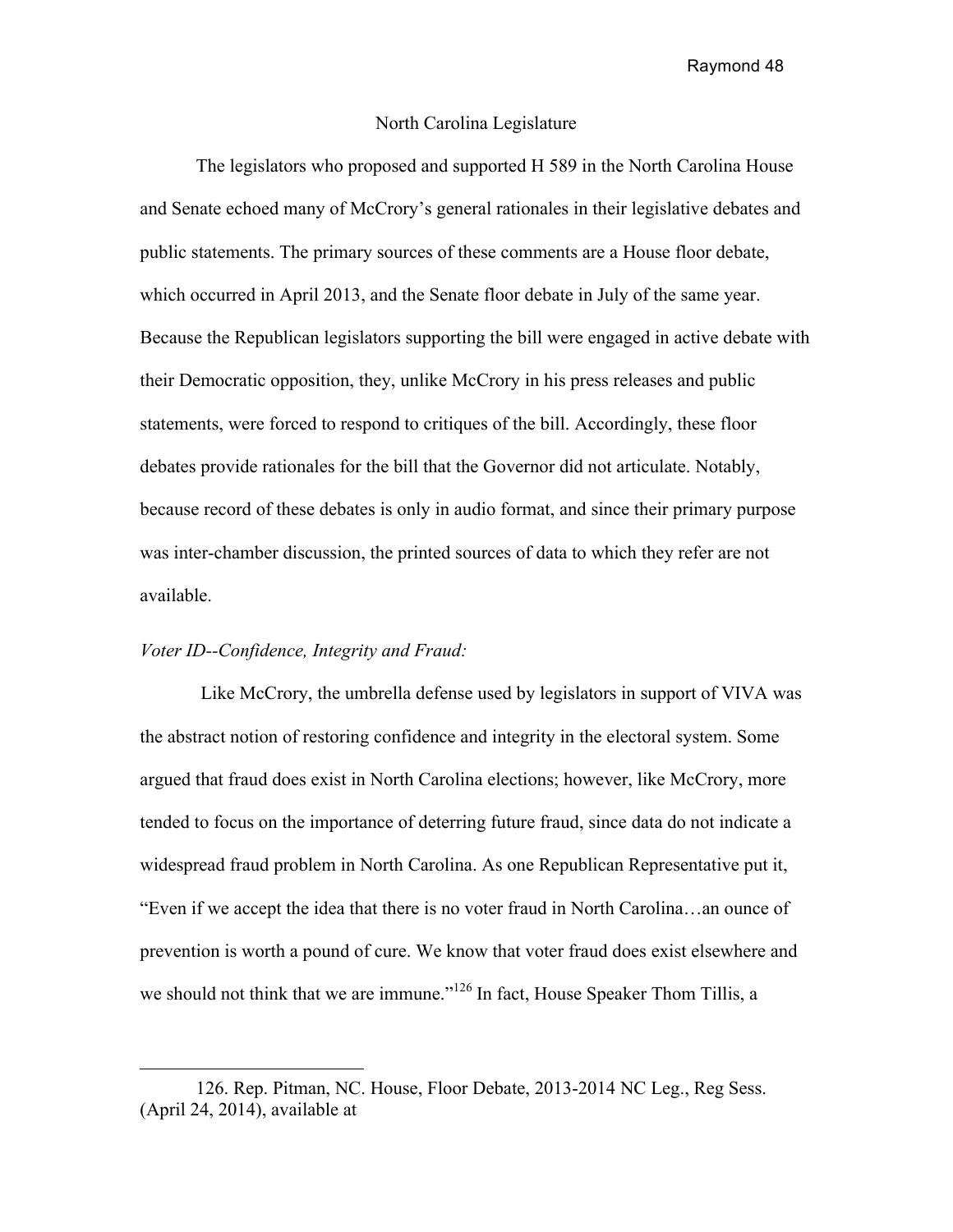proponent of the law, announced, "there is some voter fraud, but that's not the primary reason for doing this."127 Rather, Tillis argued that citizens lacked confidence in the electoral process and the law was needed to address their concern for the potential risk of fraud.

 The Democrats had a variety of rebuttals to the Republic contention that the legislation was necessary to restore integrity and confidence in the electoral system. If the purpose of VIVA is indeed alleviating citizen concern for the possibility of voter fraud, many in the opposition argued this motive was a skewed prioritization: "freedom from fear is not a necessary right, but the right to vote is," as legislators described it.<sup>128</sup> Others doubted that protecting against fraud was the real motive, since the law does not require photo ID for absentee ballots. A House Democrat cited a Board of Elections study, which concluded that in 2010, about 1 out of every 200,000 in-person ballots were fraudulent, while the rate was 25 out of every 200,000 absentee ballots.<sup>129</sup> Based on these figures, he and other Democrats reasoned that concern for fraudulent ballots is overstated, in general, and clearly so in relation to in-person voting. A summary objection to VIVA, held by most opposition legislators, was that the North Carolina election system was not broken, as indicated by high voter turnout and the lack of recorded voter fraud.

http://www.ncleg.net/gascripts/DocumentSites/browseDocSite.asp?nID=9&sFolde rName=%5C2013-2014 Session%5CAudio Archives%5C2013, 2:56.

127. Laura Leslie, "Tillis: Fraud 'not the primary reason' for voter ID push," *WRAL,* March 16, 2014, http://www.wral.com/tillis-actual-voter-fraud-not-the-primaryreason-for-voter-id-push-/12231514/.

128. Rep. Glazier, NC. House, Floor Debate, 2:40.

 $\overline{a}$ 

129. Rep. Jackson, NC House, Floor Debate, 1:17.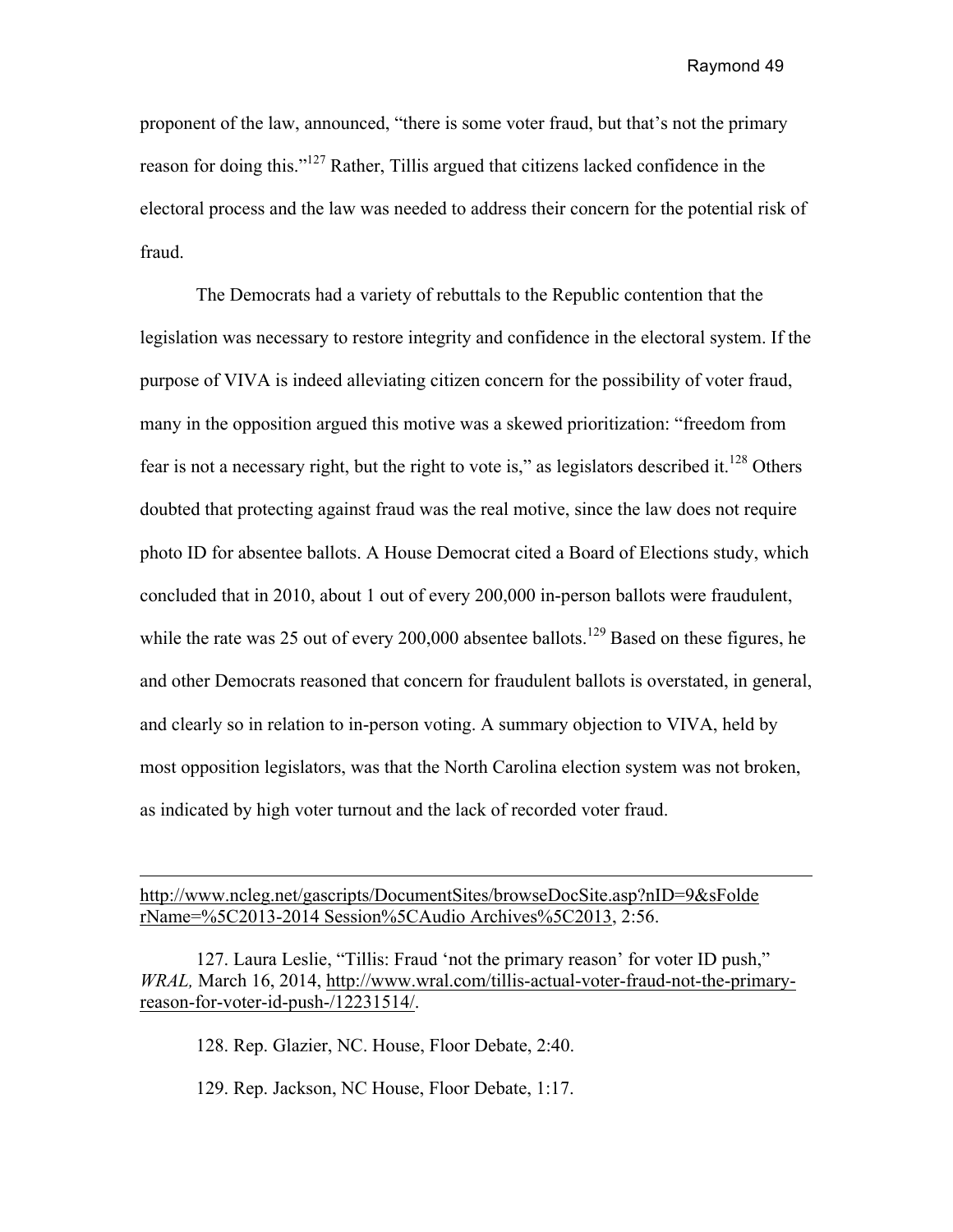## *Voter Suppression, Race and Partisanship:*

The debates in both houses directly addressed voter suppression: The Republican supporters of the law claimed that suppression is neither the intent of the law nor a plausible result of its enactment. Taking it one step further, some considered photo ID necessary because in the current system, "voters are disenfranchised by the counting of improperly cast ballots or outright fraud" and "their civil rights are violated just as surely as if they have been denied the chance to vote."<sup>130</sup> Some legislators claimed that minority electoral participation would actually rise after VIVA's implementation, as it had in Georgia after the implementation of a photo ID law in that state. However, as was pointed out during the Senate debate, the Georgia example may actually indicate that a photo ID requirement does, in fact, depress minority turnout. Between 2006 and 2010, when Georgia's photo ID law was implemented, turnout of registered black voters did grow by 17.5% in Georgia--but, North Carolina Democrats argued, during the same period black voter turnout grew by  $40.2\%$  in North Carolina.<sup>131</sup>

Another concern raised by opposition legislators during the legislative hearings was the disproportionate impact the photo ID provision would have on students, especially those who attended private colleges, since these would not be accepted as valid to vote. The defense of allowing public university IDs, but not those of private schools was that "you always have to draw the line somewhere," and the line in VIVA is at

<sup>130.</sup> Rep. Lewis, NC House, Floor Debate, 46:47.

<sup>131.</sup> Sundeep Iyer, "Voter ID supporters need statistics 101," *Brennan Center for Justice,* July 6, 2011, http://www.brennancenter.org/blog/voter-id-supporters-needstatistics-101.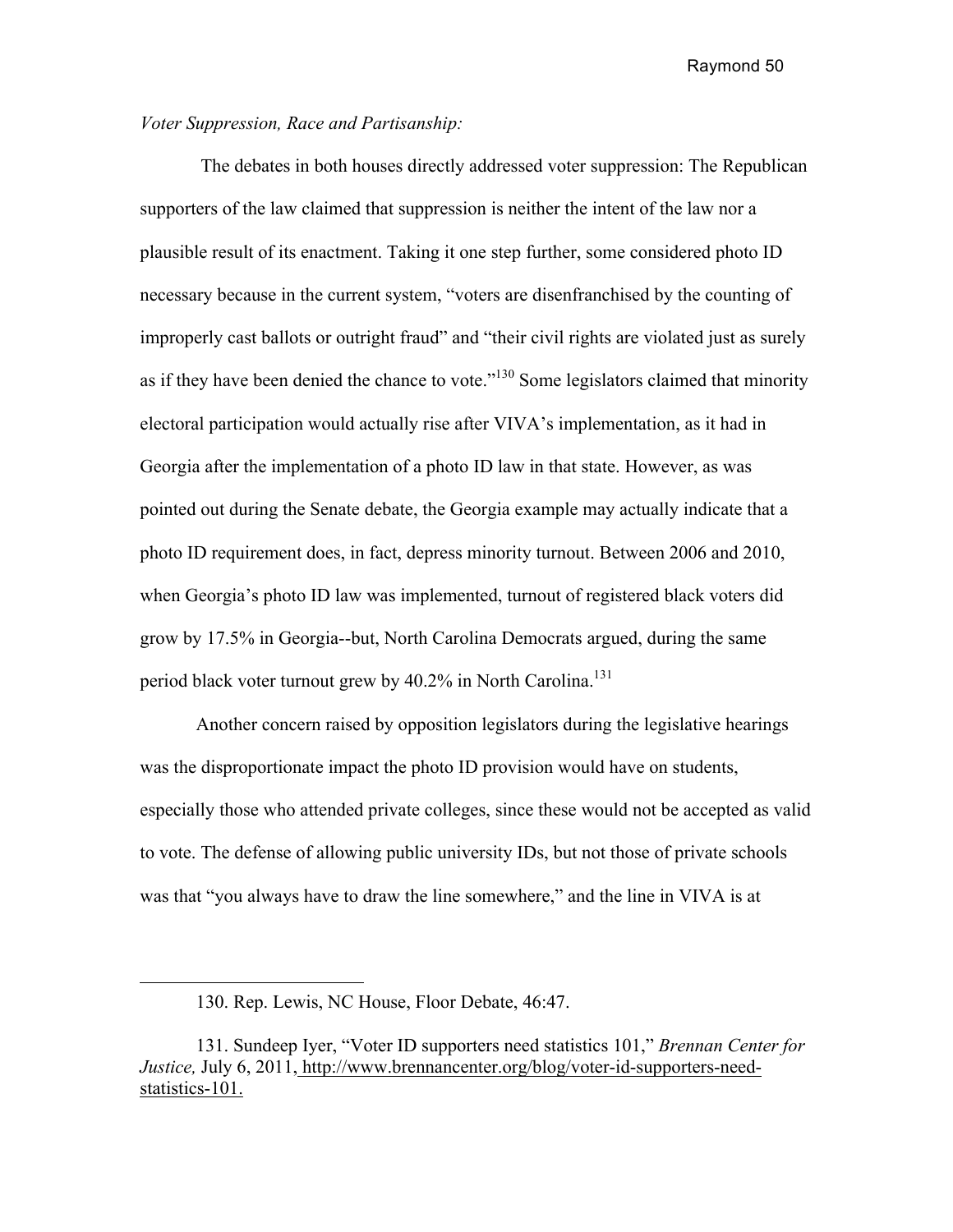government-issued IDs.<sup>132</sup> Opponents pointed out the law's inconsistency in allowing non-government issued Native American tribal IDs, signifying that the disallowance of a significant portion of the student population IDs was a deliberate attempt at dampening turnout of a population which tends toward voting Democratic. Furthermore, the point was raised that as of July 2013, 16 states allowed university IDs as a legitimate form of photo ID for voting, and none made the distinction between public and private institutions.

### *Ancillary Utility:*

Republican legislators reasoned, in support of the voter ID law, that the requirement would actually benefit citizens, in that the IDs they obtain to vote can be used in other transactions where IDs may be required.<sup>133</sup> Democrats responded that while this may or may not be true, that benefit is not worth the risk of losing a right to vote.

# *Streamlining the process:*

Republican legislators tended to refer to the VIVA changes as streamlining the electoral process, asserting (with no quantitative analysis) that the cut in the number of days would have little impact. They also focused on the companion provision which gives local election boards the flexibility to add more polling sites, which would reduce long waiting periods at the poll. A central rebuttal by the Democrats here was that the early voting system was quite successful in attracting voters and reducing lines: It was not broken, and did not need fixing. As mentioned in Chapter 2, over half of the ballots

<sup>132.</sup> Rep. Samuelson, NC House, Floor Debate, 1:39.

<sup>133.</sup> Rep. Samuelson, NC House, Floor Debate, 1:08.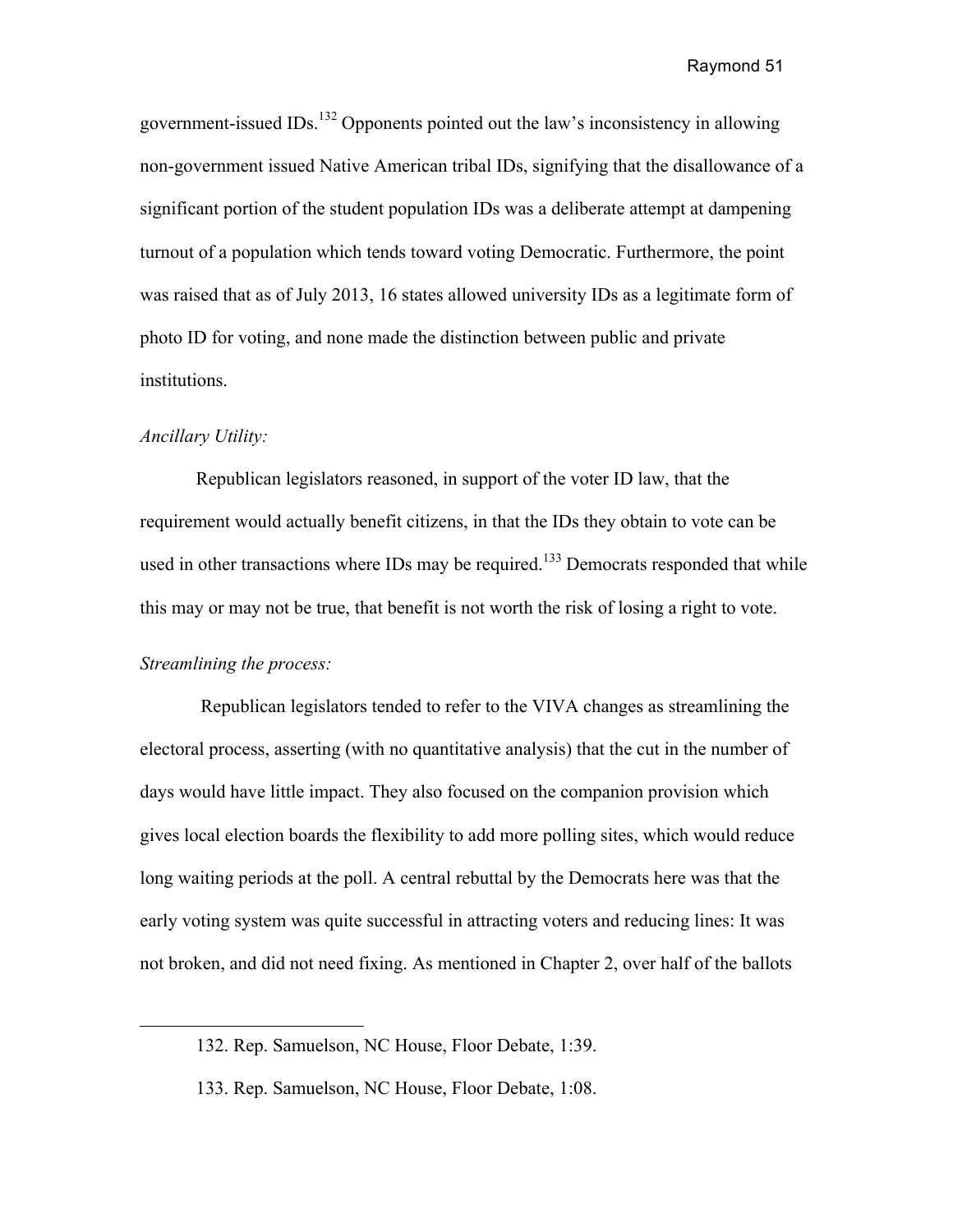cast in North Carolina in 2012 were cast in the 17-day early voting period, with over 900,000 ballots cast in the first week. Opponents of the law viewed the reduction from 17 to 10 days as another attack on minority voters, because black disproportionately vote in the first week of the early voting period. Furthermore, while proponents argued that the new law allowed local boards of election to add additional polling locations, opponents objected that because: a) the new law has no *requirement* for boards to open additional polling locations and b) adding more sites would require local boards to purchase voting machines, they are unlikely to be able or inclined to do.

# *Alleviating Confusion:*

The only rationale offered during the debates for cutting pre-registration of minors (16- and 17-year olds) was to lessen the alleged confusion surrounding preregistration. No evidence supporting existence of confusion was provided during the debate other than by a proponent of the law who described his son's confusion when, after pre-registering, he assumed he would be able to vote in the next election but was unable to do so because the next election occurred before he turned 18 years old. By cutting pre-registration, the Republican majority asserted, new voters can only register after they have reached 18 years of age and will know without confusion that they are eligible to vote in the next election (unless they register within 25 days of the election, since same-day registration was eliminated). A Democratic senator pointed out that this is a weak defense because the pre-registration program that was in place in high schools involved a civic education portion in which students were informed of the date of the first election when they would, in fact, be eligible to vote.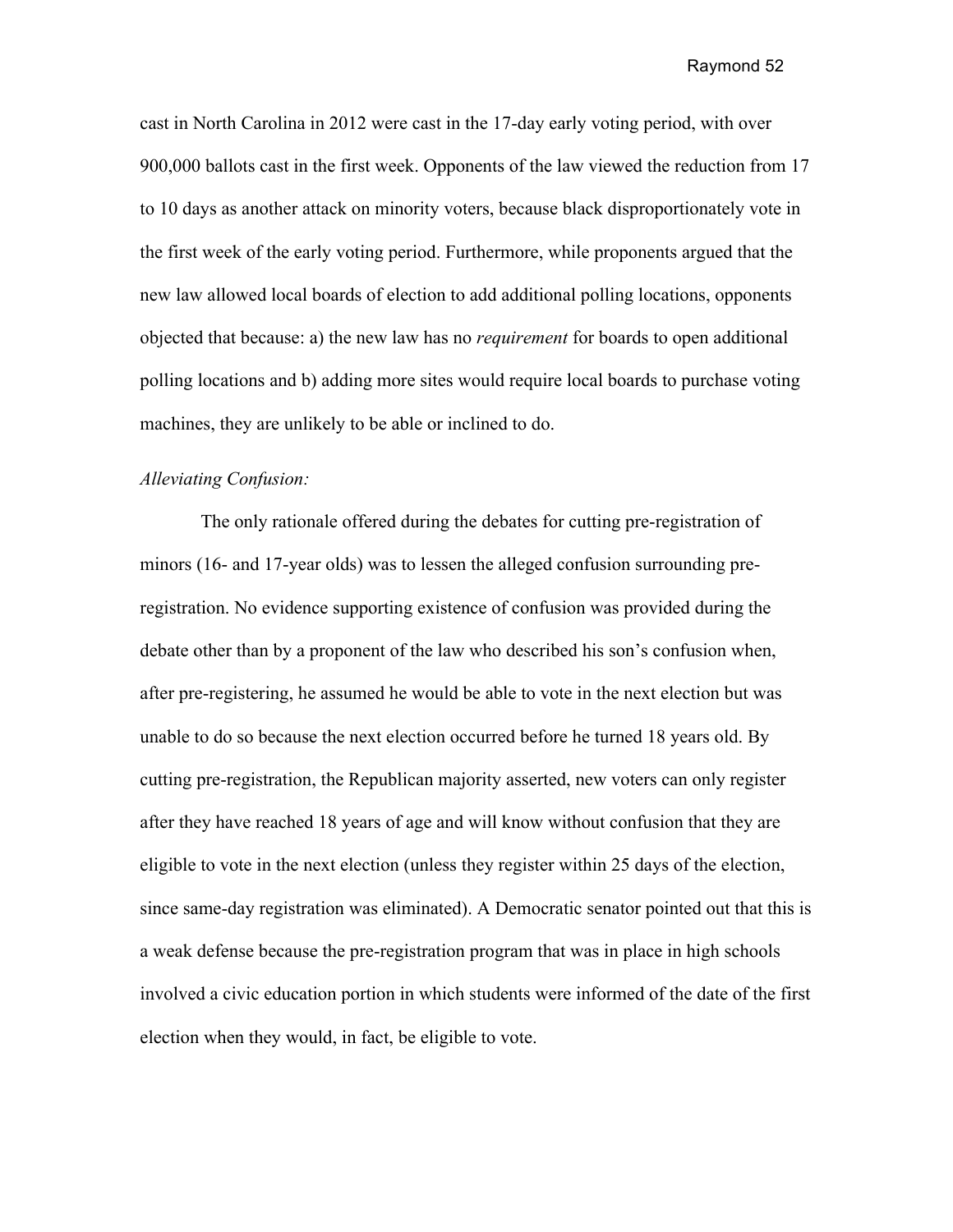*Eliminating same-day registration to reduce voter fraud and to alleviate stress among poll workers:*

Republican legislators argued that the law's elimination of same-day registration would allow election officials more time to verify voter identity, and thus increase the integrity of the ballots cast and reduce voter fraud. They also claimed that it is a significant strain on election officials to ensure registration eligibility on Election Day.

Democratic legislators argued that same day registration was an effective way to promote broader participation by the electorate. Additionally, instead of reducing the burden at polling stations, the new law would add to the difficulties for poll workers, including: working longer hours (since days are cut for early voting, but hours are to stay the same); taking on greater responsibility for determining that a voter looks like his/her photo ID--however old the ID may be; and having to spend time responding to identity challenges brought by (any) voter who believes someone may be lying about his/her identity. Democratic legislators also pointed out that, like early voting, there was neither evidence nor significant public concern that the same-day registration system needed fixing.

#### *Voters should know how to vote*

Eliminating ballots cast out-of-precinct, a change referred to by a Republican Senator as "small part of the overall streamlining of the election process," has received little attention.<sup>134</sup> The main argument for including this provision was a call for voters'

<sup>134.</sup> Sen. Rucho, as quoted by Gary D. Robertson, "New law bars voting outside of precinct," *Charlotte Observer,* April 9, 2014, http://www.charlotteobserver.com/2013/08/18/4246395/new-law-bars-voting-outsideof.html#.U0YjO61dUag.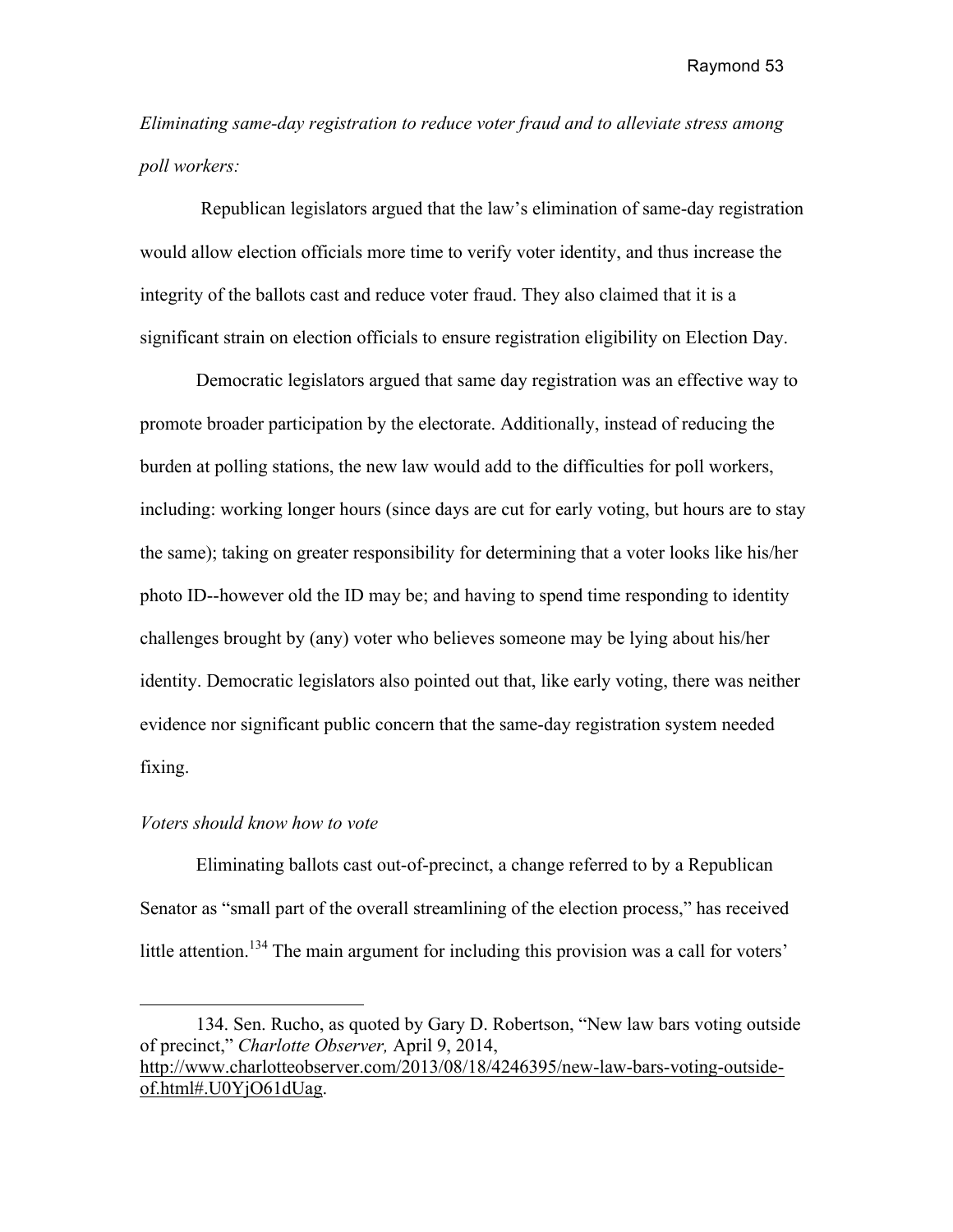"common sense" in casting ballots. As Republican Representative Samuelson, one of the bill's chief sponsors, summarized in reference to the law in general, "Yes, voting is a right, but we also have a responsibility to do it intelligently."<sup>135</sup> This logic was specifically related to the out-of-precinct law change: "If you do cast your ballot, you should know which precinct you belong in."<sup>136</sup>

## Public Hearings (Interest Groups)

The public hearings held by the House Committee on Elections produced a variety of defenses and condemnations of voter ID regulations and of H 589 more broadly. At both the March and April hearing, about half of the speakers were individuals associated with state public interest organizations, county electoral bodies, or state or county political parties. Others spoke without organizational affiliation. The following groups were represented at the hearings.

<sup>135.</sup> Rep. Samuelson, NC House, Floor Debate, 2:28.

<sup>136.</sup> Sen. Rucho, "New Law Bars Voting Outside of Precinct."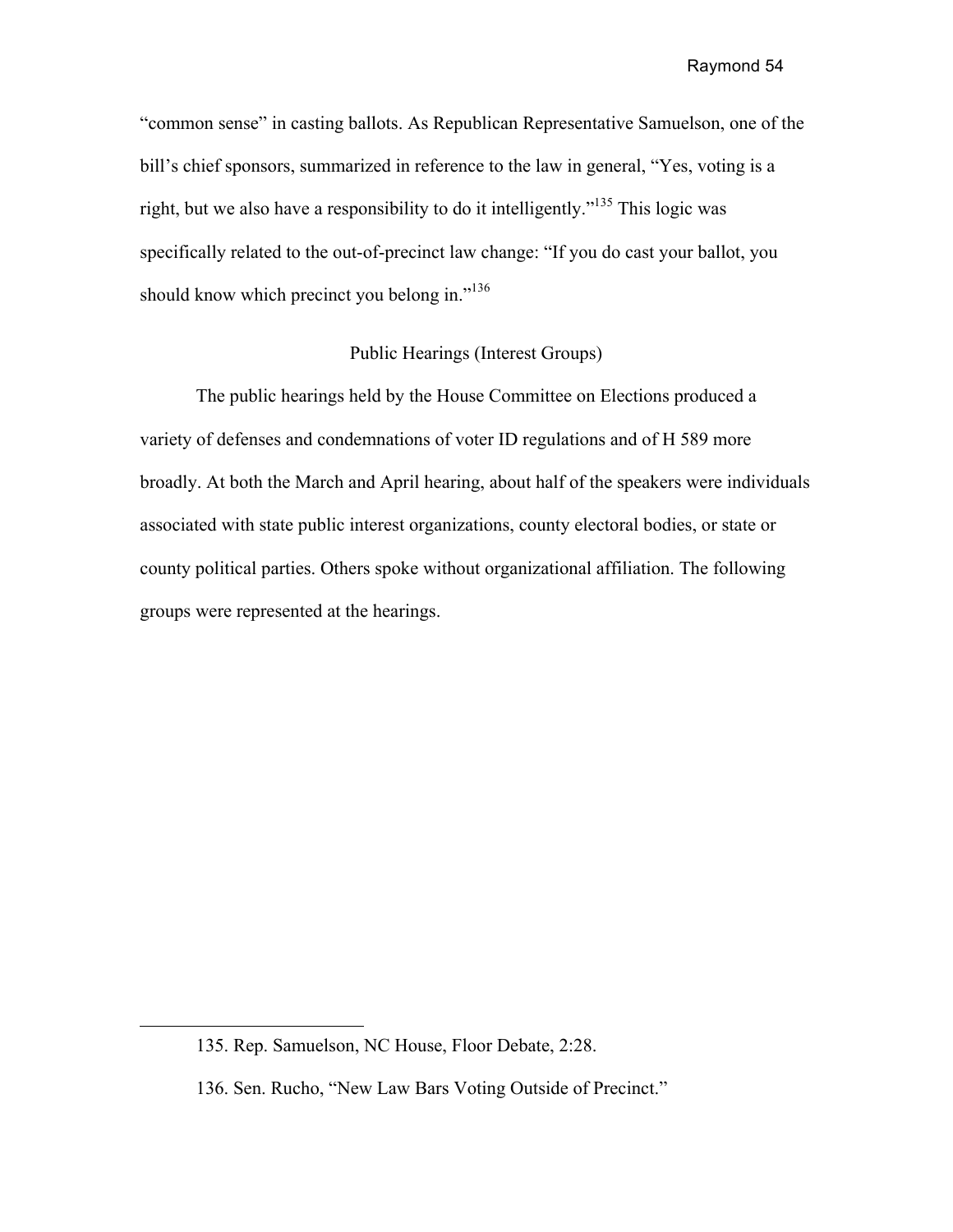**Table 1.** North Carolina Organizations Represented at Hearings of the NC Committee on Elections

| Organizations Supporting VIVA         | Organizations Opposing VIVA               |
|---------------------------------------|-------------------------------------------|
| Federation of Young Republicans       | Southern Coalition for Social Justice     |
| Voter Integrity Project               | North Carolina NAACP                      |
| Citizens for Constitutional Liberties | North Carolina ACLU                       |
| Various County GOP organizations      | League of Women Voters                    |
| We the People                         | North Carolina AARP                       |
|                                       | Disability Rights North Carolina          |
|                                       | Democracy North Carolina                  |
|                                       | North Carolina Center for Voter Education |

Source: Data adapted from *Public Hearing: House Committee On Elections,* March 12, and *Public Hearing: House Committee On Elections,* April 10.

In most contentious policy debates, positions and rationales adopted by the public mirror those of political leaders or the leaders of sympathetic interest groups. Typically, citizens are not sufficiently invested in a particular issue to study and expand on the already developed positions of political and interest group leadership. The public testimony during these hearings was an interesting variation in that regard. Interest groups and members of the public who favored the law were much more likely to insist on a current epidemic of voter fraud than were the legislators responsible for the law. Still, the overarching theme of promoting confidence in the electoral system continued.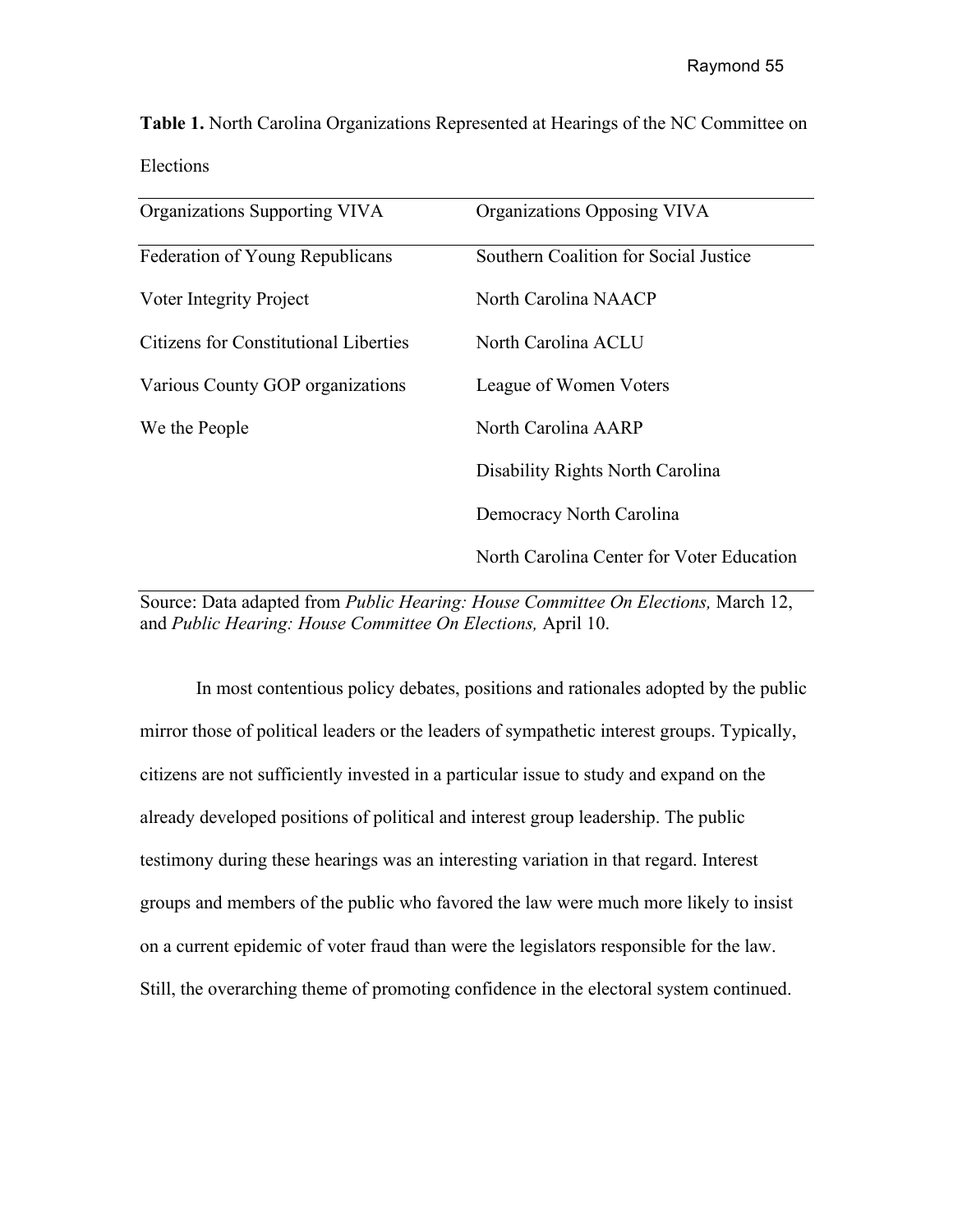# *Reducing Fraud*

Predictably, the existence of or potential for fraud was the central argument advanced by those who favored the stricter election law, specifically that there is substantial opportunity for fraud in the current system and numerous instances of it. Many anecdotes of individual cases of fraud were cited, the majority of which were provided to citizens to read aloud by the Voter Integrity Project.<sup>137</sup> While speakers in favor of the law did not cite conclusive quantitative data indicating fraud, they argued that this does not mean it doesn't exist, on the grounds that North Carolina election systems did not have mechanisms to accurately identify and record fraudulent voting. Proponents used this same rationale for VIVA's poll challenger provision, claiming that without this added safeguard, surely some instances of fraud were going unrecorded. In addition to fraud being lessened by the implementation of a voter ID law, it was claimed that eliminating same-day registration was "the most direct route" to combating fraud.<sup>138</sup>

## *Ease of obtaining an ID*

It was also argued that obtaining the required ID would be easy for almost all eligible citizens, and with proper planning and preparation, state systems would ensure

http://www.ncleg.net/gascripts/BillLookUp/BillLookUp.pl?Session=2013&BillID=h+58 9&submitButton=Go.

<sup>137.</sup> During the hearings, it was clear that many of the testimonies were scripted, by the use of similar/identical language in what was close to one dozen testimonies during the 2nd hearing. One citizen began her testimony stating, "And I have, of course, another one of these things here from the Voter Integrity people, who have done a magnificent job in their research," and continued to tell an anecdotal story. *Public Hearing on Voter Identification: House Committee On Elections,* April 10, 2013, accessed at

<sup>138.</sup> Wake County GOP, *Public Hearing: House Committee On Elections,* April 10, 39.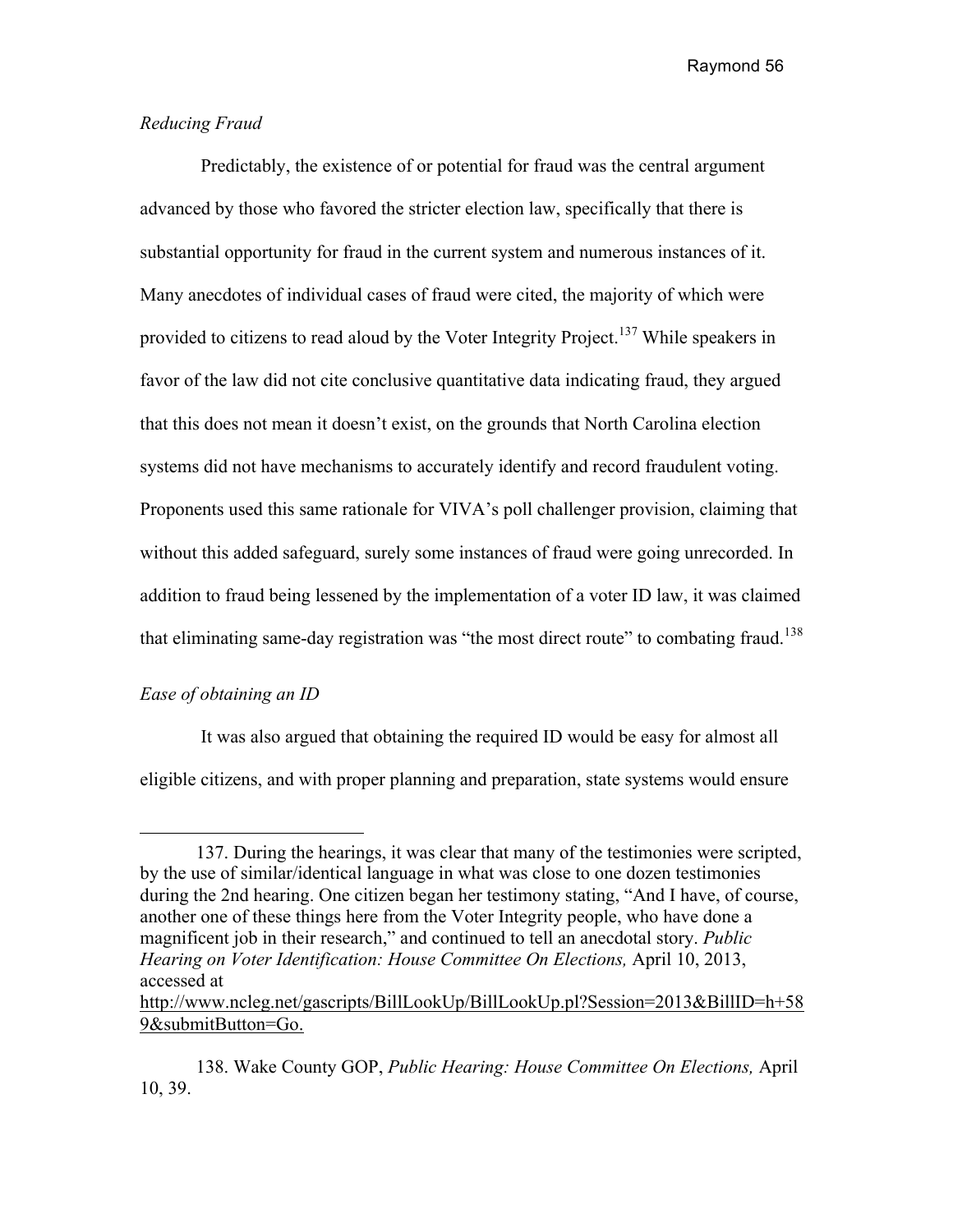that all eligible voters would be able to cast their ballots with the required ID by 2016. Supporters downplayed the difficulty some citizens may have in obtaining IDs on the grounds that photo ID requirements already abound in society. Some also echoed the argument offered during the General Assembly debates that the photo ID obtained to vote would be advantageous in other areas of life.

 Of course, opponents were skeptical that all, or even most, voters without IDs would be reached in time to vote in the 2016 election. In addition to time and financial costs that voters would incur in securing the proper ID, opponents of its passage objected to the state incurring costs for an unnecessary requirement. The free IDs that the law provides for voters are, of course, not free, but must be paid for by the state and counties in times when there are other pressing needs.

## Public Policy Organizations

Several public policy organizations have devoted significant resources to assessing voting rights and electoral systems and to tracking reform proposals. The most prominent organizations supporting increased electoral regulations in recent years have been the Heritage Foundation and ALEC. Leading opposition to recent legislative action to tightening election law is the Brennan Center for Justice. As discussed in Chapter 2, ALEC was partially responsible for the increase in restrictive state legislative bills. However, in 2012, they disbanded the "Public Safety and Election Task Force," that led their initiatives on election legislation and reform.<sup>139</sup>Accordingly, the Heritage

<sup>139.</sup> This taskforce was also responsible for the "Stand Your Ground" laws, which came under scrutiny because of the shooting of Trayvon Martin that year. They disbanded the task force because of the nation negative media received and announced, "We are refocusing on our commitment to a free-market, limited government, and progrowth principles," at least publicly abandoning the voting rights battle, which they had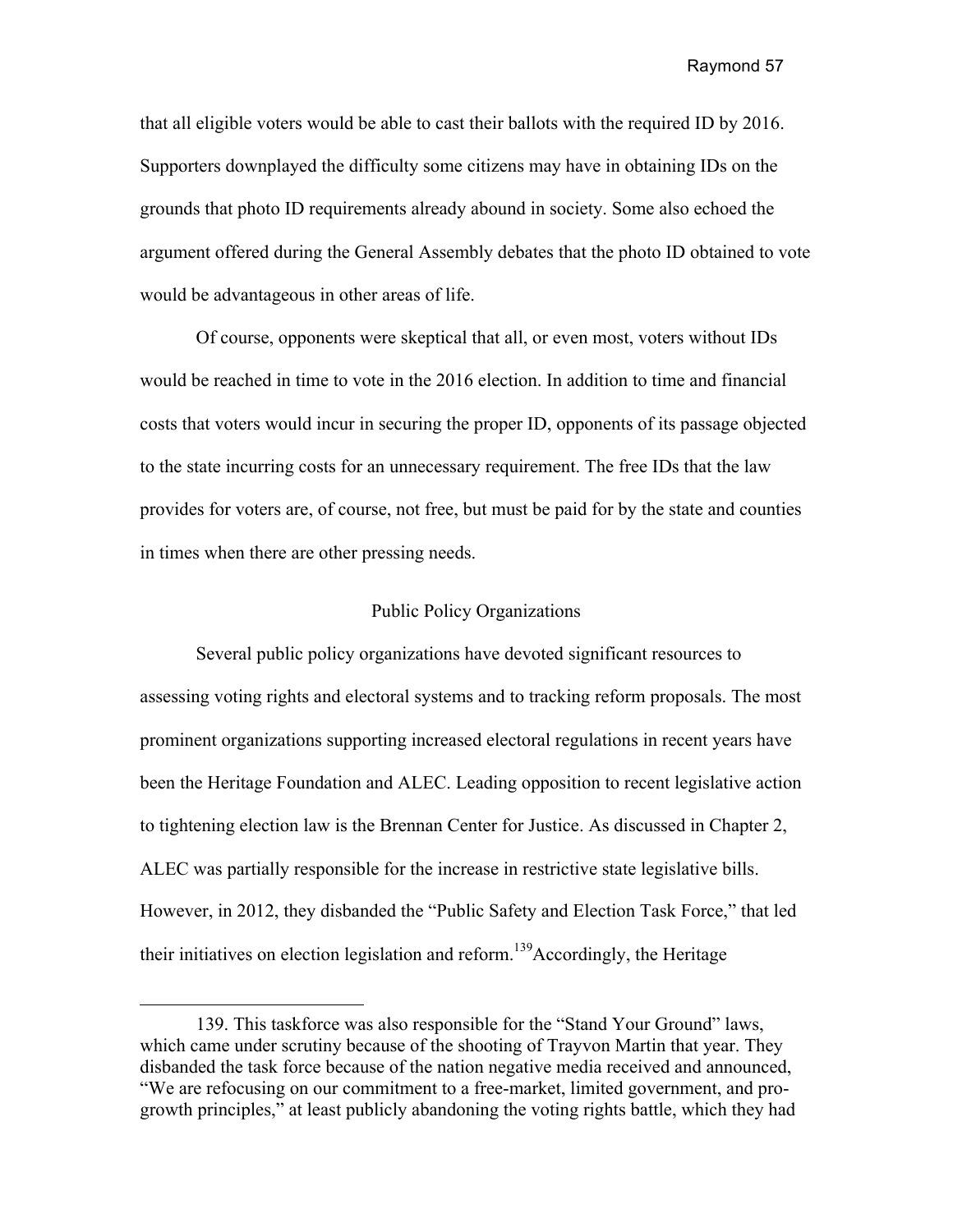Foundation stands as the leading conservative public policy group devoted to voting rights and election requirements. In opposition to the Heritage Foundation's support of such laws is the Brennan Center for Justice, a group "at the center of the fight to preserve and expand the right to vote for every eligible citizen."<sup>140</sup> In their commitment to fighting restrictive laws, the Brennan Center has filed amicus briefs in many of the recent voting rights lawsuits, including those challenging VIVA.

### *The Heritage Foundation*

 The Heritage Foundation has been an outspoken and prominent proponent of VIVA and similar laws in other states, and is a prolific source of possible rationales that support or supplement those available in the legislative process. They defend voter ID requirements using generally the same reasons we have observed thus far: that voter fraud exists and laws are needed to detect and deter it, that the law promotes "integrity and reliability of the electoral process," and that it is popular among the majority of voters.<sup>141</sup> The Foundation supports the notion that voter ID is a "common sense requirement," that the rise in minority electoral participation in states which have implemented voter ID laws indicates the such laws promote participation, and that the

140. "Voting Rights & Elections," *Brennan Center for Justice,*  http://www.brennancenter.org/issues/voting-rights-elections.

141. Hans A. von Spakovsky, "Requiring Photographic Identification by Voters in North Carolina," *The Heritage Foundation,* July 18, 2013, http://www.heritage.org/research/lecture/2013/07/requiring-photographic-identificationby-voters-in-north-carolina.

led. John Nichols, "ALEC Disbands Task Force Responsible for Voter ID, 'Stand Your Ground' Laws," *The Nation,* April 17, 2012, http://www.thenation.com/blog/167425/alec-disbands-task-force-responsible-voter-idstand-your-ground-laws.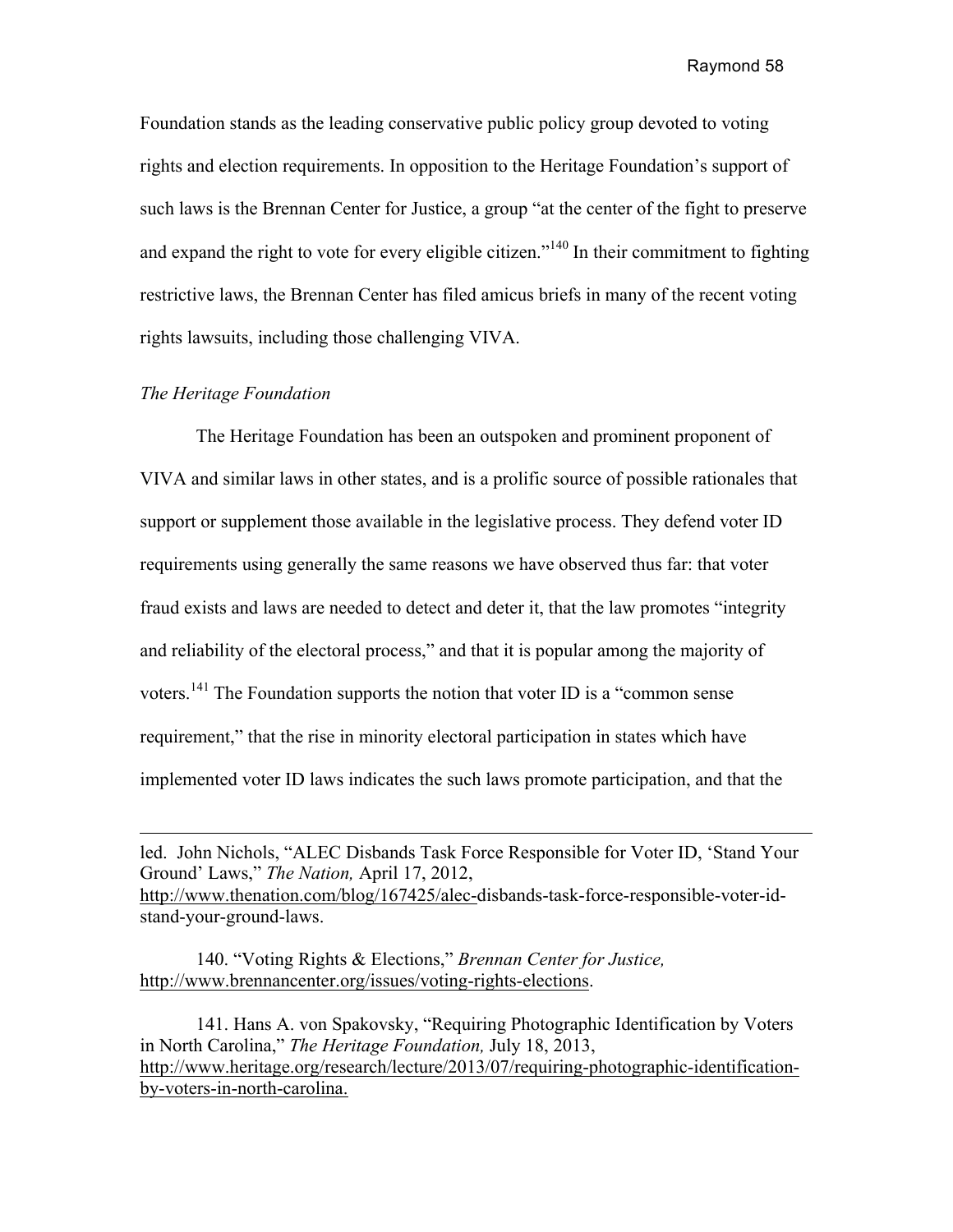requirement of photo ID in other areas of life makes its implementation for voting not such a big deal.<sup>142</sup> They also support the elimination of same-day voter registration because, like in-person voting in general, it is "highly vulnerable to organized election fraud $^{1143}$ 

Although the Heritage Foundation has not addressed the ban on out-of-precinct voting or the provisions allowing poll challengers, that rationale is also likely tied to eliminating voter fraud. Notably, and unlike the North Carolina law, the Heritage Foundation callas for the implementation of voter ID laws for absentee as well as inperson ballots. As with the previously discussed defenses of the law, Heritage focuses primarily on the voter ID requirement, but has commented briefly on some of the other provisions as well. The Foundation considers objections to the elimination of preregistration as a "frivolous claim," since "the vast majority of the states do not allow their 16- and 17-year-olds to register to vote."144Regarding early voting, the head of the Foundation's Election Law Reform Initiative offered that the cut in days might actually

<sup>142.</sup> Hans A. von Spakovsky and Peter McGinley, "Voter ID: protecting the integrity of our elections," *The Heritage Foundation,* March 10, 2014, http://blog.heritage.org/2014/03/10/voter-id-protecting-integrity-elections/.

<sup>143.</sup> Hans A. von Spakovsky, "Mandatory Voter Registration: How Universal Registration Threatens Electoral Integrity," *The Heritage Foundation,* March 27, 2013, http://www.heritage.org/research/reports/2013/03/mandatory-voter-registration-howuniversal-registration-threatens-electoral-integrity.

<sup>144.</sup> Barry Smith, "NAACP expands election law challenge," *Carolina Journal Online,* January 10, 2014, http://www.carolinajournal.com/exclusives/display\_exclusive.html?id=10754.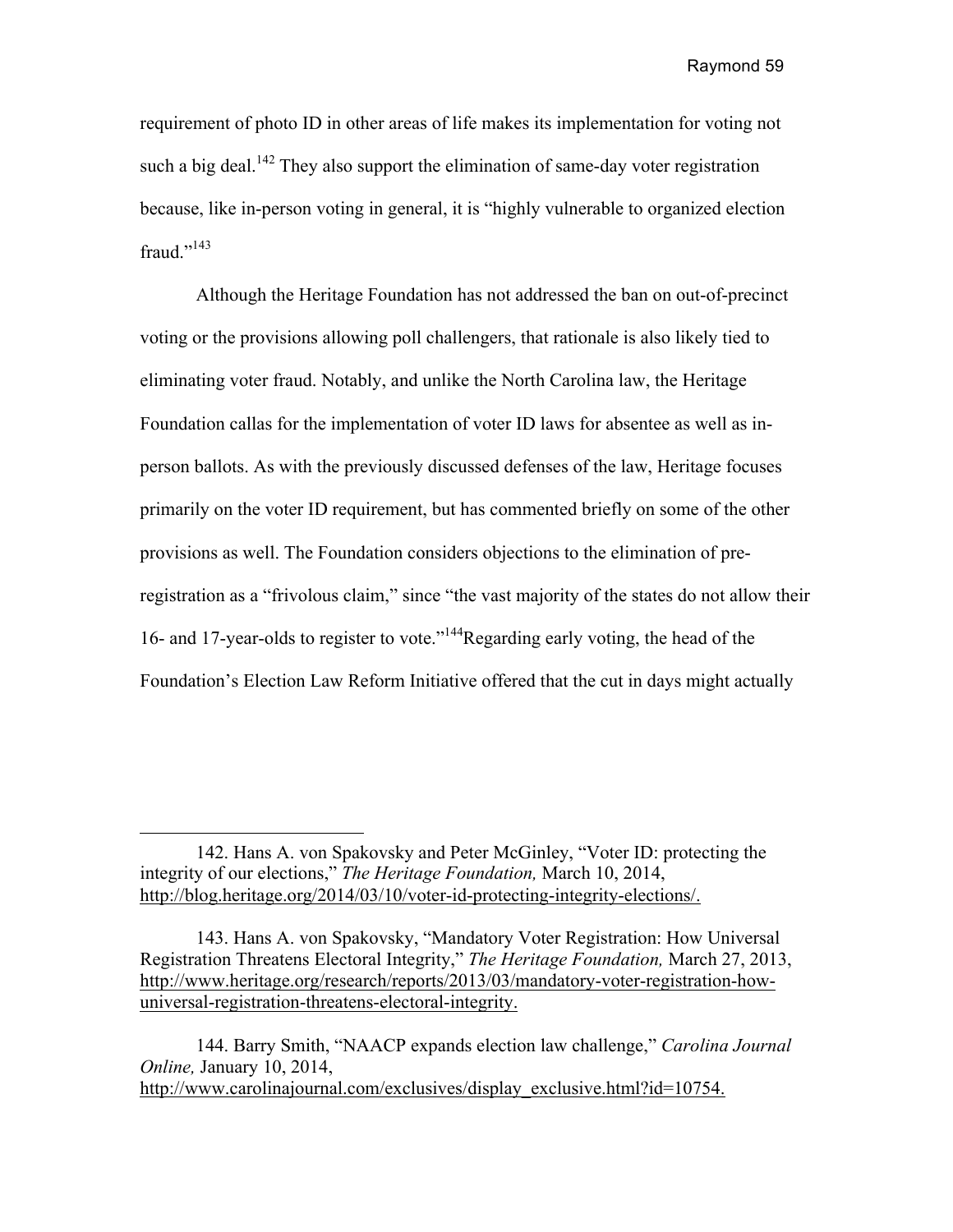*increase* turnout because a longer period "disperses the get-out-the-vote efforts" and voters who aren't highly motivated may decide not to vote.<sup>145</sup>

## *Brennan Center for Justice*

The Brennan Center for Justice (of the New York University School of Law), "a nonpartisan law and policy institute that seeks to improve our systems of democracy and justice," has for the last decade been active in identifying and promoting a rational and inclusive voting system for states, one that would achieve the Center's goal of expanding access to voting by making registration and voting easier.<sup>146</sup> Like the Heritage Foundation, the Brennan Center is critical of aspects of current voting systems both nationally and at the state level, and has supported recommendations for improvement of them. However, in sharp contrast to the Heritage Foundation's positions, the majority of the Brennan Center's recommendations focus on expanding voting access and include recommendations for implementing online registration, same-day registration, preregistering 16- and 17- year olds, and implementing/lengthening the early voting period.<sup>147</sup>

Clearly, most of the provisions of VIVA are not in line with the Center's recommendations for increasing voting access for eligible voters. Essential to understanding the dramatic difference between the Brennan Center's approaches and

147. "Voting Laws Roundup 2014," *Brennan Center for Justice.*

<sup>145.</sup> Barry Smith, "Experts see election reforms having little effect on turnout," *Carolina Journal,* August 29, 2013, http://www.carolinajournal.com/exclusives/display\_exclusive.html?id=10449.

<sup>146</sup> "Our mission," *Brennan Center for Justice,* http://www.brennancenter.org/about.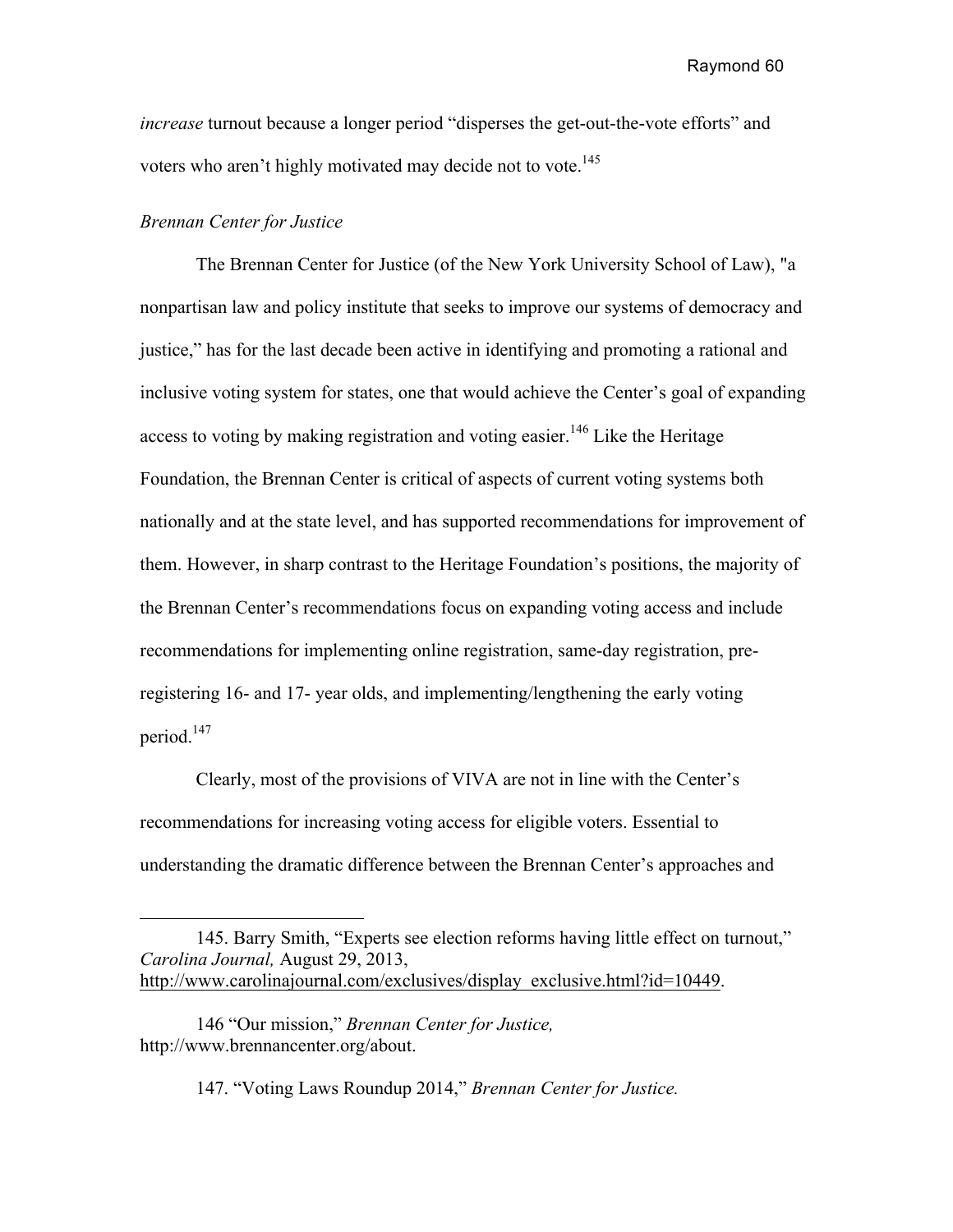those included in VIVA is the Center's reliance on the two principal findings of their 2007 study: a) Voter fraud is not a significant part of elections and b) allegations of widespread fraud are often used to justify election controls that could lead to de facto disenfranchisement of eligible voters.<sup>148</sup> The Brennan Center classifies legislation for photo ID requirements as "misguided," and wasted time and resources spent "remedying" a problem, the instances of which are fewer than the number of Americans struck by lightning each year.<sup>149</sup> Regarding early voting, the Center recently assessed the impact of shortening early voting periods, concluding that a period of "10 week days and at least two weekends" is generally required to avoid excessively long lines at polls, such as those that occurred in Florida in 2012. The Center also challenges the elimination of preregistration (of 16- and 17- year olds): They cite experience of the eight states with such a program that confirm that it does not add confusion, and is a cost-effective means of ensuring that a newly eligible voter is "registered and able to vote as soon as she is eligible."<sup>150</sup>

Contrary to the Heritage Foundation's assessment that same-day registration is extremely vulnerable to organized fraud, the Brennan Center supports same-day registration and pre-registration as effective means of increasing eligible voter

 $\overline{a}$ 

<sup>148.</sup> Justin Leavitt, *The Truth About Voter Fraud,* (New York: Brennan Center for Justice, 2007) http://www.brennancenter.org/sites/default/files/legacy/The%20Truth%20About%20Vot

er%20Fraud.pdf.

<sup>149.</sup> Nhu-Y Ngo, "Voter ID a misguided effort," *Brennan Center for Justice,*  December 13, 2010, http://www.brennancenter.org/blog/voter-id-misguided-effort.

<sup>150. &</sup>quot;VRM in the states: pre-registration in states," *Brennan Center for Justice,*  September 1, 2013, http://www.brennancenter.org/analysis/vrm-states-pre-registrationstates.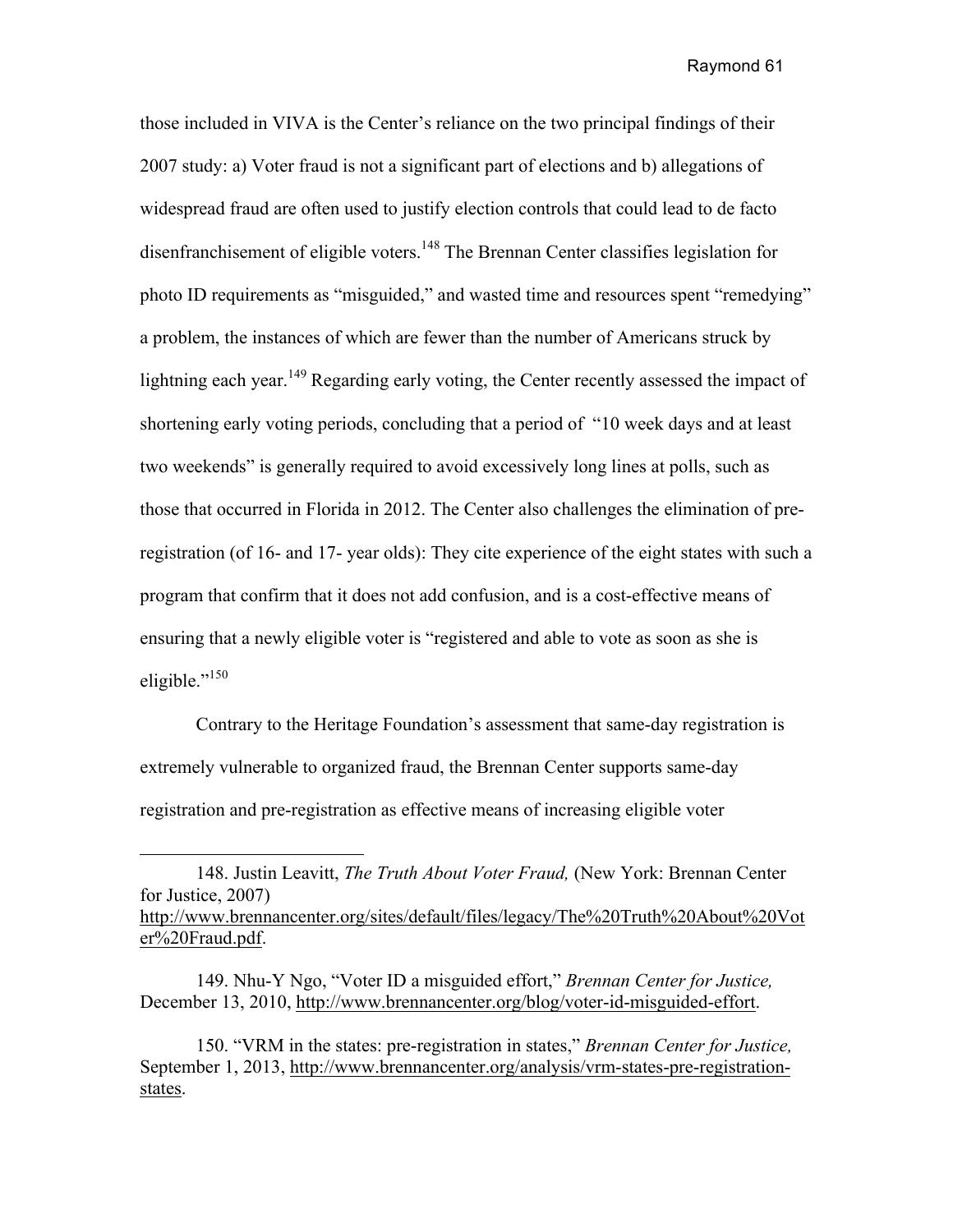participation, as evidenced by its record in 15 states.<sup>151</sup>Finally, the Brennan Center opposes the implementation of poll challenger laws. In their 2012 assessment of those laws, they found them susceptible to abuse and used to target voters of color, student voters, and voters with disabilities. Challenger laws, they assert, perpetuate a legacy of past discrimination, when the practice was a common tool employed to suppress newly enfranchised groups such as women and black Americans.<sup>152</sup>

# General Summary of Rationales

In summation, the arguments employed during and following VIVA's legislative process were generally:

- Voter photo ID is popular, as is allowing identity challenges at the polls. Both are needed to combat fraud, ensure election integrity, and build public confidence in election. The ID requirement will be an added benefit to citizens in other areas of their lives. Finally, obtaining the proper ID is, or will be, easy for all eligible voters.
- Early voting isn't *actually* changing, just being restructured.

- Same-day registration is susceptible to fraud, and stressful for poll workers.
- Pre-registration for 16- and 17- year olds is confusing to these new voters.
- Voters should have enough common sense to know how to vote within their home precincts.

151. Jonathan Brater, "Testimony: presidential voting commission can modernize elections," *Brennan Center for Justice,* September 4, 2013, https://www.brennancenter.org/analysis/testimony-presidential-voting-commission-canmodernize-elections.

152. Nicolas Riley, *Voter Challengers,* (New York: Brennan Center for Justice, 2012).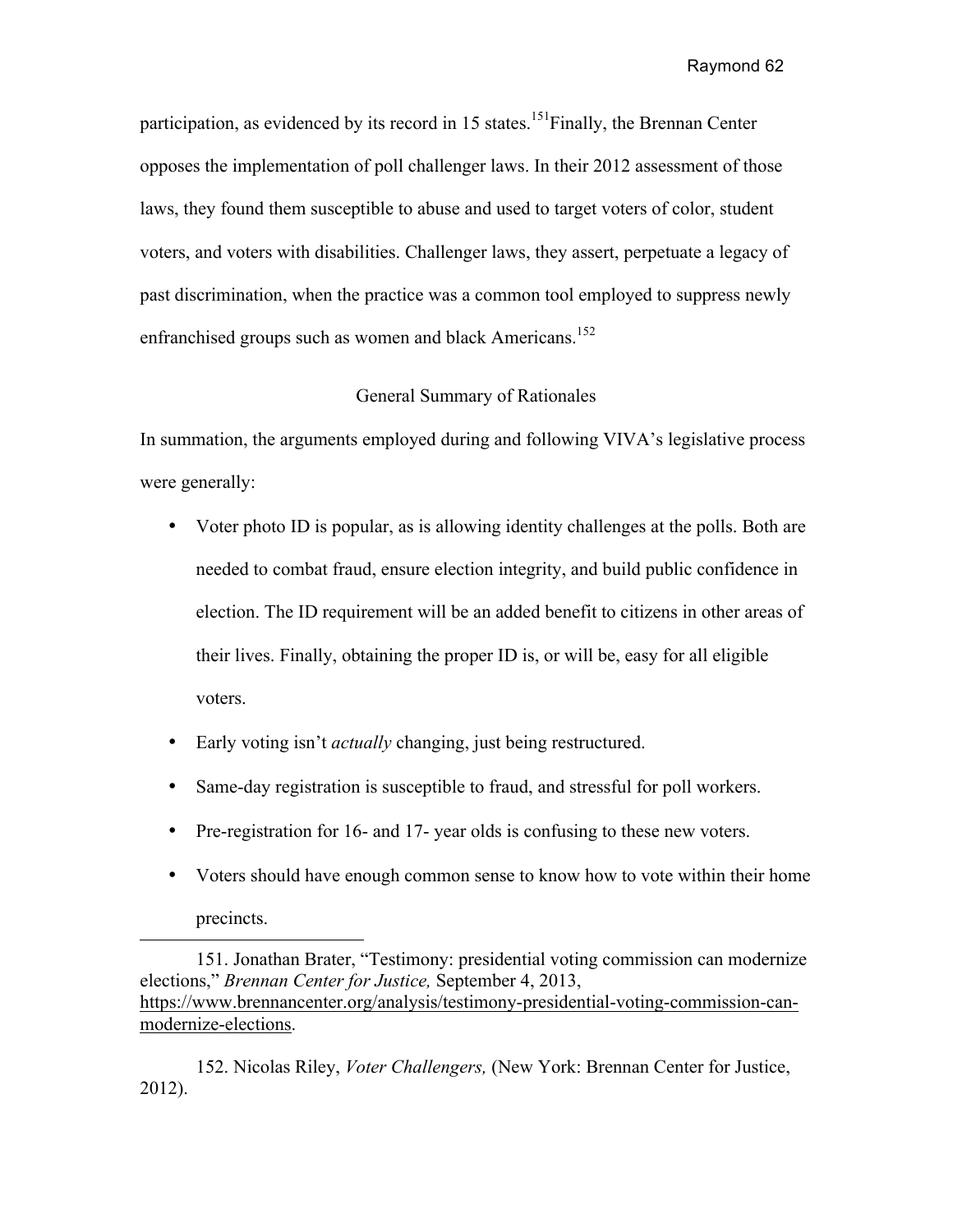According to VIVA opponents, each of these restrictions on voting may or will make it harder for citizens to vote, i.e., to exercise what is perhaps the most essential constitutional right in a democracy. And because the right to vote is so important, proposals to modify eligibility or electoral procedures must meet a high burden of proof of that necessity. Because of the lack of evidence or due to flawed reasoning, the rationales advanced in the legislatures' considerations of VIVA are not persuasive and do not justify the plausible infringement upon the right to vote.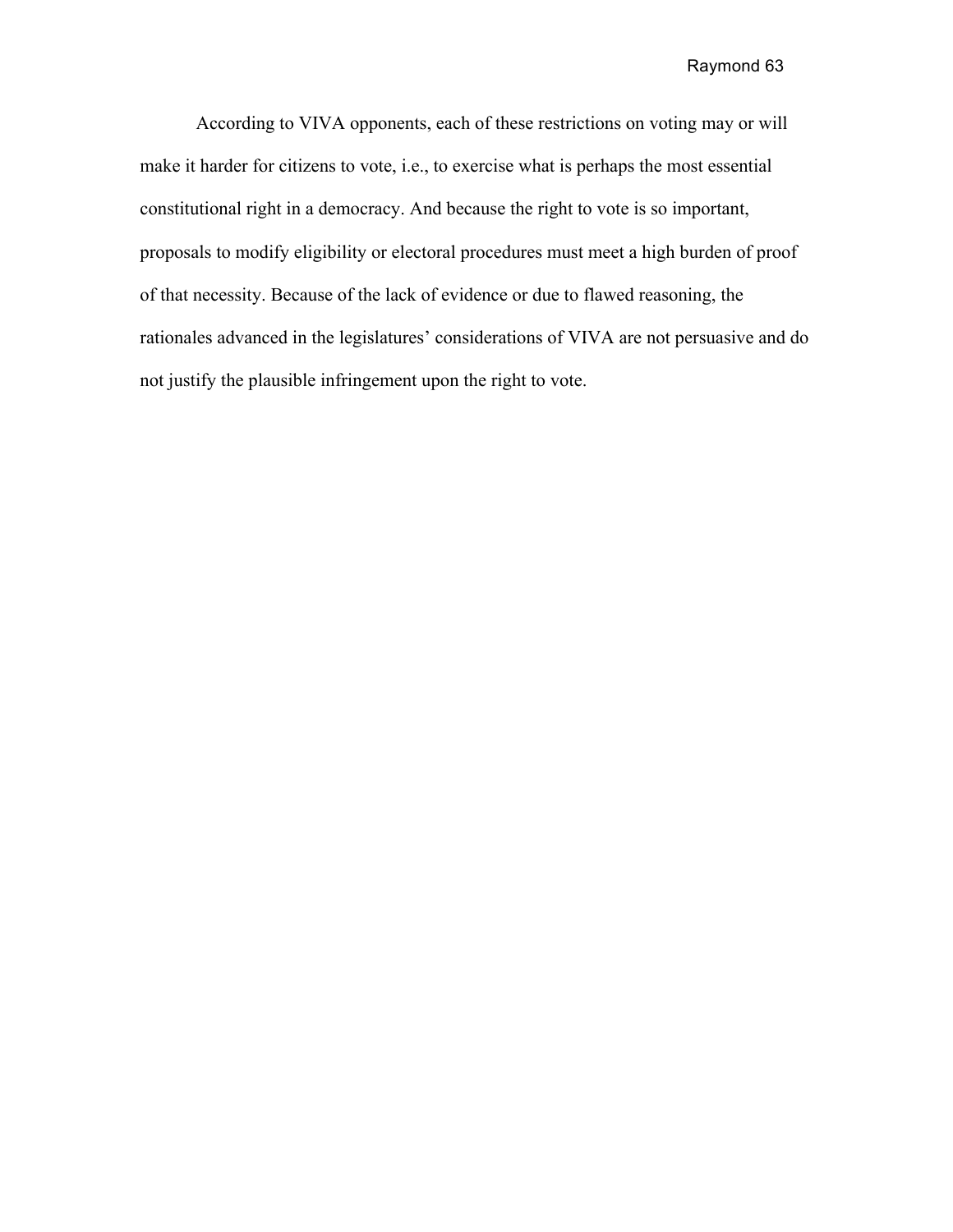# **Chapter Four: Conclusion**

### Analysis of Rationales

The battle over voting rights is a national issue with local impact, and a local issue affecting national politics. As this investigation into the conditions that led to VIVA's enactment and the debate on its necessity and impact show, election law reform has become a partisan and ideological issue rather than the subject of serious public policy debate. This is reflective of today's polarized political atmosphere. The voting rights debate, at least in state legislative consideration and proceedings, has been simplified into black and white, back-and-forth pronouncements of voter integrity/fraud vs. voter suppression. But citizens and serious public policy organizations should take care in accepting politicians' rhetorically charged and largely unsubstantiated pronouncements, and take a more critical lens to the political discourse and jargon saturating this debate over their constitutional right to vote.

As citizens, we often assume that politicians have a better understanding of proposals or policies than is accessible to us. We like to think that when politicians propose significant legislative changes, they have clear and sufficient reasons for doing so. But the study of the rationales used to justify VIVA makes clear that in regard to the majority of restrictive election reforms this assumption is unfounded. Given the critical importance of voting rights, the rationales advanced to date are, in the main, weak and insufficient. They amount to (mere) assertions without supportive data and convincing analysis. Accordingly, it is reasonable to presume that North Carolina's precipitous push for major reform was--and is--motivated by stronger convictions than those offered in floor debates and public pronouncements. By assessing VIVA provision-by-provision,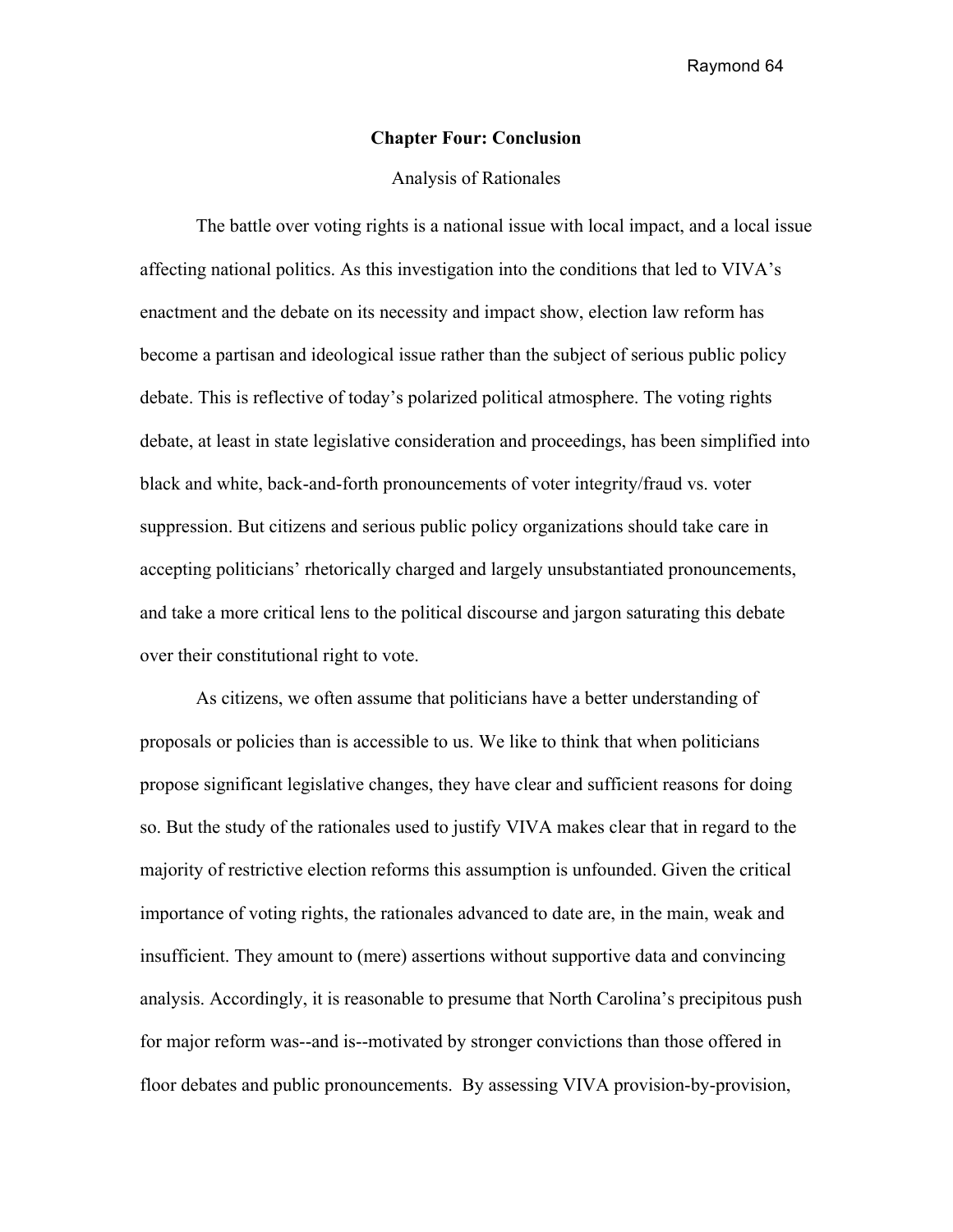the reasons supporting or opposing each, and the political alignment in the state, it is evident that these convictions are not primarily motivated by a quest for electoral integrity, but rather for partisan electoral advantage.

The predominately partisan nature of the VIVA debate meant that the justifications for most of the provisions were largely inadequate, cursory or absent. When the legislature assured that cutting early voting days would have no negative impact on polling access or wait times, they provided no evidence. The elimination of preregistration for 16- and 17- year olds was supported by a trivial anecdote. While relevant experience related to the impact on poll workers of allowing poll challengers was available, it went unaddressed.<sup>153</sup> And there remains substantial uncertainty about the structure, organization and cost of an efficient statewide registration system that would ensure that all eligible voters have a reasonable opportunity to meet the new photo ID requirement. While there is some evidence from other states that same-day registration increases voter turnout, the legislature instead asserted that its elimination was necessary to reduce the opportunity for voting fraud---a claim not substantiated by evidence from VIVA's supporters nor found in the recent Brennan Center study on Election Day registration around the country.154

Of course, any legislative proposals for major or minor electoral reform, whether to address fraud or increase voter access, or increase partisan advantage or curtail it, is hampered by the lack of relevant election reform data and unbiased analysis of the costs and benefits of alternative reforms. The universal constraint of limited data suggests that

153. Riley, *Voter Challengers.*

154. Lorraine Minnite, *Election Day Registration: A Study of Voter Fraud Allegations and Findings on Voter Roll Security,* (Demos: New York, 2007), http://www.brennancenter.org/sites/default/files/analysis/edr\_fraud.pdf.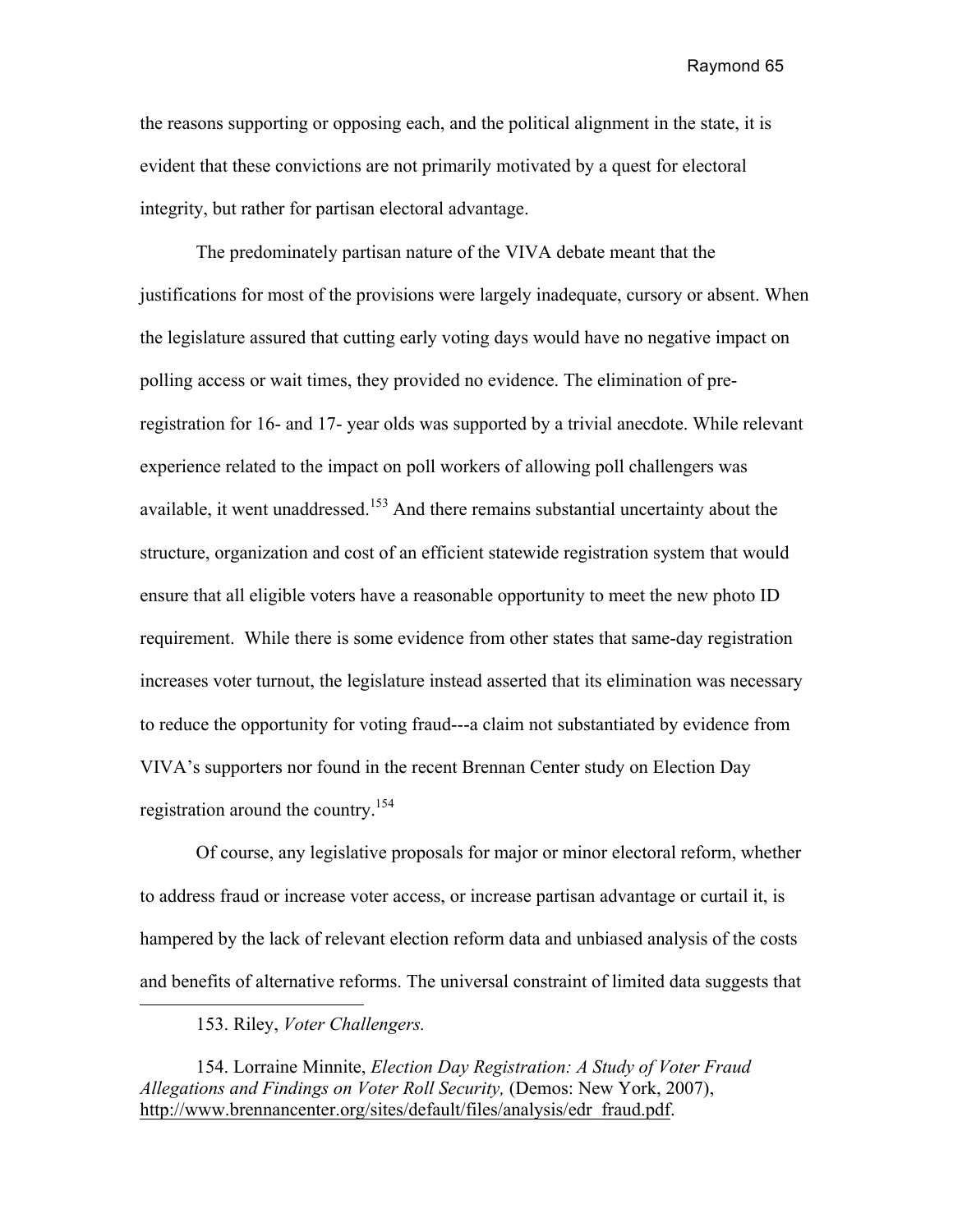legislators do the best they can with the pertinent data that is available, even if it is not wholly satisfactory. An important indicator that this principle was not operating in the North Carolina legislature is that the resulting set of proposals that compromise VIVA exhibited inconsistency of objective among the provisions. VIVA as a package was promoted as addressing constituencies' lack of confidence in the electoral system. Yet, there is no evidence that pre-registering 16- and 17- year olds caused either election fraud or public concern. Similarly, VIVA supporters repeatedly classified it as a common sense law with widespread support by North Carolinians. But there were no studies conducted on the popular support either for each individual provision or of the law itself. Instead, the figure cited by Republican politicians as indicating that a majority of North Carolinians supported the law was taken from a series of polls conducted specifically and only on the implementation of voter photo ID.<sup>155</sup>

Further conflicts in rationale are clear when the individual provisions and their justifications are compared to one another. Republican legislators promoted a reduction in early voting days as a means of generating resources that would allow the local election boards to open more polling places, making voting more geographically accessible. If geographic accessibility were the reason, why would VIVA eliminate counting of out-of-precinct ballots by voters who were unable to make it to their designated polling locations? If requiring in-person voters to present photo IDs was adopted to cut down on instances of fraud, why were IDs not required for absentee voting, where at least some cases of fraud have been documented? If same-day registration was eliminated, in part, to lessen poll workers' stress on Election Day, why

 $\overline{a}$ 

<sup>155.</sup> "Survey finds wide support for voter ID law," *Elon University,* February 24028, 2013, http://www.elon.edu/docs/e-web/elonpoll/030413\_ElonPoll\_voterID.pdf.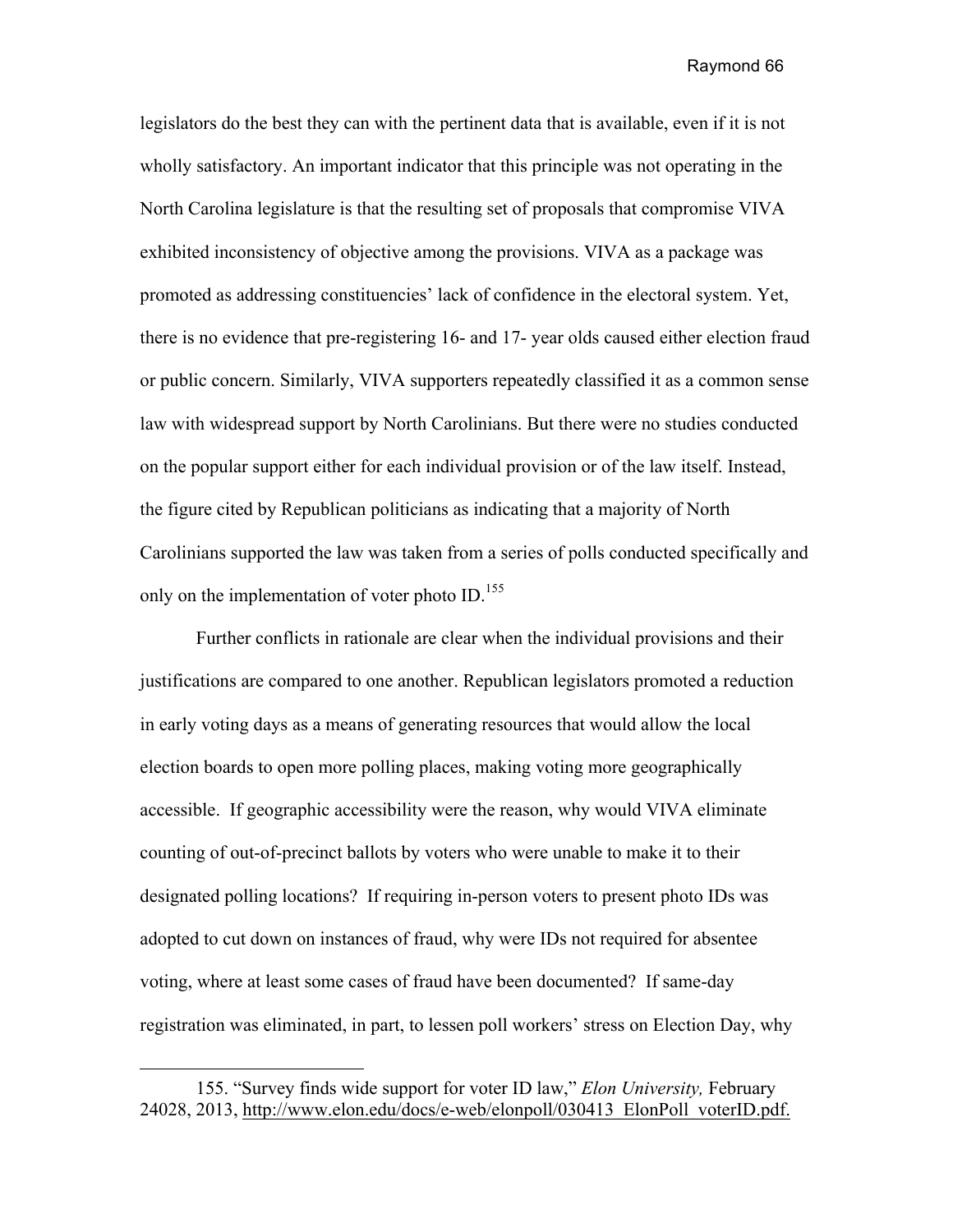were these workers given the task of responding to a voter's challenge of another voter's identity? If private university students IDs are not acceptable for voting because they are not government-issued, why were tribal identification cards accepted? The aggregation of provisions has yielded a number of such inconsistencies, which further confirms VIVA opponents' assertion that these markedly different provisions are grouped by a common denominator, but one other than the intent to establish an accessible and upright voting system. This catalogue of rationales demonstrates that the consistent factor joining VIVA provisions, and tightening restrictions in other states, is Republican legislators' assessment of a partisan electoral advantage stemming from the implementation of these laws.

### Alternative Explanation for VIVA: Partisan motivation

The motivation for North Carolina's Republican legislators to seek this particular electoral advantage is grounded, at least in part, in the demographic and political composition of the state. With the 2010 redistricting and the Republican gains in the midterm elections, North Carolina's government is solidly Republican-aligned. And if the electorate were to continue to look as it did in 2012, Republicans would be well situated to retain the advantage they currently enjoy. However, the composition of the electorate *is* changing in ways that indicate a future electoral disadvantage to the Republican Party. In December 2013, the nonpartisan group Democracy North Carolina released a report on the most recent descriptive data on the North Carolina electorate. It showed that between 1993 and 2013, the proportion of the state electorate composed of unaffiliated voters increased from 8% to 26%. During the same period, Republican affiliation remained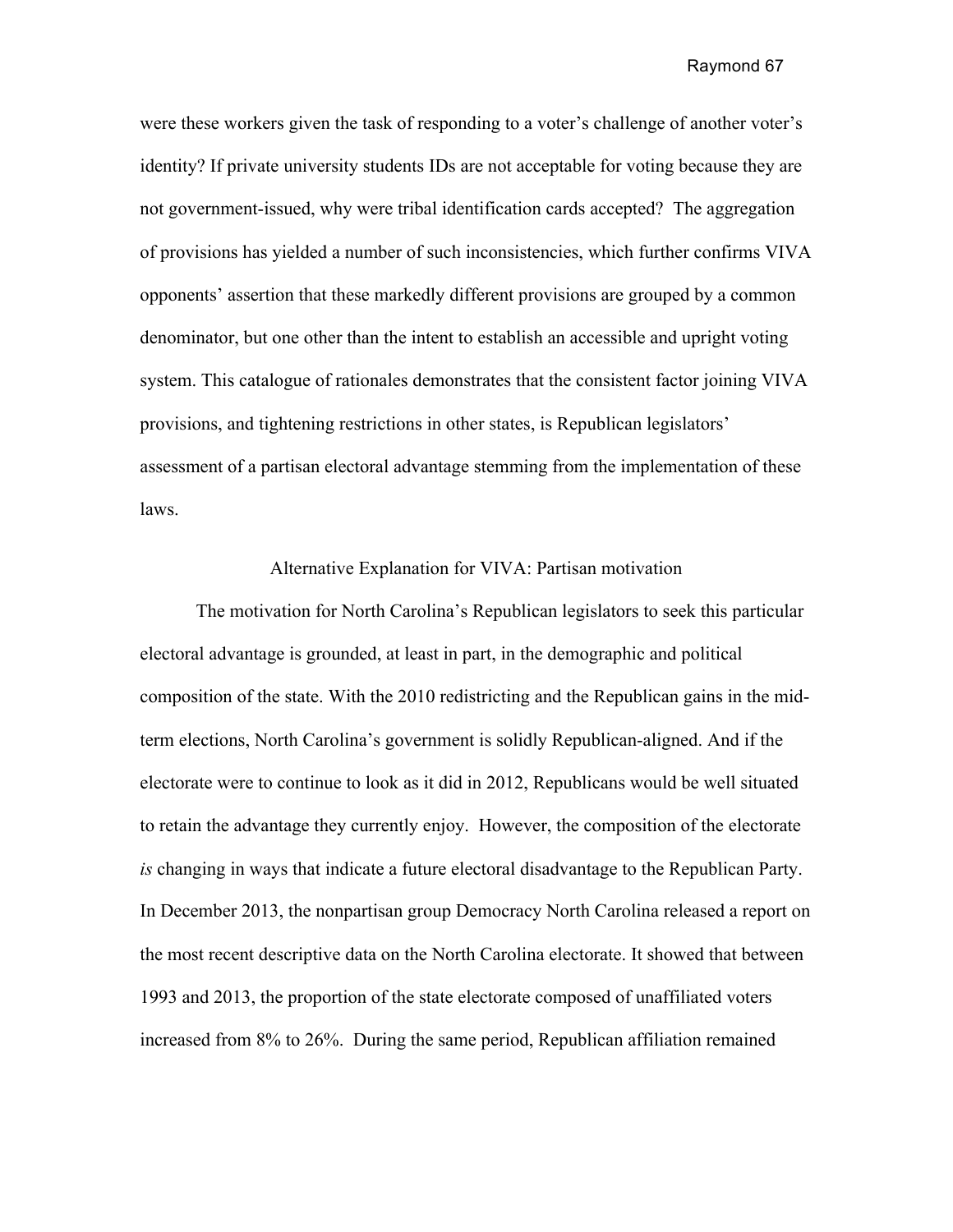steady at 31%, and Democratic affiliation decreased from 60% to 43%.<sup>156</sup> While the data here would seem to suggest a waning, but still existent, Democratic advantage in the electorate, turnout rates explain the disparity between constituent affiliation and electoral success: North Carolina Republicans tend to vote at higher rates than Democrats.<sup>157</sup> If the current composition in party affiliation and voter turnout persists, and if Democrats continue to lose relative strength among the *active* electorate, the Republican Party would likely maintain the advantage they experienced in the 2010 and 2012 elections. However, a complication in realization of that scenario is raised by the changes in population demographics in the state.

From 2002 to 2012, North Carolina's Hispanic population has increased by 111%, black population by 17.9% and white population only by 12.5%.<sup>158</sup> Such changes would tend to dilute the electoral influence of Republican-aligned voters, since both black and Hispanic voters tend to align with the Democratic Party over the Republican Party.<sup>159</sup>According to a Pew Research study of 2012, "more than twice as many Hispanics either identify as Democrats or lean toward the Democratic Party as identify with the GOP or lean Republican [57% vs. 24%]."<sup>160</sup> And the disparity is even greater

158. Ibid.

160. Ibid.

<sup>156</sup> Bob Hall, "North Carolina voters: less white, more independent," *Democracy North Carolina,* December 17, 2013, http://pulse.ncpolicywatch.org/wpcontent/uploads/2013/12/Dem-NC-Voter-Reg-Changes.pdf.

<sup>157.</sup> Jeffrey M. Jones, "State of the states: political party affiliation," Gallup, January 28, 2009, http://www.gallup.com/poll/114016/state-states-political-partyaffiliation.aspx.

<sup>159</sup>. "Trends in Party Affiliation," *Pew Research,* June 4, 2012 , http://www.people-press.org/2012/06/04/section-9-trends-in-party-affiliation/.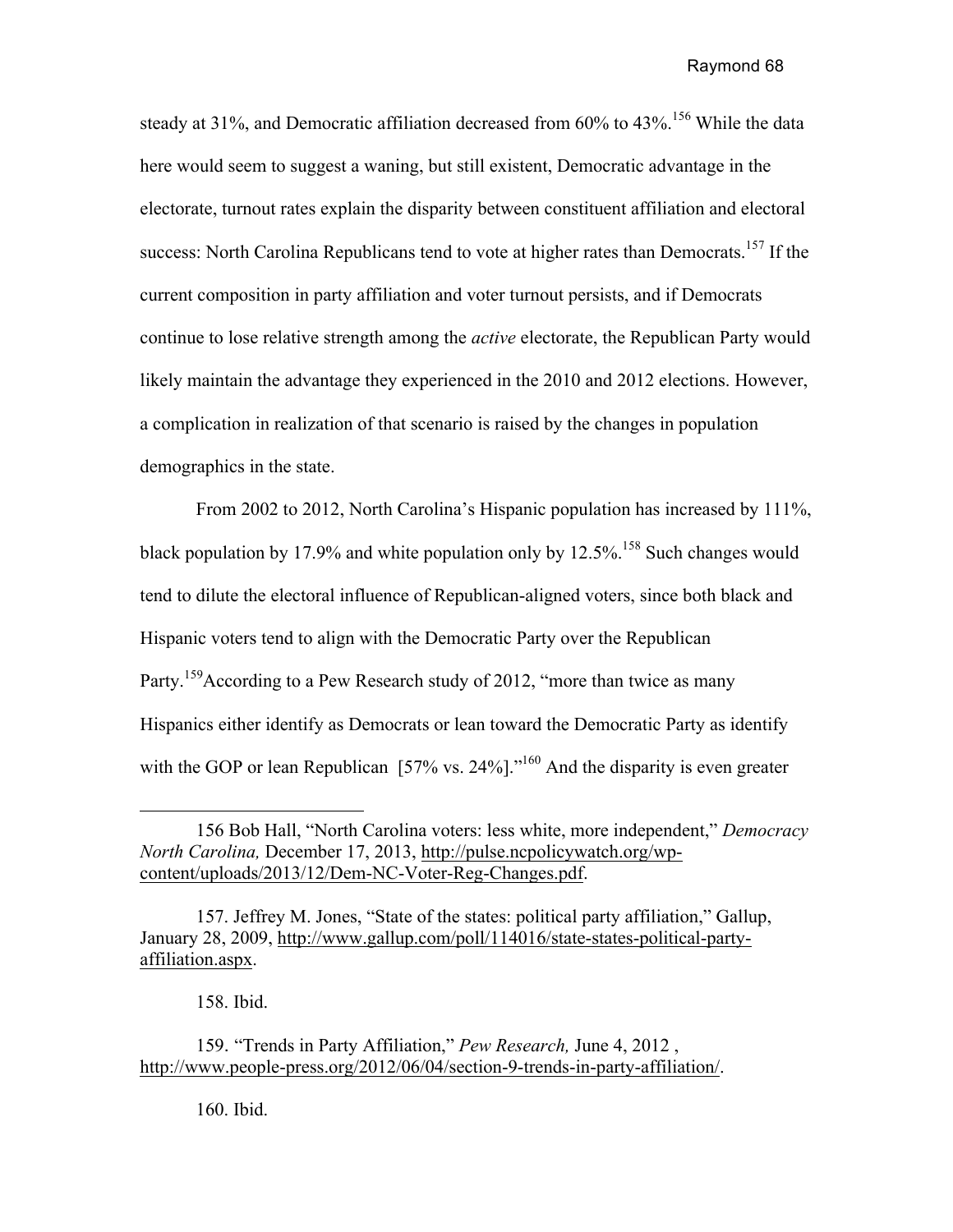among black voters, who "continue to overwhelmingly align with the Democratic Party  $[69\%]$ ."<sup>161</sup> Given these trends, Republicans incentives to grow the electorate are minimal because doing so will likely dilute the 2012 Republican-aligned electorate that made possible Republican control of the state House, Senate and Gubernatorial office. From these data on race, ethnicity, and party preference/affiliation, there is clear motive for Democrats not only to rally against laws which may negatively impact their current electorate, but to seek electoral practices that make registration and voting easy for new voters (who are likely to vote disproportionately in their favor). These data support the case that partisan advantage, not voter integrity, is the primary purpose behind the legislature's preparation and enactment of the VIVA reforms and, at least in part, behind the Democratic response.

Of course, pursuing and implementing laws motivated by partisan advantage is the nature of the politics, and such incentive will always drive a significant portion of legislation in American politics. This is particularly so in current American politics, in which the partisan gap, a measure of polarization, is nearly double the level it was 25 years ago.<sup>162</sup> While Republican and Democrat efforts to manipulate electoral law have in large part been driven by partisanship I consider unproductive, it *has* had a side benefit of stimulating debate on the weaknesses in state and national electoral systems. From this increased attention, there is reason, however slight, to be optimistic that politicians and

<sup>161.</sup> Ibid.

<sup>162.</sup> Andrew Kohut, *Partisan Polarization Surges in Bush, Obama Years: Trends in American Values* (Washington, D.C.: Pew Research*,* 2012) http://www.peoplepress.org/2012/06/04/partisan-polarization-surges-in-bush-obama-years/, 1.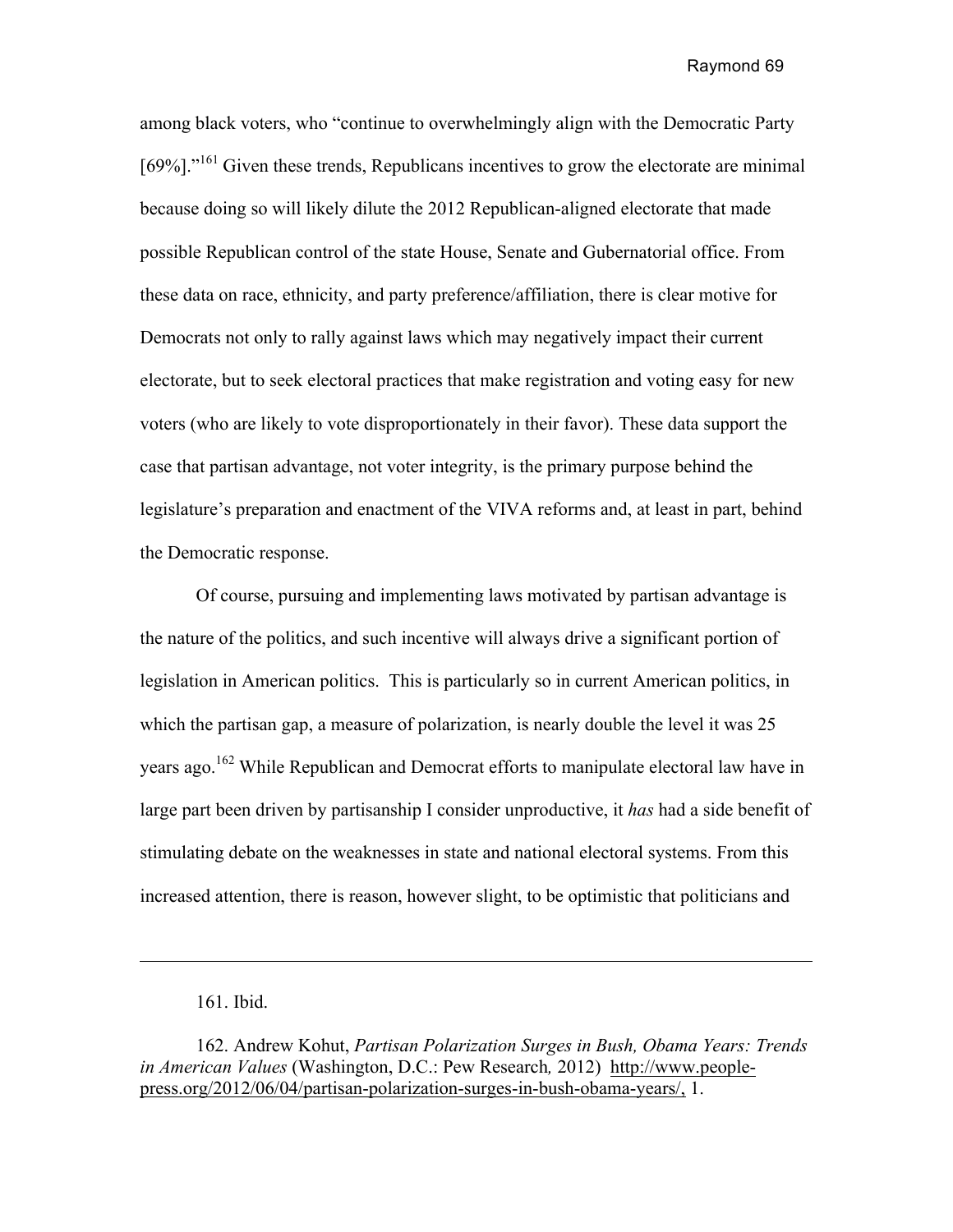advocacy groups may begin focusing on identifying reforms that will contribute to reliable, efficient, and inclusive election system(s) at the national and state levels.

### Looking Forward

Our election systems do need fixing: Voter rolls are inaccurate, availability of polling sites is insufficient or geographically unbalanced, citizens who are eligible to vote do not register, and many registered voters do not vote. Voting registration is more convenient in some states, such as those with mail-in ballot systems, same day registration, and extended early voting periods.<sup>163</sup> Although most of VIVA's provisions address "problems" which are neither pressing nor necessarily remedied by the law, some of the policies might be part of future productive reform efforts. In the coming years, a system of photo voter ID is likely to be adopted in most states. As discussed, the majority of North Carolinians seems to support the implementation of photo voter ID.<sup>164</sup> And nationwide, a majority of citizens also support the incorporation of photo ID requirements into election law.165 Because this requirement does have popular support, it could help improve public confidence in elections—if designed and implemented in a

<sup>163.</sup> Regarding Registration: "North Dakota does not even require it, and Alabma and Kansas reported rejecting less than 0.05 percent of registration applications in 2008. But Pennsylvania and Indiana each rejected more than half of the registration applications they received in 2010." Adam Liptak, "Lost votes, problem ballots, long waits? Flaws are widespread, study finds," *The New York Times,* February 5, 2013, http://www.nytimes.com/2013/02/06/us/politics/us-voting-flaws-are-widespread-studyshows.html?smid=pl-share.

<sup>164. &</sup>quot;Survey finds Wide Support for Voter ID Law," *Elon University.*

<sup>165.</sup> David C. Wilson, "Public opinion on voter ID laws: Strong support, shaky foundation," *Huffington Post,* Feburary 18, 2012, http://www.huffingtonpost.com/davidc-wilson/public-opinion-on-voter-i\_b\_1683873.html.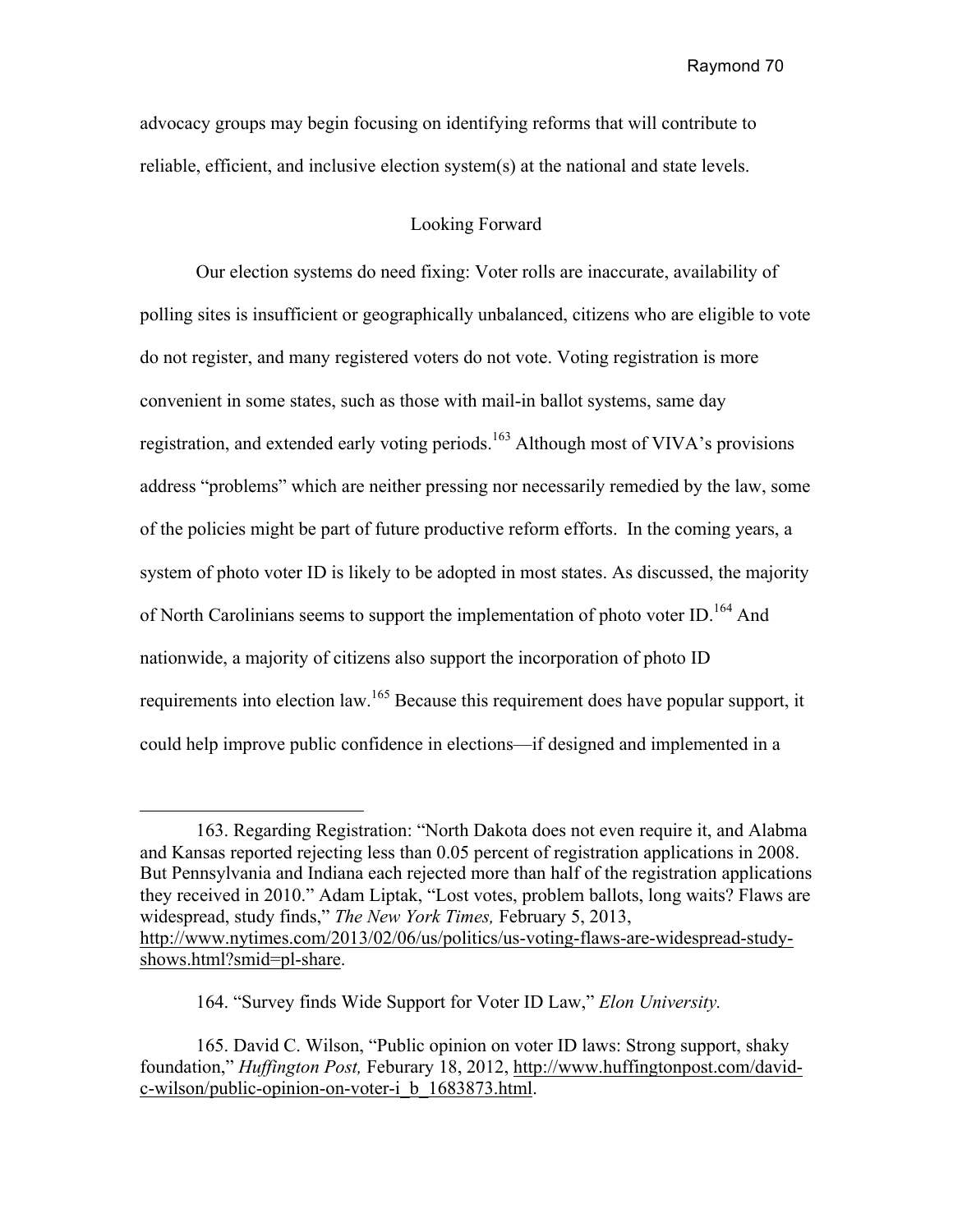manner that allows all eligible voters to meet registration requirements easily and to cast their ballots conveniently.

The attention generated by partisan-driven election law reform has prompted some recent non-partisan election law reform proposals at the state and federal levels. The latest and most prominent example is the collection of recommendations from the 2014 Presidential Commission on Election Administration's report on the current status of the election system.<sup>166</sup> The report's recommendations were and are a good place to start in identifying needed reforms. The recommendations are focused, "above all," on creating a "modern, efficient, and responsive administrative performance in the conduct of elections."<sup>167</sup> Of course, implementation will undoubtedly vary by state, largely based on party leadership: We can expect that North Carolina won't be spearheading such reform efforts. What the report does provide in relation to North Carolina is, as a counterexample to VIVA, a broad set of recommendations for productive election laws that are supported by much better, less partisan, rationale.

Unlike the provisions in VIVA, the Commission's recommendations are each reasonably tailored to the specific problems they are intended to fix.<sup>168</sup> For example, online voter registration is recommended as an effective means of making registration more accessible for more eligible voters.<sup>169</sup> The Commission recommends expanding early and mail-in voting opportunities in order to limit congestion on Election Day and to

169. Ibid.

<sup>166.</sup> *The American Voting Experience*, Presidential Commission on Election Administration.

<sup>167.</sup> Ibid, 4.

<sup>168.</sup> Ibid, 16.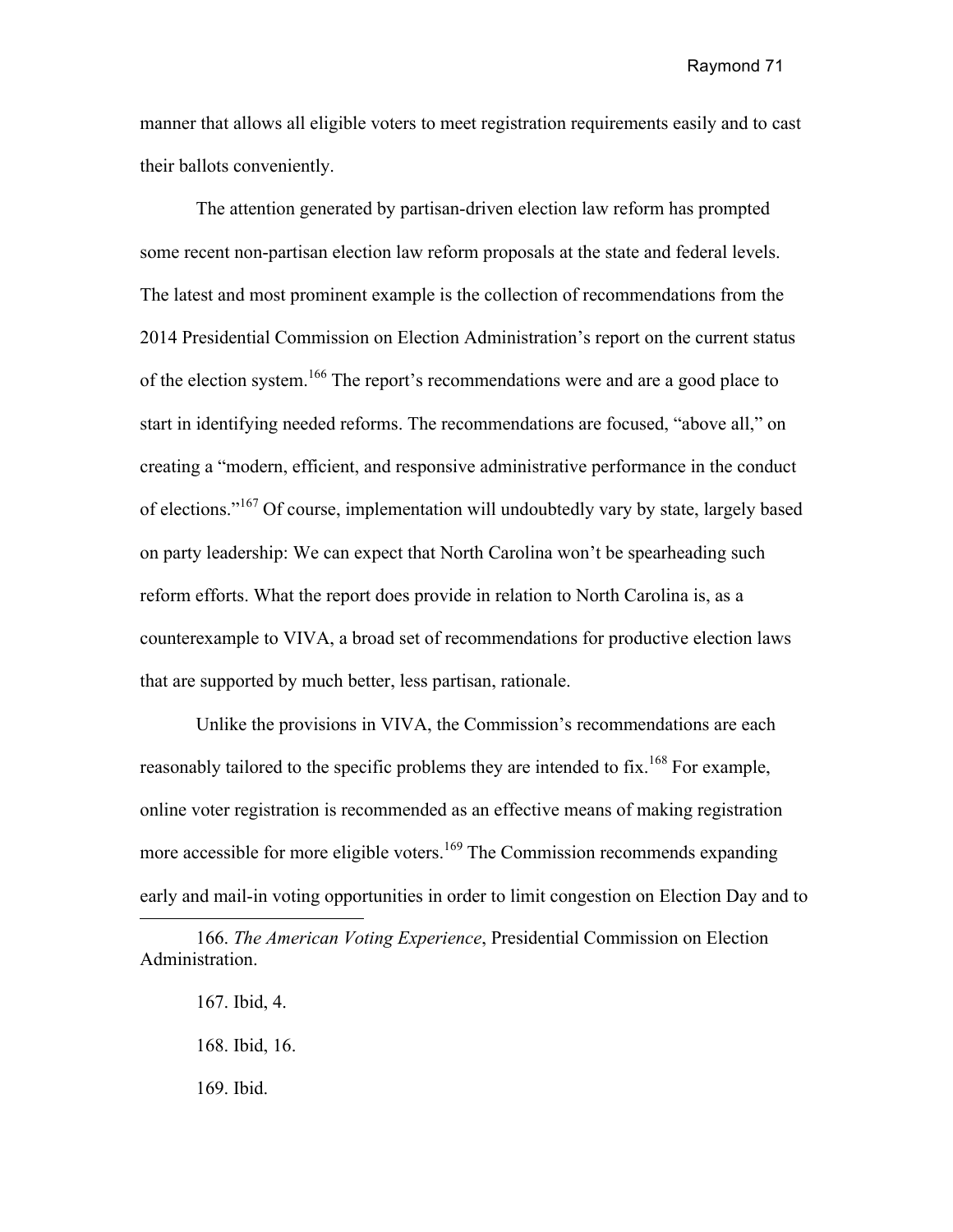increase turnout. Because many voting machines that were originally bought with HAVA funds will soon need to be replaced, the Commission recommends the adoption of "widely available, off-the-shelf technologies" and "software-only" solutions."<sup>170</sup> By focusing on those elements of the electoral systems that voters and experts find most troubling, and by adhering to a generally nonpartisan agenda, the Commission's proposals have largely avoided the controversy that has surrounded VIVA and other similar proposals. Groups from both the left and right sides of the voting rights debate have been receptive of the report's proposals. The ACLU summarized, 'Overall, these are a series of recommendations that make sense, but we have to analyze them comprehensively both for their civil rights and privacy implications."171 John Fund, rarely on the same side of the debate as the ACLU, stated that the report "suggests good reforms," but also cautioned that its support for no-excuse absentee ballots is wrong."<sup>172</sup> This highlights that while political parties are bound to differ on specific aspects of election reform, there is possibility for common action to improve our systems.

This case study on restrictive voting legislation in North Carolina, as representative of laws proposed and enacted in states around the country, shows that politicians' rationales can be, and in this case are, unconvincing and contrived. If, as this and other investigations suggest, the primary motive is partisan advantage achieved by

172. John Fund, "Improving our Voting Systems," *National Review,* January 24, 2014, http://www.nationalreview.com/article/369337/improving-our-voting-systemsjohn-fund.

<sup>170.</sup> Ibid, 17.

<sup>171. &</sup>quot;ACLU Comment on Presidential Election Commission Report." *ACLU,*  January 22, 2014, https://www.aclu.org/voting-rights/aclu-comment-presidentialelection-commission-report.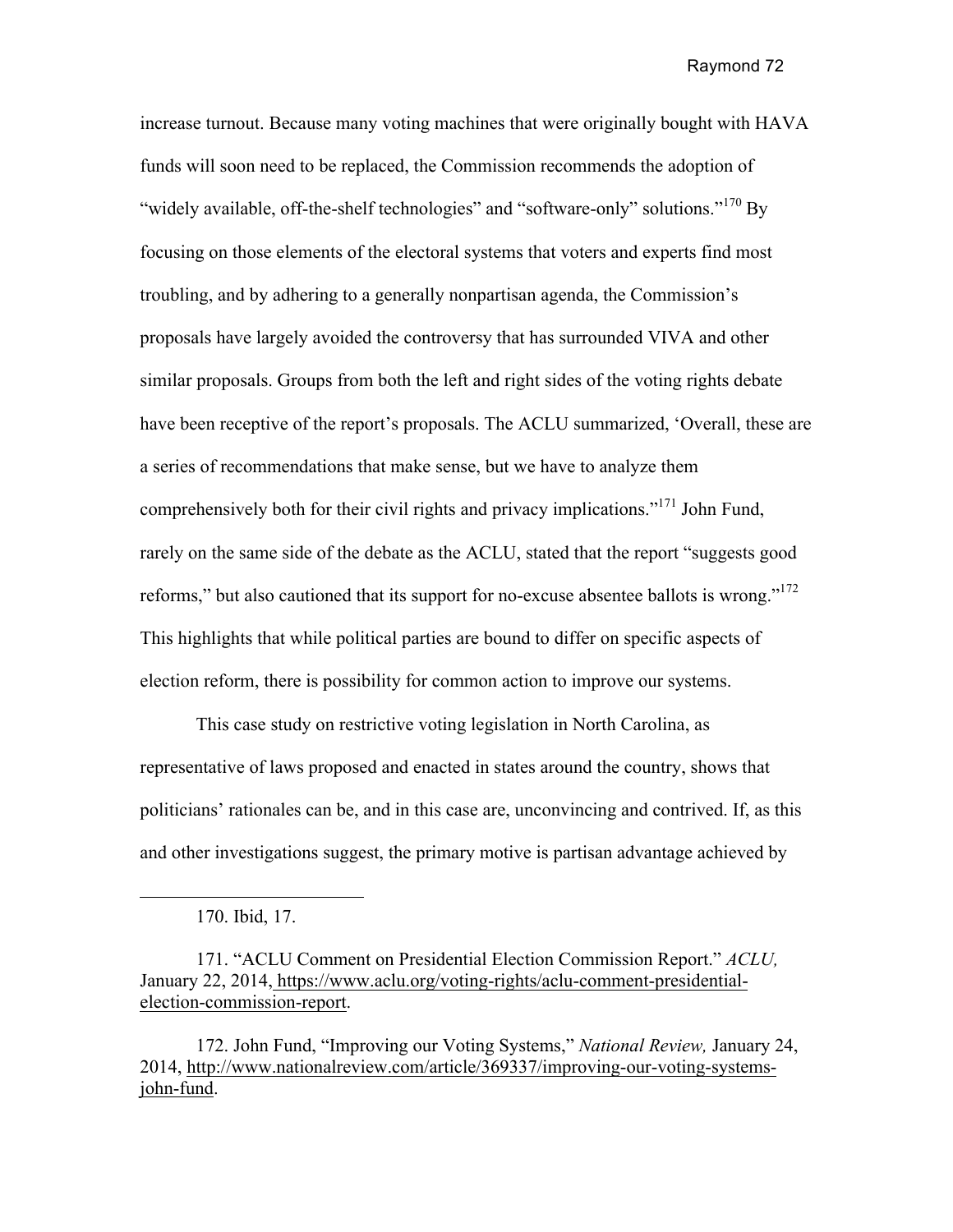burdensome voting restrictions, data indicate that the majority of citizens are at odds with these proposals.<sup>173</sup> Rather, citizens generally favor increasing access to polls, while simultaneously preventing voter fraud.<sup>174</sup> So if laws such as VIVA are not accomplishing what citizens truly want, how do we ensure that politicians such as the Republican majority of the North Carolina legislature stop proposing them, and instead shift their focus to laws which tangibly achieve what the electorate wants?

## *Shifting the focus of election reform legislation*

One approach worth consideration stems from David Mayhew's theory laid out in the canonical *Electoral Connection*, which explains that politicians are, first and foremost, "single-minded seekers of reelection," and this is the motivation behind their legislative actions.175 According to Mayhew's theory, legislators' activities can be categorized into three types of action: credit-claiming, position-taking and advertising.<sup>176</sup> The activity related to legislative action on voting rights is position-taking, which is "the public enunciation of a judgmental statement on anything likely to be of interest to political actors."177 According to the theory, and evident in politics of contentious issues today, North Carolina Republicans would consider a different stance on voting and

174. Ibid.

175. David R. Mayhew, *The Electoral Connection,* (New Haven: Yale University Press, 1974). 5.

176. Mayhew, *Electoral Connection*: 49 (advertising), 52 (credit-claiming), 61 (position-taking).

177. Mayhew, *Electoral Connection,* 61.

<sup>173. &</sup>quot;What if Everyone Voted?" *iVote,* March 12, 2014, Research Briefing, http://d3n8a8pro7vhmx.cloudfront.net/ivoteforamerica/pages/23/attachments/original/139 4595860/3.12.14\_Research\_Briefing.pdf?1394595860.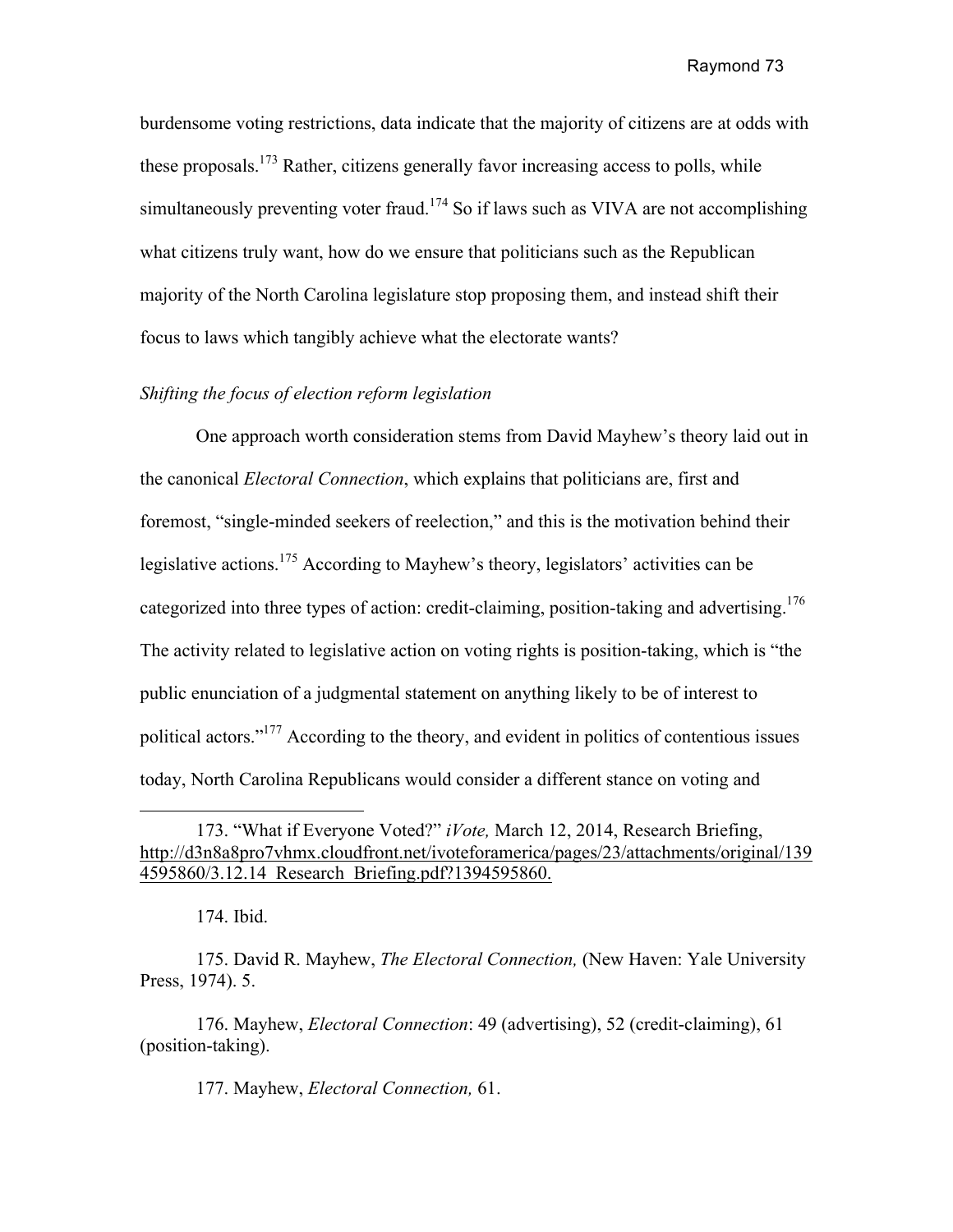registration restrictions if such a position is called for first by a "solid consensus in the constituency."178 The possibility of Republicans shifting their position on election reform to one more focused on expansion, not restriction, of voting access would likely happen in two, perhaps concurrent conditions.

## **Changing Demographics**

Nationwide, as in North Carolina, it is possible that changing demographics will induce Republicans to reevaluate their stance on voting rights and restrictions. The Republican Party today is, essentially, "The White Man's Party."<sup>179</sup> Colin Powell, a Republican himself, asserted that there are "certain elements in the party that seem to go out of their way to demonize people who don't look like the way they'd like them to look like," and such is a significant factor in the lack of support the Republican Party enjoys among minority voters.<sup>180</sup> In 2012, 80% of non-white voters nationwide voted for President Obama, and with these same groups set to collectively become the majority of the electorate by 2050, Republicans are likely to have to change some of their current positions on a number of issues.<sup>181</sup> Keeping the active electorate from growing by

178. Mayhew, *Electoral Connection,* 64.

179. Sam Tanenhaus, "Why the GOP is and will continue to be the party of white people," *New Republic,* February 10, 2013, http://www.newrepublic.com/article/112365/why-republicans-are-party-white-people, Ian Haney-Lopez, "How the GOP became the 'white man's party,'" *Salon,* December 22, 2013, http://www.salon.com/2013/12/22/how\_the\_gop\_became\_the\_white\_mans\_party/.

180. Brendan Bordelon, "Colin Powell: 'Certain elements' in Republican Party 'demonize' minorities, women," *The Daily Caller,* February 7, 2014, http://dailycaller.com/2014/02/07/colin-powell-certain-elements-in-republican-partydemonize-minorities-women/.

181. Paul Taylor and D'Vera Cohn, "A milestone en route to a majority minority nation," *Pew Research,* November 7, 2012,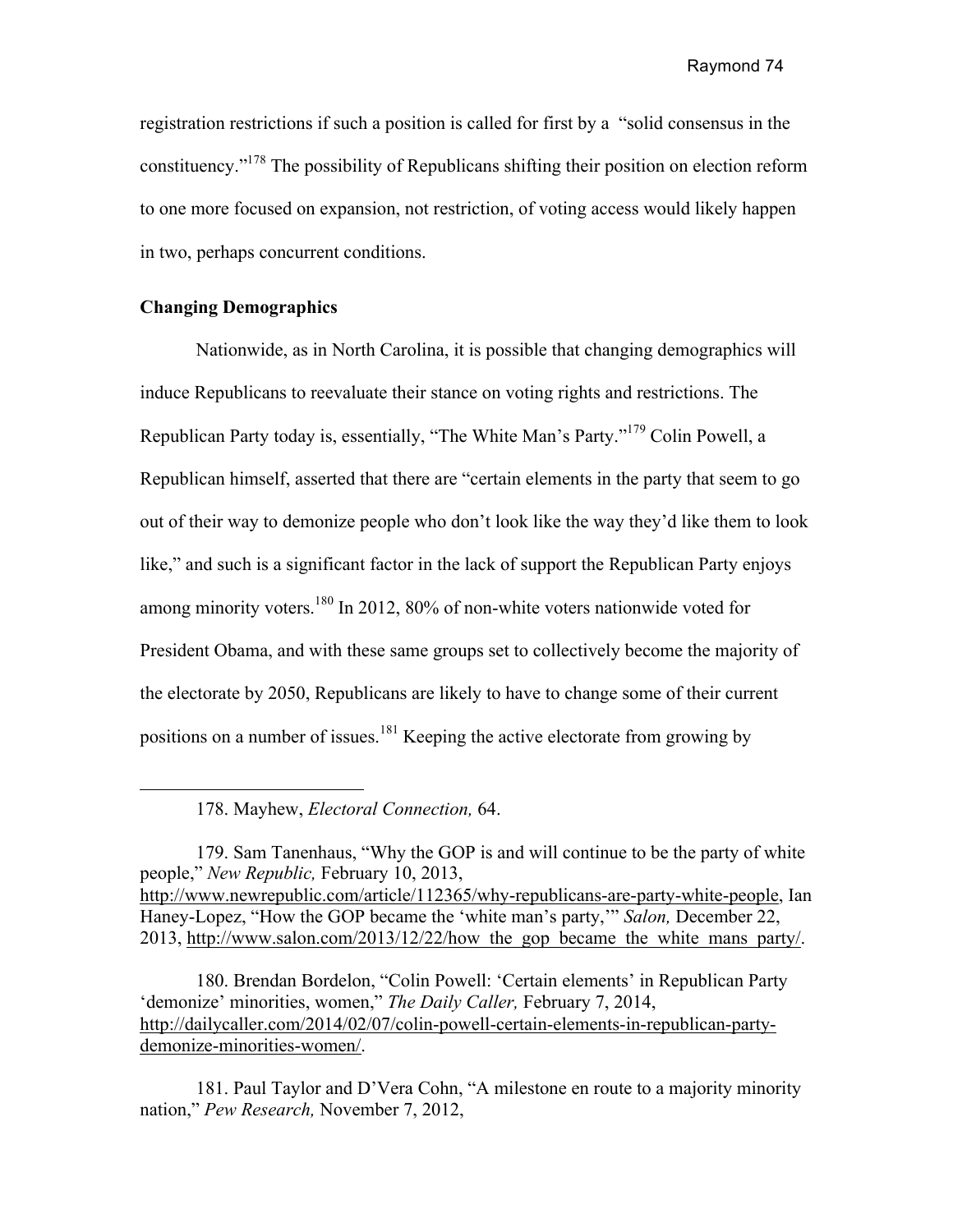enacting laws widely viewed as designed to dampen minority (and therefore Democratic) participation is not a sustainable strategy for electoral success. As minority voters become an even larger part of the electorate, Republicans will likely need to modify their stance on voting rights in order to gain votes sufficient to achieve success at the polls. The party cannot expect widespread support among the growing minority and young constituencies if they continue to support laws understood as intended to decrease electoral participation of these very groups. Or, if the Republican Party is successful in appealing to minority populations and can do so without losing their current base, Republican politicians would lose incentive to impose restrictive voting laws. If, for example, Republicans were to capture the Latino vote through moral, economic, or social strategies, they would of course benefit from implementing laws that make it easier for this constituency to vote. But waiting for demographic changes to drive the reversal of Republican-led restrictions to voting will likely be a very slow process. There is, however, a possibility that a second, more action-oriented, strategy may also lead to shifts in the position-taking strategy of the Republican Party.

### **Issue Salience of Voting Rights and Election Law**

In general, and despite broad public experience in actually casting ballots, there is a serious lack of understanding and awareness among citizens regarding election laws, procedures, and restrictions. A public opinion poll conducted in 2012 by the University of Delaware's Center for Political Communication (CPC) showed a few key findings indicating significant public misinformation and confusion about current election law.<sup>182</sup>

# http://www.pewsocialtrends.org/2012/11/07/a-milestone-en-route-to-a-majority-minoritynation/.

182. Wilson.,"Public Opinion on Voter ID."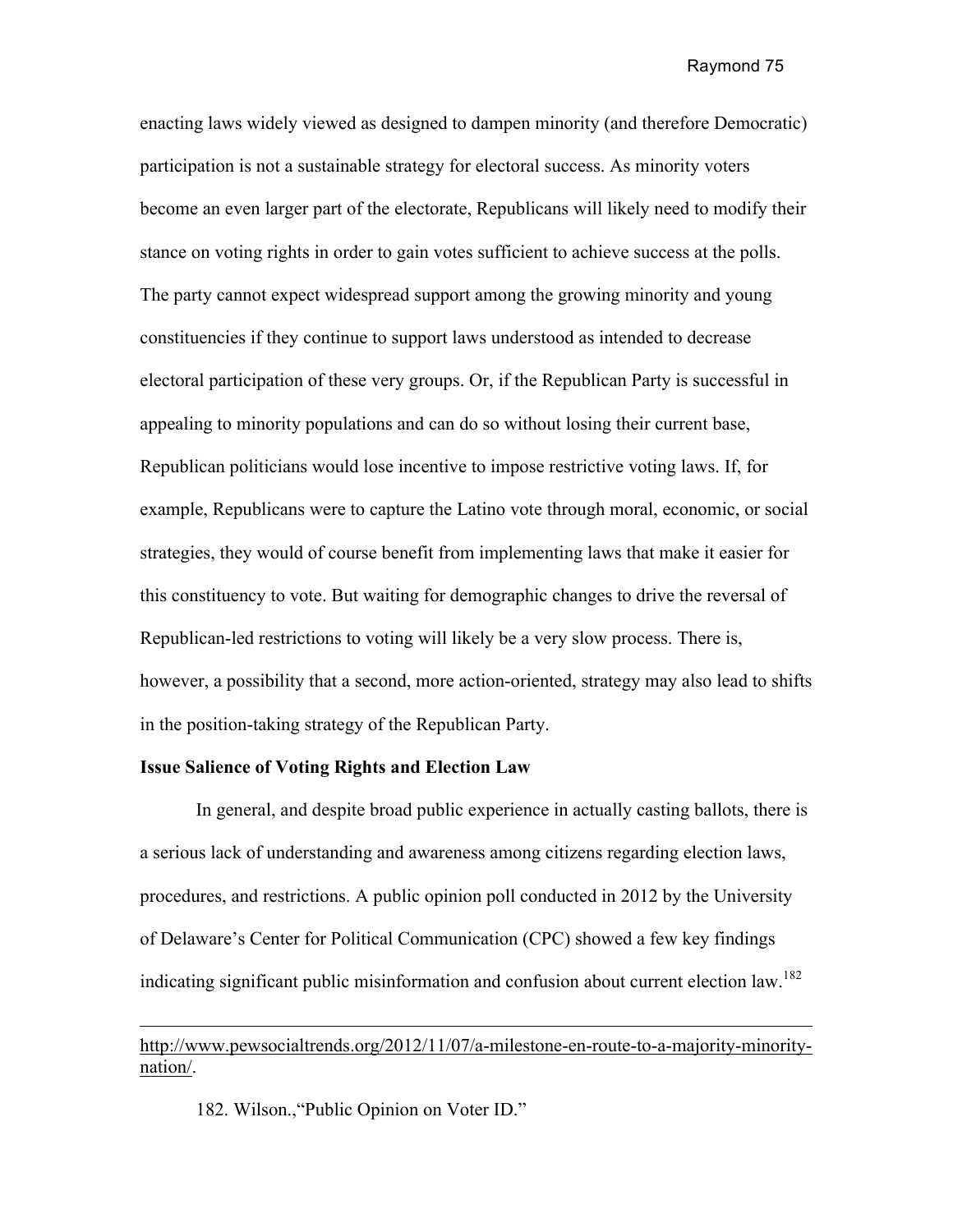When asked, "What is your opinion? Do you strongly favor, favor, oppose or strongly oppose voter ID laws?,"  $81\%$  of respondents were in favor of the laws.<sup>183</sup> But when framed, "Opponents of voters ID laws argue they can actually prevent people who are eligible to vote from voting. What is your opinion?," the number of respondents in favor of the laws dropped 12 points.<sup>184</sup> This indicates that a substantial number of citizens' stances are unstable enough to change significantly when the frame of the voting rights debate is slightly modified. A second set of responses is also indicative of a low information base in the public's understanding of voting restrictions: In the same survey, 43% of respondents said they were "somewhat familiar" with the issue of voter ID laws, only 22% "very familiar," and 34% not familiar at all.<sup>185</sup> Finally, and most telling of the electorate's low level of information as it concerns voter ID laws, a considerable proportion of citizens are wrong about their own state's election law. Citizens were asked if their states had photo ID laws in place: of those who responded "yes," 69% were incorrect.<sup>186</sup> As an issue affecting every single voter in the United States, this lack of awareness and/or misinformation is likely a significant factor that allows Republican legislators to comfortably promote VIVA-like policies. From such findings indicating broad lack of election law awareness, the study concluded, "Ultimately, public opinions

183. Ibid. 184. Ibid.

185. Ibid.

186. Ibid.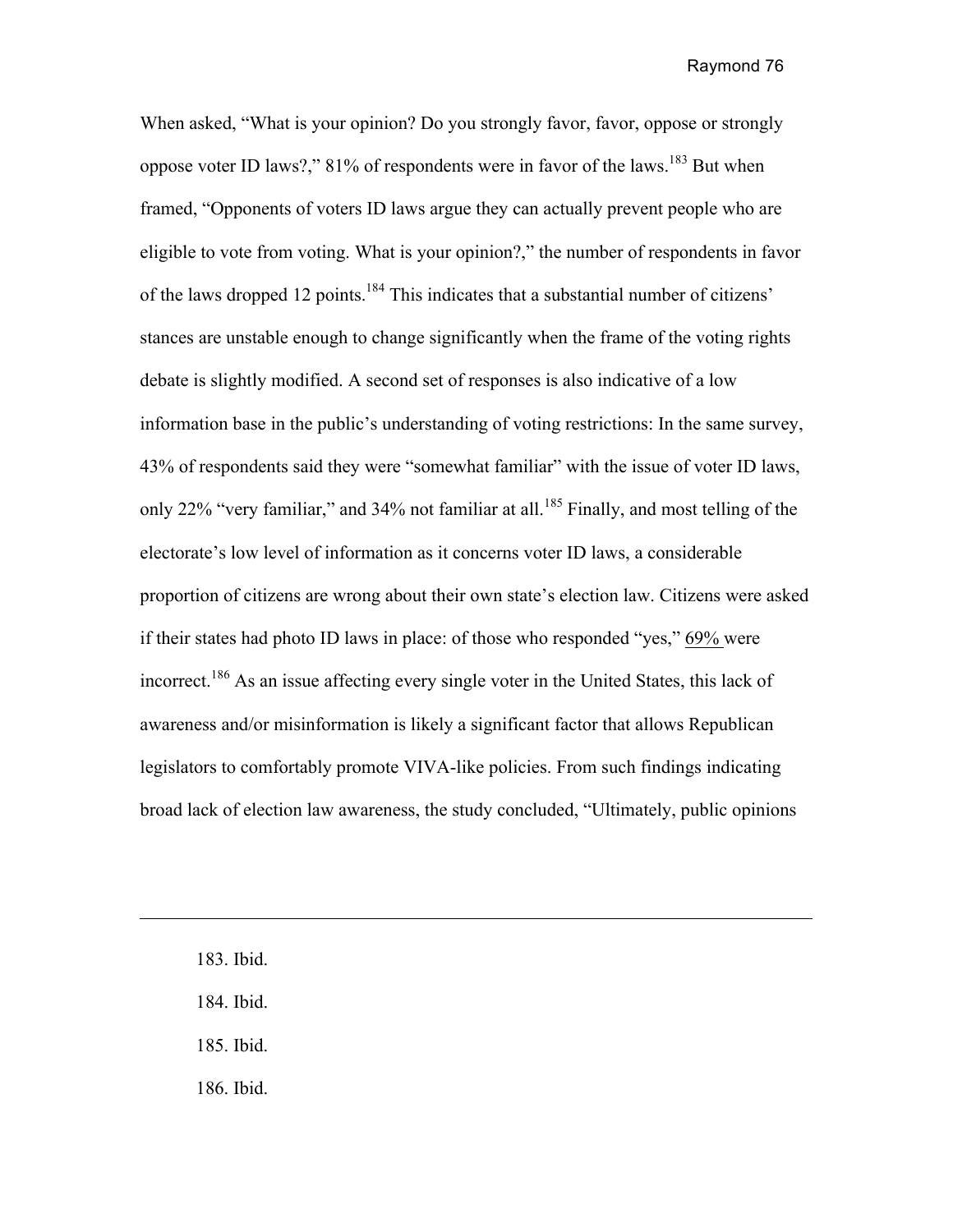on the issue are clearly shaped by those framing the debate," not by well-informed evaluations.<sup>187</sup>

Theory and experience indicate that politicians will only shift their focus in election law from restricting voting to expanding access/improving efficiency if there is a "solid consensus in the constituency" to do so.<sup>188</sup> Experience with other contentious issues suggests that public education and media promotion might increase public awareness and, even if driven by partisan Democratic initiatives, that might be effective in causing this beneficial shift. An examination of recent discussions within the Republican Party indicate of a softening of the party's opposition to gay marriage, which has been one of the most contentious political issues of our time. That dynamic illustrates that substantial policy shifts can and do result from heightened public awareness through effective and persistent campaigns that ride a wave of demographic change.

From 2003 to 2012, gay marriage support grew not only among the general population, but also substantially within the Republican base.<sup>189</sup> According to analysis of data gathered from public opinion polling by *Project Right Side,* support for gay marriage among*:*

- White Evangelical Protestants grew 24 percentage points to 31%
- Evangelical Millennials [b. 1980-2000] grew 25 percentage points to 64%

188. Mayhew, *Electoral Connection.*

189. Alex Lundry, "Key Data on Marriage Equality," *Targetpoint Consulting on behalf of Project Right Side,* March 22, 2012, http://www.projectrightside.com/contentimages/FINAL\_Key\_Data\_on\_Marriage\_Equalit\_ y\_3-2013.pdf.

<sup>187.</sup> Ibid.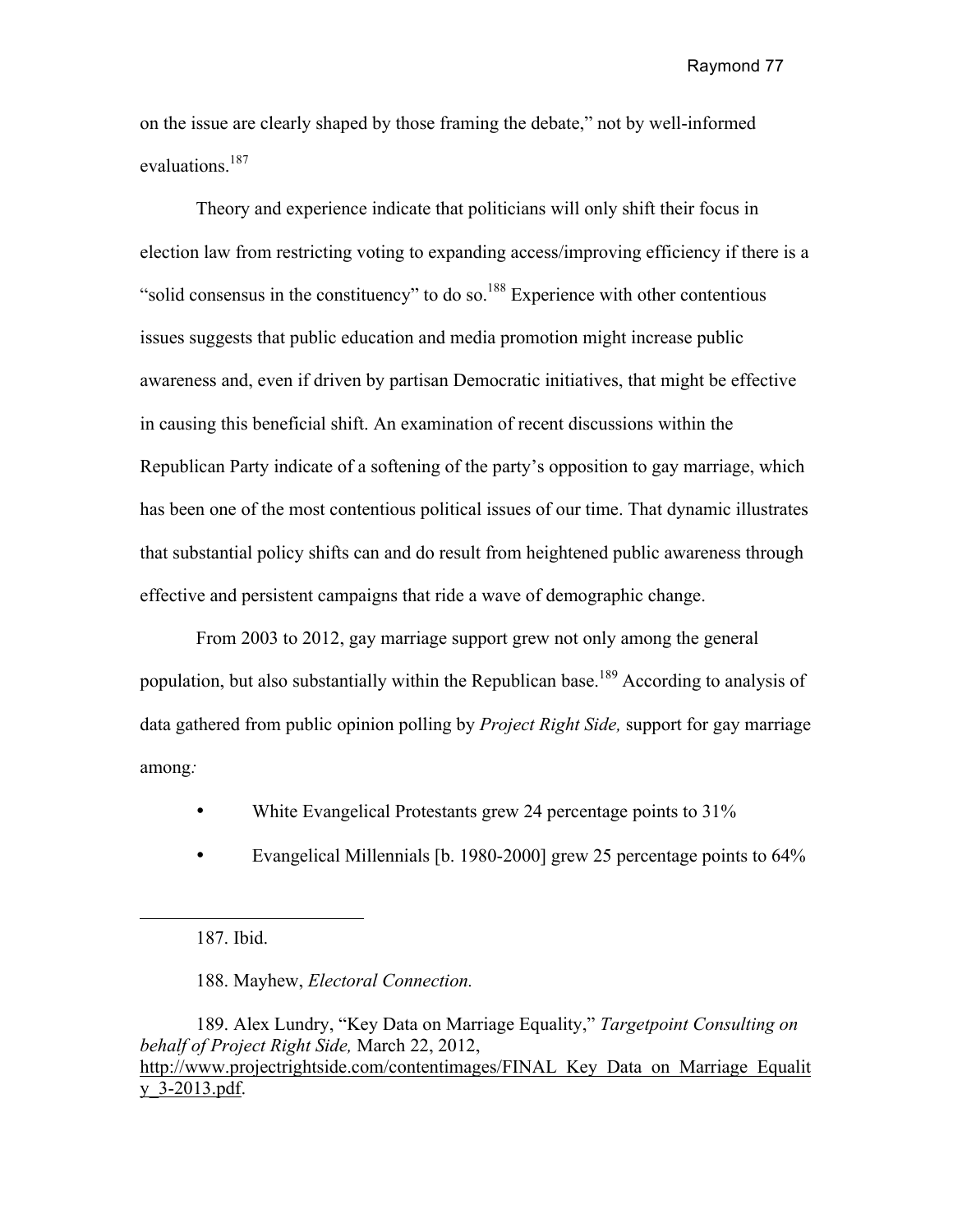- Self-Identified Conservative support grew 23 percentage points to 33%
- Catholics grew 19 percentage points to a 59% high
- Self-identified Republicans saw support go up to 18 percentage points to 33%
- Republicans and GOP leaners under 50, support increased 17 points to  $52\%$ <sup>190</sup>

As would likely be the case for any shift in evolution of public opinion on voting rights, part of the growth in support for gay marriage is due to demographic changes. As of 2012, approximately seven out of 10 Millennials support gay-marriage.<sup>191</sup> And like minorities, these Millennials, a majority of whom supports gay marriage, are "poised to dominate the electorate" in the near future.<sup>192</sup> But the shift in public opinion and by extension politician positions on gay marriage was not solely due on demographic changes: a study by Pew Research revealed that 14% of Americans are currently samesex marriage supporters that have changed their mind.<sup>193</sup>

A major factor credited with shifting public opinion in favor of gay marriage was the decision by advocates to stop publicly framing gay marriage as a "right," and focus more on a moral appeal of "love and commitment."<sup>194</sup> This revised message appealed to

 $\overline{a}$ 

- 192. Ibid.
- 193. Ibid, 2.

<sup>190.</sup> Ibid.

<sup>191.</sup> Ibid.

<sup>194.</sup> Carrie Wofford, "Why Equality is Winning," *US News,* March 26, 2014, http://www.usnews.com/opinion/blogs/carrie-wofford/2014/03/26/how-did-publicopinion-on-gay-marriage-shift-so-quickly.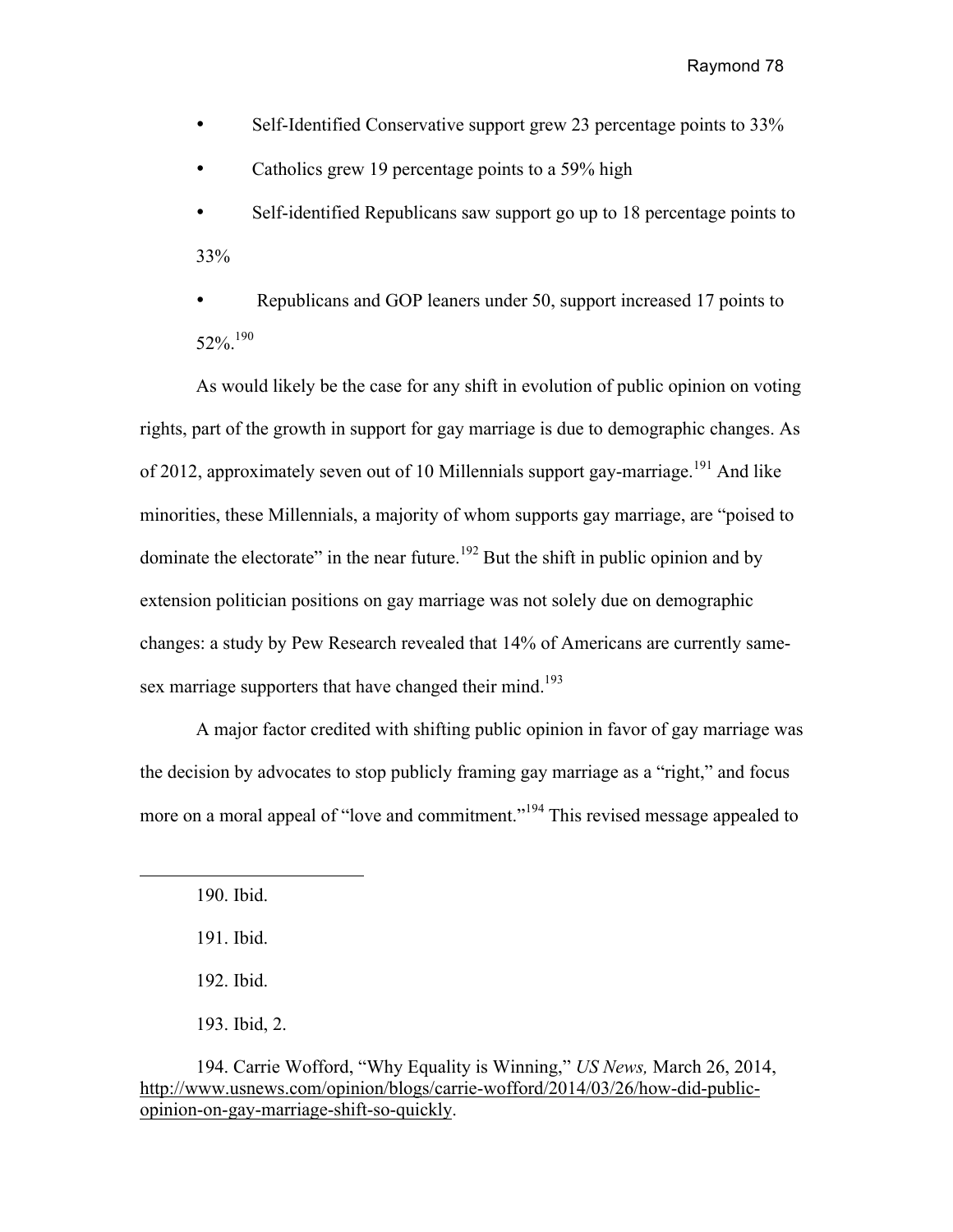both liberal and conservative voters in a way that a partisan-divided focus on allowance/denial of a right could not. Motivated by the success of the campaign for gay marriage, advocates of protecting voting access could similarly reframe their message. Republican legislators *are* effectively wholly responsible for the current wave of restrictive election law reforms: but focusing on this is not the most effective campaign strategy opposition could use to convince the electorate to support expansive rather than restrictive practices. Instead, voting rights activists would do better to create campaigns which bridge the partisan gap, reminding citizens that access to voting is *not* an intrinsically partisan, ideological, or morally divisive issue. Ari Berman, a writer for *The Nation,* echoes such a conclusion, writing in response to a speech made in April 2014 by President Obama on voting rights, that, "[i]t's...unfortunate that many in the media continue to report on voting rights like it's a left-versus-right issue, as if supporting a fundamental democratic right suddenly makes one a flaming liberal."<sup>195</sup>

Access to voting is not a depletable resource: one person's casting of a ballot does not take away the ability to do so by any other citizen. Expanding electoral access is not a Democratic issue, but one that the national constituency as a whole should prioritize. The most effective ways to promote this idea among Republican, Democratic, and Independent constituencies should be the subject of further study. What the comparison with gay marriage does show is that by reworking a campaign message, a strongly partisan issue can become less polarized, and as a result can gain support across various constituencies. And perhaps, efforts to shift the public understanding of voting rights 

<sup>195.</sup> Ari Berman, "Republicans used to support voting rights—what happened?" *The Nation,* April 14, 2014, http://www.thenation.com/blog/179325/democrats-supportvoting-rights-republicans-should-too.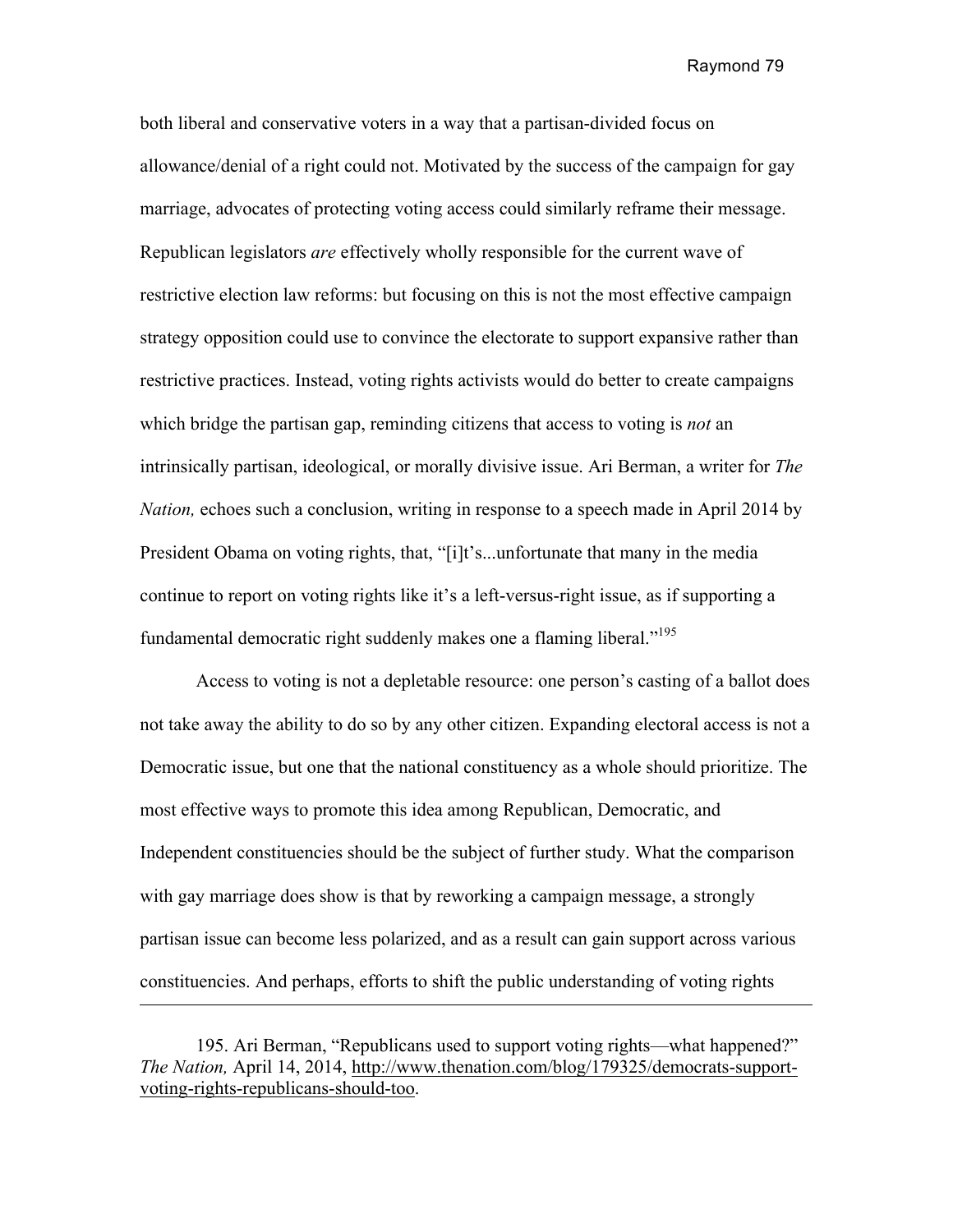could be more feasible than efforts to enact laws allowing gay marriage, since the latter is primarily a (deep-seeded) ideological issue, while voting rights is grounded to a larger extent in the public's lack of awareness and understanding of the issue.

As we have seen, Republicans currently have motivation to implement restrictive laws because of the likely impact they will have on electoral outcome. But at the same time, Democrats also have a partisan motive to frame this as a politically polarized battle, since there is some indication that such an orientation may have a rallying effect of drawing angry Democratic voters to the polls.<sup>196</sup> The generalized stances of both Democrats (voter suppression) and Republicans (electoral fraud) divert attention from studying and enacting legislation that both increases voting access and reasonably remedies constituents' concern for electoral integrity. We cannot assume that politicians will necessarily take the lead on promoting bipartisan electoral reform, since members of both parties are benefiting from the "left-versus-right" framework. Instead, voting reform advocacy groups need to study and identify the most effective ways to appeal to citizens, independent of party affiliation, on the grounds that the ability to vote is essential in a democracy as is public confidence in election outcomes free from partisan manipulation. These priorities are not inherently at odds with one another, and an effective campaign will highlight this. Additionally, part of any campaign should include general education of election law, since understanding the basic legal framework is essential to depolarizing the debate.

<sup>196.</sup> Brendan Fischer, "Did backlash against GOP voter suppression increase black voter turnout?" *The Center for Democracy's PR Watch,* April 30, 2013,http://www.prwatch.org/news/2013/04/12088/did-backlash-against-gop-votersuppression-increase-black-turnout.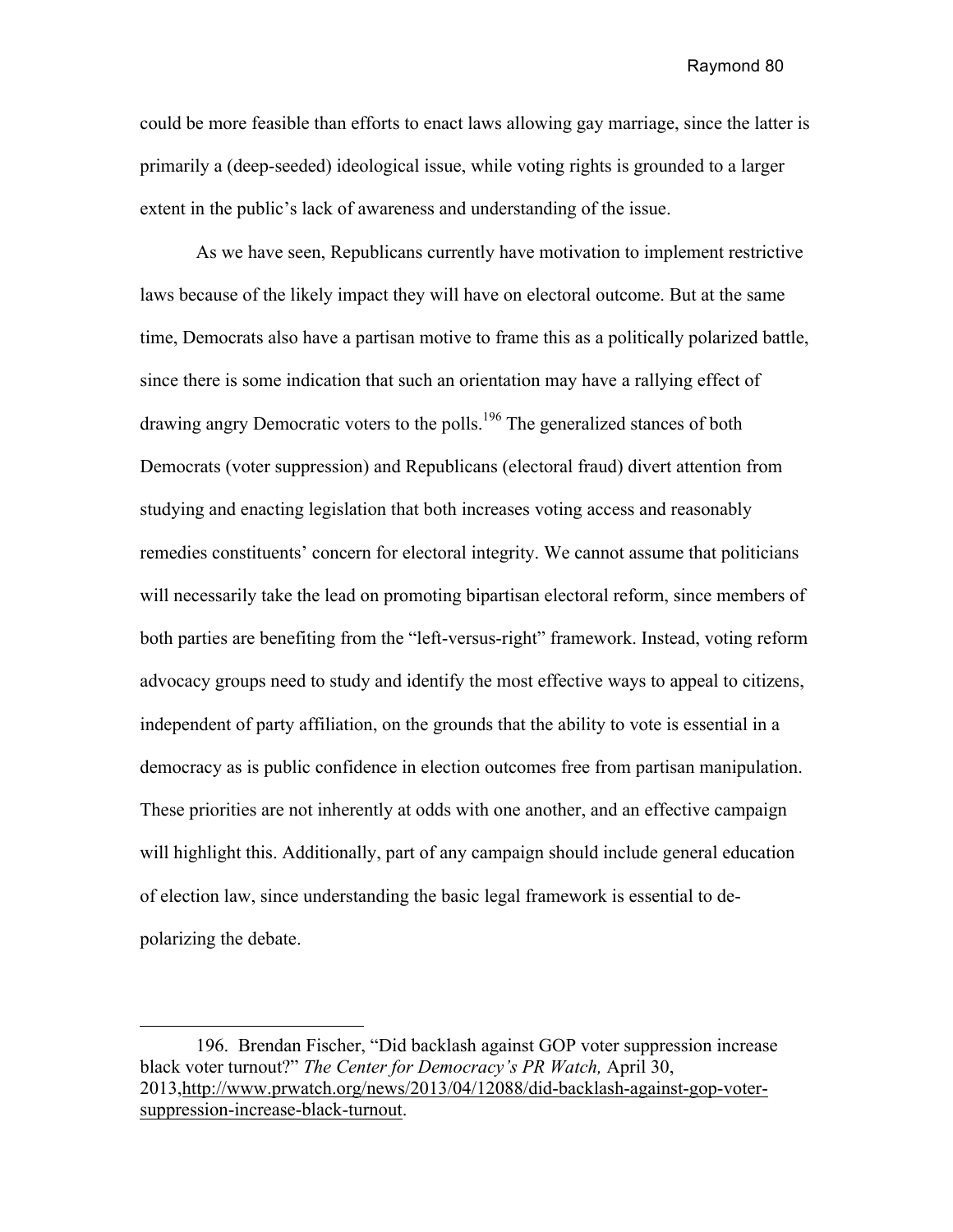#### Final Impressions

This thesis' catalogue and analysis of VIVA—currently one of the nation's most restrictive voting rights laws—may be a valuable resource for citizens interested in understanding North Carolina's legislative process and the rationales used in the debate on the multiple provisions of the law. Furthermore, because legislation introducing voting restrictions is occurring in many states, it demonstrates the type of debate going on in legislatures around the country. The collection and analysis of rationales for VIVA, and their respective counterarguments, confirm that Republican-led voting restrictions are motivated first and foremost by attempts to achieve electoral advantage. While the VIVA provisions may, in the short run, help Republicans at the polls, they will do little to ensure "voter integrity," and instead divert valuable resources and attention away from demonstrably beneficial electoral changes.

In the long run, Republicans need to be convinced, by their electorates' active support of expanding voting access, that restricting voting is not in their electoral interest. This begins with a change in the electorate: either unintentionally because of demographic changes, or actively, through public education campaigns about the current state of elections and how they can and should be improved. There was a time when "the right to vote used to be regarded as a moral issue, not a partisan one."**<sup>197</sup>** Public realization that it has been degraded into yet another issue used to manipulate electoral results is the first step in lessening state legislative activity in support of laws that do damage to democratic processes and prevent beneficial reforms that actually promote voter participation and confidence in our elections.

 $\overline{a}$ 

<sup>197.</sup> Berman, "Republicans used to support voting rights."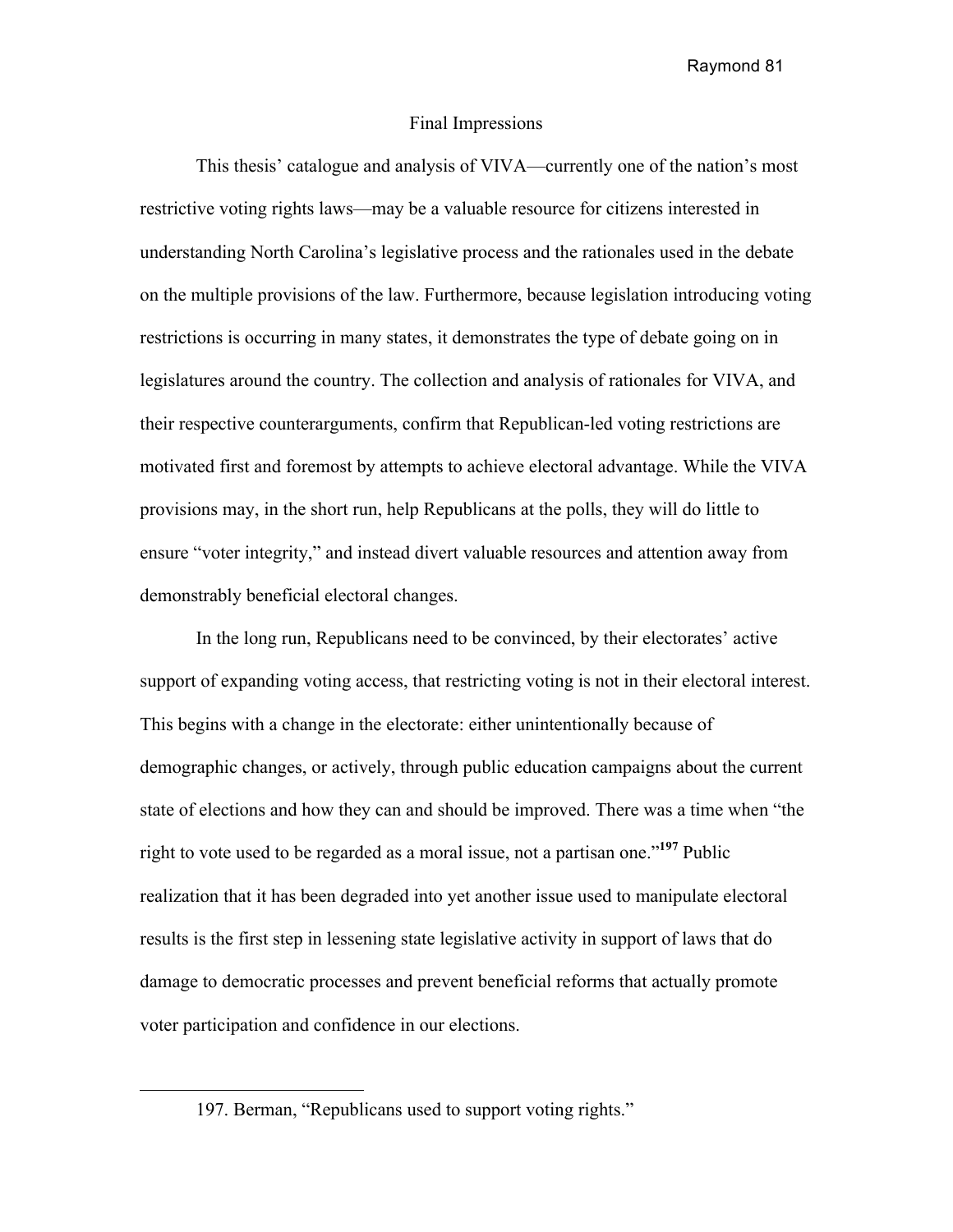# **Bibliography**

- "2012 North Carolina Election Results." *Politico.* Last modified November 19, 2012. http://www.politico.com/2012-election/results/president/north-carolina/.
- "About ALEC." *American Legislative Exchange Council.* Last modified 2014. http://www.alec.org/about-alec/.
- "ACLU Comment on Presidential Election Commission Report." *ACLU.* January 22, 2014. https://www.aclu.org/voting-rights/aclu-comment-presidential-electioncommission-report.
- "ALEC Exposed," *Center for Media and Democracy.*  http://www.alecexposed.org/wiki/About\_ALEC\_Exposed.
- "David Lewis, Sr." *Ballotpedia.* Last modified March 6, 2012. http://ballotpedia.org/David\_Lewis,\_Sr..
- "Election Results 2008." *The New York Times.* Last modified December 9, 2008. http://elections.nytimes.com/2008/results/states/north-carolina.html.
- "Elections Laws and Procedures Overview." *National Conference of State Legislatures.*  http://www.ncsl.org/research/elections-and-campaigns/election-laws-andprocedures-overview.aspx.
- "Federal Court Rules N.C. Voter Suppression Law Trial to Occur in 2015." *American Civic Liberties Union.* December 12, 2013. https://www.aclu.org/votingrights/federal-court-rules-nc-voter-suppression-law-trial-occur-2015.
- "Governor McCrory calls Justice Department Challenge of voter ID an overreach." *Office of the Governor*. September 30, 2013. http://www.governor.nc.gov/videos/20130930/governor-mccrory-calls-justicedepartment-challenge-voter-id-overreach.
- "Governor McCrory Signs Popular Voter ID into Law." *Office of the Governor.* August 12, 2013. http://www.governor.state.nc.us/newsroom/pressreleases/20130812/governor-mccrory-signs-popular-voter-id-law sthash.Y4y7i9wF.dpuf.
- "Governor McCrory Speaks out on Election Reform Ruling." *Office of the Governor.*  December 12, 2013. http://governor.nc.gov/newsroom/pressreleases/20131212/governor-mccrory-speaks-out-election-reform-ruling.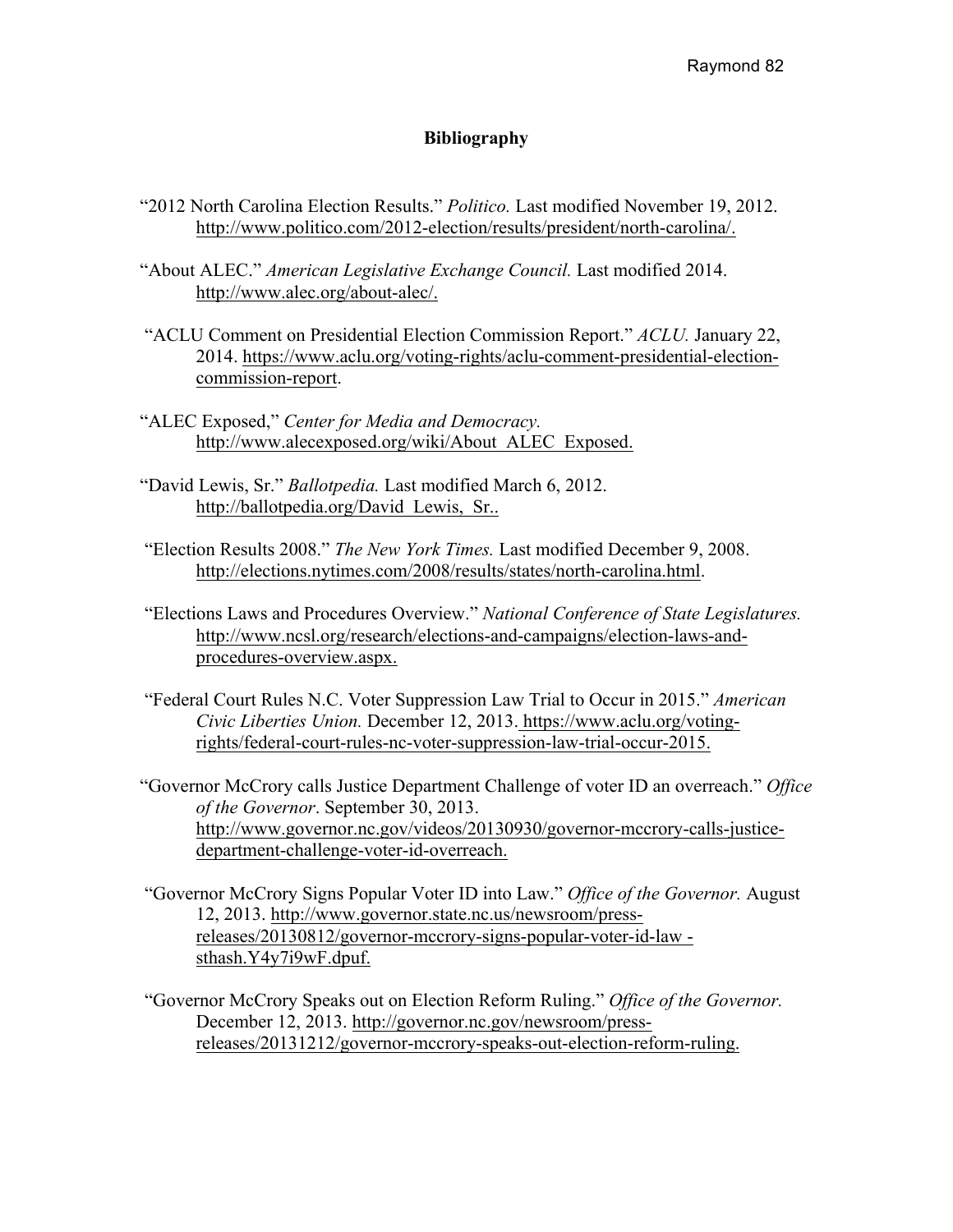- "Jurisdictions Previously Covered by Section 5." *The United States Department of Justice.* Last modified 2014. http://www.justice.gov/crt/about/vot/sec\_5/covered.php.
- "N.C. Governor: Protect Election Integrity." *Office of the Governor.* August 28, 2013. http://www.governor.state.nc.us/newsroom/press-releases/20130829/icymi-ncgovernor-protect-election-integrity#sthash.OKeknv1h.dpuf.
- "NC Senators 2013-2014 Session." North Carolina General Assembly. last modified 3/06/2014. http://www.ncleg.net/gascripts/members/memberList.pl?sChamber=senate&sSort Order=district.
- "Our Mission." *Brennan Center for Justice.* http://www.brennancenter.org/about.
- "Partisan Composition." *National Conference of State Legislatures.* Last modified 2014. http://www.ncsl.org/research/about-state-legislatures/partisan-composition.aspx.
- "Survey finds Wide Support for Voter ID Law." *Elon University.* February 24-28, 2013. http://www.elon.edu/docs/e-web/elonpoll/030413\_ElonPoll\_voterID.pdf.
- "Trends in Party Affiliation." *Pew Research.* June 4, 2012. http://www.peoplepress.org/2012/06/04/section-9-trends-in-party-affiliation/.
- "Voter ID Act," ALEC Exposed, *Center for Media and Democracy,* http://alecexposed.org/w/images/d/d9/7G16-VOTER\_ID\_ACT\_Exposed.pdf.
- "Voter Identification Laws are Trouble for Democrats." *Investors Business Daily.*  November 13, 2012. http://news.investors.com/ibd-editorials/111312-633313 voter-fraud-is-a-problem.htm.
- "Voter Integrity." *The Heritage Foundation.* 2014. http://solutions.heritage.org/voterintegrity/.
- "Voting Laws Roundup 2013." *Brennan Center for Justice*. December 19, 2013. http://www.brennancenter.org/analysis/election-2013-voting-laws-roundup.
- "Voting Laws Roundup 2014. "*Brennan Center for Justice."* February 6, 2014. http://www.brennancenter.org/analysis/voting-laws-roundup2014#expansive.
- "Voting Rights & Elections." *Brennan Center for Justice.*  http://www.brennancenter.org/issues/voting-rights-elections.
- "VRM in the States: Pre-registration in States." *Brennan Center for Justice.* September 1, 2013, http://www.brennancenter.org/analysis/vrm-states-pre-registration-states.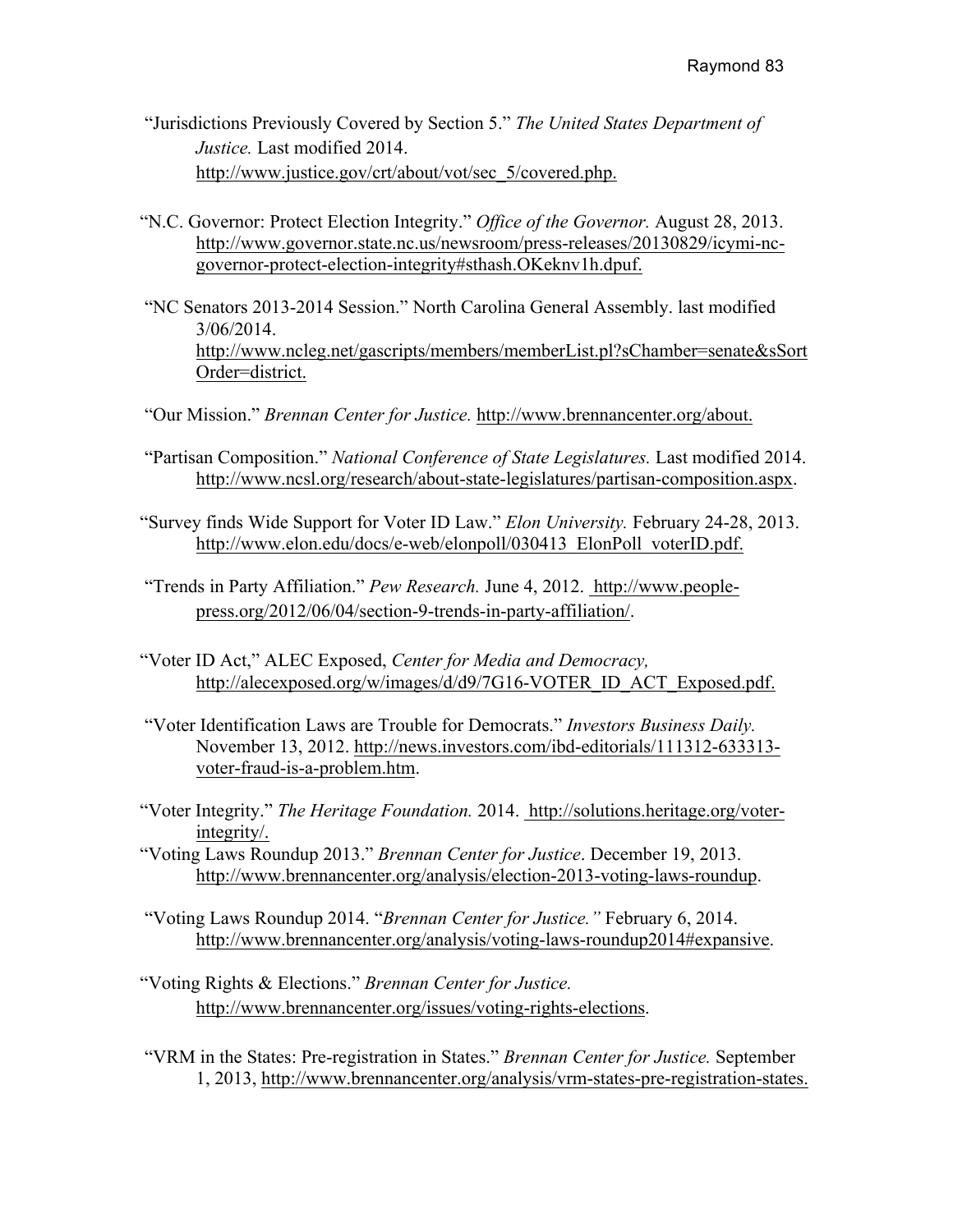- "What if Everyone Voted?" *iVote.* March 12, 2014. Research Briefing. http://d3n8a8pro7vhmx.cloudfront.net/ivoteforamerica/pages/23/attachments/origi nal/1394595860/3.12.14\_Research\_Briefing.pdf?1394595860.
- "Who Doesn't Have a Photo ID in North Carolina?" *Democracy North Carolina.* 2013. http://protectourvotenc.com/wpcontent/uploads/sites/8/2013/06/NoIDDataSheet.pdf.
- Alvarez, R. M., Hall, Thad E., and Hyde, Susan D. *Election Fraud: Detecting and Deterring Electoral Manipulation.* Washington, D.C.: The Brookings Institution, 2008.
- *America Votes! A Guide to Modern Election Law and Voting Rights.* ed. Benjamin E. Griffith. Chicago: American Bar Association, 2012. Back Cover.
- Bentele, Keith G. and O'Brien, Erin E. "Jim Crow 2.0? Why States Consider and Adopt Restrictive Voter Access Policies. *Perspectives on Politics.* 11. no. 4. 2013. http://dx.doi.org/10.1017/S1537592713002843.
- Berman, Ari. "Republicans Used to Support Voting Rights—What Happened?" *The Nation.* April 14, 2014. http://www.thenation.com/blog/179325/democratssupport-voting-rights-republicans-should-too.
- Bordelon, Brendan. "Colin Powell: 'Certain elements' in Republican Party 'demonize' Minorities, Women." *The Daily Caller.* February 7, 2014. http://dailycaller.com/2014/02/07/colin-powell-certain-elements-in-republicanparty-demonize-minorities-women/.
- Bouie, Jamelle. "North Carolina's Attack on Voting Rights." *The Daily Beast.* August 8, 2013. http://www.thedailybeast.com/articles/2013/08/13/north-carolina-s-attackon-voting-rights.html.
- Brater, Jonathan. "Testimony: Presidential Voting Commission can Modernize Elections." *Brennan Center for Justice.* September 4, 2013. https://www.brennancenter.org/analysis/testimony-presidential-votingcommission-can-modernize-elections.
- Callahan, David and Minnite, Lorraine C. *An Analysis of Voter Fraud in the United States: Adapted from the 2003 Report, Securing the Vote, New York: Demos,* 2007.
- Childress, Sarah. "'Unprecedented' number of restrictive voting laws being introduced." *Frontline.* May 31, 2012. http://www.pbs.org/wgbh/pages/frontline/governmentelections-politics/unprecedented-number-of-restrictive-voting-laws-beingintroduced/.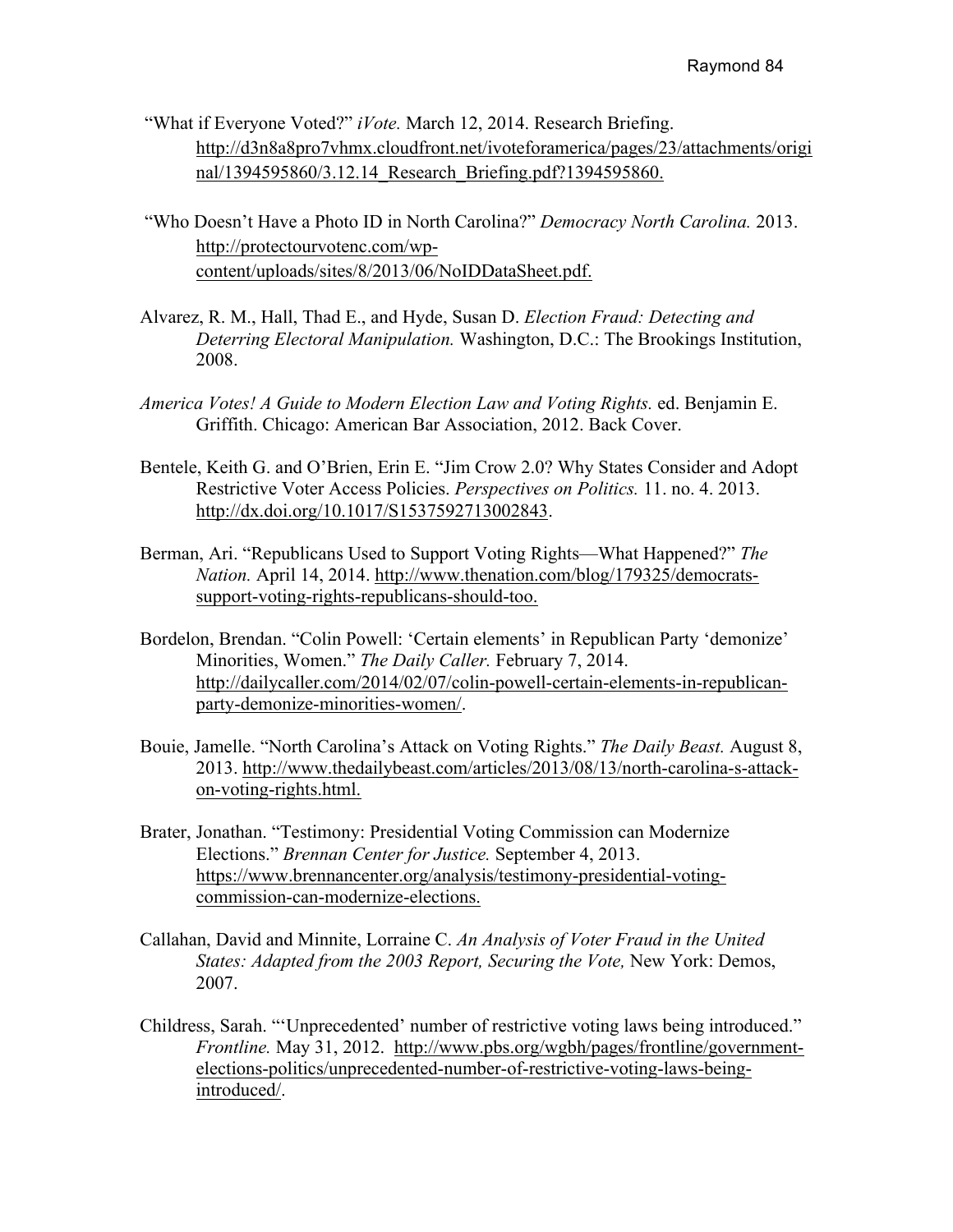Cooper, Horace. "Voter Fraud is Real: Why the Voting Rights Act hould be used to fight Election Fraud." *National Policy Analysis,* August 2012, http://www.nationalcenter.org/NPA636.html.

DiClerico, Robert E. *Voting in America.* Santa Barbara: ABC-CLIO Inc., 2004.

- Dixon, Monique L. "Minority Disenfranchisement during the 2000 General Election: A Blast from the Past or a Blueprint for Reform?" *Temple Political & Civil Rights Law Review* 11:2, Spring 2012.
- Fischer, Brendan. "Did Backlash against GOP Voter Suppression increase Black Voter Turnout?" *The Center for Democracy's PR Watch.* April 30, 2013. http://www.prwatch.org/news/2013/04/12088/did-backlash-against-gop-votersuppression-increase-black-turnout.
- Fortier, John, Mann, Thomas and Ornstein, Norman. *Hope and Experience: Election Reform through the Lens of the AEI-Brookings Election Reform Project.* AEI Brookings Election Reform Project: Washington, D.C., 2010. http://www.aei.org/files/2010/06/29/ERPHopeExperience 2010.pdf.
- Frank, John."ALEC documents show strong ties to NC lawmakers." *News Observer.*  December 5, 2013. http://www.newsobserver.com/2013/12/05/3436214/alecdocuments-show-strong-ties.html.
- Fund, John and von Spakovsky, Hans A. *Who's Counting: How Fraudsters and Bureaucrats put Your Vote at Risk.* New York: Encounter Books, 2012.
- Fund, John. *Stealing Elections: How Voter Fraud Threatens Our Democracy*. San Francisco: Encounter Books, 2004.
- Fund, John."Improving Our Voting Systems." *National Review.* January 24, 2014. http://www.nationalreview.com/article/369337/improving-our-voting-systemsjohn-fund.
- Gans, Curtis and Mulling, Matthew. *Voter Turnout in the United States 1788-2009.*  Washington, DC: CQ Press, 2011.
- Gerken, Heather K. "States Get Things Done, Affecting National Policy." *The New York Times.* July 16, 2013. http://www.nytimes.com/roomfordebate/2013/07/16/statepolitics-vs-the-federal-government/states-get-things-done-affecting-nationalpolicy.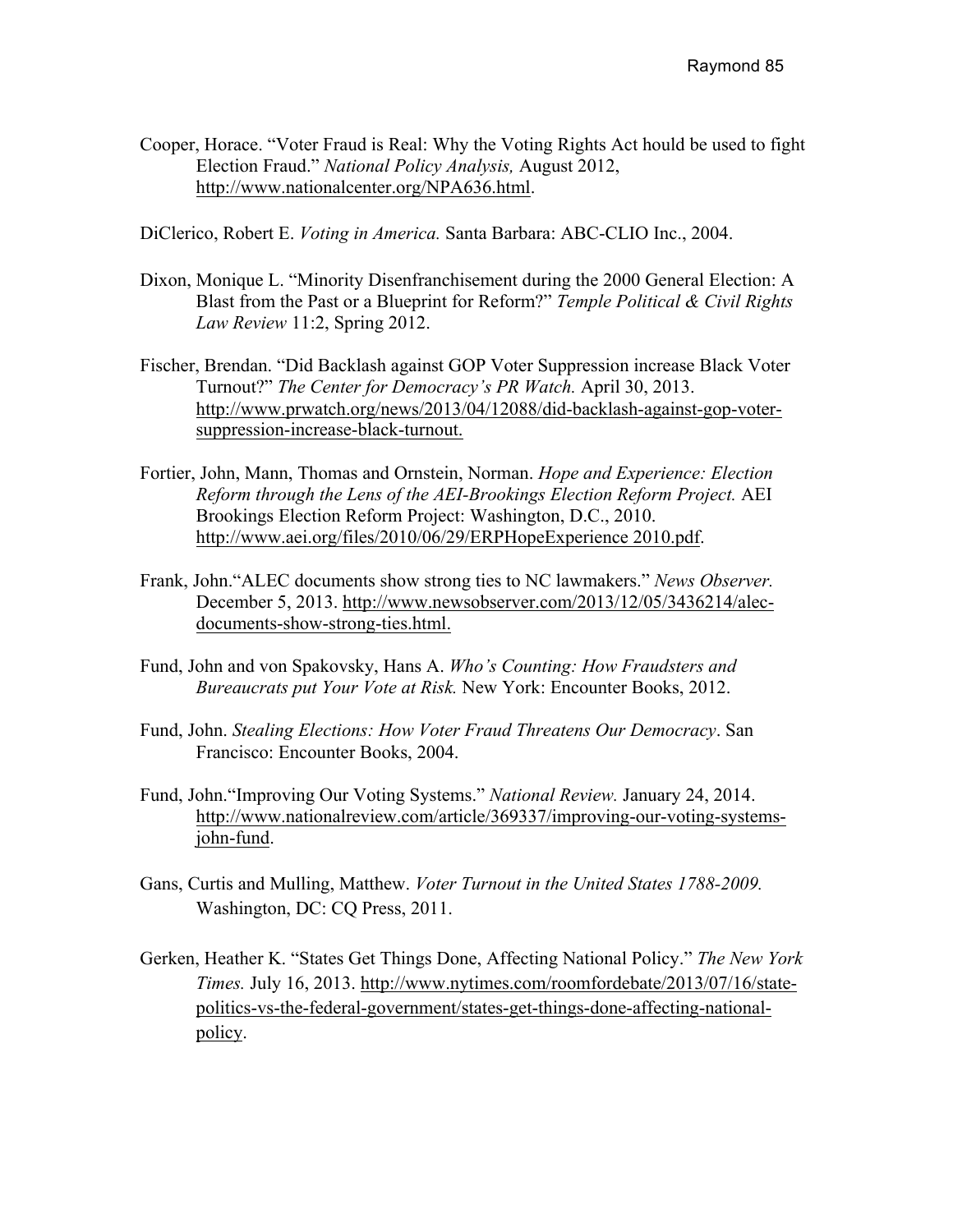- Gerstein, Josh. "Justice Department Challenges North Carolina Voter ID law." *Politico.*  Sept. 30, 2013. http://www.politico.com/story/2013/09/justice-department-northcarolina-voter-id-law-97542.html.
- Groarke, Margaret, Minnite, Lorraine C. and Piven, Francis F. *Keeping Down the Black Vote: Race and the Demobilization of American Voters.* New York: The New York Press, 2009.
- Hair, Connie."Rush Limbaugh: Vote Fraud Essential to Democrats." *Human Event.*  October 28, 2010. http://www.humanevents.com/2010/10/28/rush-limbaugh-votefraud-essential-to-democrats/.
- Hall, Bob. "North Carolina Voters: Less White, more Independent." *Democracy North Carolina.* December 17, 2013. http://pulse.ncpolicywatch.org/wpcontent/uploads/2013/12/Dem-NC-Voter-Reg-Changes.pdf.
- Haney-Lopez, Ian. "How the GOP became the 'White Man's Party.'" *Salon.* December 22, 2013. http://www.salon.com/2013/12/22/how the gop became the white mans party/ .
- Hasen, Richard. "NC Senate Approves GOP-backed Election Changes." *Election Law Blog*. July 25, 2013. http://electionlawblog.org/?p=53461.
- Hasen, Richard. *The Voting Wars: From Florida 2000 to the Next Election Meltdown.*  New Haven: Yale University Press, 2012.
- Hirschkorn, Paul."N.C. Sued soon after Voter ID bill signed into law." *CBS News.*  August 12, 2013. http://www.cbsnews.com/news/nc-sued-soon-after-voter-id-billsigned-into-law/.
- Hobson, Jeremy. "NC Gov. McCrory Defends New Vote ID Law." *Here and Now.* NPR. Aug. 23, 2013. http://hereandnow.wbur.org/2013/08/13/voter-id-mccrory.
- Iyer, Sundeep. "Voter ID Supporters Need Statistics 101." *Brennan Center for Justice.*  July 6, 2011. http://www.brennancenter.org/blog/voter-id-supporters-needstatistics-101.
- Jackman, Molly ."ALEC's Influence over Lawmaking in State Legislatures. *The Brookings Institution.* December 6, 2013. http://www.brookings.edu/research/articles/2013/12/06-american-legislativeexchange-council-jackman.
- Jones, Jeffrey M. "State of the States: Political Party Affiliation." Gallup. January 28, 2009. http://www.gallup.com/poll/114016/state-states-political-partyaffiliation.aspx.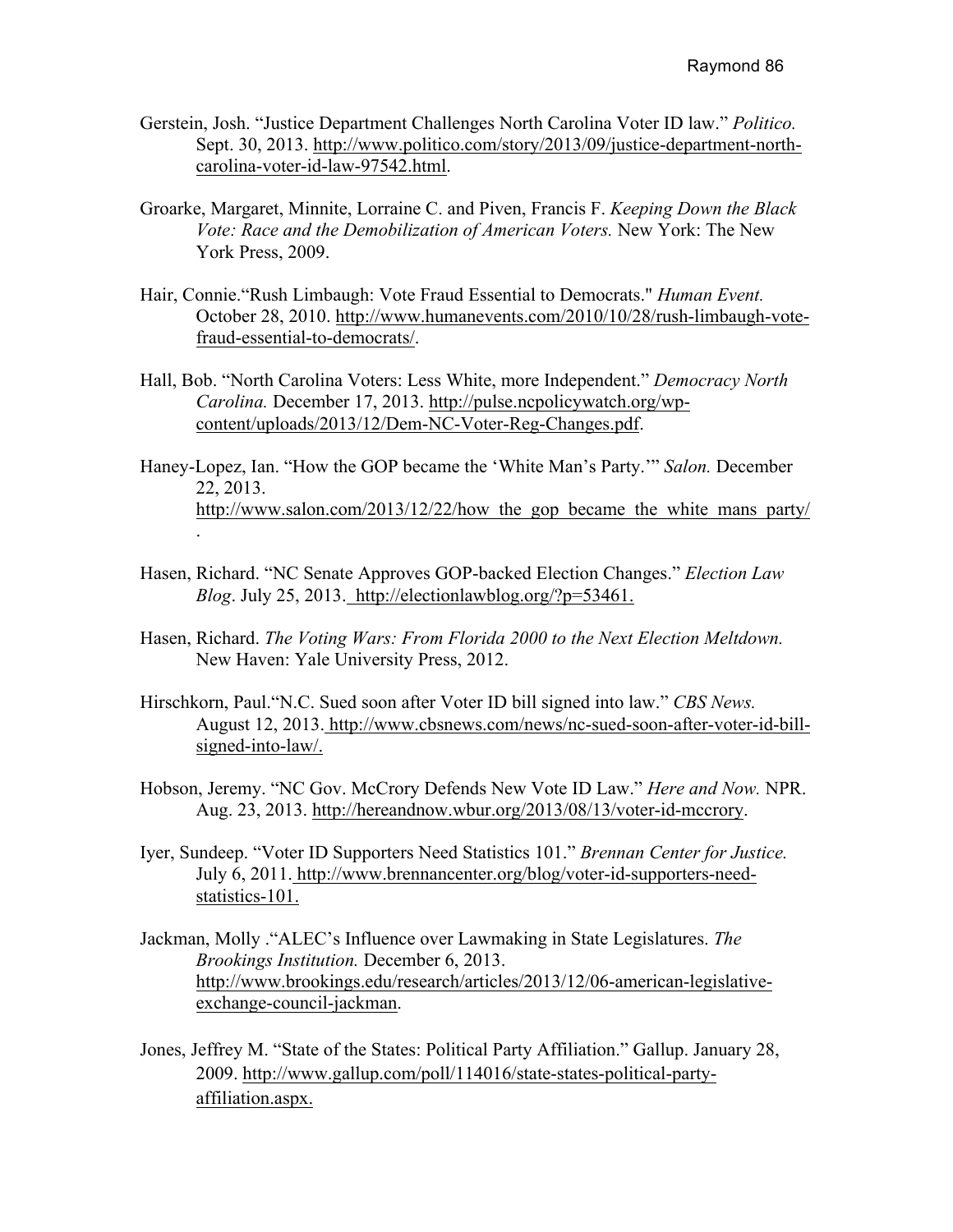Kasdan, Diana. *Early Voting: What Works.* New York: The Brennan Center for Justice, 2013. http://www.brennancenter.org/sites/default/files/publications/VotingReport\_Web.

pdf.

- Keyes, Scott, Millhiser, Ian, Van Ostern, Tobin, and White, Abraham."Voter Suppression Disenfranchises Millions." *Race, Poverty and the Environment.* Vol 19, No 1. Public Popular Power: New Majority Rising. 2012.
- Kleefeld, Eric. "North Carolina Dem Governor Vetoes GOP Voter-ID Bill." *Talking Points Memo*. June 24 2011. http://talkingpointsmemo.com/muckraker/northcarolina-dem-governor-vetoes-gop-voter-id-bill.
- Kohut, Andrew. *Partisan Polarization Surges in Bush, Obama Years: Trends in American Values.*Washington, D.C.: Pew Research*,* 2012. http://www.peoplepress.org/2012/06/04/partisan-polarization-surges-in-bush-obama-years/.
- Leavitt, Justin. *The Truth About Voter Fraud.* New York: Brennan Center for Justice, 2007. http://www.brennancenter.org/sites/default/files/legacy/The%20Truth%20About %20Voter%20Fraud.pdf.
- Leslie, Laura. "Tillis Receives ALEC Award." *WRAL.* August 4, 2011. http://www.wral.com/news/state/nccapitol/blogpost/9955257/.
- Leslie, Laura. "Tillis: Fraud 'not the Primary Reason' for Voter ID push." *WRAL.* March 16, 2014. http://www.wral.com/tillis-actual-voter-fraud-not-the-primary-reasonfor-voter-id-push-/12231514/.
- Liptak, Adam ."Lost Votes, Problem Ballots, Long Waits? Flaws are Widespread, Study Finds." *The New York Times.* February 5, 2013. http://www.nytimes.com/2013/02/06/us/politics/us-voting-flaws-are-widespreadstudy-shows.html?smid=pl-share.
- Lopez, Robert. "Judge tells State to Answer Requests in N.C. Voter-law case." *News and Record.* February 22, 2014, http://www.news-record.com/news/article\_a29a0b16- 9b30-11e3-b1f2-0017a43b2370.html.
- Lundry, Alex. "Key Data on Marriage Equality." *Targetpoint Consulting on behalf of Project Right Side.* March 22, 2012. http://www.projectrightside.com/contentimages/FINAL\_Key\_Data\_on\_Marriage Equality 3-2013.pdf.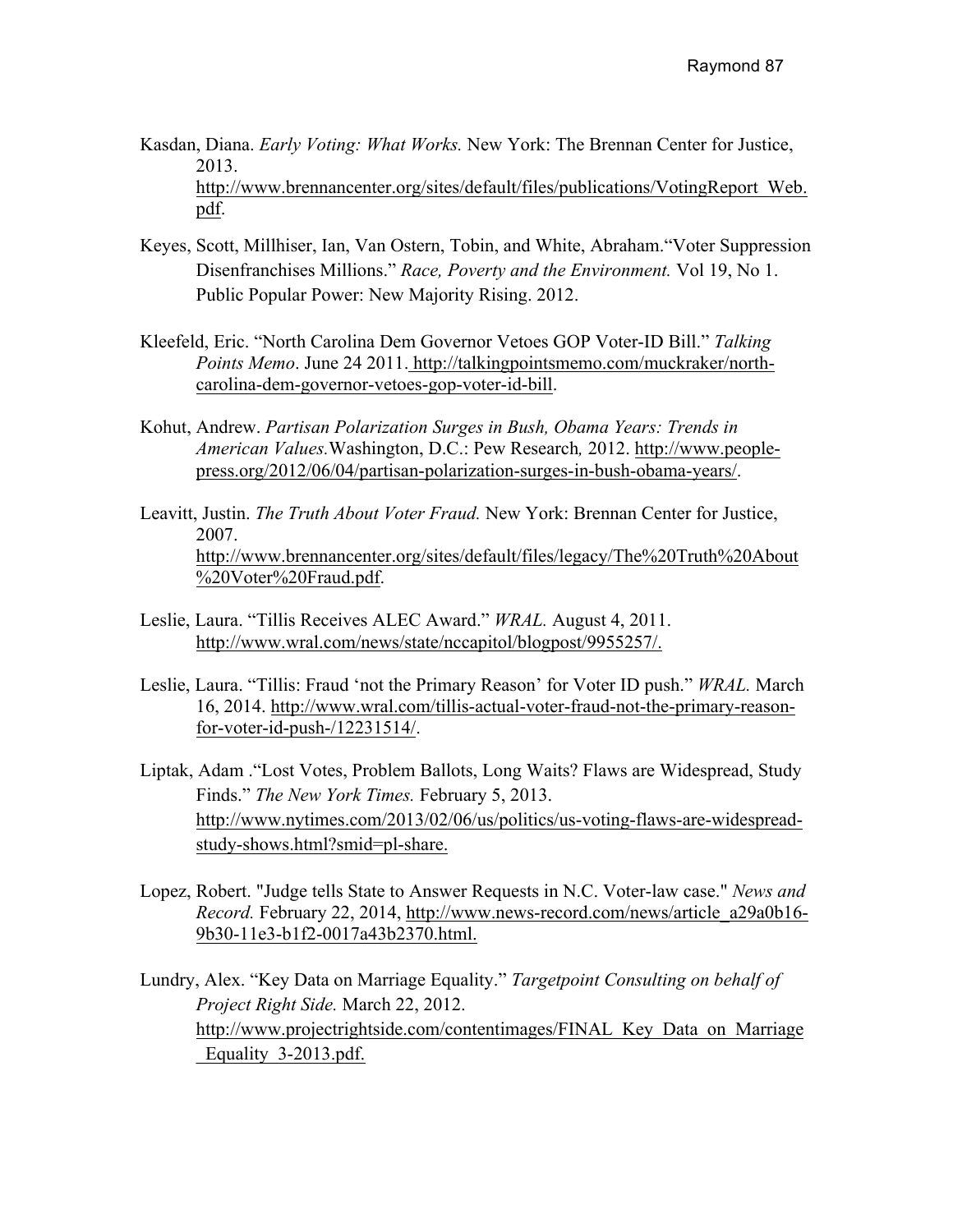Magoc, Ethan. "Flurry of Voter ID laws tied to Conservative Group ALEC." *NBC News.*  August 12, 2012. http://investigations.nbcnews.com/\_news/2012/08/21/13392560-flurry-of-voterid-laws-tied-to-conservative-group-alec.

Mayhew, David R. *The Electoral Connection.* New Haven: Yale University Press, 1974.

- McCrory, Pat."Why I signed the Voter ID/Election Reform Bill." *News Observer.* August 12, 2013. http://www.newsobserver.com/2013/08/12/3102124/gov-pat-mccrorywhy-i-signed-the.html.
- McGinley, Peter and von Spakovsky, Hans A. "Voter ID: Protecting the Integrity of Our Elections." *The Foundry*. March 10, 2014. http://blog.heritage.org/2014/03/10/voter-id-protecting-integrity-elections/.
- Minnite, Lorraine C. *Election Day Registration: A Study of Voter Fraud Allegations and Findings on Voter Roll Security.* Demos: New York, 2007. http://www.brennancenter.org/sites/default/files/analysis/edr\_fraud.pdf
- Minnite, Lorraine C. *The Myth of Voter Fraud*, Ithaca: Cornell University Press, 2010.
- Minnite, Lorraine C*. The Politics of Voter Fraud.* Washington, D.C.: Project Vote, 2007.
- NC. House, Floor Debate. 2013-2014 NC Leg., Reg Sess. April 24, 2014. http://www.ncleg.net/gascripts/DocumentSites/browseDocSite.asp?nID=9&sFold e rName=%5C2013-2014 Session%5CAudio Archives%5C2013.
- Ngo, Nhu-Y. "Voter ID a Misguided Effort." *Brennan Center for Justice.* December 13, 2010. http://www.brennancenter.org/blog/voter-id-misguided-effort.
- Nichols, John. "ALEC Disbands Task Force Responsible for Voter ID, 'Stand Your Ground' laws." *The Nation.* April 17, 2012. http://www.thenation.com/blog/167425/alec-disbands-task-force-responsiblevoter-id-stand-your-ground-laws.
- Nichols, John. "How Voter Backlash Against Voter Suppression is changing our Politics." *The Nation.* April 29, 2013. http://www.thenation.com/blog/174095/how-voter-backlash-against-votersuppression-changing-our-politics.

North Carolina General Assembly. *Public Hearing on Voter Identification: House Committee On Elections.* Hearing. March 12, 2013. Raleigh: Government Printing Office. 2013. http://www.ncleg.net/gascripts/DocumentSites/browseDocSite.asp?nID=225&sFo lderName=\Public%20Hearing%20-%20March%2012,%202013.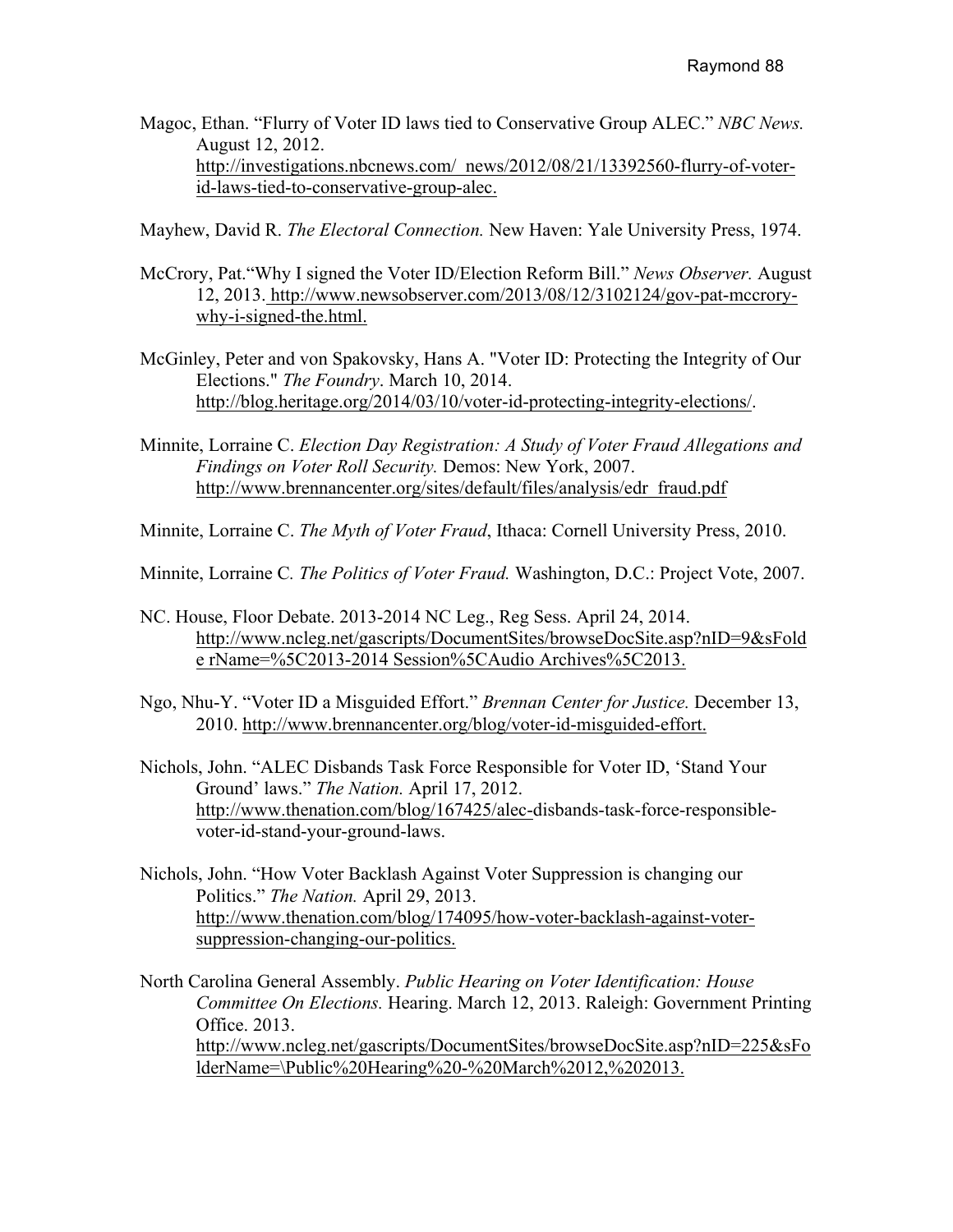North Carolina General Assembly. *Public Hearing on Voter Identification: House Committee On Elections.* Hearing. April 10, 2013. Raleigh: Government Printing Office. 2013. http://www.ncleg.net/gascripts/BillLookUp/BillLookUp.pl?Session=2013&BillID =h+589&submitButton=Go.

- *Out of the Shadows: Exposing ALEC's Role in the North Carolina General Assembly,*  Raleigh: Progress NC, 2013. http://progressnc.org/wpcontent/uploads/2013/02/ALEC-Report.pdf.
- Overton, Spencer. "Voter Identification." *Michigan Law Review* 105, no. 4. February 2007.
- Overton, Spencer*. Stealing Democracy: The New Politics of Voter Suppression,* New York: WW Norton & Co, 2004.
- Riley, Nicolas. *Voter Challengers.* New York: Brennan Center for Justice, 2012.
- Robertson, Gary D. "NC Counties Reduce Early Voting Hours for Primary." *Associated Press.* March 13, 2014. http://www.wncn.com/story/24845891/nc-countiesreduce-early-voting-hours-for-primary.
- Robertson, Gary D. "New Law Bars Voting outside of Precinct." *Charlotte Observer.*  August 13, 2013. http://www.charlotteobserver.com/2013/08/18/4246395/newlaw-bars-voting-outside-of.html - .Uy9hrq1dUag.
- Schofield, Rob. "County-by-county Data reveal Dramatic Impact of Proposed Election Changes on Voters." *NC Policy Watch.* July 22, 2013. http://pulse.ncpolicywatch.org/2013/07/22/county-by-county-data-revealdramatic-impact-of-proposed-election-changes-on-voters/.
- Schultheis, Emily. "Study finds Voter ID laws hurt Young Minorities." *Politico.* March 12, 2013. http://www.politico.com/story/2013/03/study-finds-voter-id-laws-hurtyoung-minorities-88773.html.
- Smith, Barry. "Experts see Election Reforms having Little Effect on Turnout." *Carolina Journal.* August 29, 2013. http://www.carolinajournal.com/exclusives/display\_exclusive.html?id=10449.
- Smith, Barry. "NAACP Expands Election law Challenge." *Carolina Journal Online.*  January 10, 2014. http://www.carolinajournal.com/exclusives/display\_exclusive.html?id=10754.
- Tanenhaus, Sam. "Why the GOP is and will Continue to be the Party of White People." *New Republic.* February 10, 2013,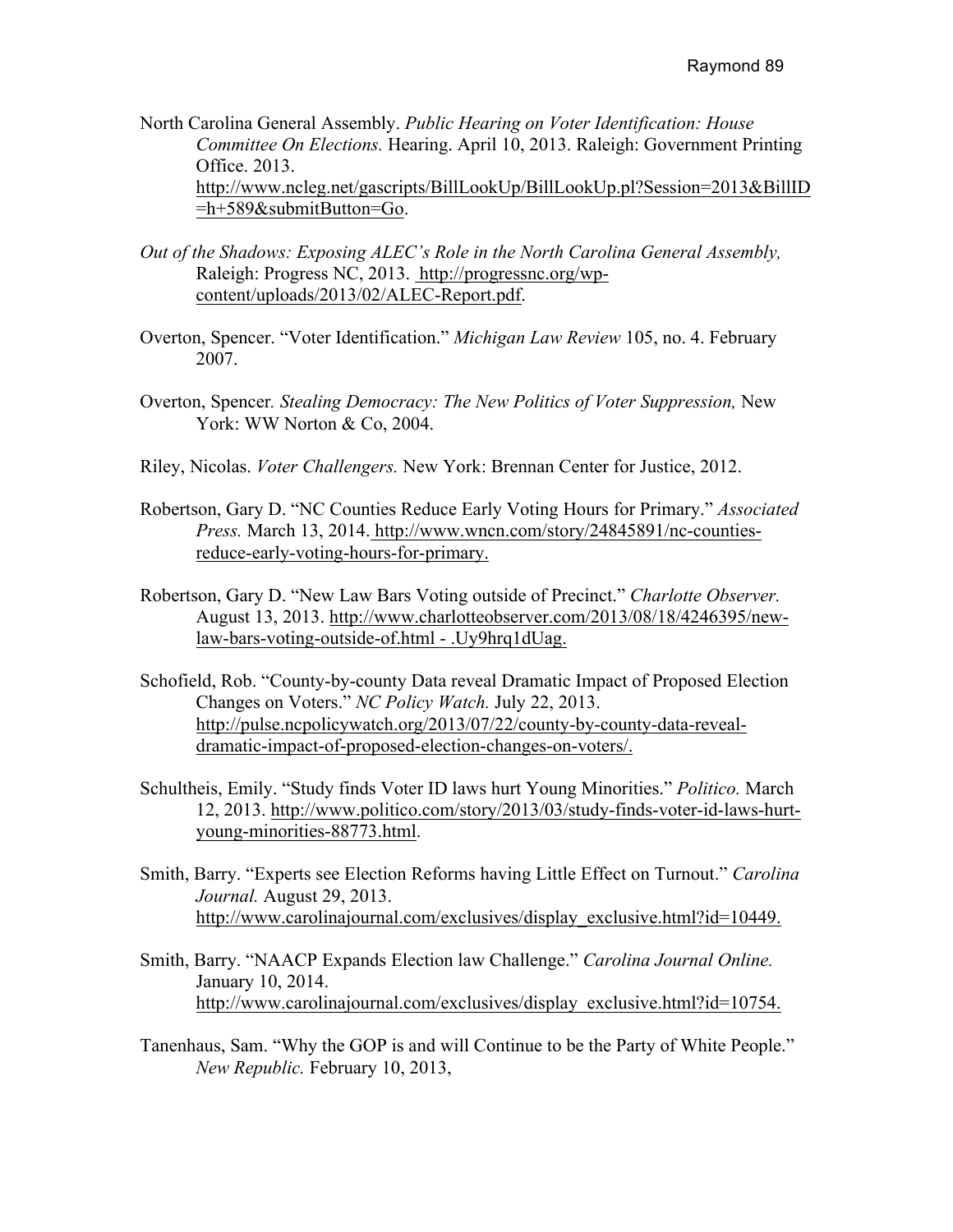http://www.newrepublic.com/article/112365/why-republicans-are-party-whitepeople.

- Taylor, Paul. and Cohn, D'Vera. "A Milestone en route to a Majority Minority Nation." *Pew Research.* November 7, 2012. http://www.pewsocialtrends.org/2012/11/07/a-milestone-en-route-to-a-majorityminority-nation/.
- *The American Voting Experience: Report and Recommendations of the Presidential Commission on Election Administration*, Presidential Commission on Election Administration: Washington, 2014. https://www.supportthevoter.gov/.
- Todd, Chuck. "GOP Governor Defends Voter ID bill." *The Daily Rundown. MSNBC.*  November 20, 2013. http://www.msnbc.com/the-daily-rundown/watch/gopgovernor-defends-voter-id-bill-67031619729.
- Underhill, Wendy. "Voter Identification Requirements." *National Conference of State Legislature.* March 26, 2014. http://www.ncsl.org/research/elections-andcampaigns/voter-id.aspx - ftnref3.
- von Spakovsky, Hans A. "Mandatory Voter Registration: How Universal Registration Threatens Electoral Integrity." *The Heritage Foundation.* March 27, 2013. http://www.heritage.org/research/reports/2013/03/mandatory-voter-registrationhow-universal-registration-threatens-electoral-integrity.
- von Spakovsky, Hans A. "Requiring Photographic Identification by Voters in North Carolina." *The Heritage Foundation.* July 18, 2013. http://www.heritage.org/research/lecture/2013/07/requiring-photographicidentification-by-voters-in-north-carolina.
- von Spakovsky, Hans A. and McGinley, Peter. "Voter ID: Protecting the Integrity of our Elections." *The Heritage Foundation.* March 10, 2014. http://blog.heritage.org/2014/03/10/voter-id-protecting-integrity-elections/.
- Walker, Bruce. "How to Handle Voter Fraud." *American Thinker*. February 25, 2012. http://www.americanthinker.com/2014/02/how to handle voter fraud.html.
- Wang, Tova A. *The Politics of Voter Suppression,* Ithaca: Cornell University Press, 2012.
- Wilson, David C. "Public Opinion on Voter ID laws: Strong Support, Shaky Foundation." *Huffington Post.* Feburary 18, 2012. http://www.huffingtonpost.com/david-c-wilson/public-opinion-on-voteri\_b\_1683873.html.